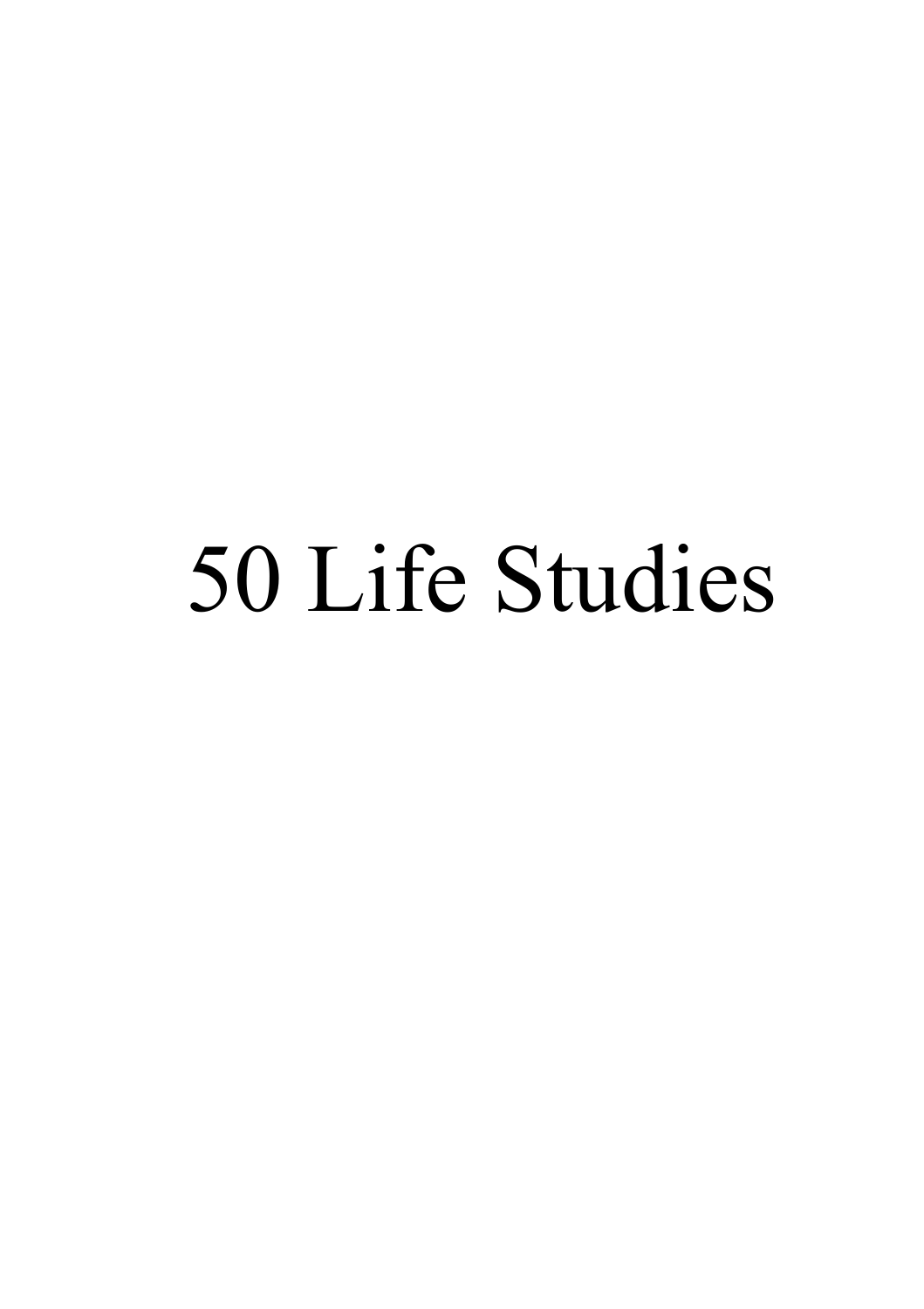Would you like to print copies of this book for your own use? Or would you like to download it for use on your device?

All of these studies in English and other languages are available for free download at **www.learnhisways.com**.

© 2012 Life Resources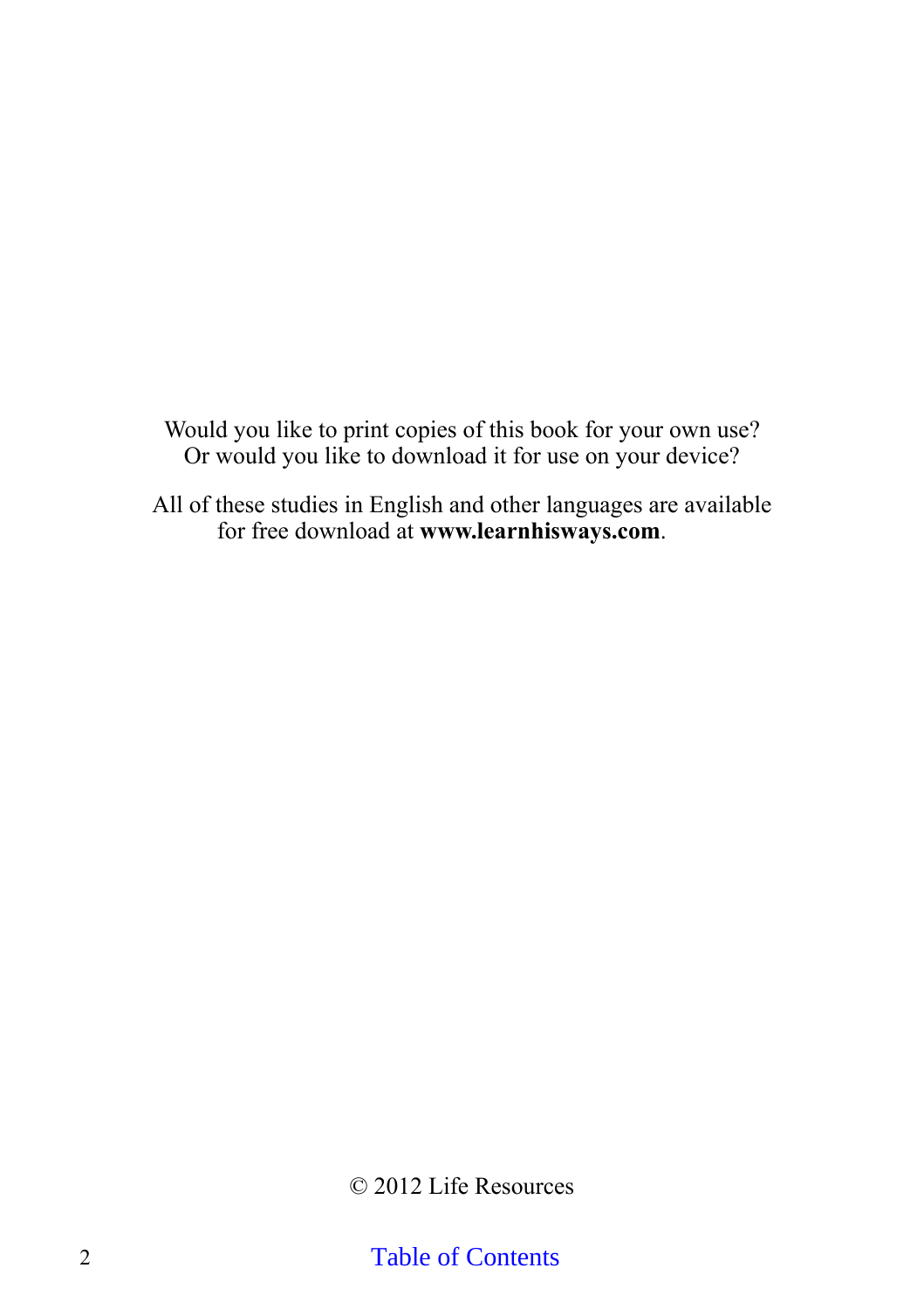*"If anyone loves me, he will obey my teaching. My Father will love him, and we will come to him and make our home with him." John 14:23 (NIV)*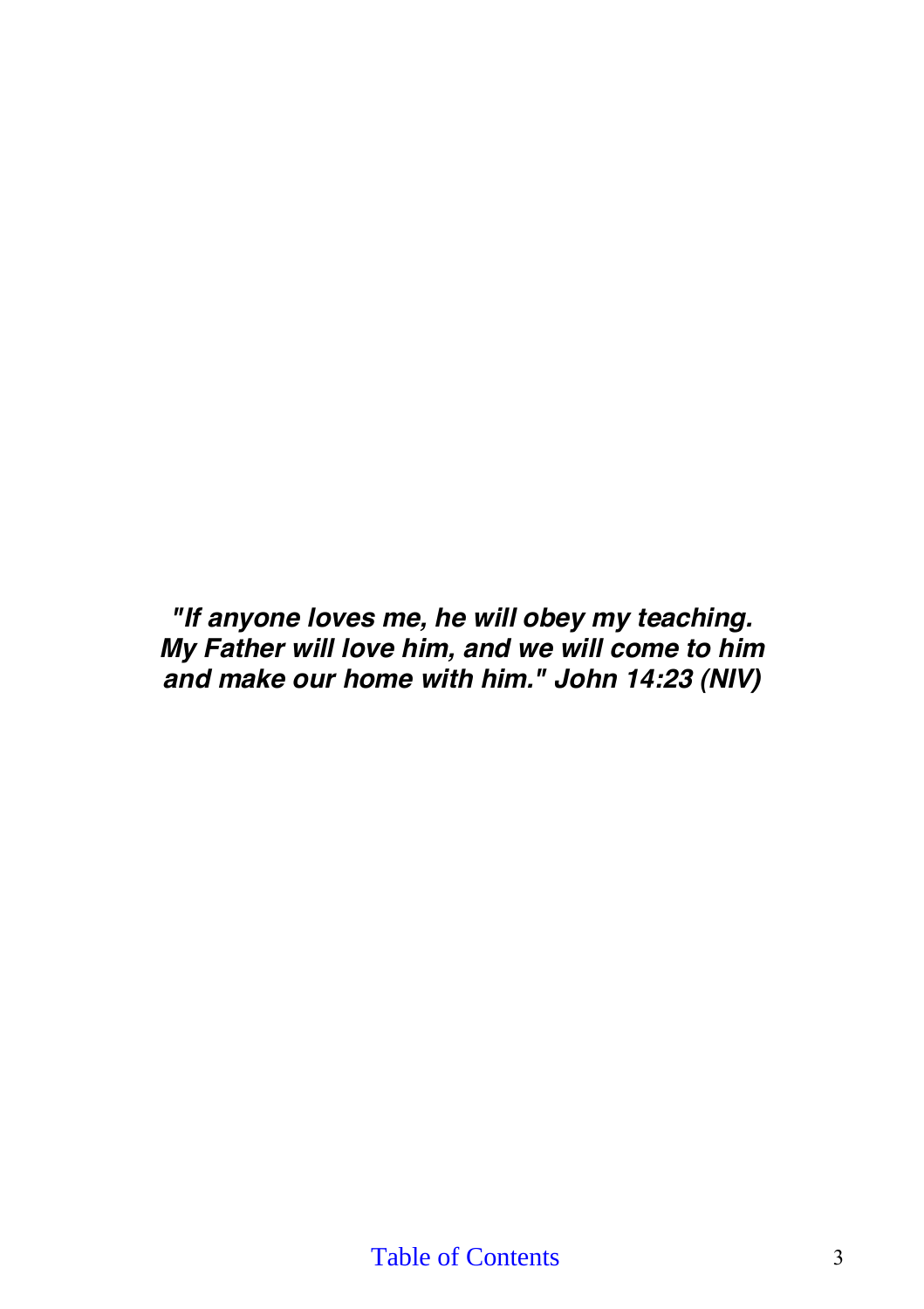|     | Introduction<br>Bible Study Principles and Guidelines for Leaders<br>I.<br><b>Introductory Studies</b><br>Discover the Way of True Happiness: Part 1<br>1.<br>2.<br>Discover the Way of True Happiness: Part 2<br>Repent and Believe<br>3.<br>Don't Trust in Your Own Righteousness<br>$\overline{4}$<br>Believe in Jesus' Death For Your Sin: Part 1<br>5.<br>Believe in Jesus' Death For Your Sin: Part 2<br>6.<br>Believe in Jesus' Resurrection and Receive Eternal Life<br>7.<br>Understand Why Messiah Had to Die<br>8.<br>Be Born of God's Spirit<br>Receive the Word in a Good and Noble Heart<br>9.<br>10. Repent and Make Restitution<br>11. Honor the Son Just as You Honor the Father: Part 1<br>12. Honor the Son Just as You Honor the Father: Part 2<br>Be Baptized |                                                      |    |  |  |
|-----|------------------------------------------------------------------------------------------------------------------------------------------------------------------------------------------------------------------------------------------------------------------------------------------------------------------------------------------------------------------------------------------------------------------------------------------------------------------------------------------------------------------------------------------------------------------------------------------------------------------------------------------------------------------------------------------------------------------------------------------------------------------------------------|------------------------------------------------------|----|--|--|
|     |                                                                                                                                                                                                                                                                                                                                                                                                                                                                                                                                                                                                                                                                                                                                                                                    |                                                      |    |  |  |
|     |                                                                                                                                                                                                                                                                                                                                                                                                                                                                                                                                                                                                                                                                                                                                                                                    |                                                      |    |  |  |
|     |                                                                                                                                                                                                                                                                                                                                                                                                                                                                                                                                                                                                                                                                                                                                                                                    |                                                      | 12 |  |  |
|     |                                                                                                                                                                                                                                                                                                                                                                                                                                                                                                                                                                                                                                                                                                                                                                                    |                                                      | 14 |  |  |
| II. |                                                                                                                                                                                                                                                                                                                                                                                                                                                                                                                                                                                                                                                                                                                                                                                    |                                                      |    |  |  |
|     |                                                                                                                                                                                                                                                                                                                                                                                                                                                                                                                                                                                                                                                                                                                                                                                    |                                                      | 18 |  |  |
|     |                                                                                                                                                                                                                                                                                                                                                                                                                                                                                                                                                                                                                                                                                                                                                                                    |                                                      | 20 |  |  |
|     |                                                                                                                                                                                                                                                                                                                                                                                                                                                                                                                                                                                                                                                                                                                                                                                    |                                                      | 22 |  |  |
|     |                                                                                                                                                                                                                                                                                                                                                                                                                                                                                                                                                                                                                                                                                                                                                                                    |                                                      | 24 |  |  |
|     |                                                                                                                                                                                                                                                                                                                                                                                                                                                                                                                                                                                                                                                                                                                                                                                    |                                                      | 26 |  |  |
|     |                                                                                                                                                                                                                                                                                                                                                                                                                                                                                                                                                                                                                                                                                                                                                                                    |                                                      | 30 |  |  |
|     |                                                                                                                                                                                                                                                                                                                                                                                                                                                                                                                                                                                                                                                                                                                                                                                    |                                                      | 32 |  |  |
|     |                                                                                                                                                                                                                                                                                                                                                                                                                                                                                                                                                                                                                                                                                                                                                                                    |                                                      | 34 |  |  |
|     |                                                                                                                                                                                                                                                                                                                                                                                                                                                                                                                                                                                                                                                                                                                                                                                    |                                                      | 36 |  |  |
|     |                                                                                                                                                                                                                                                                                                                                                                                                                                                                                                                                                                                                                                                                                                                                                                                    |                                                      | 38 |  |  |
| Ш.  |                                                                                                                                                                                                                                                                                                                                                                                                                                                                                                                                                                                                                                                                                                                                                                                    |                                                      |    |  |  |
|     |                                                                                                                                                                                                                                                                                                                                                                                                                                                                                                                                                                                                                                                                                                                                                                                    | 13. Be Baptized in Water and Live a New Life: Part 1 | 42 |  |  |
|     |                                                                                                                                                                                                                                                                                                                                                                                                                                                                                                                                                                                                                                                                                                                                                                                    | 14. Be Baptized in Water and Live a New Life: Part 2 | 44 |  |  |
|     |                                                                                                                                                                                                                                                                                                                                                                                                                                                                                                                                                                                                                                                                                                                                                                                    | 15. Be Filled with the Holy Spirit: Part 1           | 47 |  |  |
|     |                                                                                                                                                                                                                                                                                                                                                                                                                                                                                                                                                                                                                                                                                                                                                                                    | 16. Be Filled with the Holy Spirit: Part 2           | 50 |  |  |
|     |                                                                                                                                                                                                                                                                                                                                                                                                                                                                                                                                                                                                                                                                                                                                                                                    | 17. Welcome the Holy Spirit as Your Helper           | 52 |  |  |
| IV. | Love                                                                                                                                                                                                                                                                                                                                                                                                                                                                                                                                                                                                                                                                                                                                                                               |                                                      | 55 |  |  |
|     |                                                                                                                                                                                                                                                                                                                                                                                                                                                                                                                                                                                                                                                                                                                                                                                    | 18. Love Your Neighbor as Yourself                   | 56 |  |  |
|     |                                                                                                                                                                                                                                                                                                                                                                                                                                                                                                                                                                                                                                                                                                                                                                                    | 19. Love One Another and Live in Unity               | 58 |  |  |
|     |                                                                                                                                                                                                                                                                                                                                                                                                                                                                                                                                                                                                                                                                                                                                                                                    | 20. Forgive Each Other From the Heart                | 60 |  |  |
|     |                                                                                                                                                                                                                                                                                                                                                                                                                                                                                                                                                                                                                                                                                                                                                                                    | 21. Love One Another Through Humble Service          | 62 |  |  |
|     |                                                                                                                                                                                                                                                                                                                                                                                                                                                                                                                                                                                                                                                                                                                                                                                    | 22. Love Your Enemies                                | 64 |  |  |
| V.  | Pray                                                                                                                                                                                                                                                                                                                                                                                                                                                                                                                                                                                                                                                                                                                                                                               |                                                      | 67 |  |  |
|     |                                                                                                                                                                                                                                                                                                                                                                                                                                                                                                                                                                                                                                                                                                                                                                                    | 23. Don't Pray Like the Hypocrites and Pagans        | 68 |  |  |
|     |                                                                                                                                                                                                                                                                                                                                                                                                                                                                                                                                                                                                                                                                                                                                                                                    | 24. Pray in This Way                                 | 70 |  |  |
|     |                                                                                                                                                                                                                                                                                                                                                                                                                                                                                                                                                                                                                                                                                                                                                                                    | 25. Pray Always and Don't Lose Heart                 | 74 |  |  |
|     |                                                                                                                                                                                                                                                                                                                                                                                                                                                                                                                                                                                                                                                                                                                                                                                    | 26. Make Time to Get to Know God                     | 76 |  |  |
|     |                                                                                                                                                                                                                                                                                                                                                                                                                                                                                                                                                                                                                                                                                                                                                                                    | 27. Be People of Faith                               | 78 |  |  |
|     |                                                                                                                                                                                                                                                                                                                                                                                                                                                                                                                                                                                                                                                                                                                                                                                    | <b>Table of Contents</b>                             |    |  |  |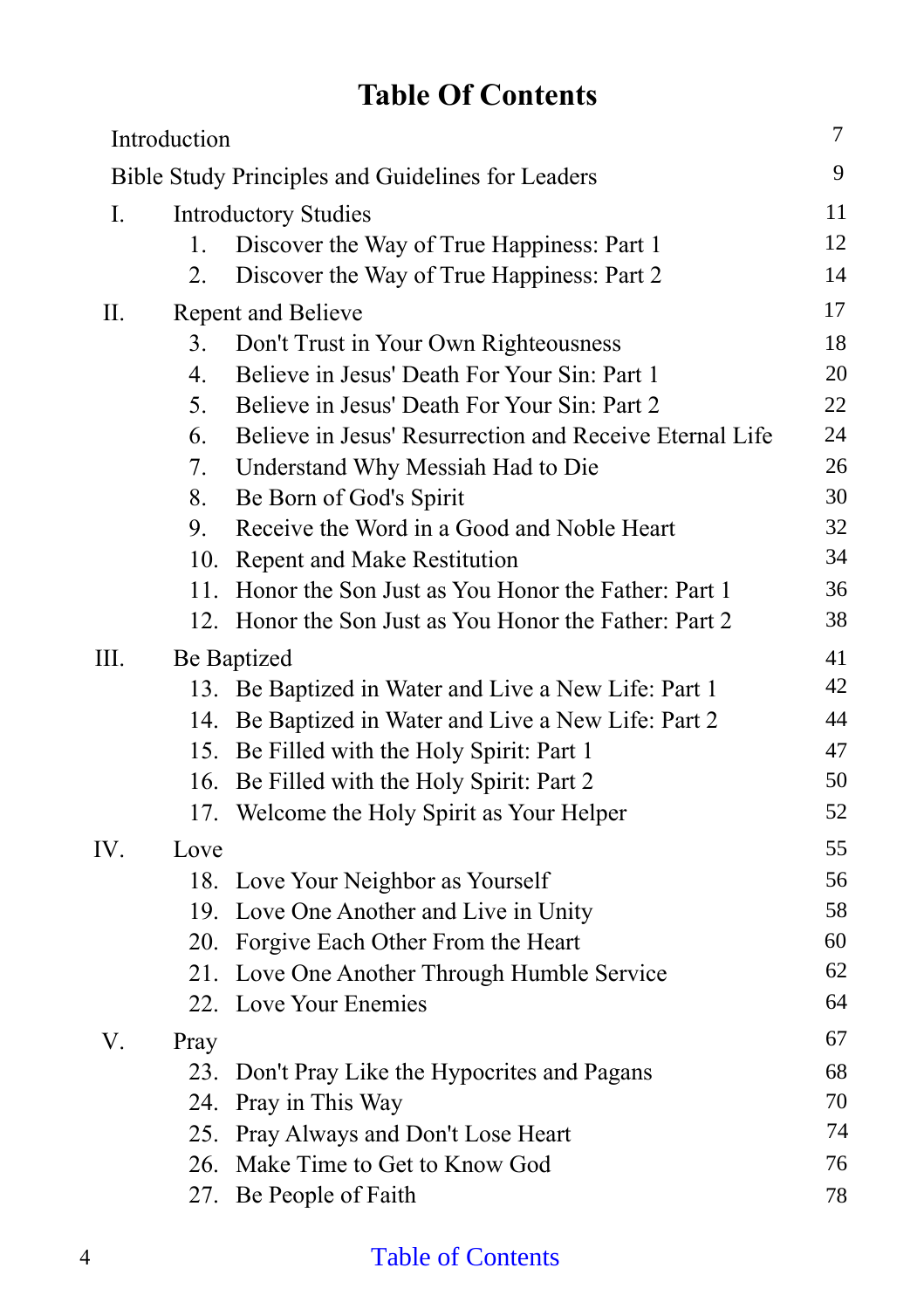| VI.  | Give                      |                                                        | 81  |  |
|------|---------------------------|--------------------------------------------------------|-----|--|
|      |                           | 28. When You Give, Consider the Generous Widow         | 82  |  |
|      |                           | 29. Love God, Not Money                                | 84  |  |
|      |                           | 30. Store Up for Yourselves Treasures in Heaven        | 86  |  |
| VII. |                           | Serve God with a Clean Heart                           | 89  |  |
|      |                           | 31. Be Pure in Heart                                   | 90  |  |
|      | 32.                       | Beware of the Leaven of the Pharisees                  | 92  |  |
|      | 33.                       | Take Up Your Cross and Follow Jesus                    | 94  |  |
|      | 34.                       | Worship the Father in Spirit and Truth                 | 96  |  |
|      | 35.                       | Honor and Protect Marriage                             | 99  |  |
|      | 36.                       | Overcome Temptation by the Word of God                 | 102 |  |
|      | 37.                       | In Love, Help One Another Overcome Sin                 | 104 |  |
|      |                           | 38. Let Your Light Shine Before Men                    | 106 |  |
|      | VIII. Be Fruitful         |                                                        |     |  |
|      |                           | 39. Abide in Jesus and Bear Much Fruit                 | 110 |  |
|      |                           | 40. Invest Your Talents, Don't Bury Them               | 112 |  |
|      | 41.                       | Serve Jesus by Helping Needy People                    | 114 |  |
|      | 42.                       | Be Ready for the Second Coming of Jesus: Part 1        | 116 |  |
|      |                           | 43. Be Ready for the Second Coming of Jesus: Part 2    | 118 |  |
| IX.  | Take the Lord's Supper    |                                                        |     |  |
|      |                           | 44. Eat the Bread of Life and Live Forever             | 122 |  |
|      |                           | 45. Remember Jesus' Death by Taking the Lord's Supper  | 125 |  |
|      |                           | 46. Examine Your Heart When You Take the Lord's Supper | 128 |  |
| X.   | <b>Make Disciples</b>     |                                                        |     |  |
|      |                           | 47. Go and Make Disciples of All Nations               | 132 |  |
|      |                           | 48. Share the Good News With Those Close to You        | 134 |  |
|      | 49.                       | Teach Children to Love and Serve Jesus                 | 136 |  |
|      |                           | 50. Preach Boldly the Kingdom of God                   | 138 |  |
|      | Guidelines for Translator |                                                        |     |  |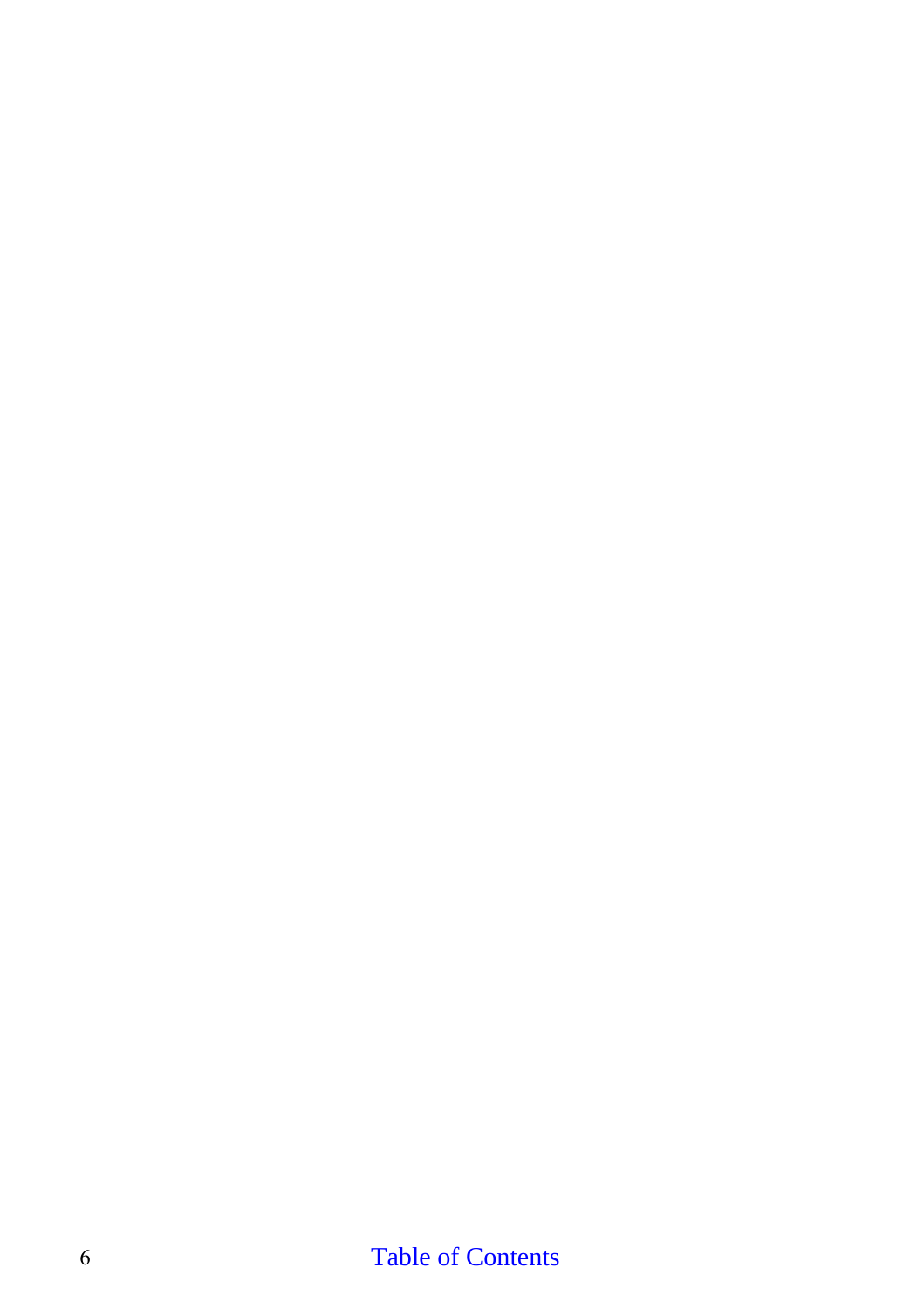<span id="page-6-0"></span>Dear Believer in Jesus,

When you put your faith in Jesus the Messiah, you trusted Him to forgive your sin and give you eternal life. This is a priceless gift that no one can take away from you. Throughout our lives, we believers will rejoice in the amazing grace that God gives us through the death and resurrection of His Son.

But your new life in Jesus is not just for going to heaven. You made a courageous step to leave your old life of sin and live for him today in this dark world. This is why God has given us two other amazing gifts – His Holy Word and His Holy Spirit. His word helps us learn what God wants, and His Holy Spirit gives us the power to live for Him. We become His lights, helping others to see. We ask: What must we do NOW to follow Jesus? He is our Lord, isn't He? We have new lives, don't we? So, how can we honor God with our lives today?

If we are serious about living for Jesus we need to ask ourselves some difficult questions:

- **Do I know the teachings and commands of Jesus?**
- **Am I willing to study them carefully? Am I following them each day?**
- **Am I willing, with His help, to teach them to others?**

#### **FOLLOWING JESUS MEANS OBEYING HIS COMMANDS**

#### Jesus said in Luke 6:46, *"Why do you call me, 'Lord, Lord,' and do not do what I say?"* **(Luke 6:46)**

How can we, in the 21st Century, obey Jesus if we have not carefully studied His teachings? Here are three reasons, from Jesus' own words, why we should learn and obey His commands.

- 1) **"All authority in heaven and on earth has been given to me."** (Matthew 28:18) Jesus said this after he had risen from the dead. When we obey Him, we can know that we are not following the words of man, but the words of God. Jesus said before He went to the cross **"The words I say to you are not just my own. Rather, it is the Father, living in me, who is doing his work."** (John 14:10)
- 2) **"If anyone loves me, he will obey my teaching. My Father will love him, and we will come to him and make our home with**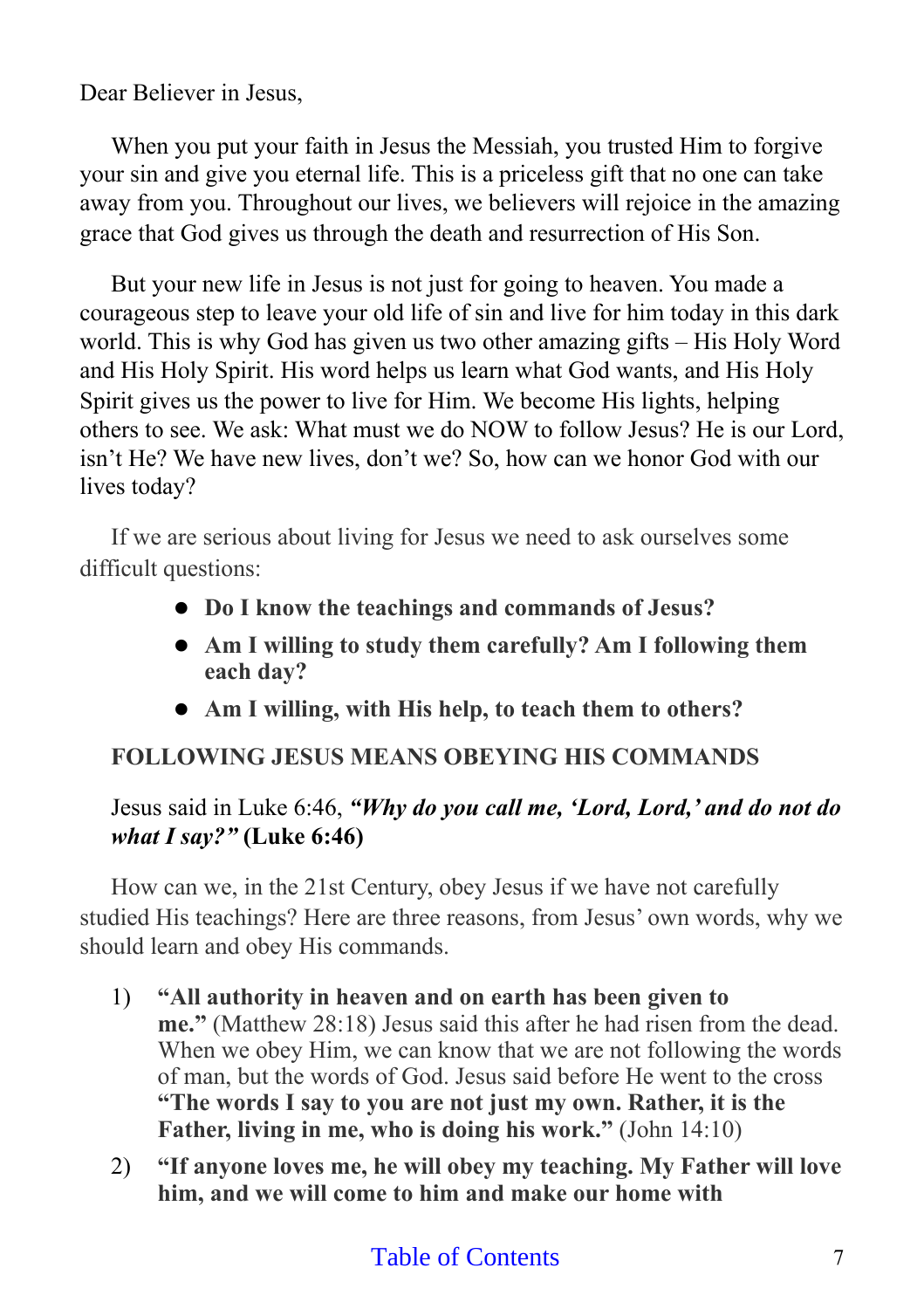him." (John 14:23) Many in this world say with their lips that they love Jesus, but they don't obey Him. In this verse Jesus helps us see that if we truly love Him, obeying Him will naturally flow from our lives. He then explains that the result will be that we will have the honor and joy of fellowship with God!

3) **"I am the vine; you are the branches. If a man remains in me and I in him, he will bear much fruit; apart from me you can do nothing.** (John 15:5) How can we say we are remaining in Jesus if we don't remember and follow His teachings? "Remaining in Jesus" means we are not working independently, but submitting to His Spirit and His way. As we do, we are assured that good and abundant "fruit" will come from our lives.

#### **ABOUT THIS BOOK**

This book has 50 studies from the life and teachings of Jesus. It has been written to help you learn His way, or if you already know His way, to help you teach others. To use this book, you will need a New Testament. You may want to use these studies for private devotions. If possible, however, study with others. This book was especially designed for home fellowships. Group discussion and prayer is important to help us grow with other believers. All over the world communities of believers are studying the commands of Jesus. Each week they are seeing Jesus transform their own lives and the lives of others.

#### **Therefore everyone who hears these words of mine and puts them into practice is like a wise man who built his house on the rock. The rain came down, the streams rose, and the winds blew and beat against that house; yet it did not fall, because it had its foundation on the rock. Matthew 7:24-25**

May God's kingdom grow through you as you follow Jesus and help others see the beauty of His ways.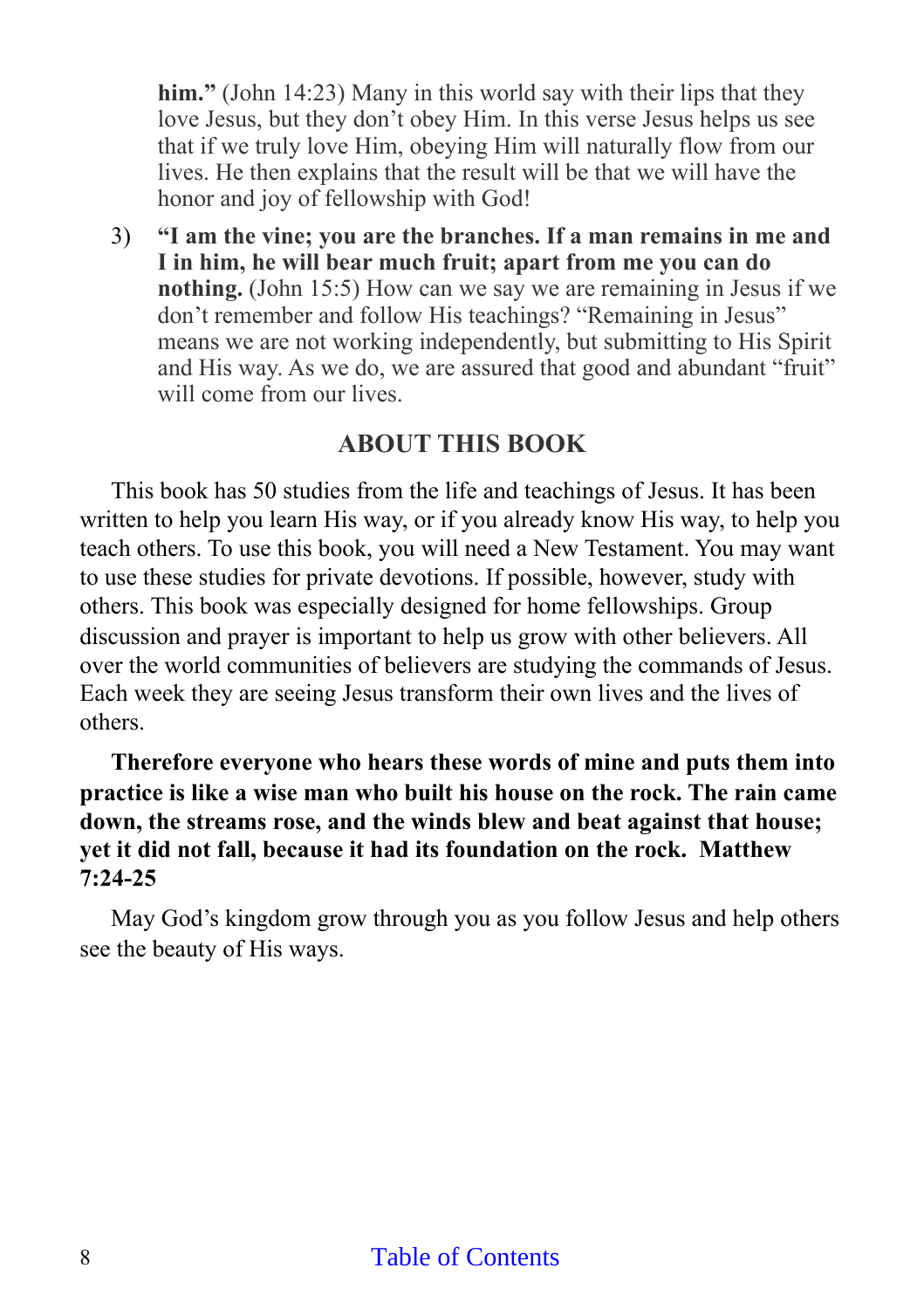#### **Bible Study Principles and Guidelines for Leaders**

<span id="page-8-0"></span>Learning from God's Word, the Bible, is a great privilege! We must understand, however, the type of learning that God requires. If we study God's word like a history student who is learning facts in order to pass an exam, we will miss what God wants. His teaching is not for our heads but for our hearts. He wants us to *obey* what we learn.

**These studies on the life and teachings of Jesus the Messiah (the Christ) are designed to help you consider carefully His words and obey them.** Here are three important ways to do that:

- 1) OBSERVE THE STORY CLOSELY. Some questions in each study will ask you to *look closely at certain verses* to see what really happened and what really was said. Set your opinion aside at this stage and think: "What does it actually say?"
- 2) THINK ABOUT THE MEANING. Every word of Jesus is important. Some of the questions will ask you to *think about what Jesus was trying to teach us by His words or actions*. We need to understand His meaning before we obey.
- 3) APPLY IT TO YOUR LIFE Toward the end of the study you will see questions that make you pause and think about *how to put His words to practice in your life* in a way that honors Him. Don't rush over these questions. Your world will change as you submit to His way.

#### **GROUP LEADERS – Here are some guidelines to make these studies meaningful to every group member:**

- **As the group leader, study the passage and questions alone, before you meet with the group.** You will be better prepared to help the group members if you yourself are acquainted with the study beforehand.
- **Begin your group study with prayer and faith that He will be with you to help you understand and obey His word.**
- **The most important part of these studies is the Bible passage itself.** As a group, make sure you read the assigned passage at least once.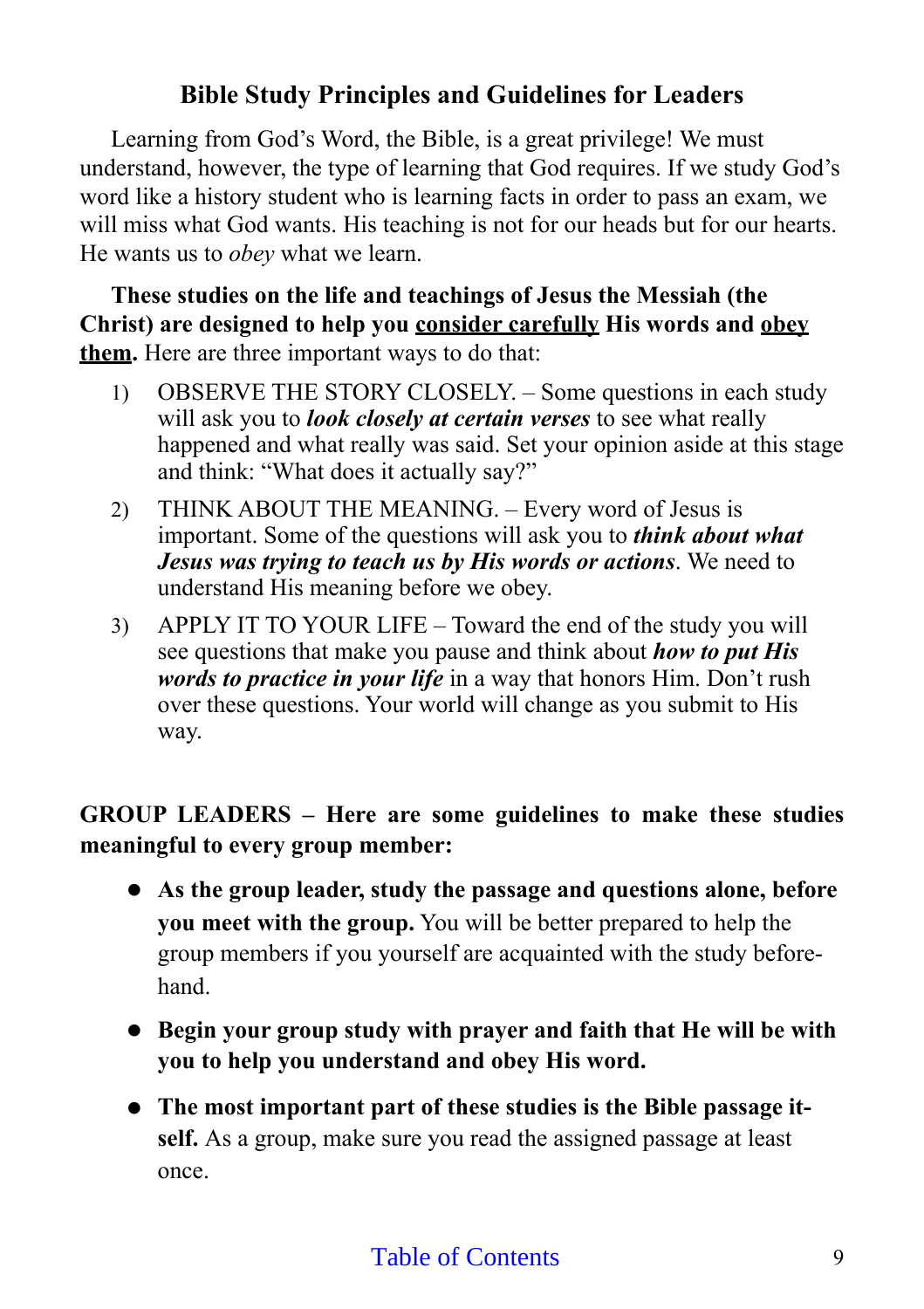- **Make sure group members look carefully at the verses before they give their answers.** The studies are designed to discover what Jesus actually taught, not to guess about what we think he said.
- **Be sure to have the group answer each question, one by one.** There are sometimes 3 or 4 questions under each item. Don't read the questions all at once. Give an answer to each question before going on to the next.
- **These studies are made for group discussion, not for anyone to preach or teach the whole lesson.** If the group is large, not everyone will be able to comment on every question because of limited time. However, try to give everyone in the group the opportunity to briefly share his thoughts on a few questions. Encourage all to participate and none to dominate the discussion.
- **If possible, sit in a circle so group members can see each other.** This will feel more informal than a "classroom" style, with chairs in rows and a leader doing all the teaching up at the front. A circle will help the group members feel more free to participate in the discussion.
- **As much as possible, make sure that everyone has their own copy of the lesson and a Bible.** Encourage group members to take the study home and do it again with their family or friends.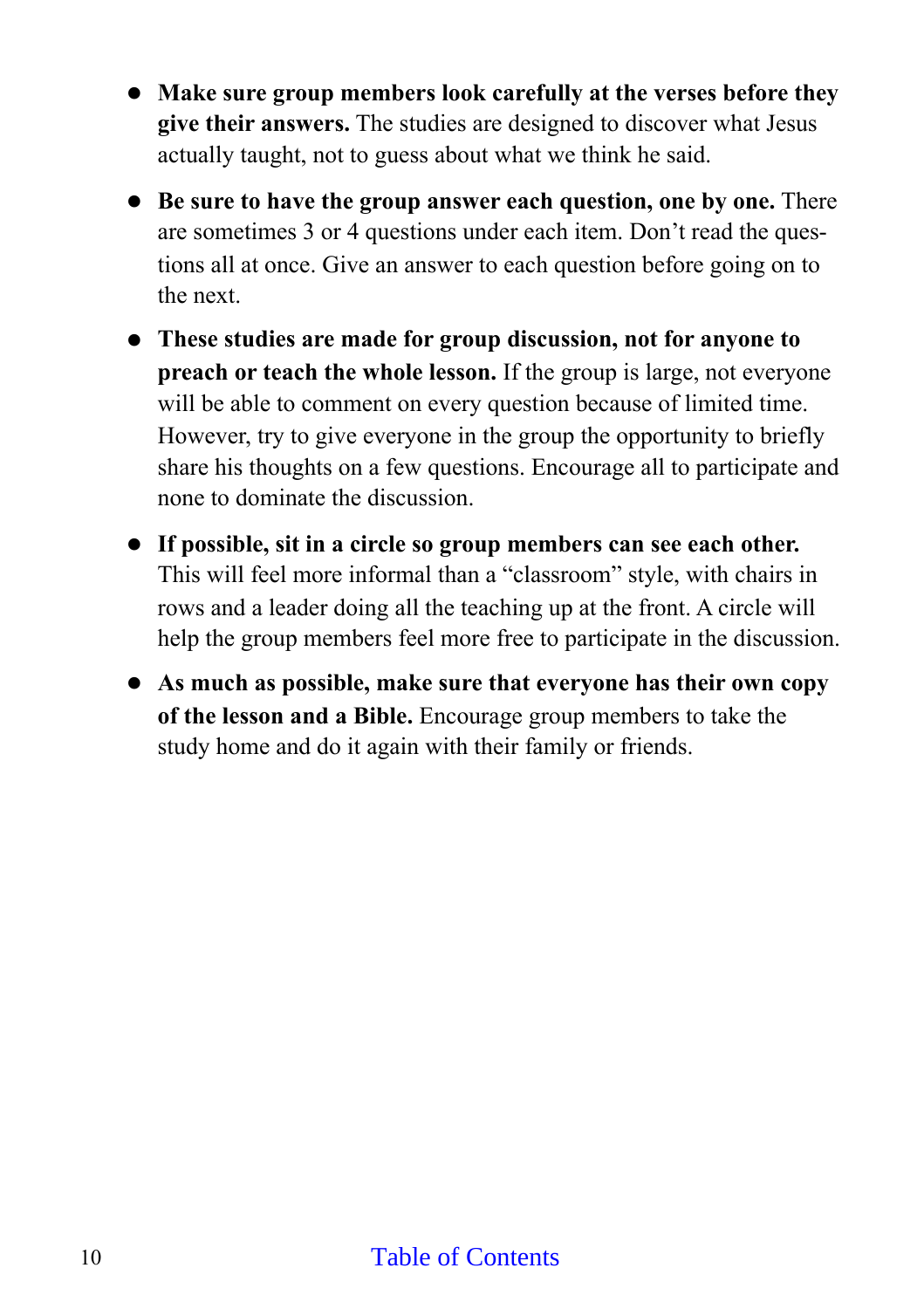# <span id="page-10-0"></span>Introductory Studies **THE HEART OF A FOLLOWER OF JESUS**

#### *He began to teach them… (Matthew 5:2)*

Jesus taught the people many things in the three years of his ministry. But what were the first things he taught them? What did he think we needed to know from the beginning?

The very first words of Jesus' teachings in the New Testament are found in Matthew 5. He begins his teaching ministry by telling us who the truly happy people in the world are. He knew that all people seek happiness. But he also knew that humans usually seek happiness in the wrong ways. Our focus is often on the wrong things.

**The two studies in this section help us look at our own lives with honest hearts and ask: "Do I know the way to find true happiness? Do I really want it?"**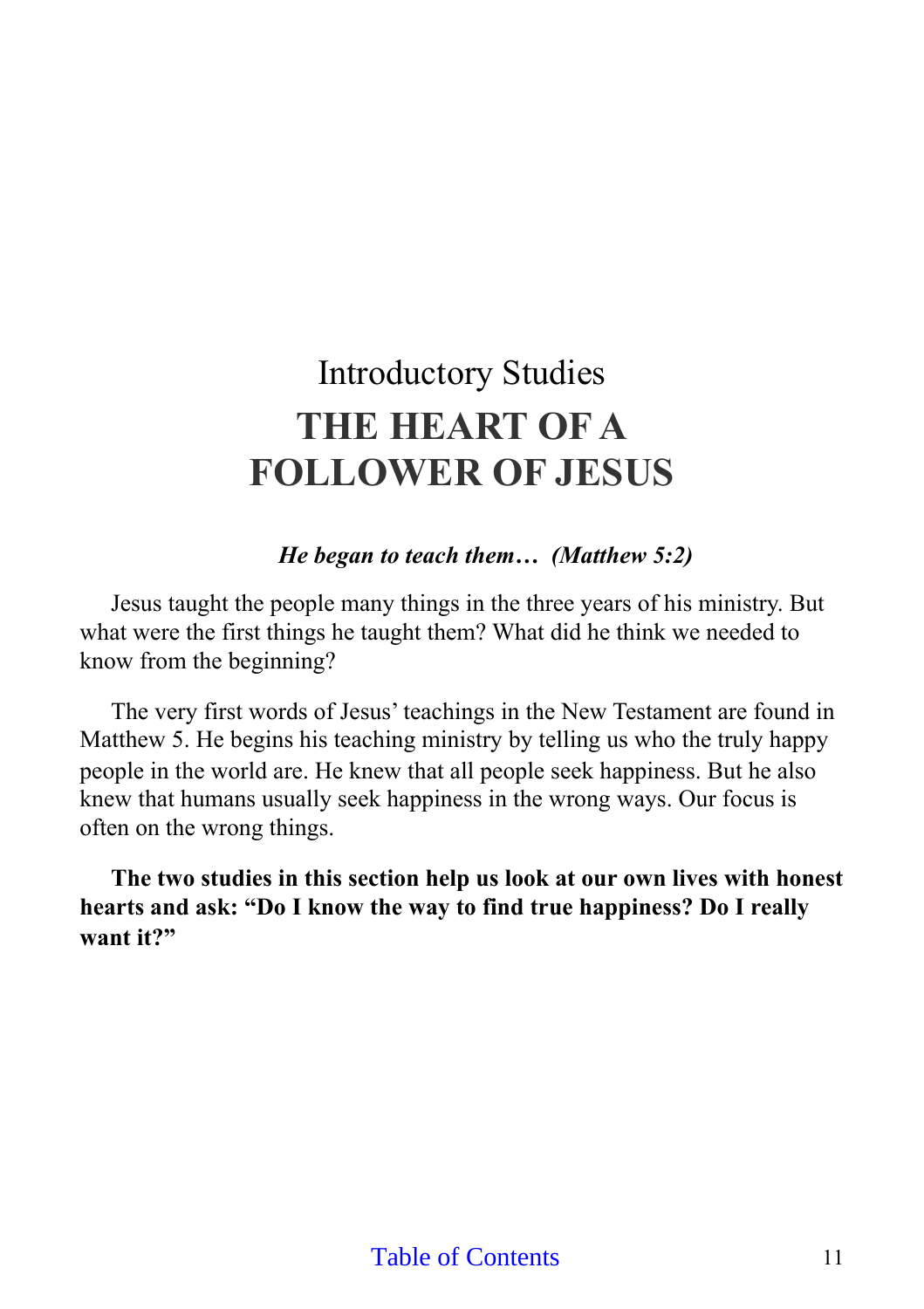## **1. Discover The Way Of True Happiness**

#### *Part 1*

#### <span id="page-11-0"></span>**Opening discussion:**

What types of people do we normally think are "blessed" or "happy" in this world? What type of people are usually envied?

#### **Read Matthew 5:1-12.**

- 1. Look quickly at each verse (vs. 3-12). In every verse, what main word is repeated?
- 2. According to Jesus, who is "blessed" in verse 3?

To be "poor in spirit" means to admit that we are spiritually poor people... in other words, not to be proud or arrogant, but to admit we need God in our lives.

3. Why is it so difficult for us to admit our spiritual poverty?

Why does Jesus say the poor in spirit are blessed? (v. 3)

4. What will those who mourn receive? (v. 4) Do you think that the poor in spirit feel a need to mourn?

Often we think that mourning happens only at funerals. But followers of Jesus who want to see God's kingdom come to this world will mourn over other things, too. For example, if we follow Jesus we will grieve over our sin because we see that it dishonors God and hurts other people. We will also grieve over the selfishness in the world.

Do you mourn over your own sin? What in this country or around the world causes you to mourn?

5. Who will inherit the earth? (v. 5)

To be "meek" means to be able to control yourself, so that you treat others with gentleness and humility. If we realize that we need God, how will that help us to become meek people?

6. How do you think meek people will inherit the earth when selfish, violent men often take control?

Does this verse help meek people to be patient and trust that God will fulfill his promise in this verse?

7. Read verse 6 again.

What does it mean to hunger and thirst for righteousness?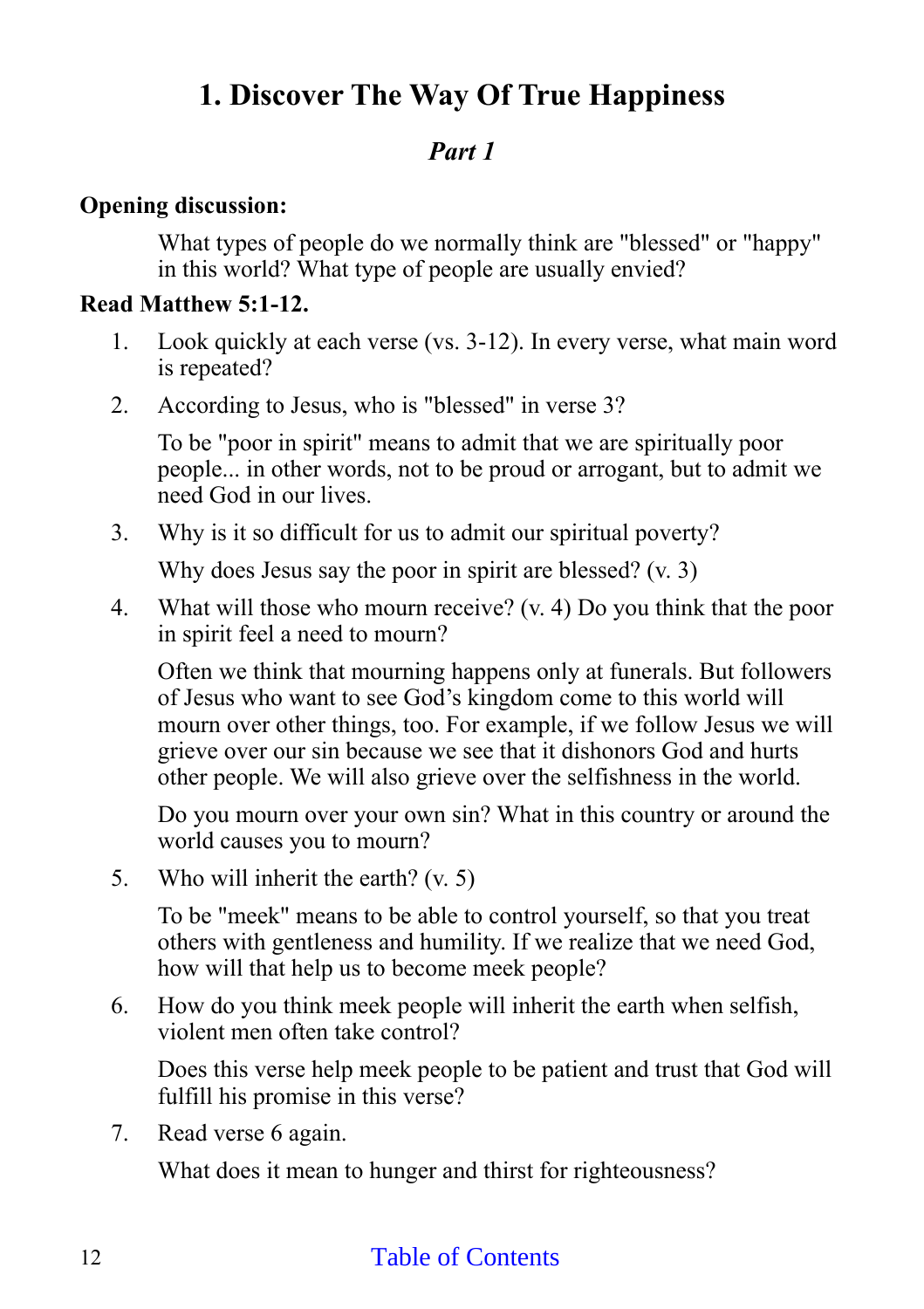Have you ever felt an intense "thirst" to know God and to be righteous before him? If so, have you ever told him of your desire?

Do you believe that God will fulfill this desire?

8. What did Jesus promise in this verse to those who hunger and thirst for righteousness?

#### 9. **Read John 7:37-38.**

Again Jesus is talking about people who are thirsty. Jesus said that if we are thirsty we can come to him and drink. What does that mean to you?

How did Jesus, in verse 38 and 39, explain the meaning of verse 37?

Have you begun to drink the living water that comes from Jesus? Can you tell the group about it?

10. Which of the verses that we have studied today especially touched your heart? Can you tell the group about it?

Take time as a group to ask the Lord to plant these godly attitudes like a seed in your heart, so that you will become more like Jesus.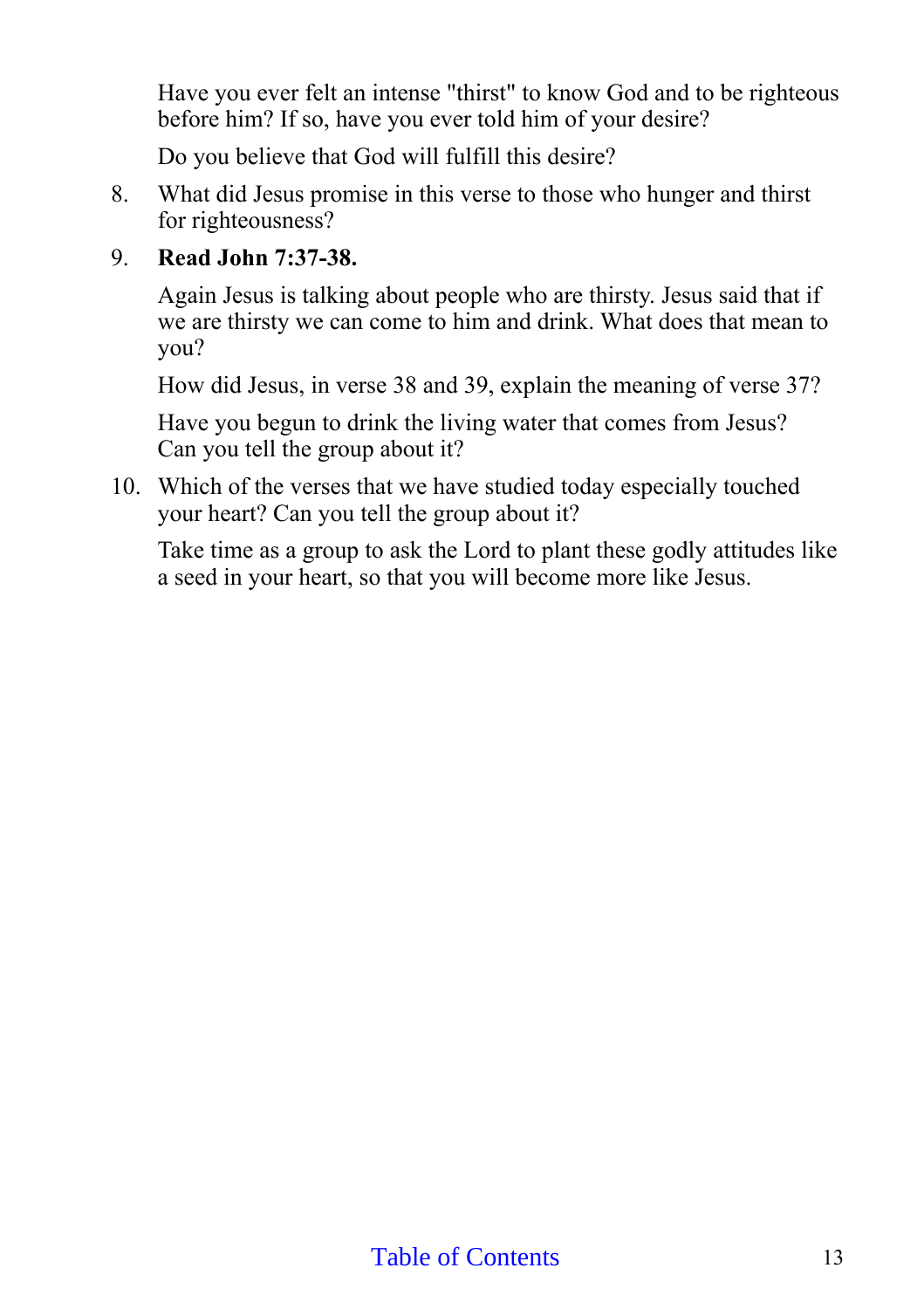## **2. Discover The Way Of True Happiness**

#### *Part 2*

#### <span id="page-13-0"></span>**Opening Discussion:**

We looked at the first four special characteristics of Jesus' followers [for English speakers: they are called "Beattitudes"] in the last study. Can you repeat them by memory? These first 12 verses of Matthew 5 teach all followers of Jesus some of the proper attitudes we should have toward God and others. Do you believe these attitudes are what people around the world should have? Why or why not?

#### **Read Matthew 5:1-12.**

- 1. How would you define mercy? (v. 7) Can you think of someone in the past who was merciful to you when you didn't deserve it?
- 2. If you are merciful, what will you receive? (v. 7) Why do you think that the way we treat others will affect the way God treats us?

#### **Read Matthew 18:21-35. What's the main message of this story?**

3. Read Matt. 5:8. Who will see God?

Have you ever thought what it would be like to see God?

Why do you think only the pure in heart will see God?

- 4. Do you think you are one who will see God? Why or why not?
- 5. Read verse 9. If peacemakers are called "sons of God," what does that tell us about God Himself?
- 6. Is there a need in this world for peacemakers? How can we be peacemakers in our homes and in our society? Can you think of a particular situation in your life where you need to be a peacemaker?
- 7. Will people always accept our efforts to make peace in society?
- 8. These verses we have studied talk about righteous people...people whose attitudes are right before God. From memory, can you name the qualities given in verses 3-9?
- 9. Read verses 10-12 again. What does Jesus say may happen to those who are righteous before God? Why are some people hostile to God's people?
- 10. Jesus speaks directly to his followers in verse 11. What does he say will happen to them? Why should they rejoice?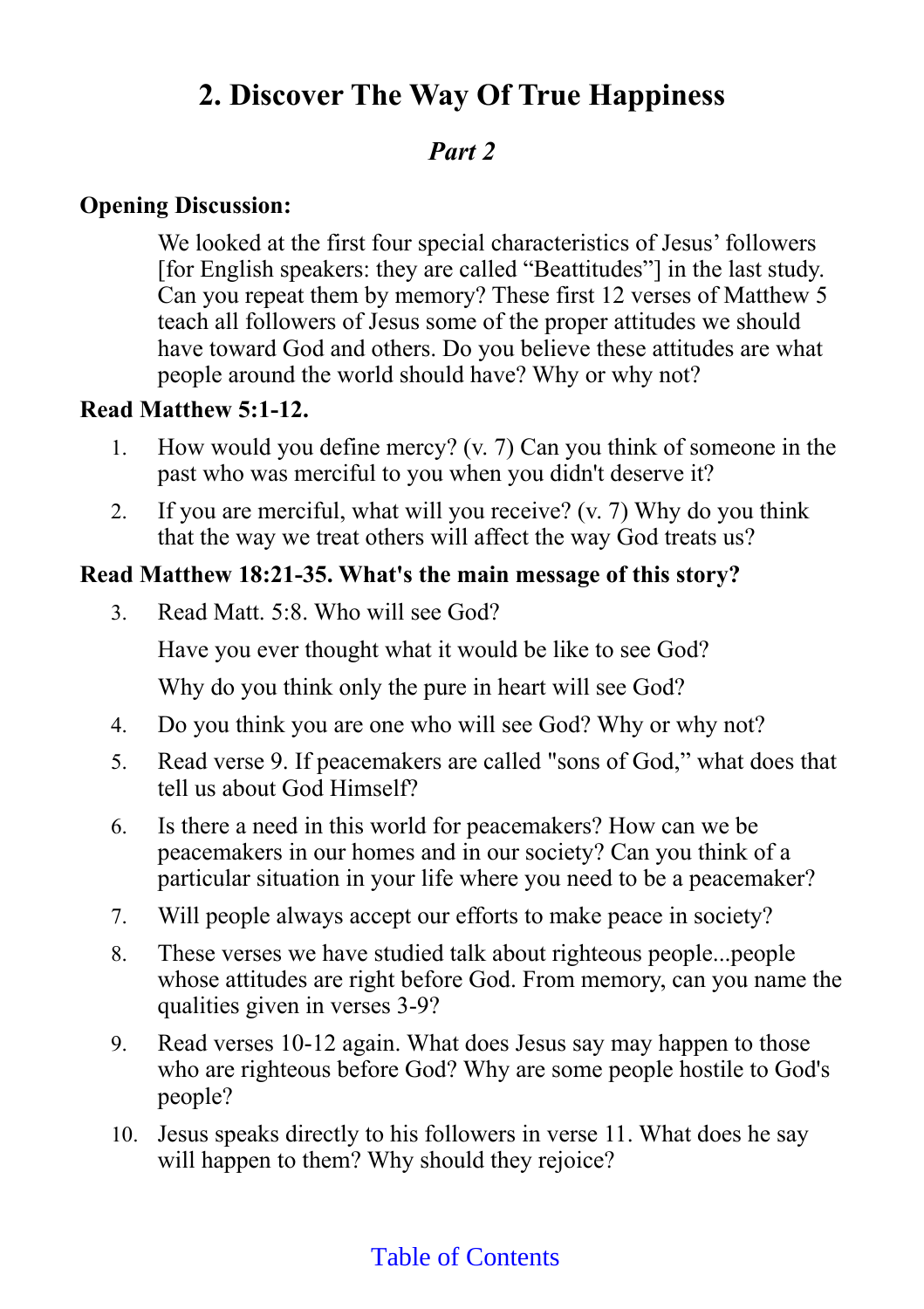- 11. Is it easy to be a follower of Jesus the Messiah? Jesus says such people are blessed, meaning fortunate or truly happy. Does this happiness come from material things or spiritual wealth?
- 12. Does the world get its happiness in the same way as a follower of Jesus the Messiah? Has this study challenged you to be different from the world? In what way?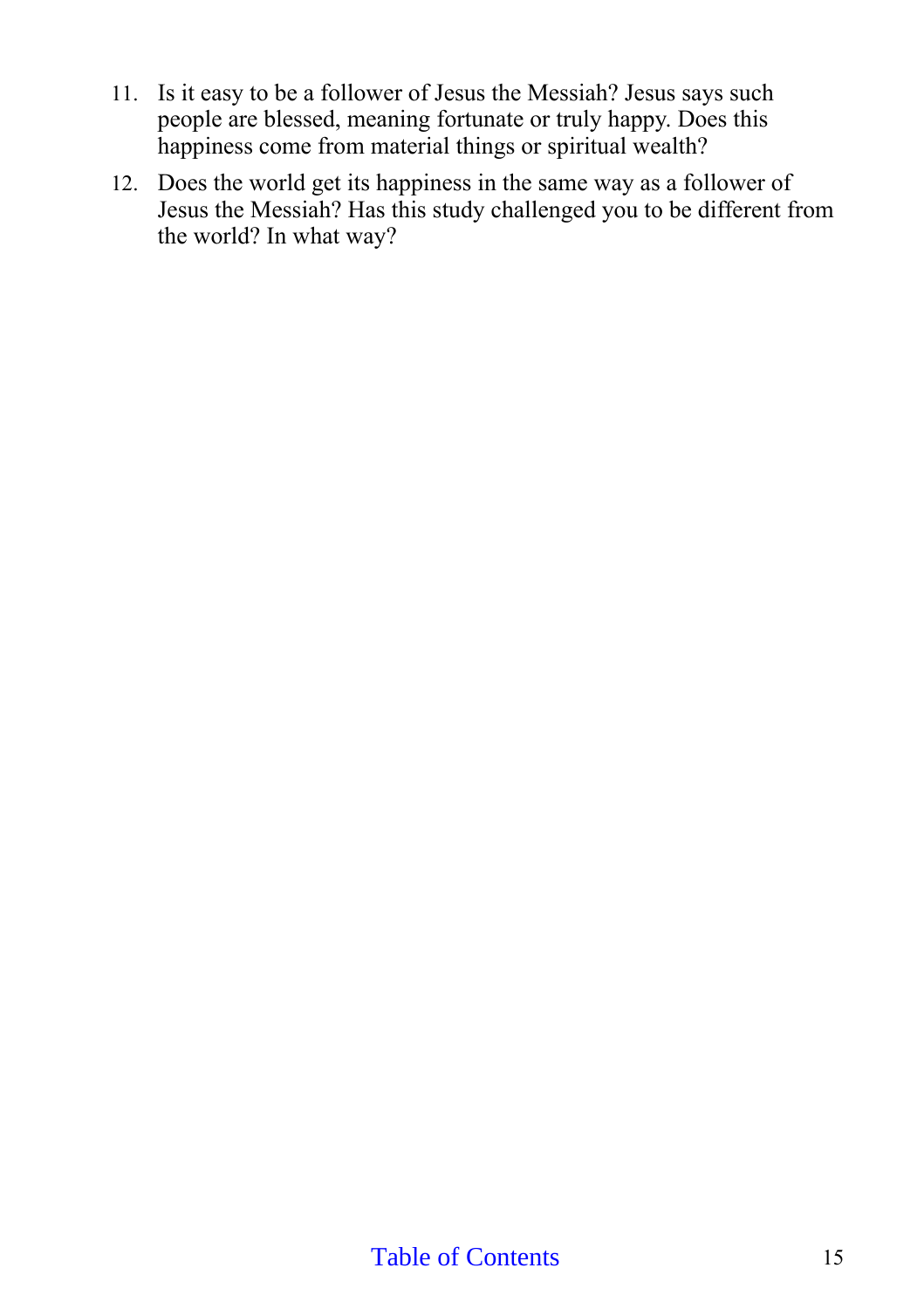*"Then they asked him, 'What must we do to do the works God requires?'*

> *Jesus answered, 'The work of God is this: to believe in the one he has sent'." John 6:28-29*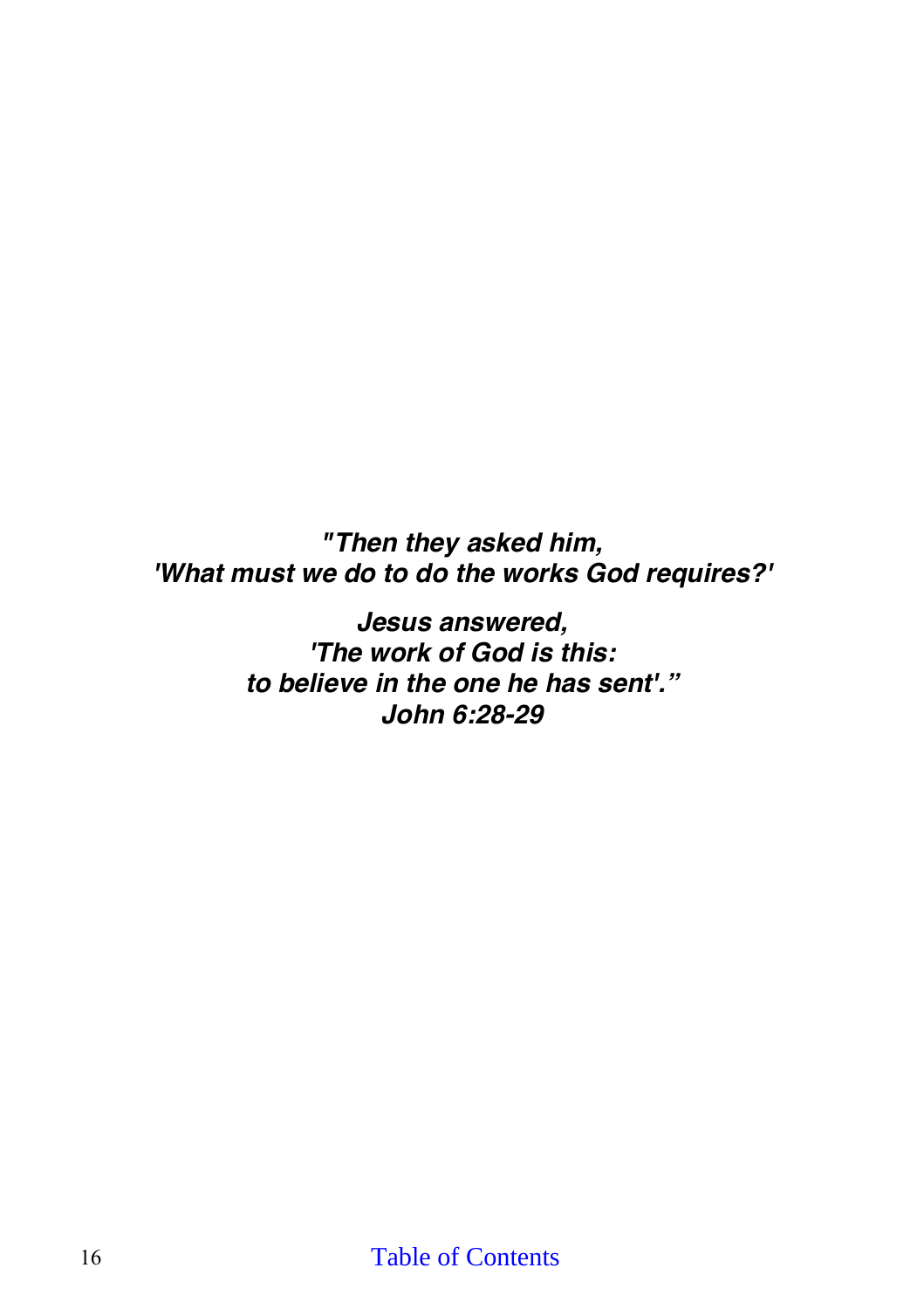## <span id="page-16-0"></span>**REPENT AND BELIEVE**

#### *After John was put in prison, Jesus went into Galilee, proclaiming the good news of God. "The time has come," he said. "The kingdom of God is near. Repent and believe the good news!" Mark 1:14,15*

Followers of Jesus know they are commanded to repent. But how do we repent? What does God want us to do? (Do we sometimes misunderstand what it means to repent?)

And what does it mean to "believe the good news"?

The words "repent" and "believe" are used throughout the New Testament. We begin our walk with Jesus through repentance and faith. And we continue our walk with God throughout our whole lives in an attitude of repentance and faith.

The studies in this section help us better understand these concepts which are foundational for all disciples of Jesus.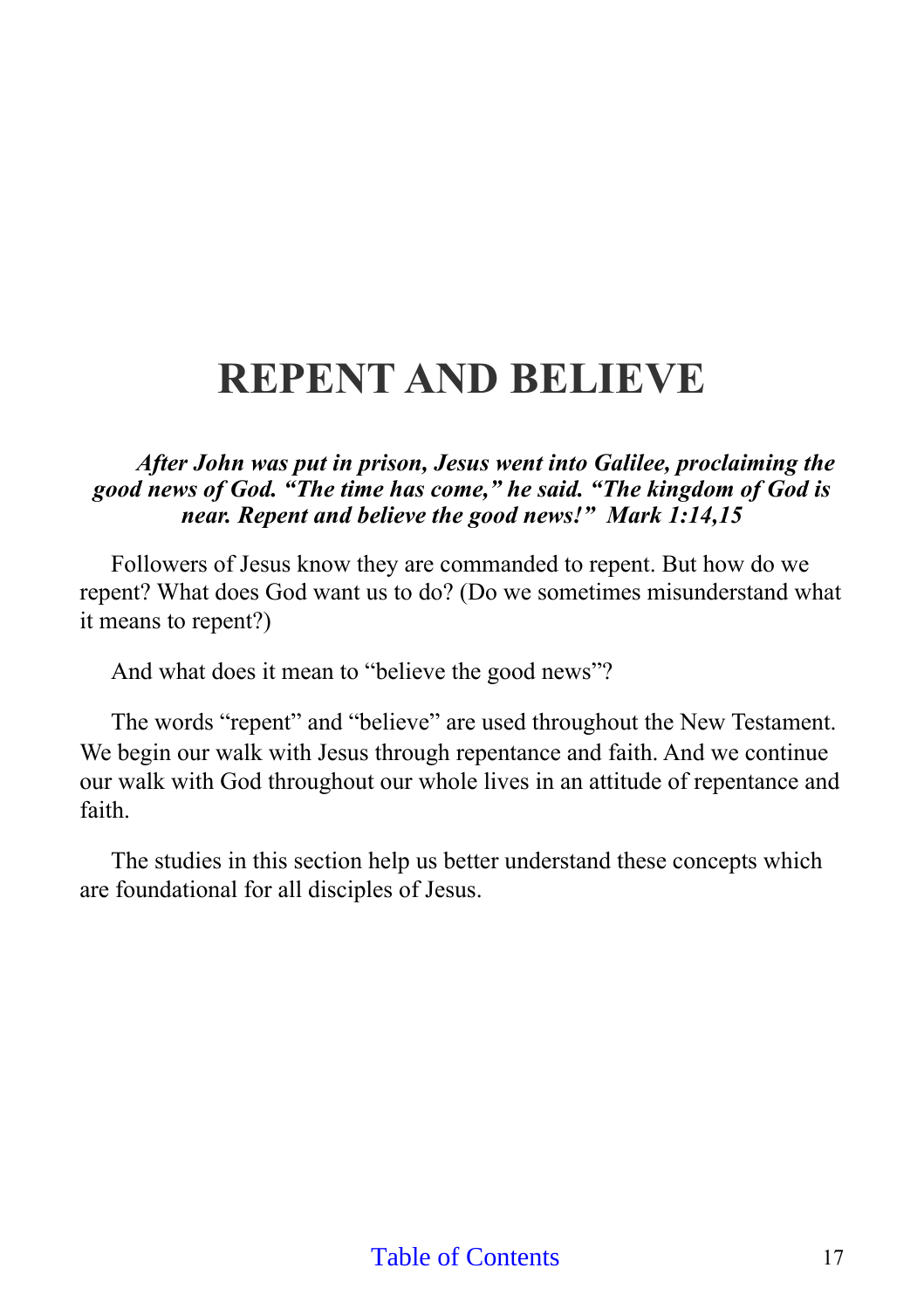## <span id="page-17-0"></span>**3. Don't Trust In Your Own Righteousness**

#### *"God opposes the proud but gives grace to the humble." (James 4:6)*

#### **Opening Discussion:**

Do you think God weighs our good deeds with our bad deeds on a scale, like fruit is weighed at a bazaar? Explain your thoughts to the group.

#### **Read Luke 18:9-14**

- 1. To whom did Jesus speak this parable? (v. 9)
- 2. Two men went to the temple to pray. (v. 10) Before looking at the box below, can you tell who the Pharisees and the tax collectors were?

**Who were the Pharisees & the tax collectors in Jesus' day?**  The Pharisees were Jewish religious leaders. The people respected them but Jesus said they wore a religious mask. In truth their hearts were far from God. Jesus rebuked them because they were hypocrites, and he commanded his disciples not to become like them. The tax collectors were corrupt men who cheated the people. The Jews hated the tax collectors. In this parable, both of these men were praying in the temple.

- 3. The Pharisee in Jesus' parable was very confident when he prayed. What did he say to God? (vs. 11-12) In your opinion, why did the Pharisee think he needed to remind God of all his good deeds?
- 4. Do you detect any pride in the Pharisee's prayer about his own righteousness before God? (Look at v. 11 again.) Did the Pharisee ask forgiveness for any of his sins?
- 5. Read the tax collector's prayer again (v. 13). Did he remind God of his good deeds, like the Pharisee? What did he desperately ask God for? Did the tax collector put any confidence in his own righteousness before God?
- 6. According to Jesus, WHO went home justified (or made right) before God (v. 14)?

The Bible teaches that all have sinned and fallen short of God's glory (Romans 3:23). We have no hope of being right with God if we trust in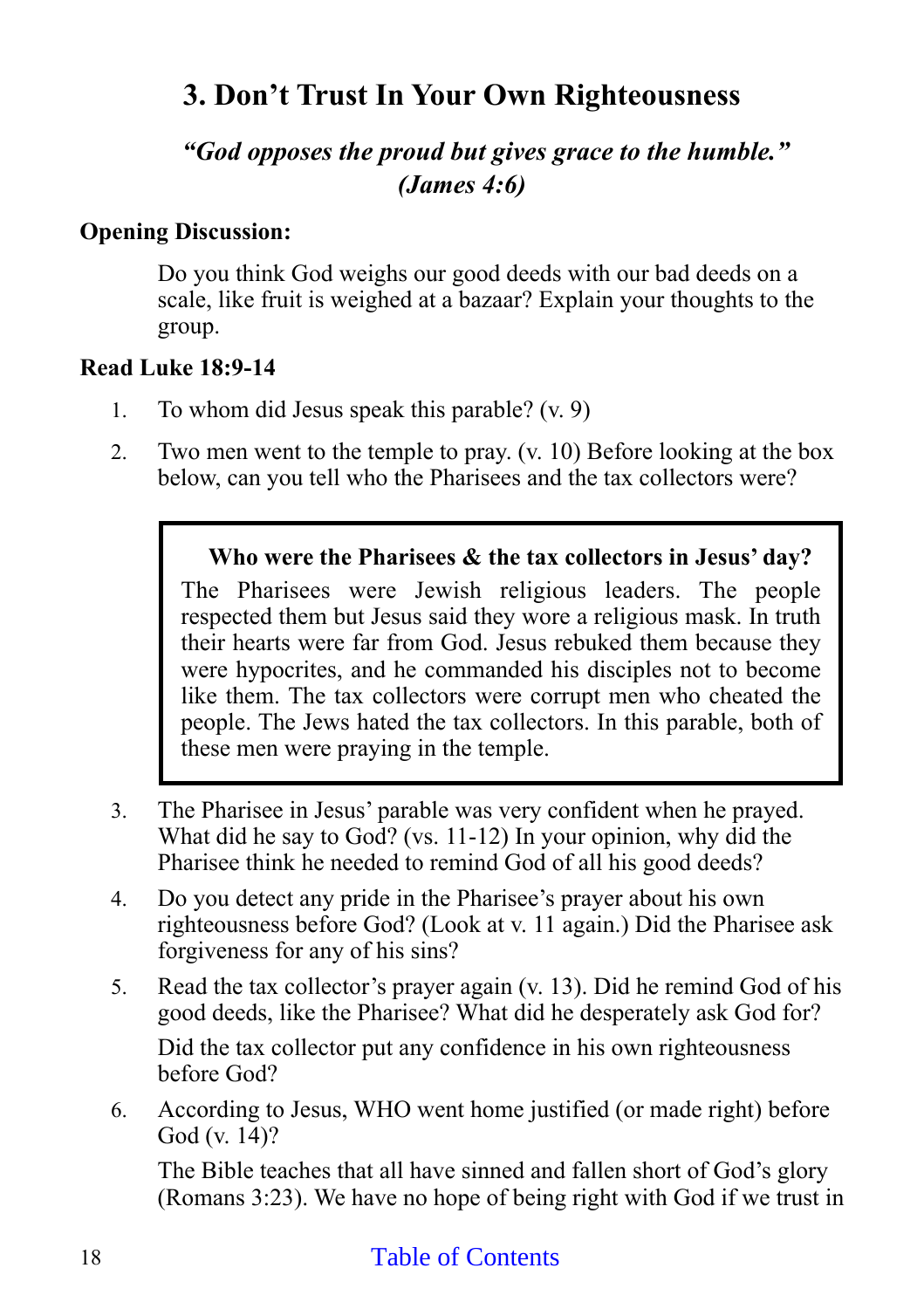our good deeds, like the Pharisee. We are all unclean and need God's cleansing. But there is hope in Jesus Christ. He commanded that we repent and believe in him.

7. Many years after Jesus ascended to the Father, John the apostle explained the importance of confessing our sins and trusting in Jesus as the sacrifice for our sins.

#### **Read 1 John 1:8- 2:2.**

Do these verses encourage you to be honest with God about your sins? Explain in your own words what these verses teach us.

#### **THINK ABOUT YOUR OWN LIFE.**

8. Do you need to repent of sins that you have done?

Are there things you are ashamed about?

Jesus taught that sin is not just terrible criminal acts (like murder) or shameful social sins (like adultery). He taught that sin begins in the heart of every person. If we lust, we have committed adultery in our hearts. If we speak angry words, we have murdered people. If we hate and curse others, we are not like our Father in heaven who loves all people. Do you know that you need forgiveness from God for the wrong things you have done?

9. The New Testament teaches that God's mercy is a free gift to all who have faith in Jesus Christ because Jesus Christ died, like a lamb sacrifice, for the sins of the world. Like the tax collector, do you see your need for God's mercy? Be careful that you do not trust in your righteousness, like the Pharisee who deceived himself. Are you aware that honesty and confession of your sin before God are necessary to receive forgiveness?

#### **NOTE TO GROUP LEADER:**

Now gently lead the group in prayer to confess their sins to the Lord. Be sure to assure them that Jesus died that they might know God's forgiveness of their sins. Teach them to trust in Jesus as the one who took away their sins.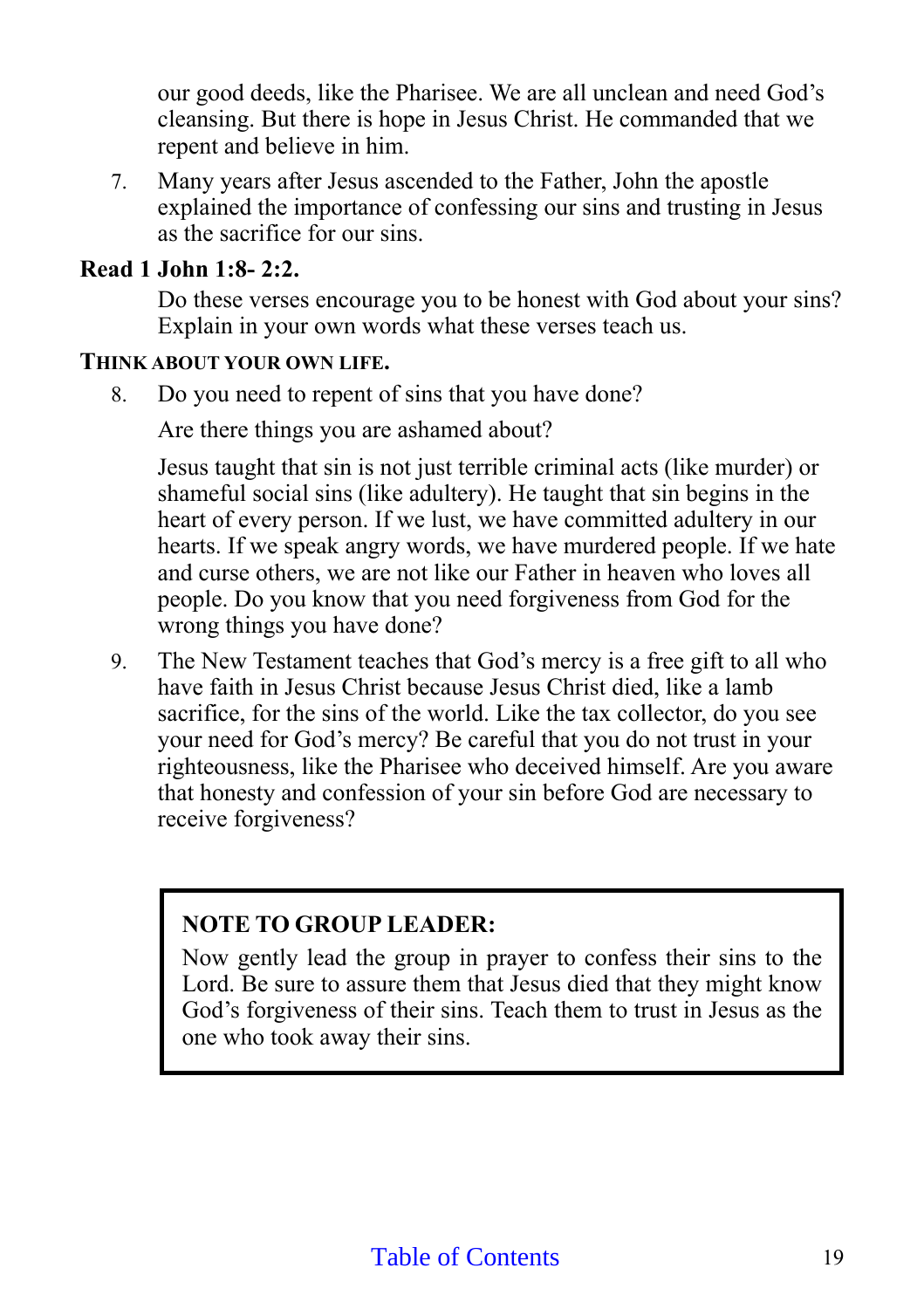## **4. Believe In Jesus' Death For Your Sin**

#### *Part 1*

<span id="page-19-0"></span>**Introduction:** The purpose of this series is to learn about **the teachings of Jesus and his commandments** for all who follow him. Jesus taught his followers to believe in him. Why? Today and in the next study, we will read about his death which happened approximately 2,000 years ago. Millions believe he is the Savior of the world. We must understand the purpose of his death in order to believe in Him. The New Testament teaches that He obeyed His Father and came to the earth to die as a sacrifice for our sins.

#### **Opening Discussion:**

Have you ever made a promise to God or to yourself that you will never do a certain thing, and then you found yourself doing that same thing? What should we do when we see that we are weak?

#### **Read Mark 14:27-31.**

1. In verse 27, what did Jesus say would happen at his death?

Then, in verse 28, he predicted an amazing thing that would happen after his death. What did He predict?

2. In verse 29 Peter said he would not fall away. What was Jesus' answer to Peter? (v. 30)

Peter thought he was strong enough to go to death with Jesus (v. 31). If you were Peter at that moment, would you be offended if Jesus told you that you were going to deny Him?

#### **Read Mark 14:32-42.**

- 3. When Jesus took Peter, James, and John with him to pray, what did he tell them about his inner feelings? (vs. 33-34)
- 4. The disciples slept through Jesus' time of deep sadness and prayer. Why was it important to Jesus that they "watch and pray" (vs. 37-38)
- 5. Jesus went back to pray, and then returned again to see his disciples sleeping. On the third time, what did he say to his disciples? (vs. 41-42)

When dark times come upon us, we often find our spirit is willing to pray, but our flesh is weak. How can we find strength from God to pray so that we do not fall into temptation?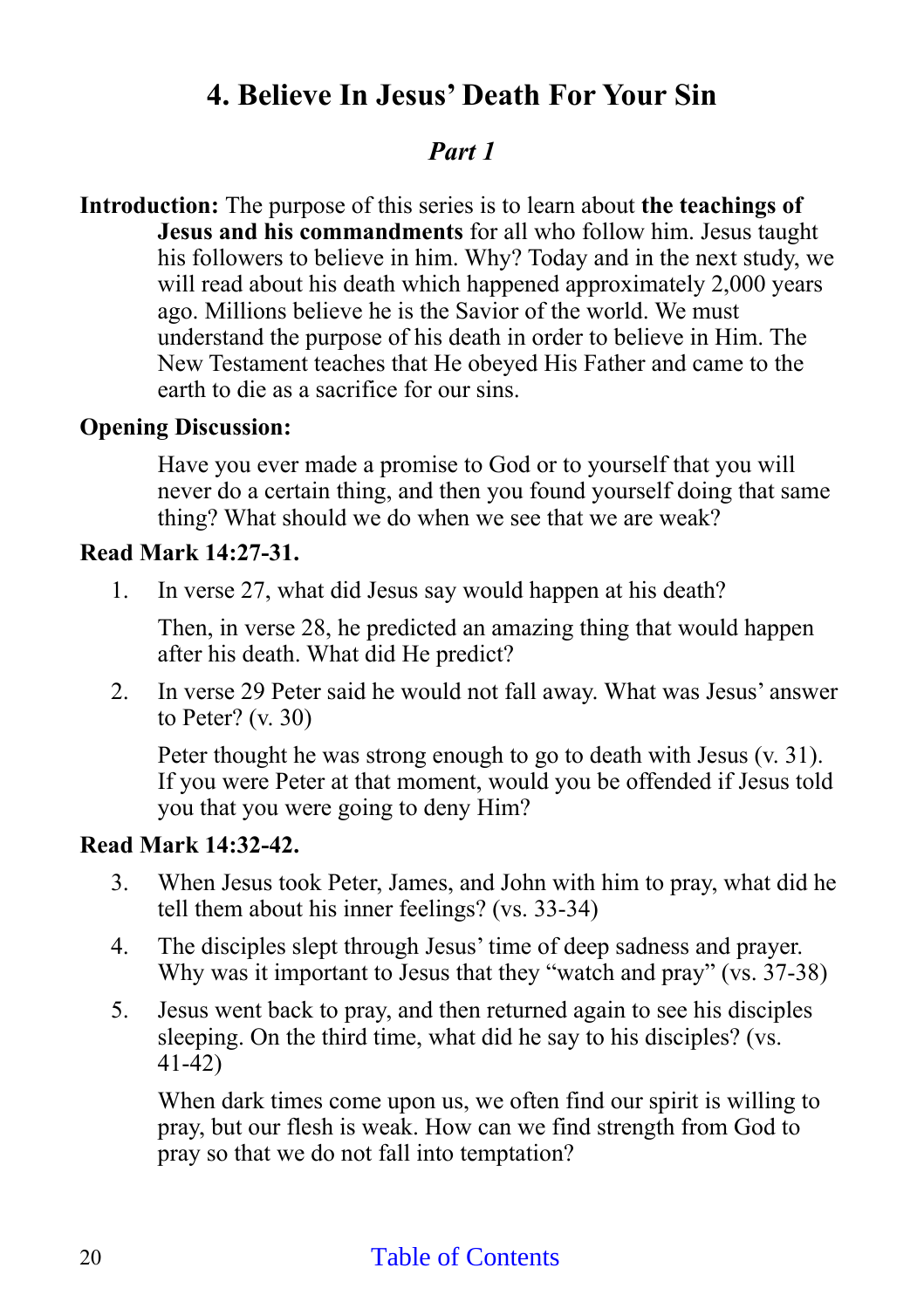#### **Read Mark 14:43-65.**

6. How did Judas betray Jesus? (vs. 44-46) What happened when Jesus was arrested? (v. 50)

Jesus had told his disciples that one of them would betray him (Mark 14:18-21) and that all the disciples would fall away. Nevertheless, what do you think Jesus felt when these things began to happen?

- 7. The Jewish religious leaders were jealous of Jesus. They didn't like his teachings that revealed their hypocrisy. What type of people did they bring in to testify against Jesus? (vs. 55-59)
- 8. What question did the high priest ask Jesus? (v. 61) What was Jesus' answer?  $(v. 62)$

After Jesus gave that answer, what did they say? What did they decide? (vs. 63,64)

#### **Read Mark 14:66-72.**

9. Peter's denial of Jesus became much stronger on the third time. How? (v. 71) When Peter remembered that Jesus had predicted his denial, what did he do?

Surely Peter also remembered what Jesus had said to people who followed him. He said, "Whoever acknowledges me before men, I will also acknowledge him before my Father in heaven, but whoever disowns me before men, I will disown him before my Father in heaven." (Matthew 10:32-33).

How can we grow in our faith so that we are not ashamed of following Jesus?

The next time we gather, we will finish looking at the death of Jesus.

Pray for each other, that you may grow in your faith and not be ashamed of following Jesus the Messiah.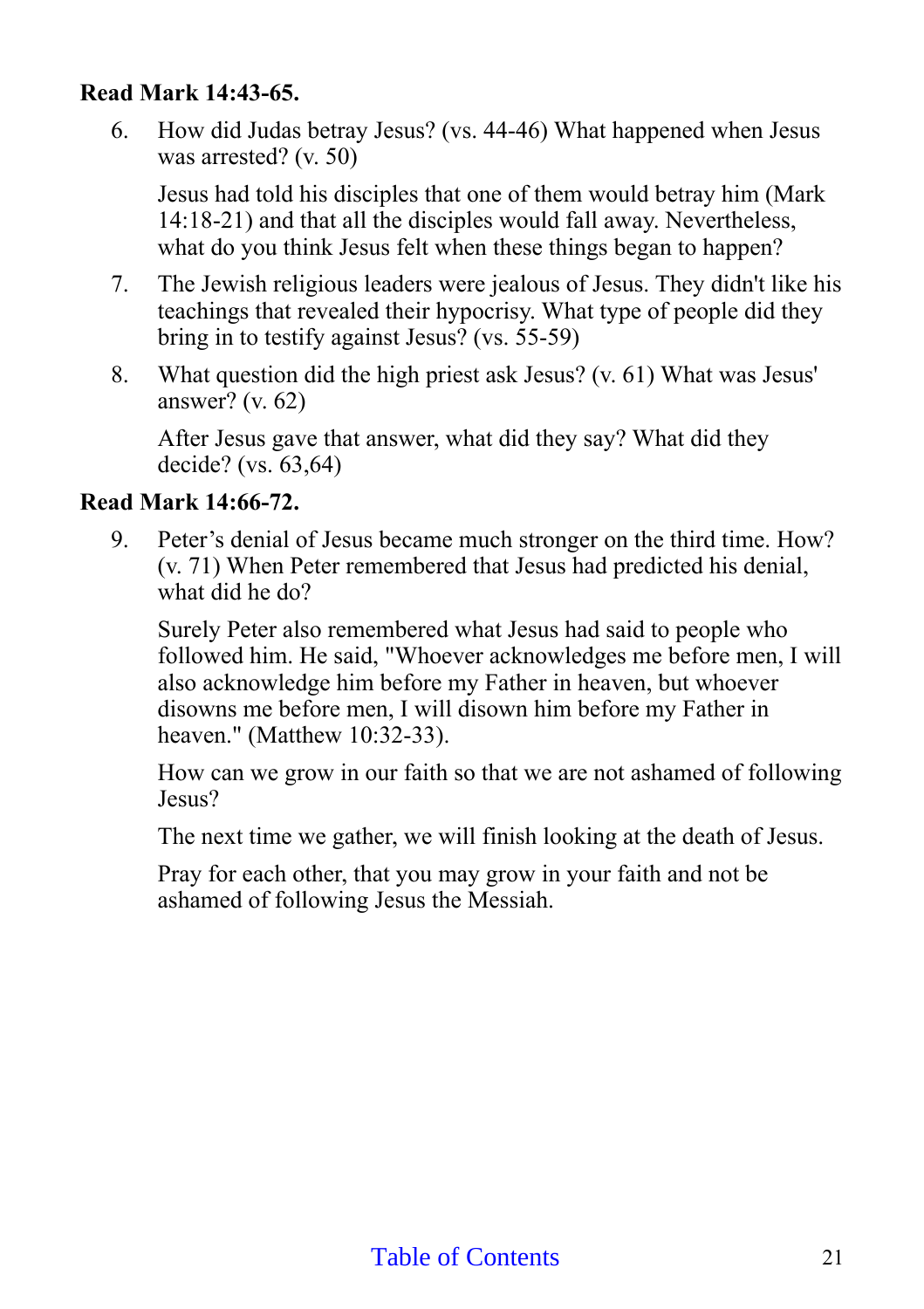## **5. Believe In Jesus' Death For Your Sin**

#### *Part 2*

#### <span id="page-21-0"></span>**Opening Discussion:**

In the first part of this study on our Lord's death, we looked at some of the things that happened on the night Jesus was arrested. Do you remember what the disciples did when Jesus asked them to "watch and pray" with Him? What did Judas do? What did Peter do?

Now let's look at the rest of the story.

#### **Read Mark 15:1-15.**

- 1. What did Pilate do every Passover? (v. 6)
- 2. Who was Barabbas? (v. 7) Who incited the crowd to ask that Barabbas be released at this Passover? (v. 11)
- 3. For what reason did the chief priests deliver Jesus over to Pilate? (vs. 9-10)
- 4. When Pilate asked what he should do with Jesus, what did the crowd shout? (vs. 13-15)

#### **Read Mark 15:16-20.**

5. Describe how the soldiers mocked and beat Jesus. (vs. 16-20)

#### **Read Mark 15:21-32.**

- 6. Where did they take Jesus to be crucified? (v. 22) What did the soldiers give Jesus to drink? (v. 23) Why do you think that Jesus would not drink it?
- 7. Who was Jesus crucified with? (vs. 27-28)
- 8. How did the crowd around Jesus mock Him? (vs. 29-32)

#### **Let's look at how they misunderstood what Jesus had said and why He really went to the cross:**

- a) They quoted His saying that he would tear down the temple and raise it up in 3 days. Turn to John 2:18-22 to see what Jesus meant by it.
- b) They mocked him by saying that he had saved others but he could not save himself. Read the following verses to see why he did not save himself from the cross.

**Matthew 20:17-19**: What did Jesus prophesy would happen to Him?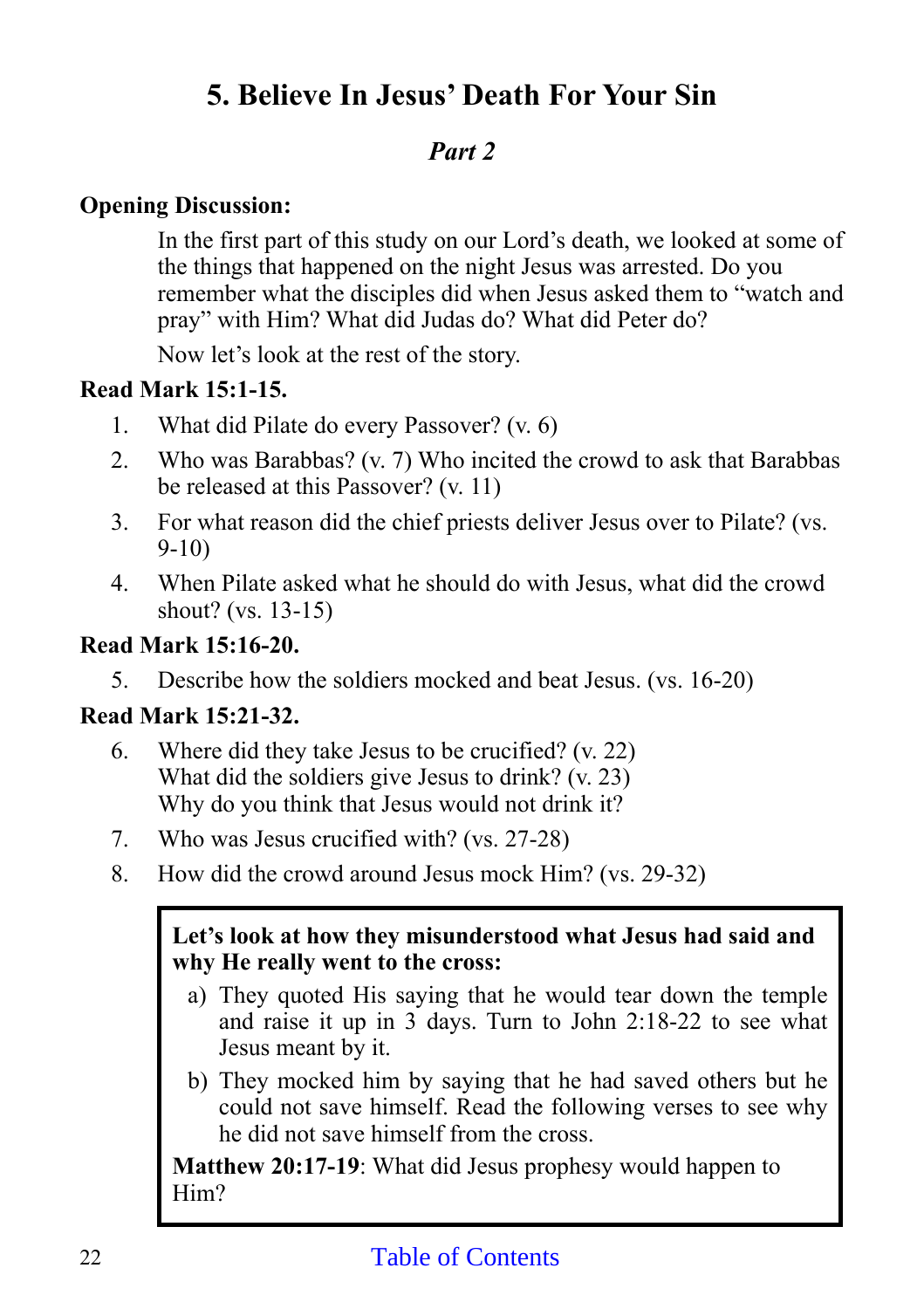**Mark 10:44-45:** What did Jesus tell His disciples He came to do?

**John 10:14-18:** What did Jesus say He had the power to do? (v. 17-18)

**John 12:23-33:** Jesus, predicting His death in verse 23 and 24, explains that His heart is troubled. But He prays an unusual prayer in verse 27 and 28. What does He ask from the Father?

#### **Read Mark 15:33-41.**

9. When Jesus died, what happened in the Jewish temple nearby in Jerusalem? (vs. 37-38)

**It is important to know Jewish culture and history to understand what happened here.** The Jewish temple was where the priests sacrificed animals for the people's sins. Once a year the high priest would take the blood of a lamb into a certain room of the temple – the Holy of Holies-- to offer that sacrifice to God for the sins of the people. No one else could enter that room where the Holy Presence of God was. The priest passed into that room through a huge, thick curtain. The curtain represented separation from God. Now on the cross, Jesus, the lamb of God, gave His life as a sacrifice for our sins. At the moment He died, the curtain, as with powerful invisible hands, was split in two, from top to bottom. It was as if God opened the curtain to show people that they are now reconciled to God through the sacrifice of Jesus the Messiah. Through repentance and faith in Jesus the Messiah, we may have confidence that our sins are forgiven and we are washed clean.

#### **Read Mark 15:42-47.**

10. What was done with Jesus' body?

But this is not the end of the story. The next study will look at the amazing events that happened after Jesus' death and burial.

How has this story of the crucifixion of Jesus the Messiah affected you? Share with the group your thoughts and your emotions. How does this story affect your faith in the love of God for you?

Thank God together for His great love and the sacrifice of Jesus the Messiah for our sins.<sup>"</sup>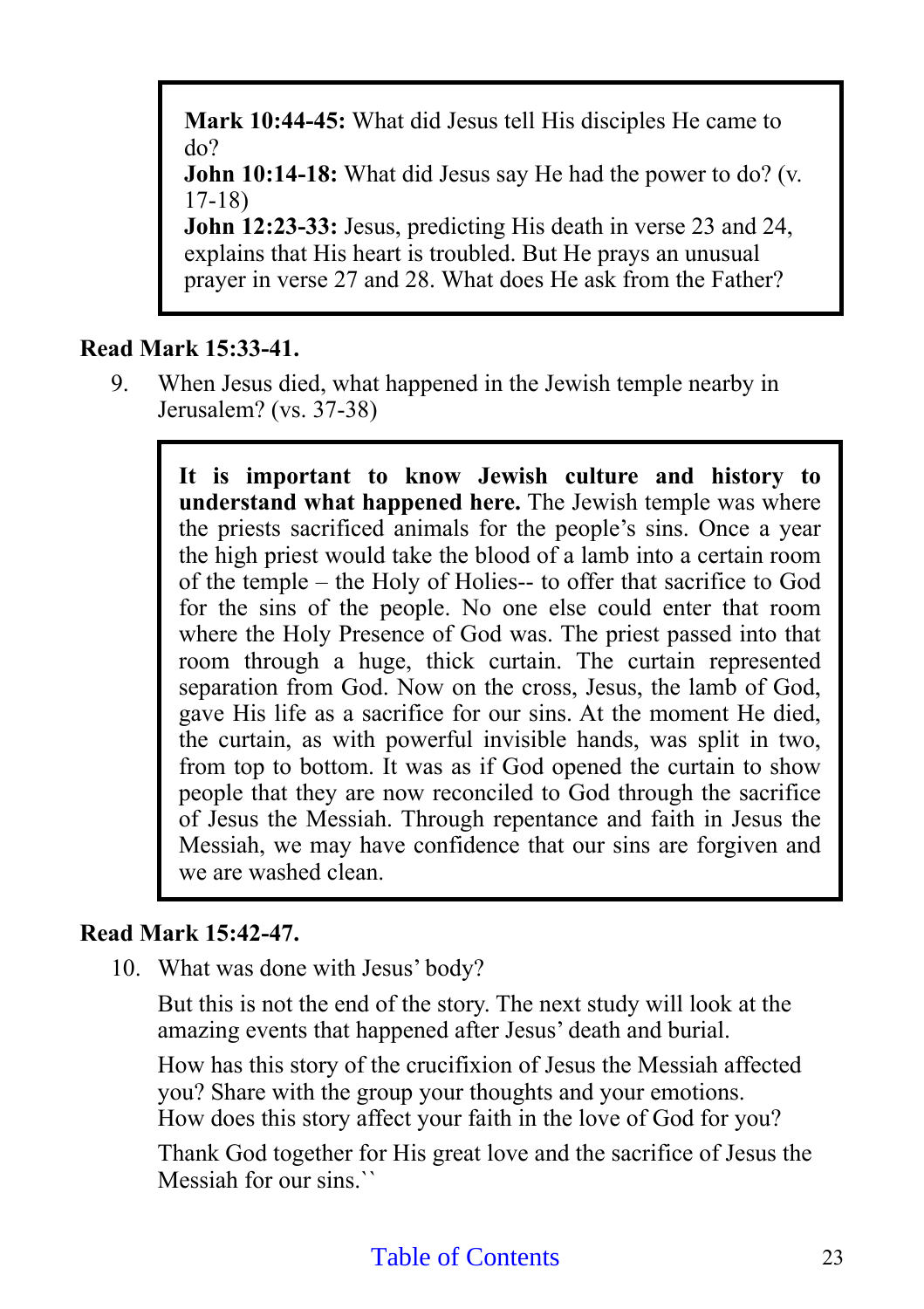## <span id="page-23-0"></span>**6. Believe In Jesus' Resurrection And Receive Eternal Life**

#### **Opening Discussion:**

In our last two studies we looked at Jesus' death on the cross for our sins. What do you remember about Jesus' death? Try to recall as many details as you can.

It is now the third day since Jesus died—Sunday morning, very early. Let's read about the amazing events that happened.

#### **Read John 20:1-18.**

- 1. What surprised and upset Mary Magdalene when she arrived at the tomb? (Look at vs. 1-2.) Who did she immediately go to tell?
- 2. Read verses 3-9 again. What did Peter and John (the "disciple Jesus loved") do? Describe their actions.

According to verse 8, when John saw the empty tomb, what was his response? At this time, did either Peter or John fully understand what had happened?

3. Read verses 10-13. What did Mary see this time when she looked into the tomb?

Try to imagine the grief that Mary is feeling. She believed that Jesus was the Messiah. She loved and served Him. She watched Him die a terrible death. Now she has come to the place of his burial and even His body is gone!

4. Now read verses 14-18. Who came and stood next to Mary? When did she recognize who it was? How do you think she felt now?

Imagine how Mary's grief must have turned to joy and amazement. The impossible has happened!

- 5. Several times during His ministry Jesus raised others from the dead. When His close friend Lazarus died, Jesus spoke this to his grieving sisters: **"I am the resurrection and the life. He who believes in me will live even though he dies; and whoever lives and believes in me**  will never die." (John 11:25-26) According to these verses, what does Jesus' resurrection mean for you and me?
- 6. **Read verses 19-20.** Who else did Jesus appear to on the day of His resurrection? How did He prove to them that He was Jesus who had been crucified? How did the disciples respond? Can you imagine how excited they must have been?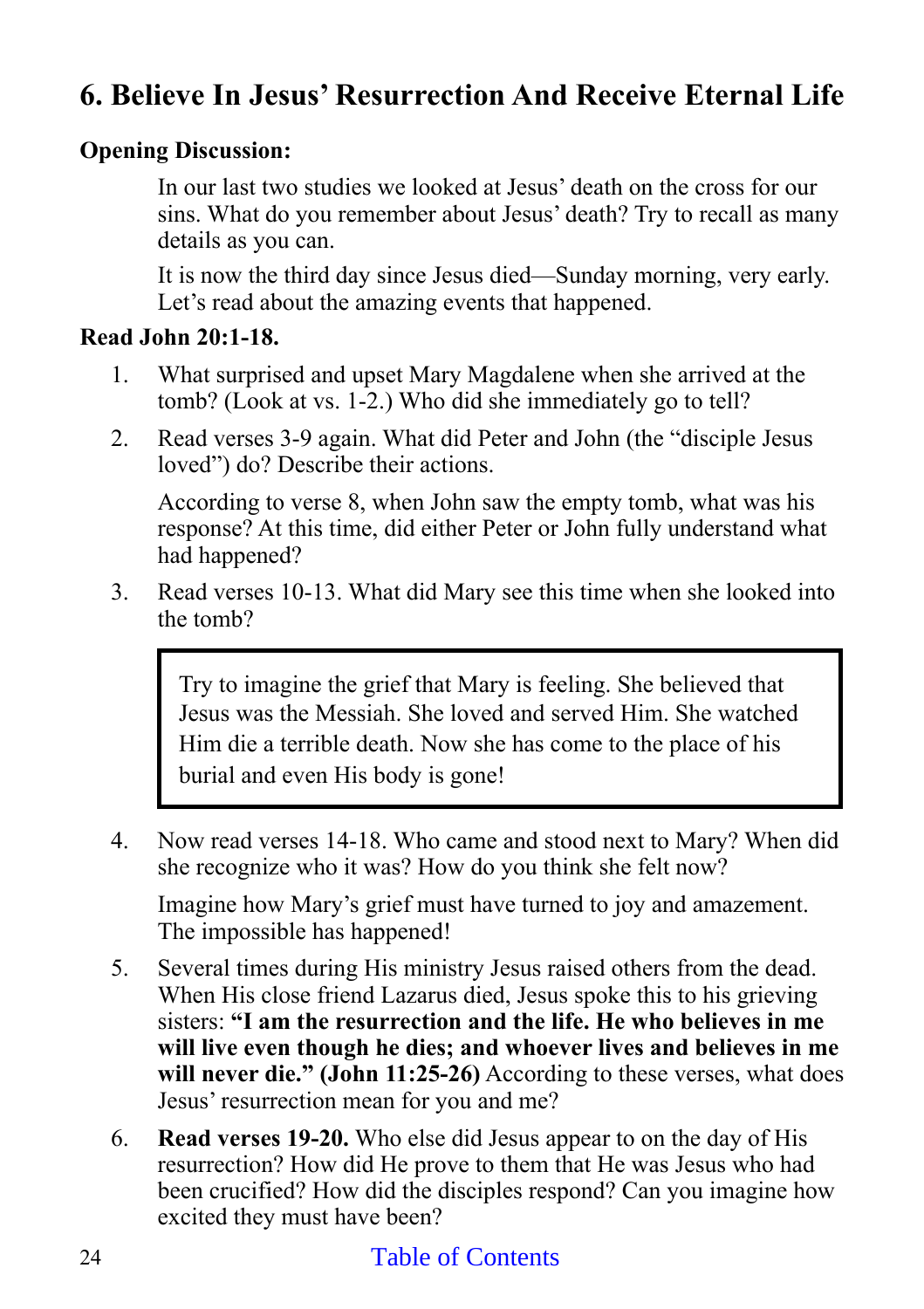7. **Now read verses 24-29.** What did Thomas say when the disciples told him they had seen the Lord (v. 25)?

How did Thomas respond when Jesus showed Himself to him? (v. 28) Who does Jesus say is blessed in verse 29?

8. How can we know that Jesus really rose from the dead? Did He appear to others? **Read I Corinthians 15:3-7.** Name the people that the writer (Paul) says Jesus appeared to after His resurrection.

**Read also Acts 1:1-3.** How many days after His resurrection was Jesus on earth before He returned to heaven? During this time, what did He show to his disciples? (v. 3)

- 9. Do you think the disciples were convinced that Jesus truly was alive? Historians believe that ten of Jesus' twelve disciples were killed for their faith in Jesus. Would they have died for something that they thought might be a lie?
- 10. **Now turn back to John 20 and read verses 30-31.** Why did John write about Jesus' life on earth? What does He want us to have? (v. 31)

What do you believe? Do you believe that Jesus came into the world and died as God's sacrifice for your sin? Do you believe that He rose again from the dead and conquered the power of death? If so, tell Him now. Think about how wonderful it is that you never need to fear death again!

**Read John 11:25-26 again.** Thank and praise Jesus for His indescribable gift of eternal life.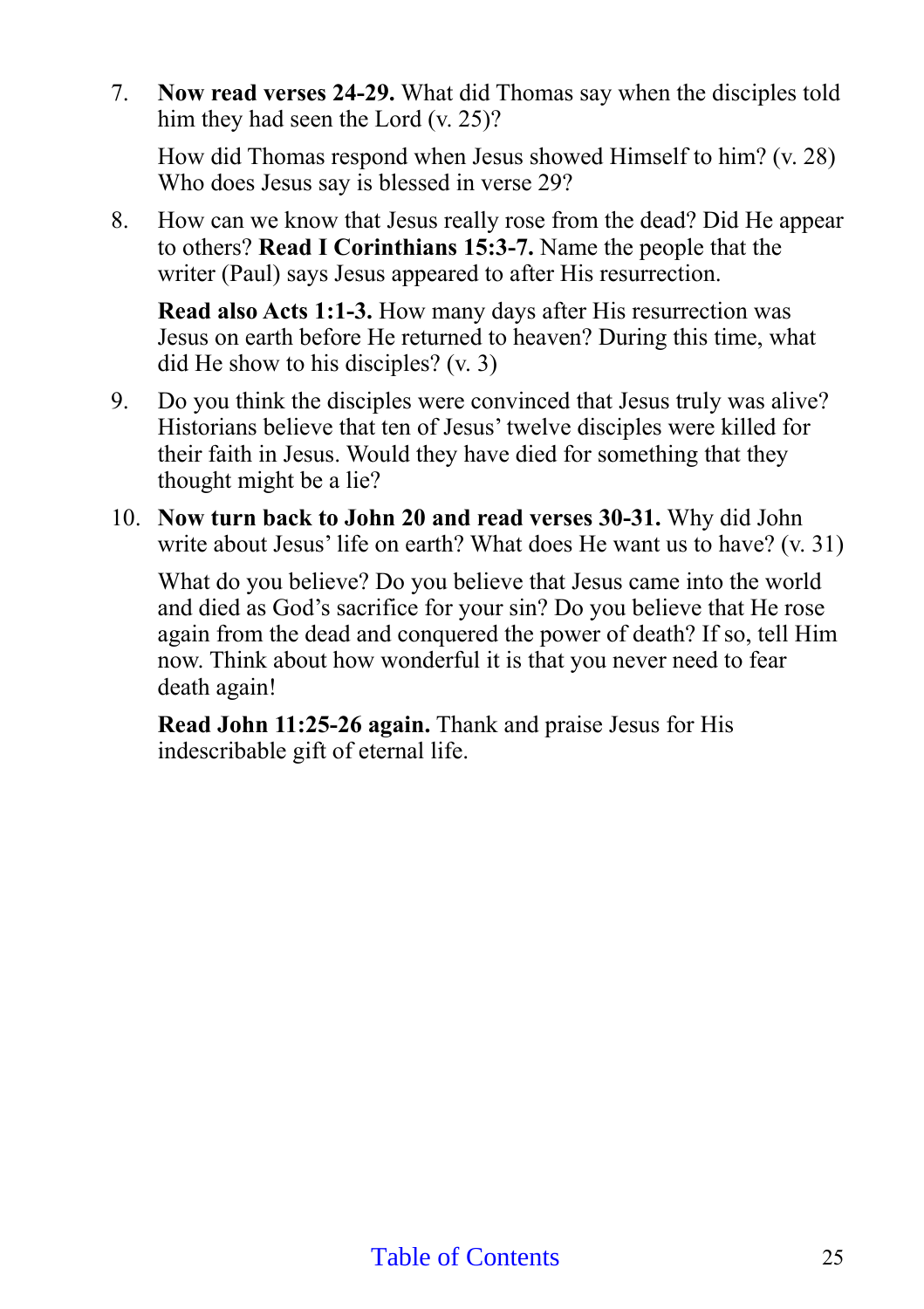## **7. Understand Why Messiah Had To Die And Believe In Him**

#### <span id="page-25-0"></span>**Opening Discussion:**

Can you tell about a dark time in your life when you could not find any hope? What kept you from going into total despair?

This story takes place on the same day that Jesus rose from the dead.

#### **Read Luke 24:13-53.**

- 1. Read verses 13-16 again. As the disciples were walking and talking, who came up and walked with them? Did they know who it was?
- 2. Read verses 17-24. What were the two disciples discussing?

Read Jesus' response to them in verses 25-26. Jesus is surprised that they don't understand why He had to die. How did He then explain this to them in verse 27?

3. What title did Jesus use for Himself in verse 26?

#### **WHAT DID THE WORD "MESSIAH" MEAN TO THE JEWISH PEOPLE**

The Jewish prophets had prophesied for hundreds of years before Jesus came that the "Messiah" would come. The prophesies spoke of someone whom God would send who would be their Savior. They usually thought that this meant that a warrior would come. He would save the Jewish people from their oppressors. Now Jesus was helping them to understand that He *was* the Messiah. But their greatest enemy was not the Romans who ruled them. It was sin which kept them in bondage. They needed the Messiah to take their sin away.

When Jesus explained that the Messiah had to die, these words helped the disciples to understand that Jesus' death was not a hopeless tragedy. God was in control and he used the plans of evil men to fulfill His purposes. God had told the prophets hundreds of years before that the Messiah would die as a savior. Jesus Himself had told the disciples several times that He would be crucified and rise again, but their minds were darkened and they could not understand.

4. Isaiah was an important prophet who lived about 600 years before Jesus. **Read Isaiah 52:12-15 and 53:1-12**. Notice how many things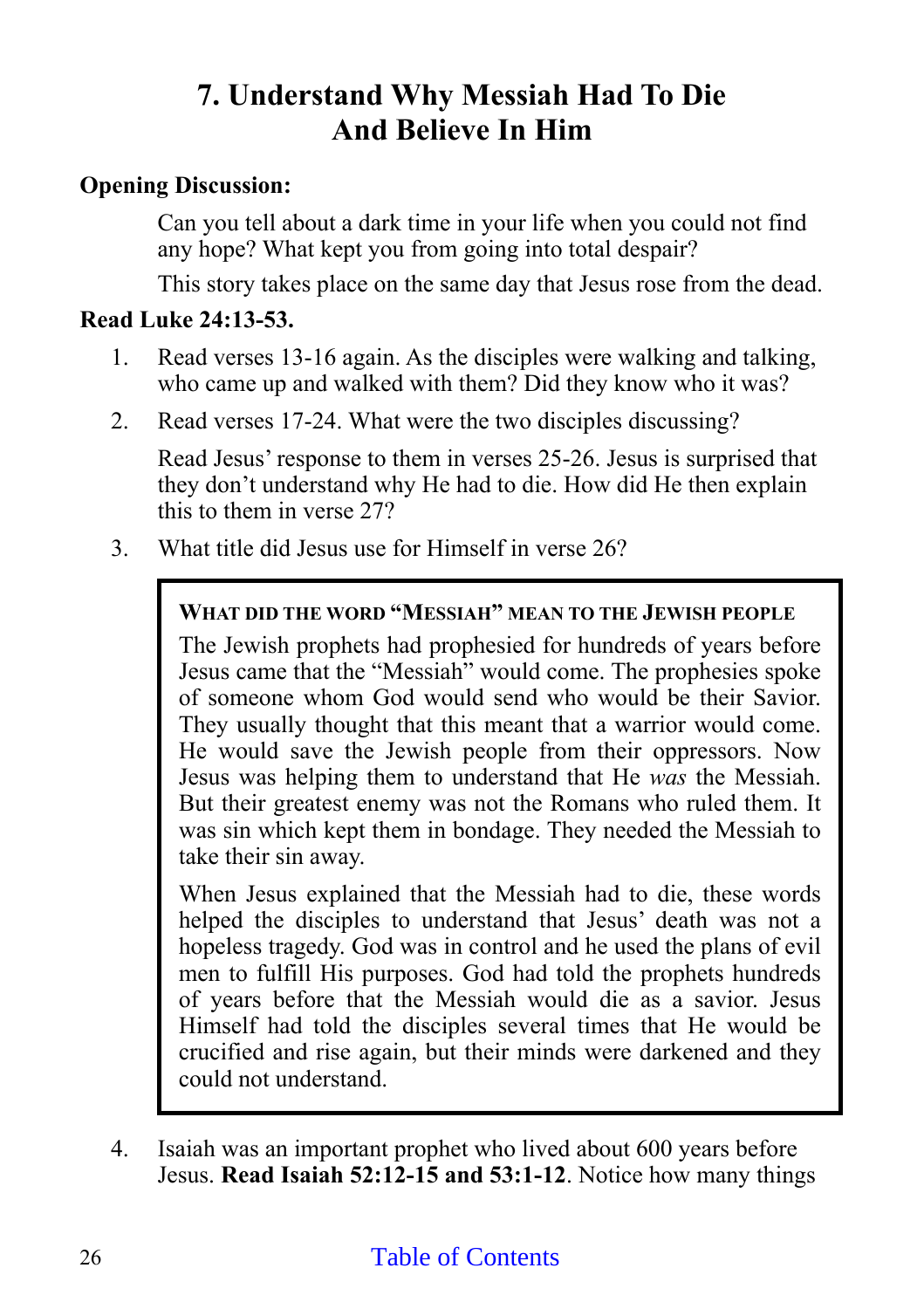Isaiah prophesied that were fulfilled in Jesus death, resurrection, and exaltation.

- 5. Turn back to Luke 24 and read verses 28-35 again. When did they recognize who Jesus was? (v. 31) How had His talk with them on the road affected them? (v. 32)
- 6. What did they do immediately? When they arrived back in Jerusalem, what news had the disciples already heard? (v. 34) Imagine how their darkest day is now turning into the most glorious day ever!
- 7. What happened in verse 36? Why were the disciples frightened? (v. 37)

The disciples had been mourning the death of Jesus and now he is standing before them. What do you think your response would have been if you had been one of the disciples?

8. Jesus had to convince them that he was not a ghost. How did he do that? (vs. 38-42)

The disciples were not only afraid, they were also confused. Jesus had died, but now he was alive. Surely they were wondering why this terrible thing had happened.

9. After He tried to convince them that He was not a ghost, what did Jesus explain to his disciples of the reason why he had to die? (vs. 44-47)

Notice that as He did for the two disciples on the road, Jesus again explains how His death and resurrection fulfilled the prophecies of the Old Testament. His suffering for our sin was God's plan from the beginning of time.

- 10. What did Jesus say was to be preached to all nations? (v. 47) In whose name (authority) was it to be preached?
- 11. Notice that Jesus says that his sacrifice of death was for the forgiveness of all people, not just for the Jewish people. (See again v. 47)

Do you believe that Jesus died and rose again for **you** also? Do you believe that your sins are forgiven when you turn from your old way of life? When you trust in Jesus to wash away the past do you believe He gives you a new life in Him?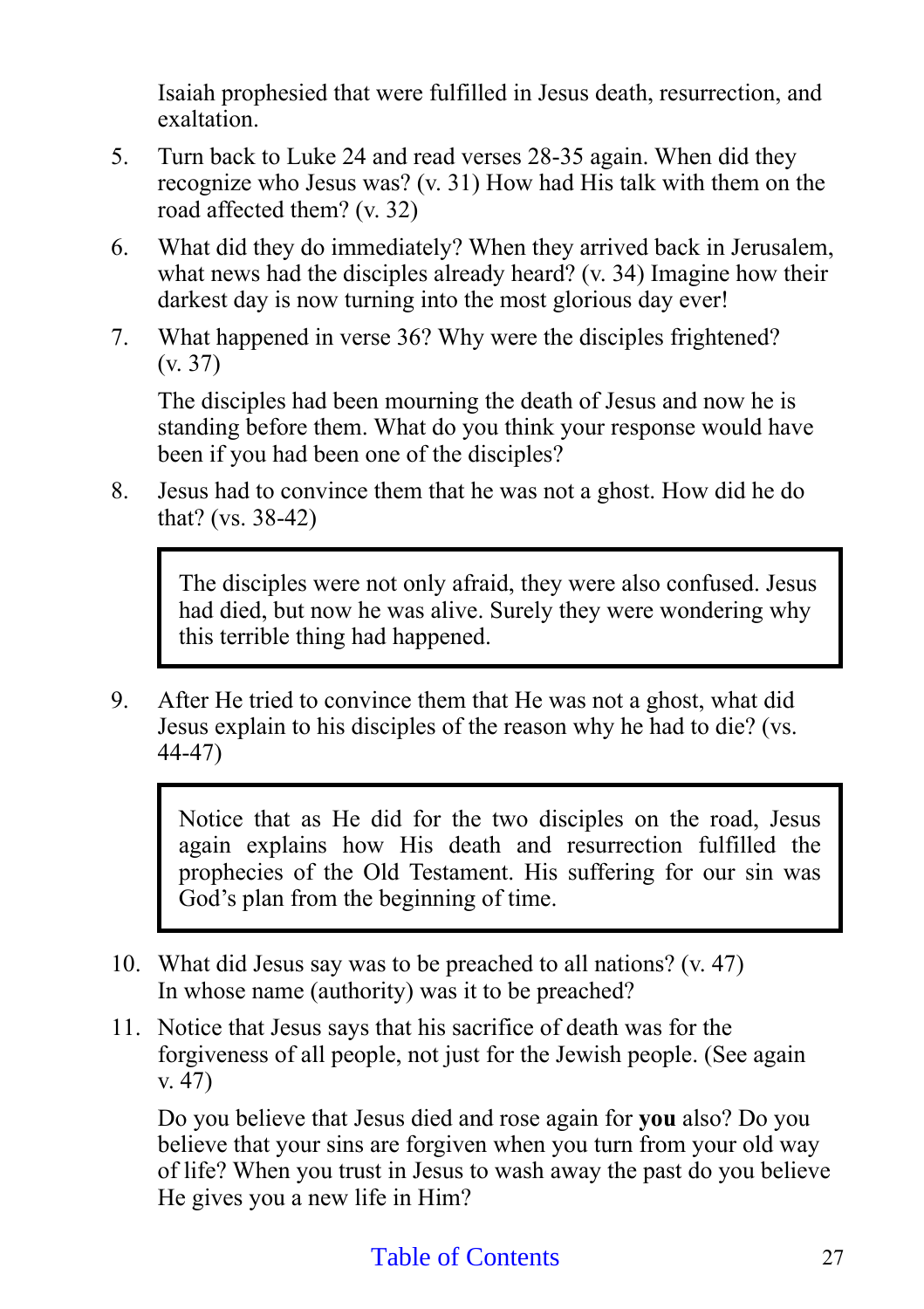- 12. At the end of the chapter, what happened to Jesus? (v. 51) What did the disciples do when they saw him going into heaven? (v. 52)
- 13. **Turn to Philippians 2 and read verses 9-11.** Where is Jesus now? These verses tell us that everyone will eventually bow and worship Him. Will you bow and worship Jesus now as your Savior and Lord?

If you have not done so before, tell Jesus now that you are trusting in Him to take away your sin and give you new life. Thank Him for His wonderful gift of love for you!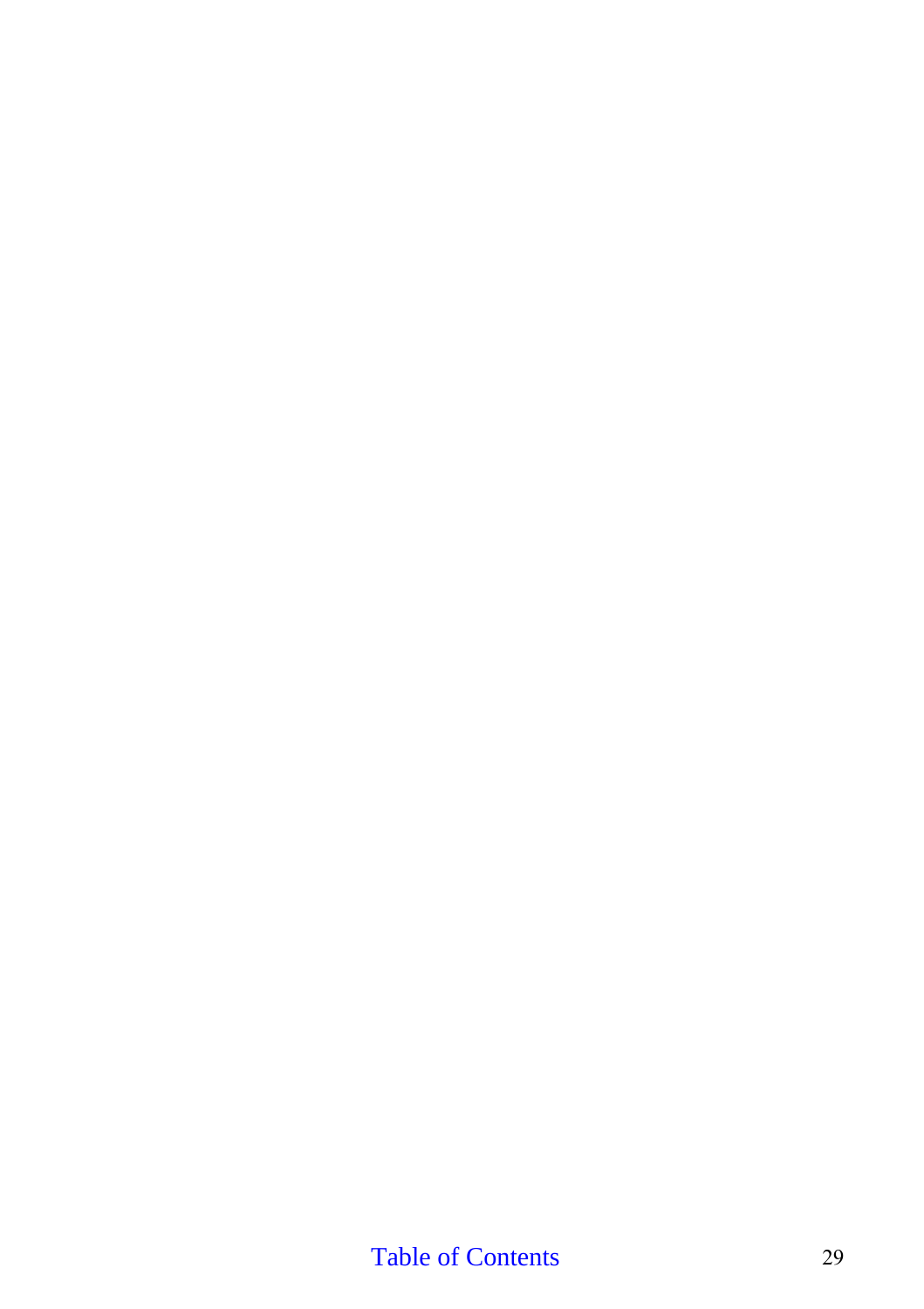## **8. Be Born Of God's Spirit**

#### <span id="page-29-0"></span>**Opening Discussion:**

Of all the things we do in our lifetime, what do you think are the most important things?

#### **Read John 3: 1-21.**

- 1. Who was Nicodemus? (v. 1) He came at night to talk with Jesus (v. 2) and it seems he came alone. Could there be a reason for this?
- 2. What did Nicodemus say to Jesus? (v. 2)

What was Jesus' response? (v. 3)

3. Nicodemus was confused by Jesus' statement that a man must be born twice.

Read verses 4 - 8 again carefully.

In your own words, tell how Jesus explains this idea to Nicodemus?

4. Nicodemus was still amazed at this new thought. (v.9)

How does Jesus respond to his confusion? (v. 10)

Jesus then calls the new birth an "earthly thing" (v.12).

Why would a spiritual birth be called an earthly thing?

5. Read verses 13-15 again. Do you know the story of Moses lifting up the snake in the desert? (You can read this story in Numbers 21:4-9.)

Jesus compares something to Moses lifting up the snake. What comparison does Jesus make?

6. Verses 16 and 17 in a few words clearly explain the message of the Bible. In your own words, what are these verses saying?

Now let's look at these verses part by part:

- What motivated God to send the Son into the world?
- God sent the Son for a purpose. What was that purpose?
- Who can obtain eternal life from the Son?
- What was NOT the reason that God sent His Son into the world?

#### **Read again verses 18-21.**

7. What do you think "light" means in verses  $19 - 21$ ?

Think about your own life. How have you hidden from God's light?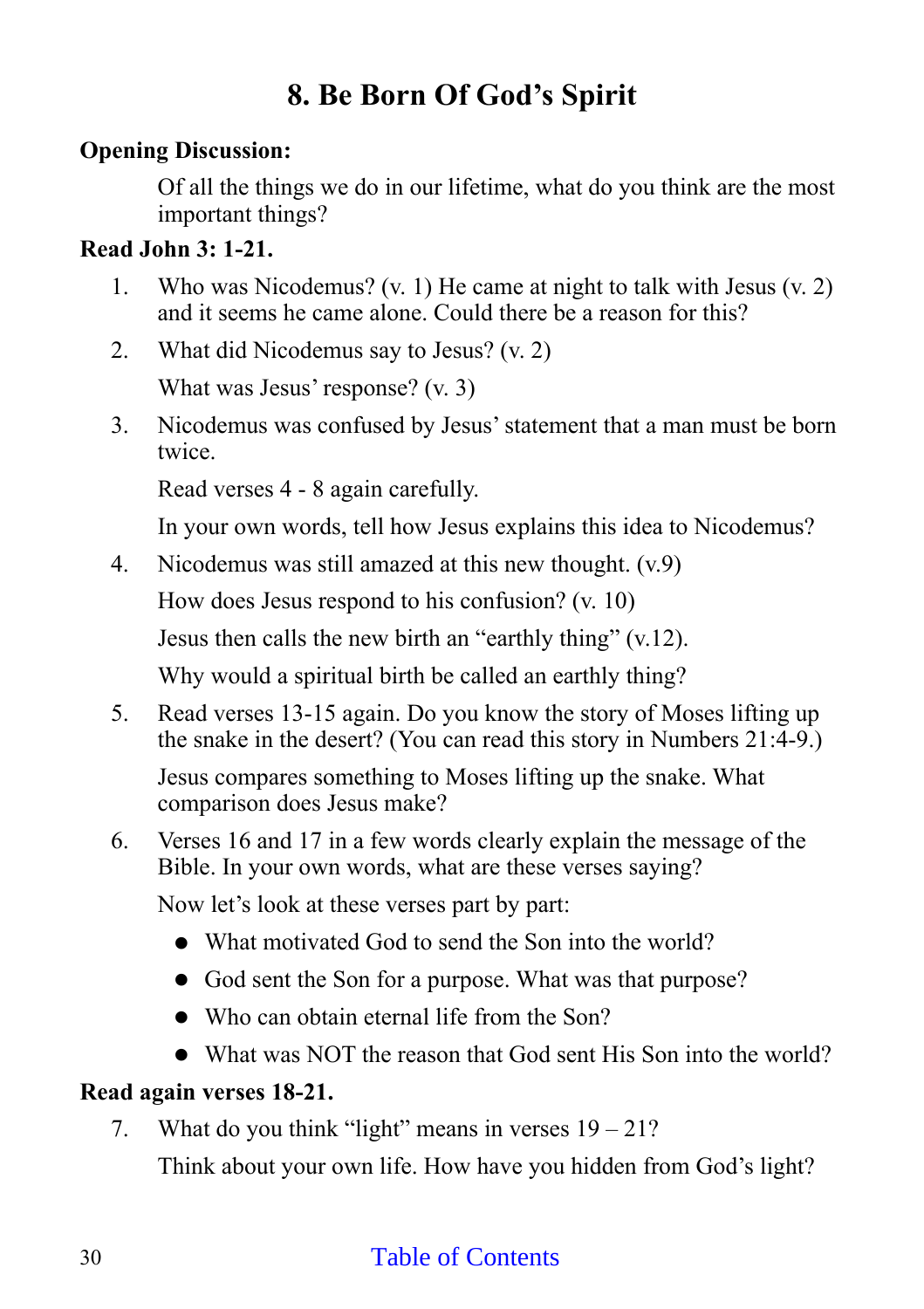Verse 19 says that **"light has come into the world."** Many people run from the light of Christ. They refuse to allow His Spirit to cleanse them and give them new life. But they don't know that they are actually running from God's love. If they will stop running away from Him and turn and come to Christ, then they will be born again, as Jesus explained to Nicodemus. This is called repentance and faith. In other words, they will discover a brand new life that comes from the Holy Spirit. They will find forgiveness and mercy.

#### **Read John 12: 44-50.**

8. Why did Jesus come into the world? (v. 46)

When we believe in Jesus Christ, what does that mean? (vs. 44-45)

Who commanded Christ to speak these things? (vs. 49-50).

9. Jesus explains in this study that we must be born again if we are to see God's kingdom. God in His great love is commanding all people to turn from their sins and trust in the sacrifice of Jesus Christ for forgiveness of their sins. Then they will experience the Holy Spirit coming into their lives and giving them a new birth.

Have you experienced that new birth that happens when God's Holy Spirit comes to live within you? Are you ready now?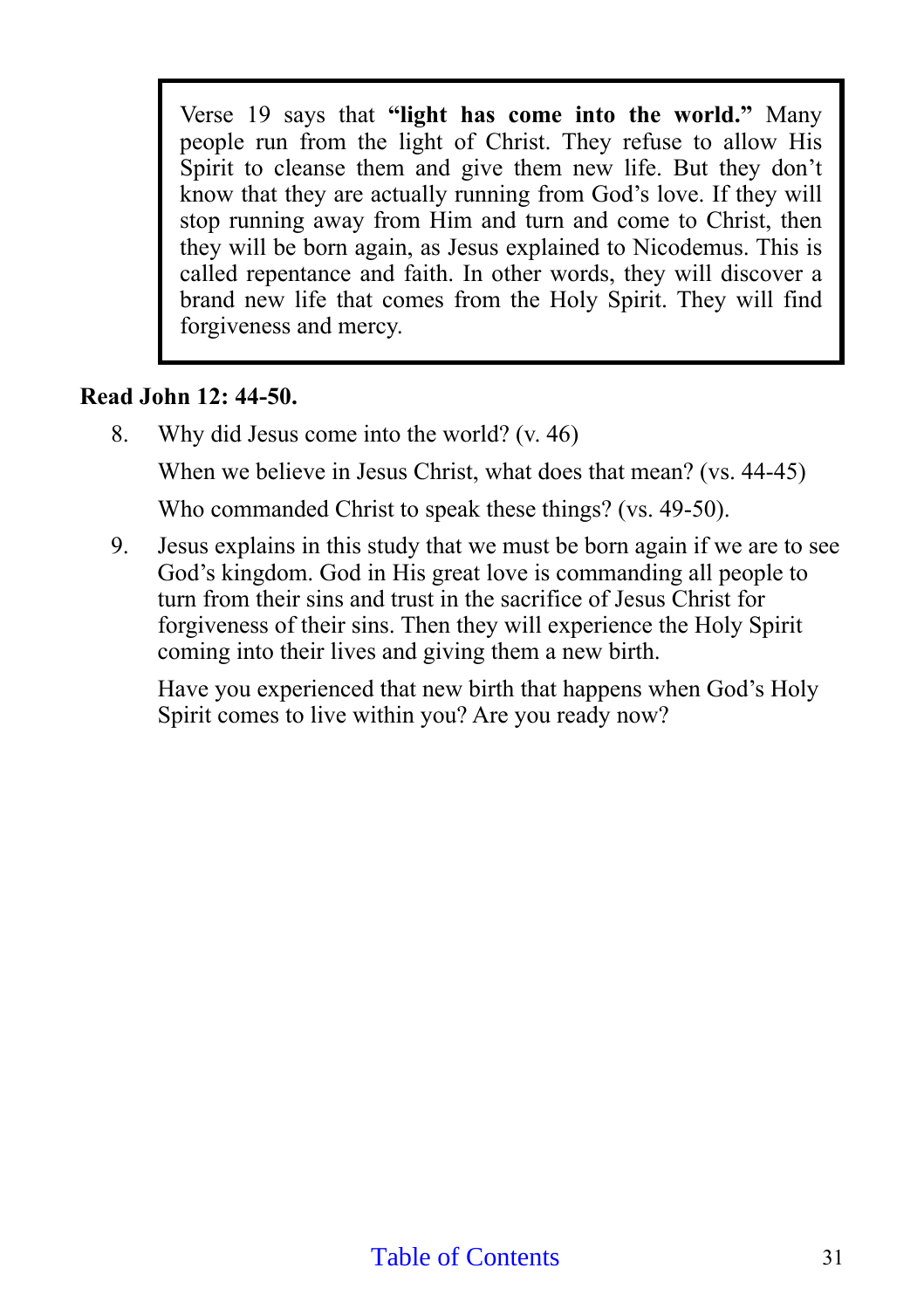## <span id="page-31-0"></span>**9. Receive The Word In A Good And Noble Heart**

#### *The Parable Of The Sower And The Seed*

#### **Opening Discussion:**

Why do you think God is invisible? Why doesn't He reveal Himself and His truths openly to all the world?

#### **Read Matthew 13: 1-17.**

- 1. Jesus got into a boat to teach. Why? (See v. 2)
- 2. Look again at verses 4-9. The farmer is sowing seed. Name the 4 places where the seeds fell. What happened to the seeds in each type of soil?
- 3. What do you think Jesus was trying to teach in this story?
- 4. Study verses 13-15. Why did Jesus speak to the people in parables?
- 5. If people really used their eyes and ears, and if they tried to understand the things of God, what would happen? (See v. 15)

#### **Now, read Jesus' explanation of the parable: Matthew 13: 18-23.**

6. What does the seed represent in this story? (See v. 19)

Jesus uses the illustration of birds eating seed along the path to draw a picture of Satan carrying spiritual truths away from our hearts. When we hear God's word, what must we have to prevent Satan from stealing it away from us? Why is this important?

7. The hot sun scorched the little plant in verse 6. What does the sun represent? (See v. 21) Why did the plant wither?

How deep is your root in Christ?

What can you do to push your roots deeper?

- 8. What did the thorns do in this story? (v. 7) What do the thorns represent? (v. 22)
- 9. Jesus said that worry crowds out the message. How?

Do you have worries that keep you from trusting God? How can you defeat them, so they don't crowd out your faith? **(See Philippians 4:6-7.)**

10. Jesus says in verse 22 that wealth is deceitful. How does wealth **"lie"** to us? Do only the rich listen to those lies? Are you listening to those lies?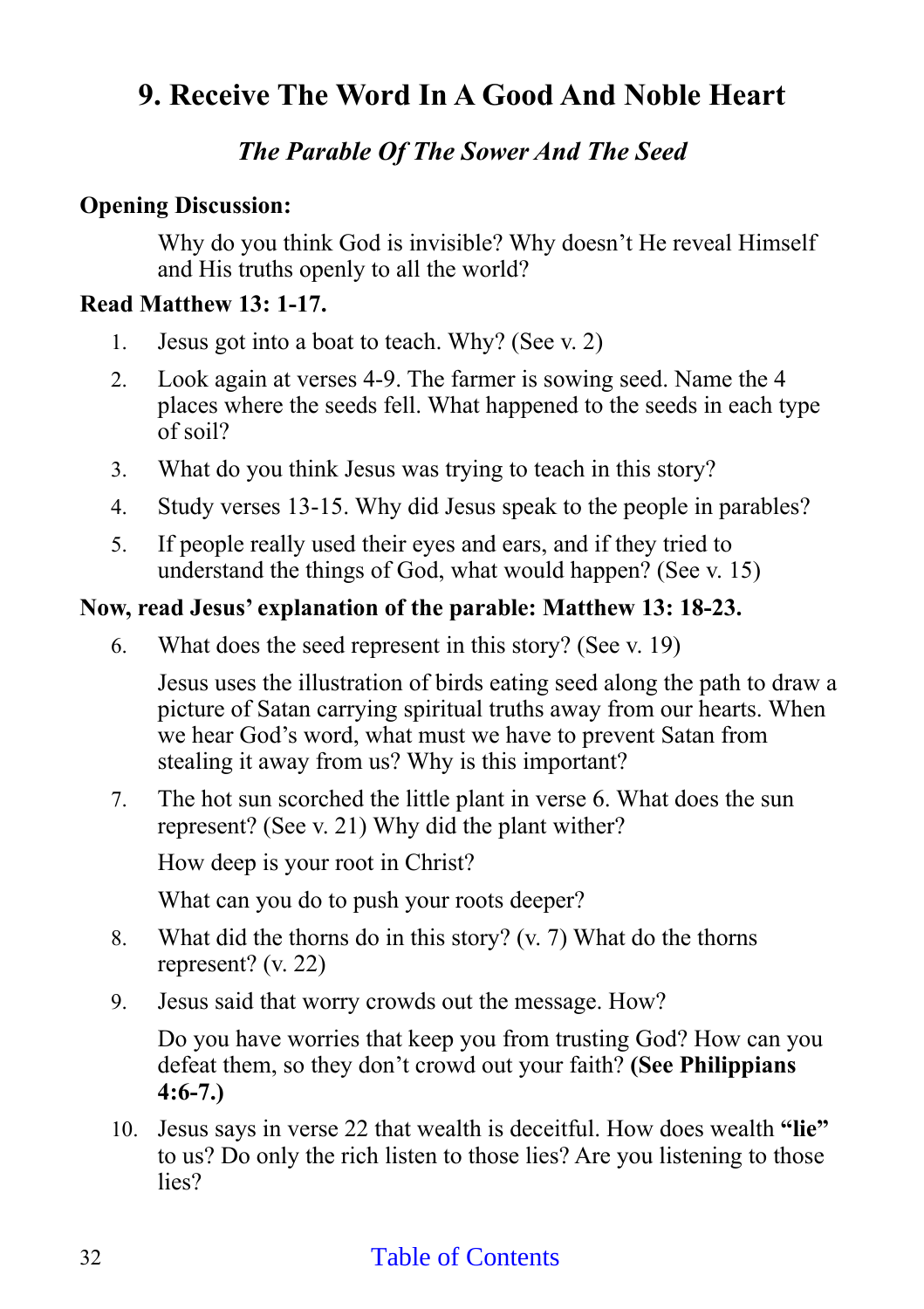- 11. What is "good soil?" (v. 23) This parable is also found in Mark 4 and Luke 8. Perhaps Jesus told this parable many times in his travels. Mark and Luke record other important ingredients of "good soil." What are they? (Read Mark 4:20 and Luke 8:15.) Do you desire to grow in these qualities?
- 12. What does it mean to **"produce a crop"** for Jesus? Many claim to be followers of Jesus, but their lives don't show it. Is our faith genuine if we never produce good fruit for Christ?
- 13. If you had to pick one soil that represents you which would you pick? Why? What keeps your faith from growing? What can you do about it? Take some time to pray about this now.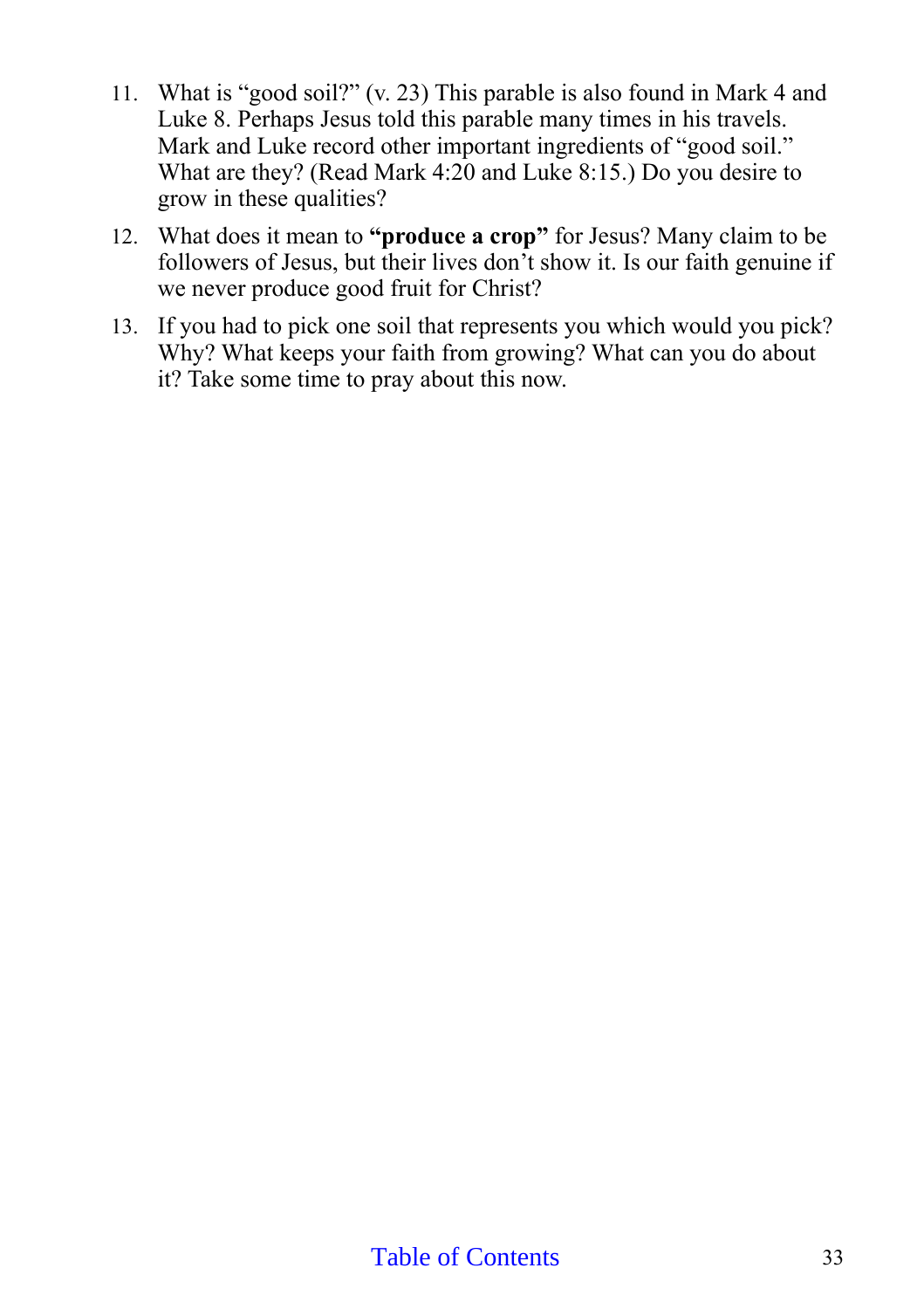## **10. Repent And Make Restitution**

#### <span id="page-33-0"></span>**Opening Discussion:**

Think back to when you first heard about Jesus the Messiah. What did you find most attractive about Him?

#### **Read Luke 19:1-10.**

- 1. What do we learn about Zacchaeus before he met Jesus from verses 2-4?
- 2. Verse 3 tells us that Zacchaeus was eager to see Jesus. Probably he had heard about the great man who did miracles and taught wonderful truth. Have you ever met someone who has learned some things about Jesus and is eager to know more? How can you help them to learn more about Him?
- 3. Do you think Zacchaeus was expecting Jesus to want to come to his home? Why or why not?

**Note:** Tax collectors were Jews who worked for the Romans who controlled the Jewish nation. The Jews called them "sinners" because they became wealthy by taking more taxes than Rome required. They kept the extra for themselves. In general, they were hated by other Jews.

4. How did Jesus risk His reputation when He entered Zacchaeus' home? What did the people say when Jesus entered the home? (v. 7)

5. Gossip is a powerful force that Satan uses in society to put fear in our hearts. Did the people's gossip prevent Jesus from going into

Zacchaeus' home?

Did Jesus fear what people said or thought? Do you let gossip hinder you from helping a needy person?

- 6. The Jewish people saw Jesus as a holy teacher. They thought He wouldn't go into a "sinner's" home. What wrong concept about God and his concern for sinners did they have? **(See what the Apostle Paul said about this in I Timothy 1:15.)**
- 7. Zacchaeus was seeking Jesus, but he discovered that Jesus was also seeking him. When you share about Jesus Christ with others, does it help you to know that Jesus is still seeking people?

How can you become more like Christ in seeking all lost people even the ones society looks down on?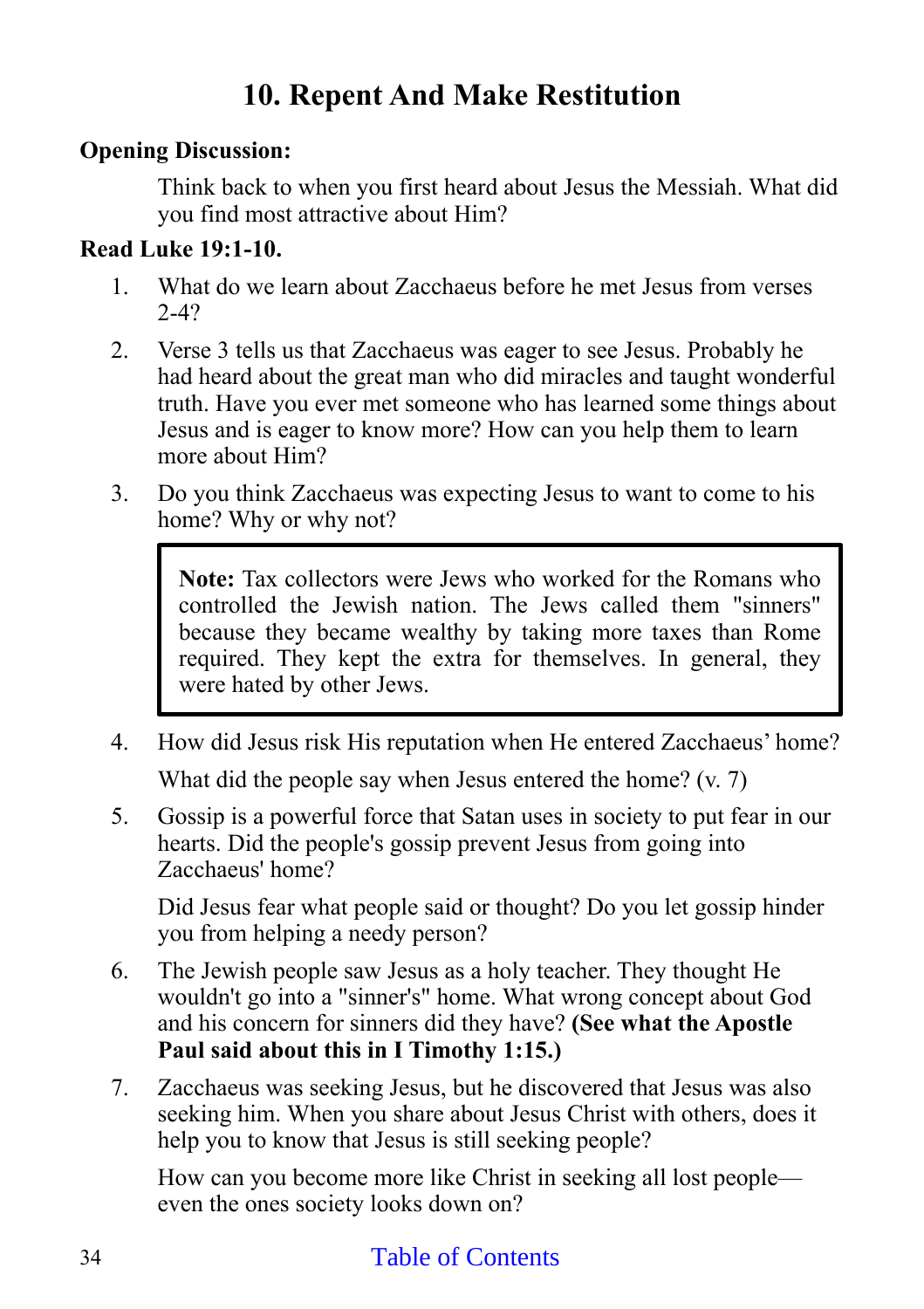8. Now read what Zacchaeus says in verse 8. How did he show that he had truly turned away from his sin and wanted to live a new life?

What was more important to him—his money, or having a right relationship with God?

**Note:** In the Old Testament, there was a law that said if a man had stolen from another man or taken money from him in an unrighteous way (by extortion, by lying, etc.), he must repay what he took in full and add an extra twenty percent to it. This is called restitution.

9. Why do you think God gave this law? What would happen in society if people made restitution for sins they have done?

How can restitution help to restore the sinner? Do you think that it might also restore the broken relationship with the person sinned against? How?

How do you think the people felt who received money back from Zacchaeus?

- 10. Read verses 9 and 10 again. What did Jesus say? How did salvation come to Zacchaeus' house?
- 11. Sometimes we think repentance is only between the sinner and God. But this story shows that repentance is also between the sinner and the people he has hurt by his sin. If we have true sorrow for our sin, we will want to do everything we can to make it right.

Have you hurt anyone by your past sins? Have you wrongly taken money or something else from someone? Have you destroyed something that you need to pay for? If so, how can you show them that you have truly repented of your sin? Ask God to show you what you need to do to make restitution.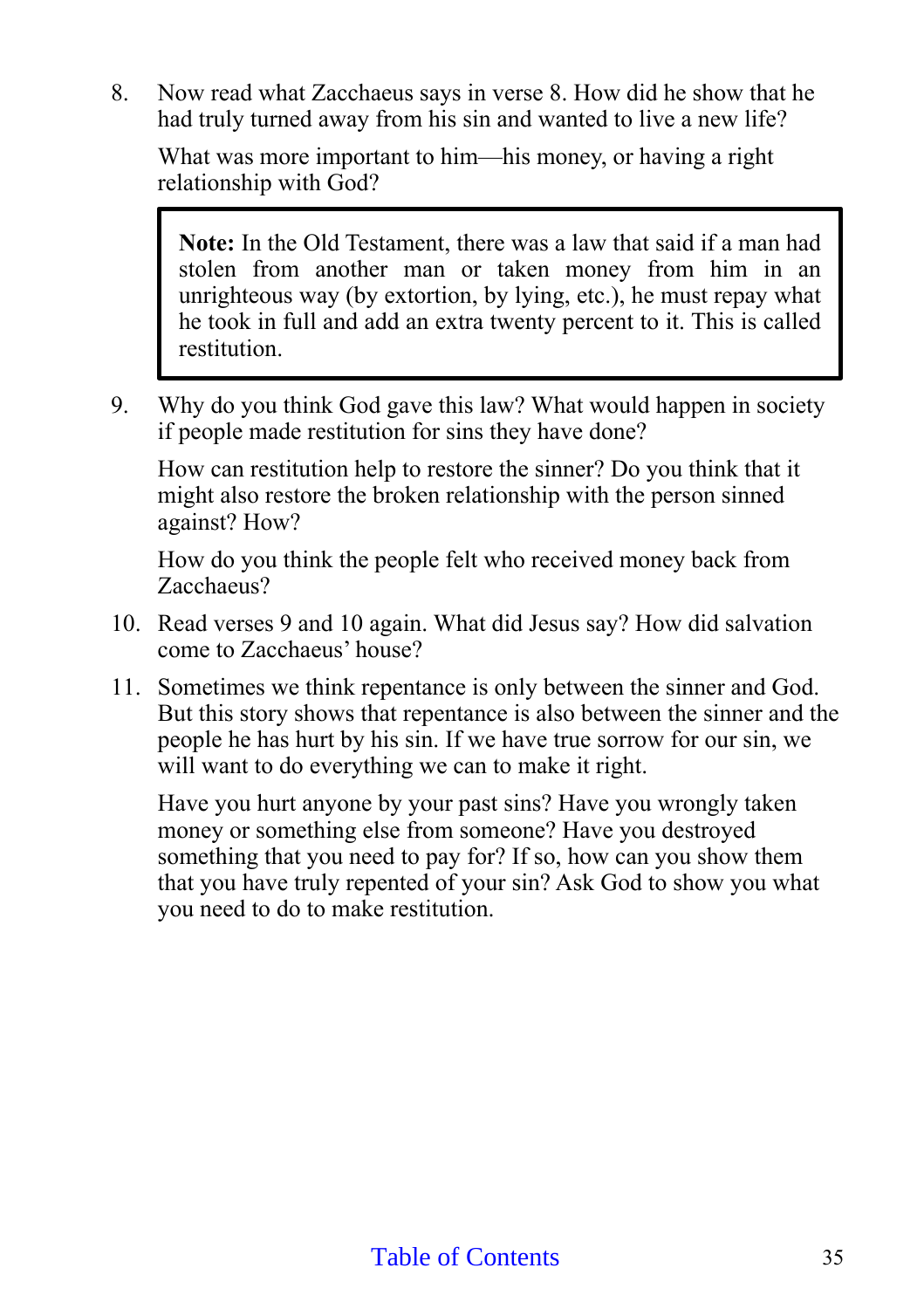## <span id="page-35-0"></span>**11. Honor The Son Just As You Honor The Father**

## *What Did Jesus Say About Himself? What Did Others Say About Him? Part 1*

#### **Opening Discussion:**

Are you confident that your faith in Jesus is the right way? If someone asks you why you believe in Jesus the Messiah, what will you tell them?

#### **Read John 5:1-15.**

1. Describe the wonderful miracle that Jesus performed in verses 1-9.

Were the Jewish leaders glad that the man had been healed? What were they upset about? (Read also v. 16.)

#### **Now read verses 16-30.**

- 2. Look again at verses  $17 \& 18$ . Why were the Jewish leaders trying to kill Jesus?
- 3. Read again verses  $19 23$ . According to Jesus, where did He get His ability (authority) to do the miracles that He did? (v. 19)
- 4. What two things does Jesus do that the Father has given him to do? (v. 21  $\&$  22) Why has the Father given Jesus these things to do? (v. 23)
- 5. Do you honor God your heavenly Father? Do you believe He wants you to also honor His Son, Jesus? Can we truly honor God if we don't honor Jesus? (v. 23)

God does not condemn our honest questions and doubts about who Jesus is. That is why Jesus talked about these things to his disciples. He even tried to help the unbelieving, hypocritical Pharisees to believe in Him. The rest of this study will help us to understand why we can trust in Jesus in the same way we trust in God the Father.

6. Read verses 24 – 30. What will happen to those who hear Jesus' words and believe the One who sent Him? (vs. 24-26)

In verses 26-27 Jesus repeats the two things the Father has given Him. What are they?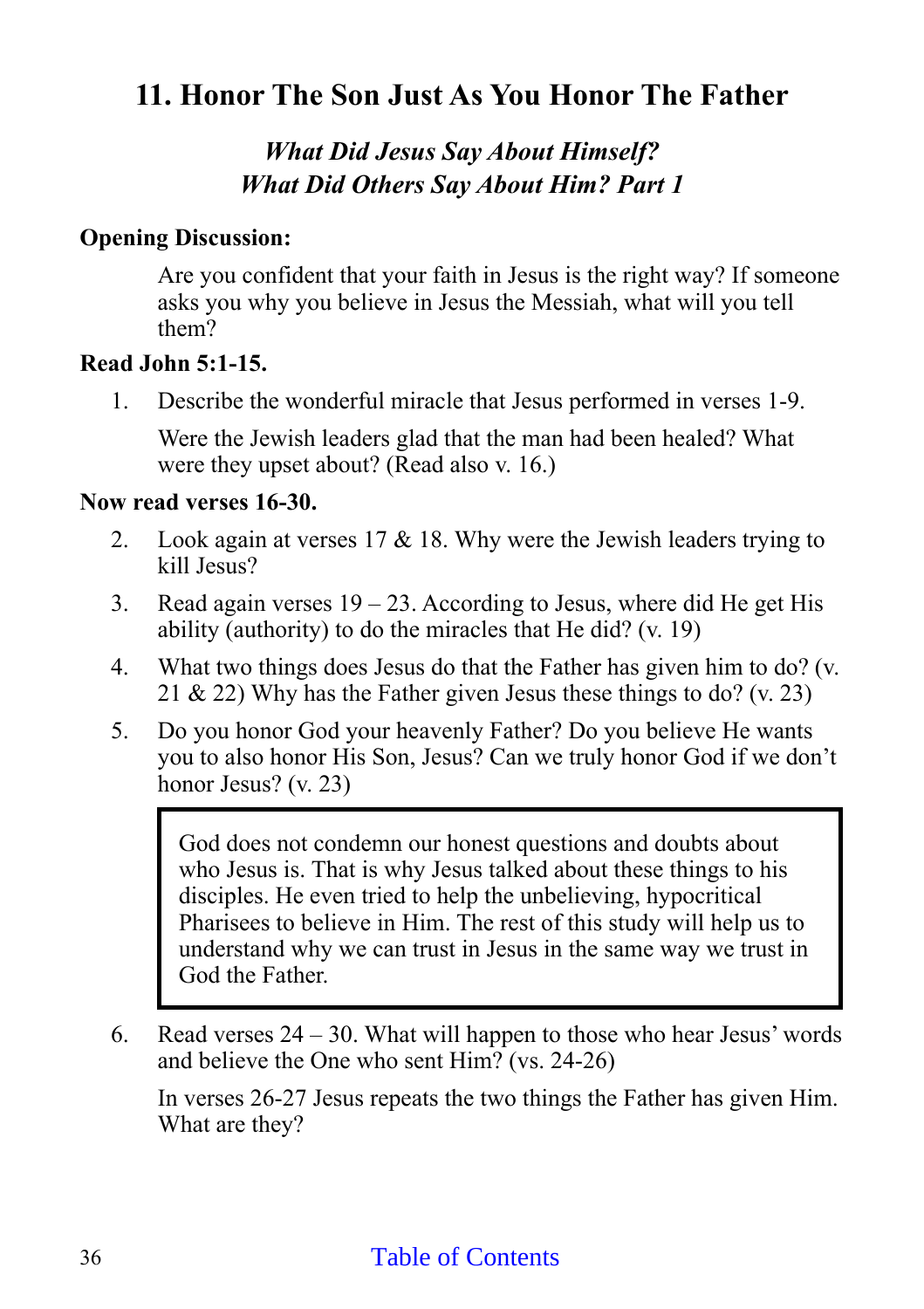So far, we see three things that Jesus is saying about Himself to the unbelieving Jews: 1) God is His Father, that is, He is equal with God; 2) He has life in Himself and gives it to those who believe in Him; and 3) He has been given authority to judge all people.

Jesus now begins to speak of other testimonies about who He is.

#### **Read verses 31 - 35.**

- 7. Most of the Jews believed John the Baptist was a mighty prophet. He led many of the Jewish people back to God by his powerful preaching. What does Jesus say about John's testimony?  $(v, 33)$
- 8. Let's look at John's testimony about Jesus. **Turn to John 1 and read verses 29-34.** What did John call Jesus in v. 29?

Jesus was born after John. What is John saying in verse 30?

- 9. Read verses 32 34. What did God tell John about Jesus? (v. 33) What is John's final testimony about Jesus? (v. 34)
- 10. Now that you have studied these two passages about who Jesus is, what do you say about Him? If you have honest questions about who Jesus is, tell them to God. Ask Him to help you to know the truth.

Next time we will study the second part of John 5. Here we will see more testimonies about Jesus.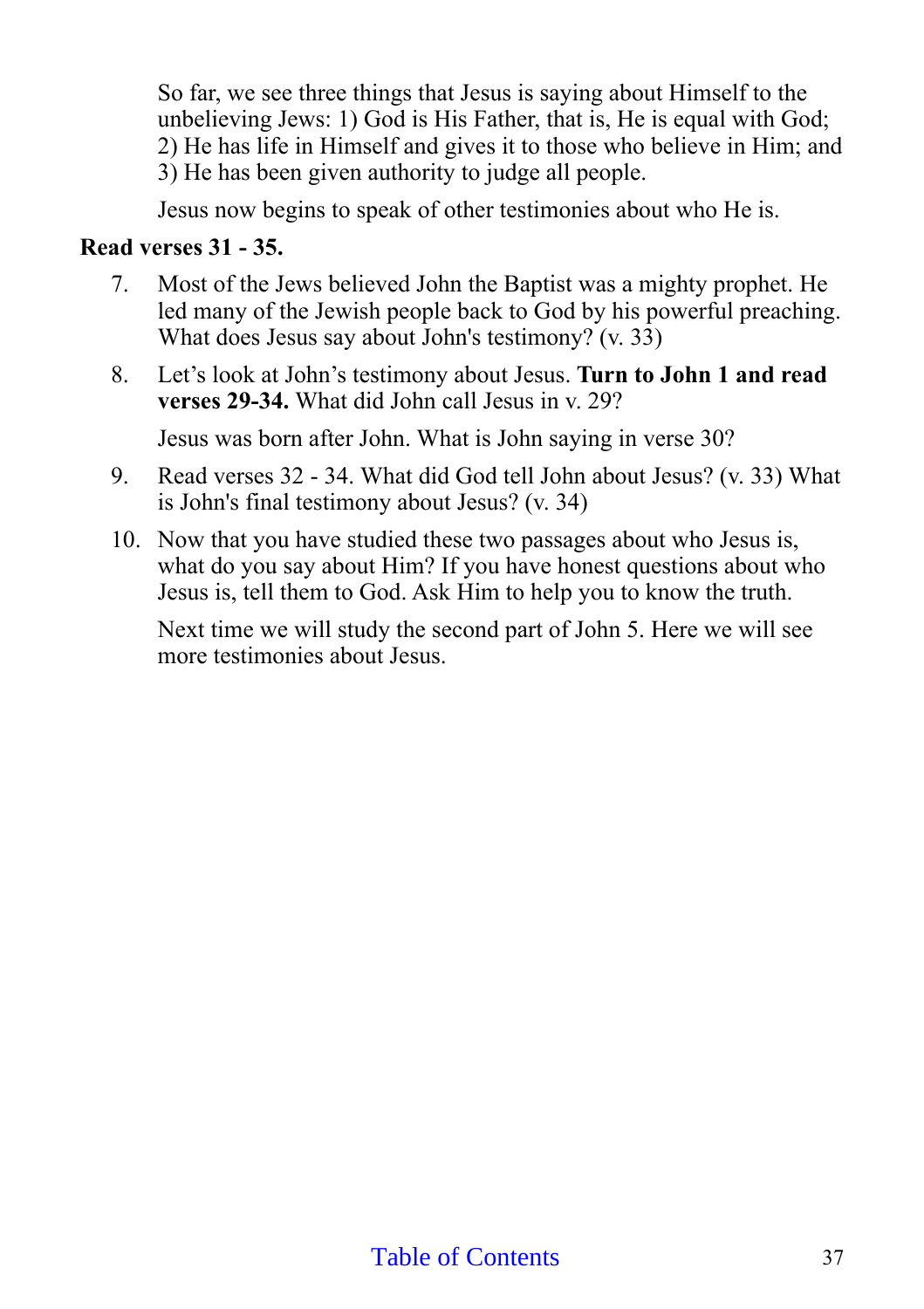# **12. Honor The Son Just As You Honor The Father**

# *What Did Jesus Say About Himself? What Did Others Say About Him?Part 2*

#### **Opening Discussion:**

In Part 1 of this study we read John 5:1-35 and John 1:29-34. Read these two passages again. In John 5, what did Jesus say to the people about who He was? In John 1, what did John the Baptist say about Jesus?

### **Read John 5:36-47.**

- 1. Verses 36- 40 speak of three other testimonies of who Jesus is. Read these verses. According to verse 36, what is the testimony that is greater than John's?
- 2. Name some of the miraculous works that Jesus did that you have read about in the New Testament. How did these works show that He was the Son of God?

Think about it: People might say that John was ignorant or crazy to say that Jesus was the Son of God. But how could they ignore these amazing miracles that were obviously a sign from God?

3. What are the other two testimonies of who Jesus is? (See vs. 37 and 39. Also look at Matthew 3:16-17)

**Note:** Many Old Testament stories and prophecies refer to Jesus. That is why the writers of the New Testament often say words like, "As the prophet said..." Jesus is saying that He fulfills those prophecies. The Jews say that they believe the Scriptures, but what do they refuse to do? (v. 40)

4. Read verses 41-47. What were some things that were hindering the Jews from believing in Jesus? (vs.  $42 \& 44$ )

What is more important to you—the praise of other people, or the praise of God?

- 5. Take some time to think back over the various testimonies about Jesus:
	- Jesus own words about Himself (Read John 5:17, 19-23)
	- John the Baptist's words (Read John 1:29  $\&$  34)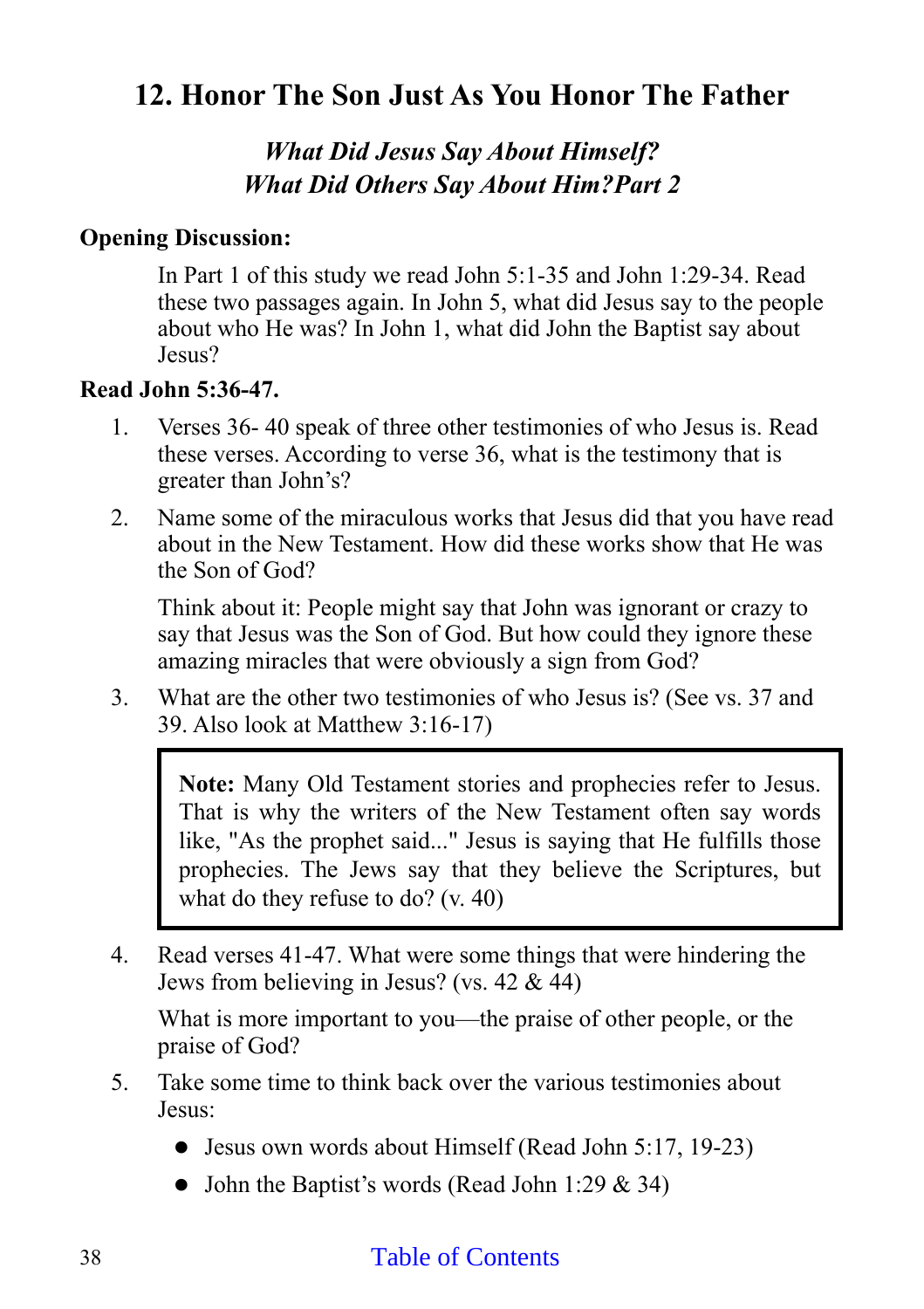- Jesus' miraculous works (Read John 5:36)
- God the Father (Read John 5:37 and Matthew 3:16-17)
- The Scripture; Old Testament prophecies (Read John 5:39)

How has this study helped you to see who Jesus really is?

6. What do you believe about Jesus? Do you believe He is the Son of God who came into the world to give His life as a sacrifice for our sin? Pray and ask Him today to help you overcome your doubts. Tell Him you want to honor both the Father and the Son with your life.

Below are some other Scriptures where Jesus speaks about Himself. Take time to read and think about them on your own or as a group. Consider what they tell us about Jesus the Messiah. And remember, He calls us to BELIEVE in Him. This is not an intellectual belief, but it means that we surrender our whole lives to Him as our Savior and Lord. It would be good to memorize some of these passages.

| John 10:37-38 | John $6:48-51$  |
|---------------|-----------------|
| John 7:37-39  | John $8:12$     |
| John 8:48-59  | John $11:25-26$ |
| John 14:6-10  |                 |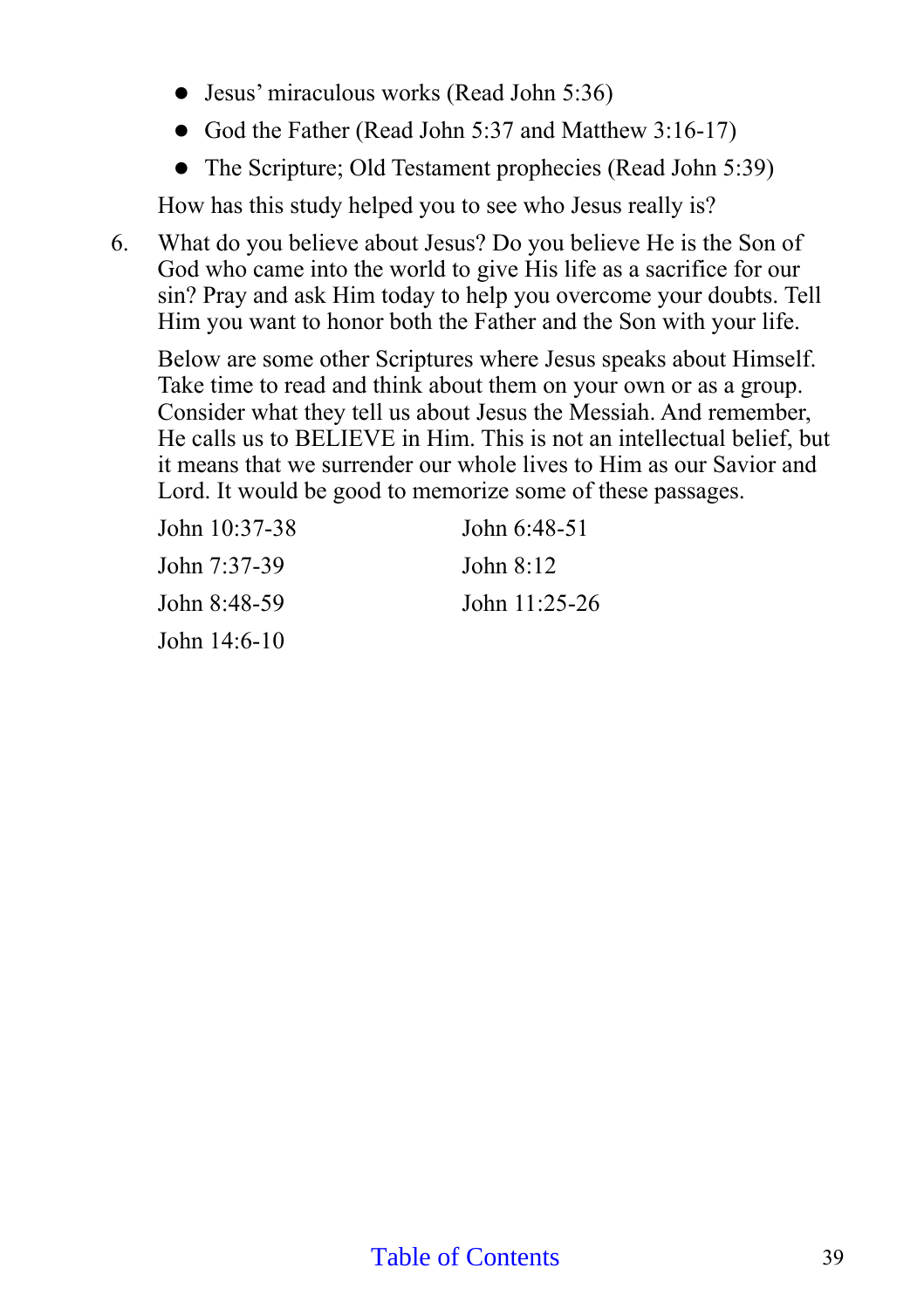*"I baptize you with water for repentance. But after me will come one who is more powerful than I, whose sandals I am not fit to carry. He will baptize you with the Holy Spirit and with fire." John the Baptist, Matthew 3:11*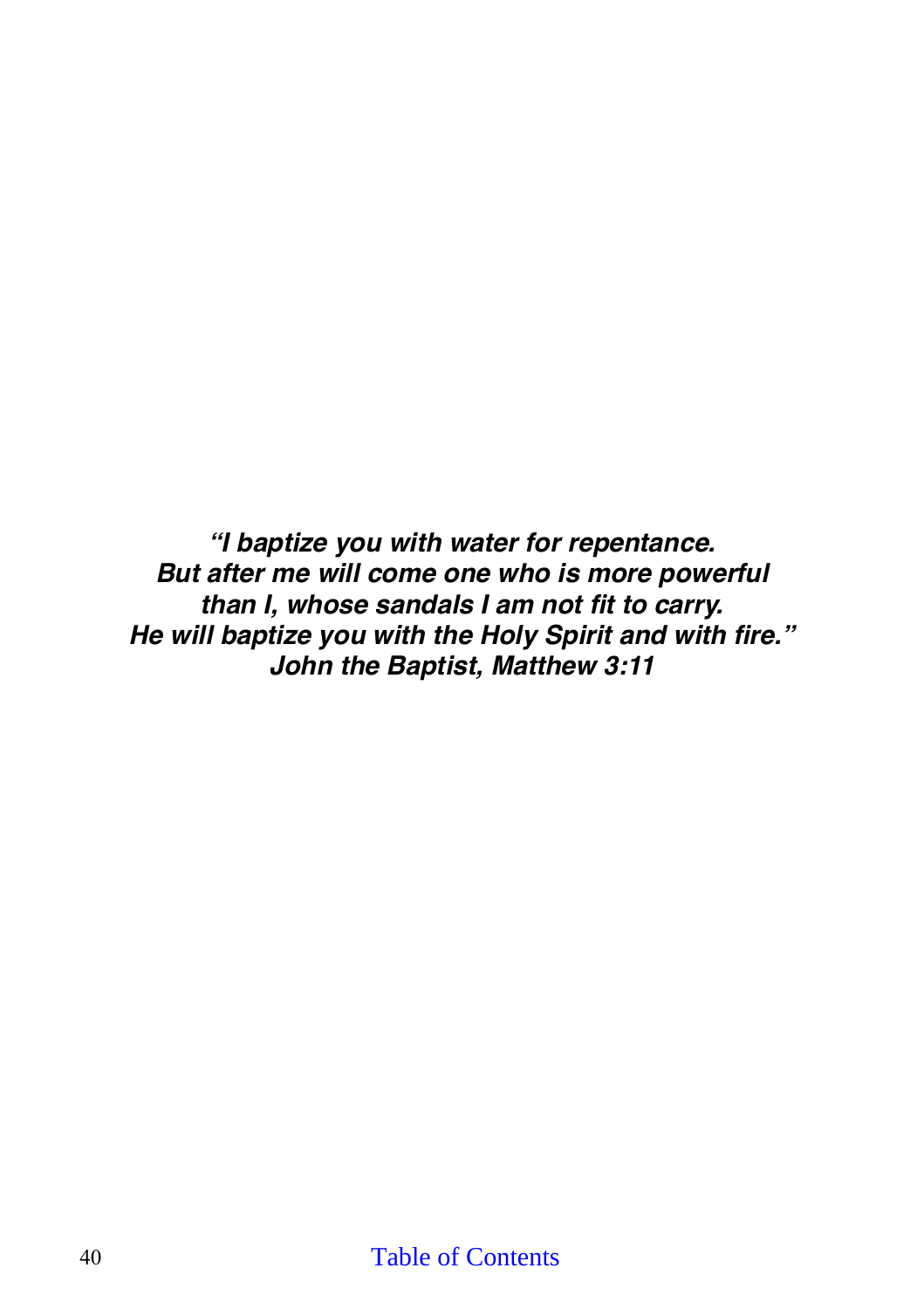# **BE BAPTIZED WITH WATER AND THE HOLY SPIRIT**

#### *And Peter said to them, "Repent, and be baptized every one of you in the name of Jesus Christ for the forgiveness of your sins; and you shall receive the gift of the Holy Spirit. Acts 2:38*

Every year around the world millions of new followers of Jesus the Messiah are baptized. Jesus commanded all who believe to enter the waters of baptism.

But why? What does baptism in water mean?

This section has several studies on water baptism and several studies on a more amazing baptism: the baptism of the Holy Spirit. It is very important for believers to understand what has happened to them as they believe in Jesus.

The New Testament explains these things to believers so that they not be ignorant. Jesus wants you to understand the powerful new life he is bringing you into. You will never be the same!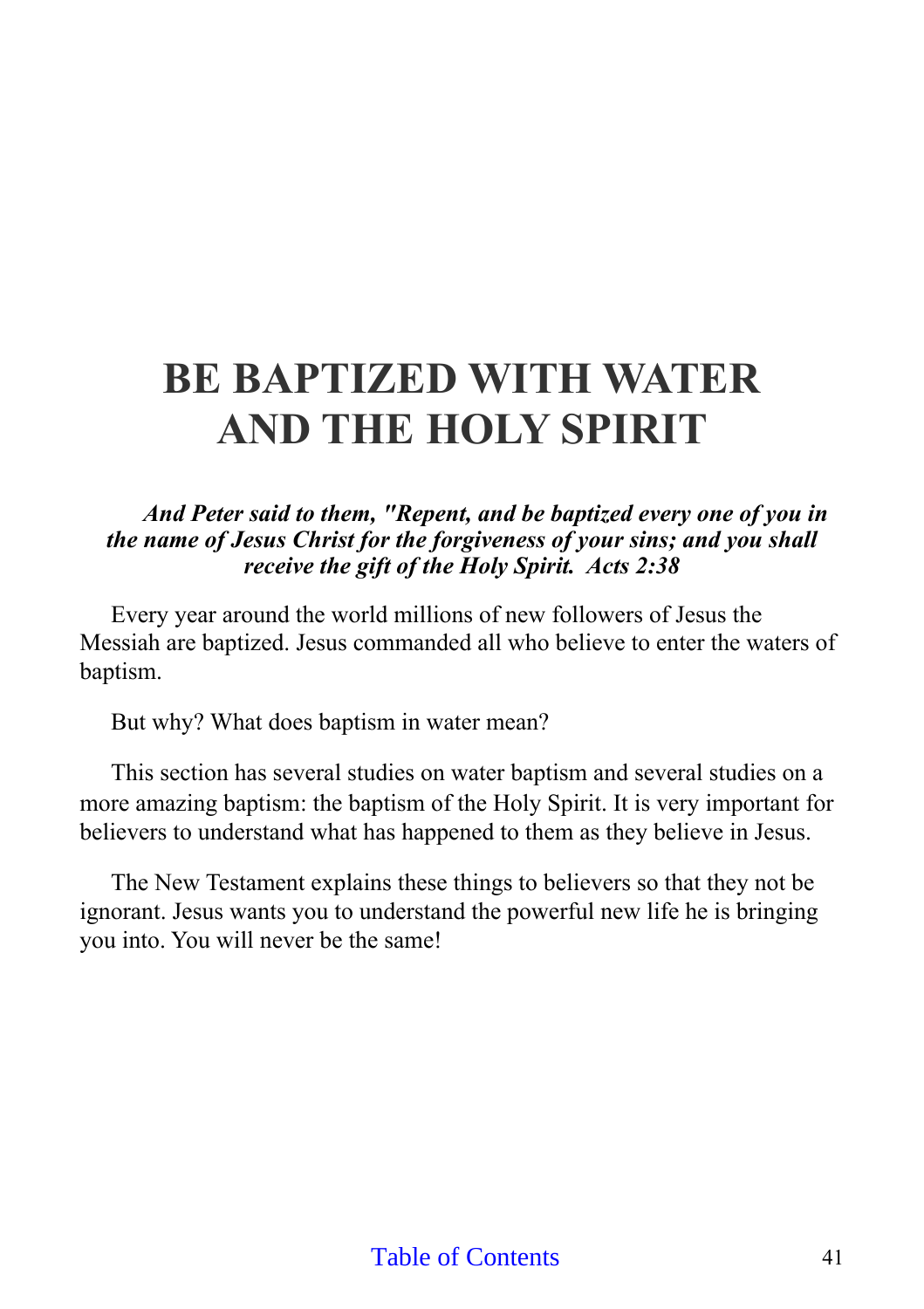# **13. Be Baptized In Water And Live A New Life!**

# *Part 1: John's Baptism Of Repentance*

# **Opening Discussion:**

Jesus commanded all of His disciples around the world to be baptized. Have you ever seen a baptism? If so, tell the group your thoughts about it.

**Introduction**: Baptism is a very important part of the life of the Church. It is the way in which a new believer in Jesus shows to witnesses that he is leaving his past life of sin and beginning a new life in Jesus. When we first read about baptism in the New Testament, John the Baptist is baptizing people who repent of (turn from) their sin. After Jesus' death and resurrection, those who put their faith in Him were baptized in the name of the Father, Son (Jesus), and Holy Spirit. Part I of this study looks at John's baptism. Part II will look at baptism as commanded by Jesus and described by the Apostle Paul. Together, these studies will help you understand the symbolism and importance of this spiritual act.

#### **Read Luke 3:1-20.**

- 1. Verse 4 says that John the Baptist prepared the way for the coming of Jesus. How did he do that? (See v. 3.) What does "a baptism of repentance for forgiveness of sins" mean to you?
- 2. **In Mark 1:4-5**, it says that the crowds who were going to John were confessing their sins as they were baptized. Most people don't want to confess their sins but to hide them, like Adam and Eve did. Why do you think confession of our sins is important?
- 3. Did John preach soft words or hard words to the people of Israel? What did he call the people? (Read v. 7 again.) What did he say was coming?  $(v, 7)$

Do you think most people in the world are aware that God's wrath is coming?

In your opinion, what things in this world should God be angry about?

4. The people of Israel were descendants of Abraham, and they were proud of this fact. They thought that being Jews would make them right with God. What did John say to them about this? (Read v. 8 again.) According to John, did their nationality make them special in God's eyes?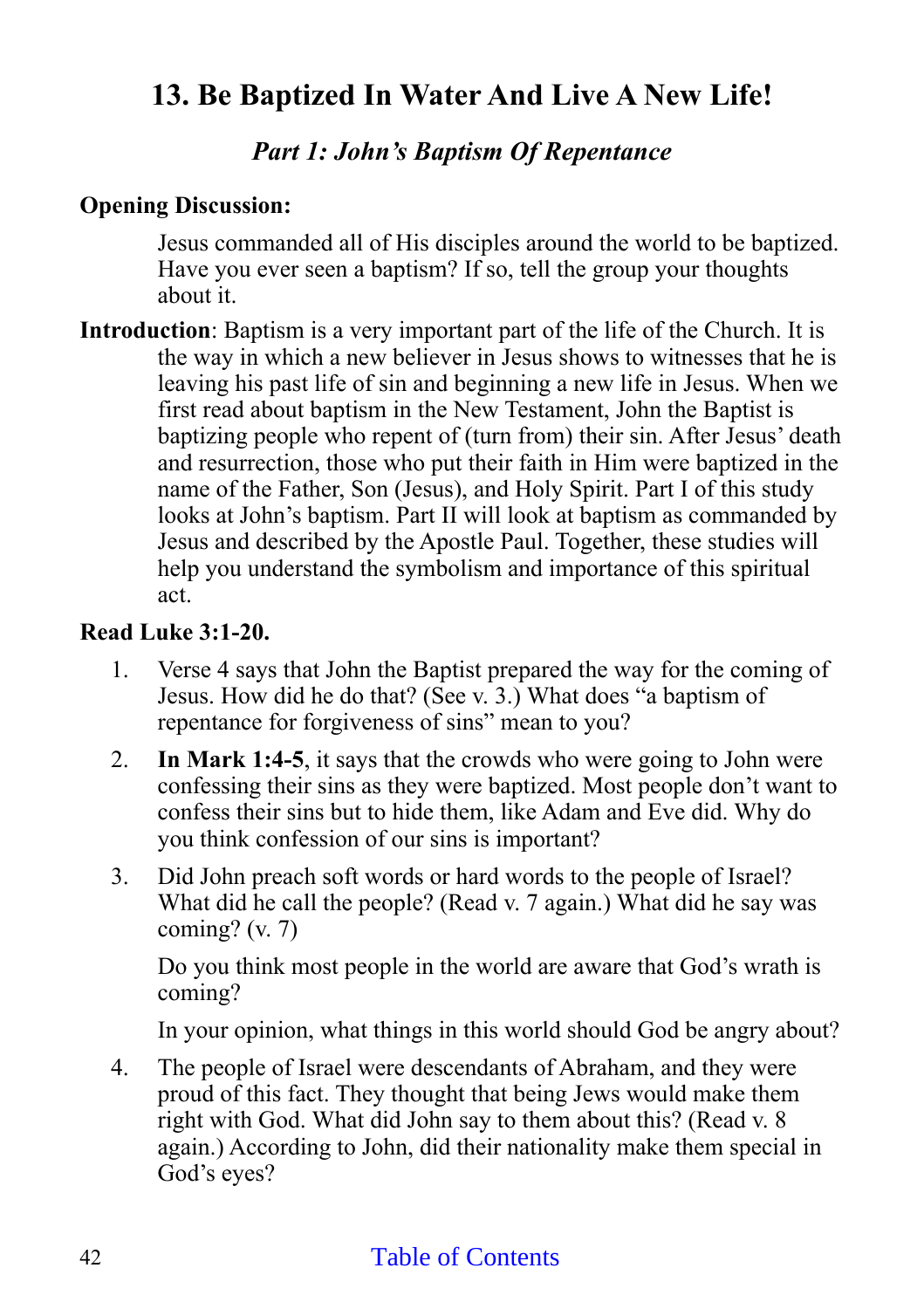Does our nationality or what religion we were born into make us right with God? Explain your thoughts.

- 5. John talked about trees that did not produce good fruit. What will happen to those trees? (See v. 9.)
- 6. Read verses 10-14 again. What advice did John give to those who asked what they should do to produce good fruit? What would happen in today's society if people produced the good fruit that John spoke of in these verses?
- 7. Read verse 15 again. The people thought that John might be the Messiah. The Messiah was the Savior that the Jewish people were waiting for. God had promised through the prophets that he would come.

Read again verse 16. John said that someone more powerful than himself would come. He would have a different kind of baptism. Who was he speaking of? What kind of baptism would this person come with? Do you know who John was talking about? (In another study, we will look more deeply into this baptism in the Holy Spirit.)

8. Read verses 17-18 again. What do you think is the "wheat" John is talking about? What is the "chaff"? How does verse 17 give a picture of judgment?

Look at verse 18. In what way were John's words "good news"?

9. Now turn back to Mark 1, and read verses 4-5 again. Large crowds of people were going out to hear the good news that John preached, and many were being baptized. This baptism was a public sign of repentance and faith in God's forgiveness, and it marked the beginning of a new way of life.

But John's baptism was only the beginning. About this same time, Jesus began his three years of ministry that ended in His death, resurrection, and return to heaven. After these events, baptism was no longer only a sign of repentance. It also became a sign of faith in **Jesus' sacrifice for our sin**. Part II of this study will look more at this.

Have you been baptized? If not, are you ready to take this important step of obedience to Jesus? Set aside some time to pray about this between now and the time you study Part II.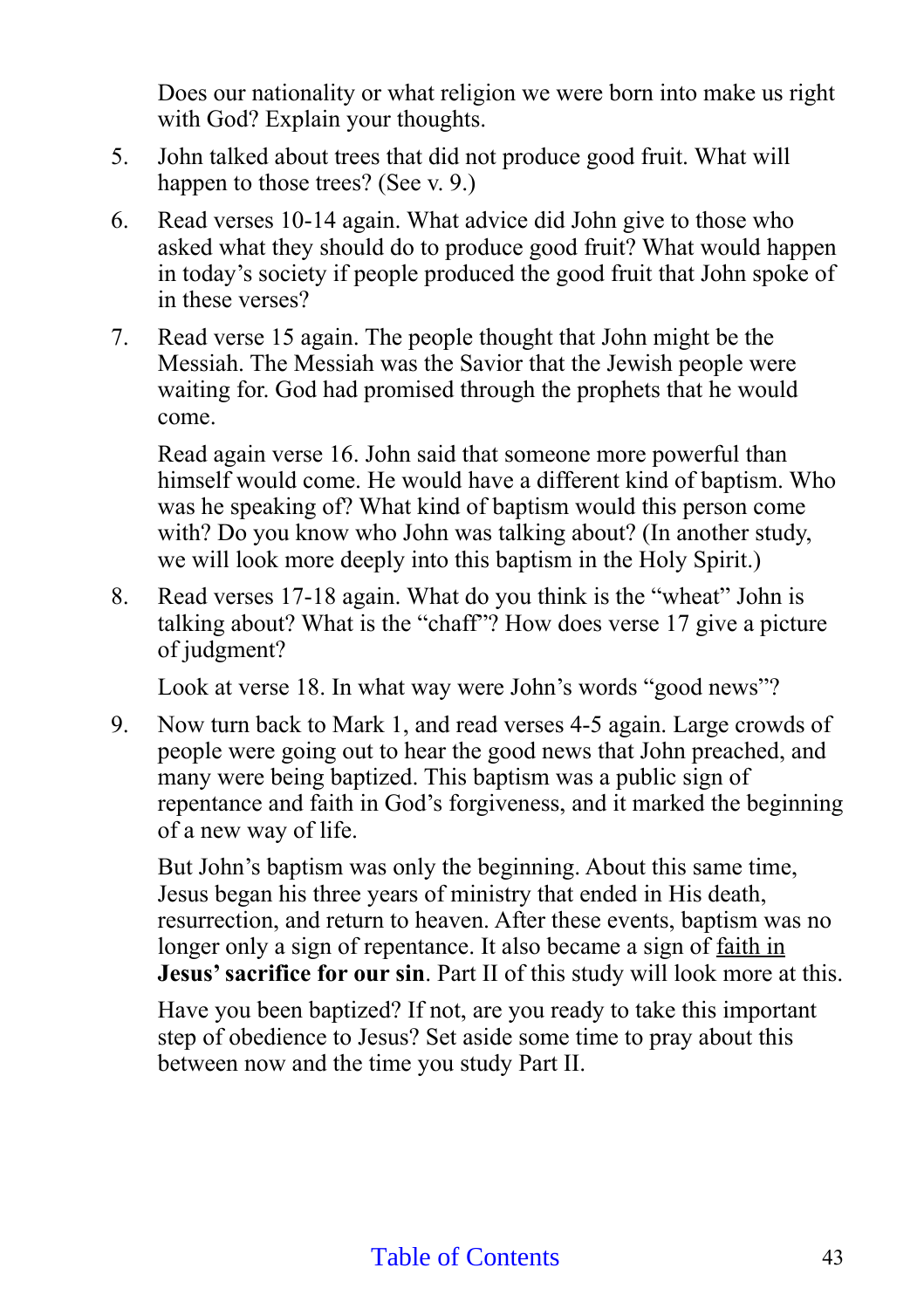# **14. Be Baptized In Water And Live A New Life!**

# *Part 2: Be Baptized In Jesus' Name*

#### **Opening Discussion:**

What do you remember about John the Baptist from Part I of this study? How did he prepare the way for the coming Messiah?

In this study, we will look at why we need to be baptized, and what it means.

#### **WHY DO I NEED TO BE BAPTIZED?**

Those who put their faith in Jesus need to be baptized because Jesus commanded it.

#### **Read Matthew 28:18-20.**

1. This is the last thing that Jesus told His disciples before He returned to heaven.

Read verses 19-20 again. What did Jesus tell His disciples they were to do after He was gone? As they made disciples, what were they to do with them? (See v. 19 first, then v. 20.)

In whose name were the new believers to be baptized?

#### **Read Acts 2:37-41.**

2. On the Day of Pentecost—an important Jewish feast day—Peter preached about Jesus to a large crowd. What did Peter tell the crowd they needed to do? (See v. 38.) How many obeyed and were added to the Church that day?

Some people think that they need to be a believer for a long time and be very strong in their faith before they are ready to be baptized. In this passage in Acts, how soon after they believed were people baptized?

Baptism is not a sign that we have reached maturity or that we are perfect and will never sin again. Rather, it is a sign that we are BEGINNING to live a new life. We are saying before witnesses, "This day, I have decided that I will stop living for myself. I am putting my faith in Jesus to forgive my sin. He is my Lord and Savior. From this day forward, I will honor and obey Him." Baptism is the outward sign that we have entered into a new relationship with God through Jesus.

# Table of Contents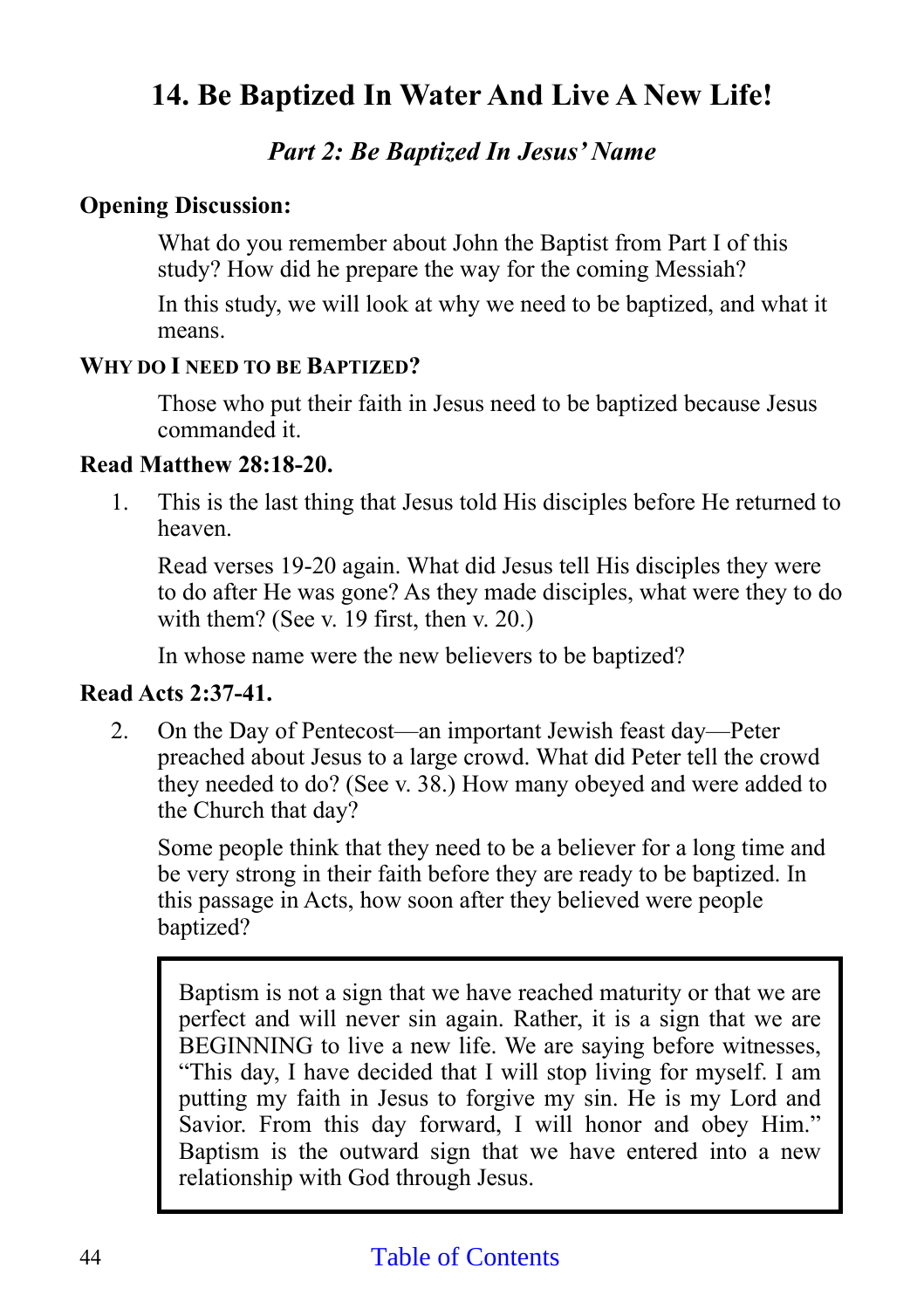#### **WHAT IS THE MEANING OF BAPTISM?**

### **Read Romans 6:1-14.**

3. The Apostle Paul is writing to the believers in Rome. He wants them to understand what happened when they were baptized.

Read verses 3-4 again and study them carefully. How is our baptism a picture of our union with Jesus in His death and resurrection?

4. When we go down into the water, what does it symbolize? When we come up out of the water, what does it symbolize?

Baptism is an outward picture of something that is happening inside of us in our spirit by the work of the Spirit of God.

- 5. Read verses 5-7. What two ways are we united with Christ when we are baptized? (v. 5)
- 6. According to verse 6, what is it that is crucified with Christ? How does this set us free to live a new life?
- 7. Read verses 8-11. What wonderful news does Paul give to those who want to be free from their sin? What does it mean that we are "alive to God in Christ Jesus"?
- 8. Does this mean that once we are baptized and have identified with Christ we will never be tempted to sin again? Read verses 11-14.

Notice that it does not say that we will never struggle with sin again. We must daily choose NOT to offer ourselves to sin, but instead to offer ourselves to God. But the power of sin has been broken and the Holy Spirit will help us. (To learn more about this, you can read the rest of chapter 6 of Romans, as well as chapters  $7$  and 8)

# **Read Ephesians 4:4-6.**

9. How does baptism unite us with all followers of Jesus all over the world?

Still today, all over the world new Christians show their faith and love for Jesus Christ by obeying His command to be baptized. They show that they are trusting completely in the sacrifice of Jesus for the forgiveness of their sins and they enter fellowship with all followers of Jesus Christ.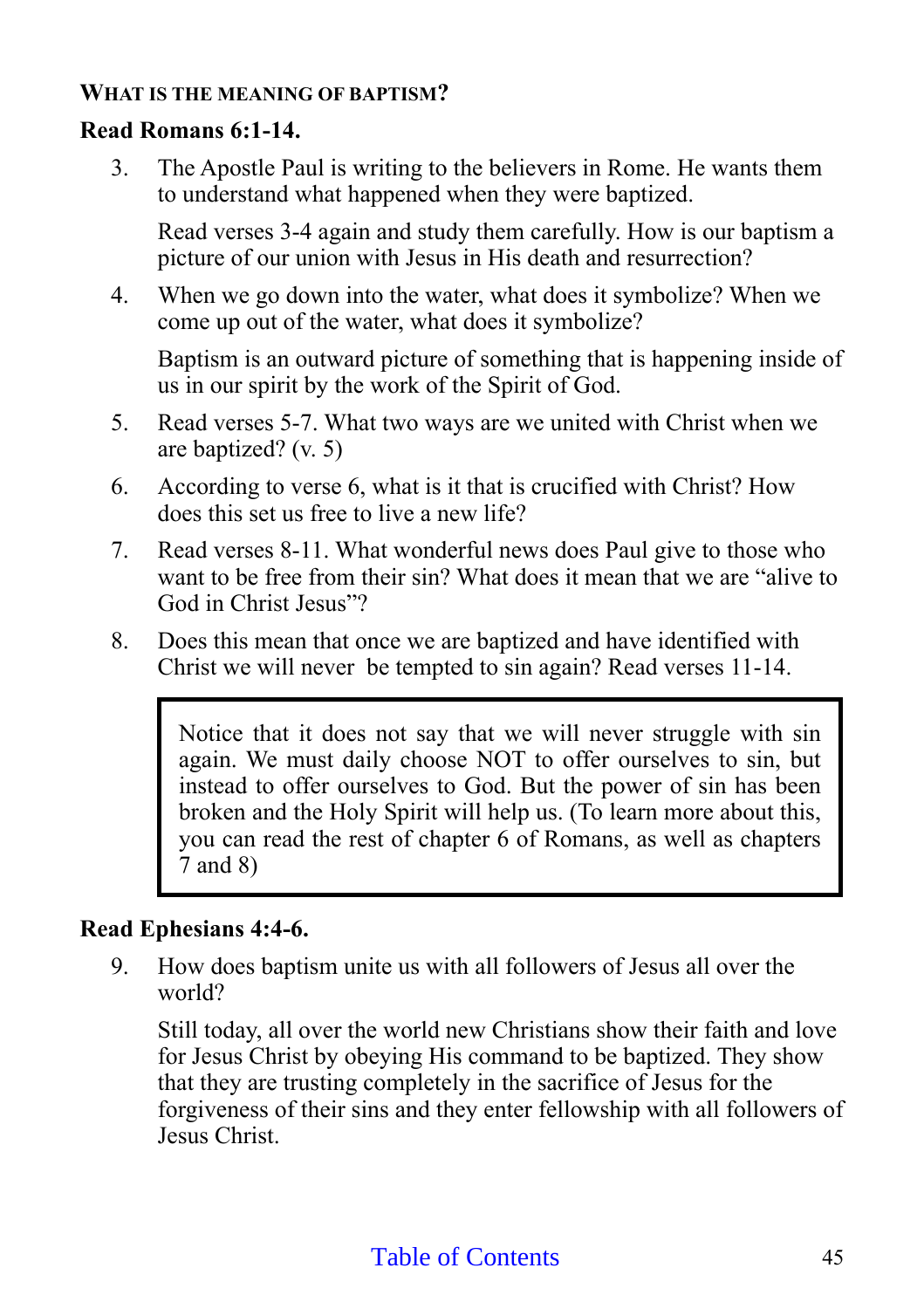10. Have you obeyed the Lord's command to be baptized in water? Do you see from this study that baptism symbolizes the beginning of your new life in Christ? It will be an event that you can remember all throughout your life as the time when you publicly declared that you belong to Him.

If you have not been baptized, discuss it with your fellowship leaders or other older believers. They can answer your questions and plan a time for you to be baptized. Pray that the Lord would prepare your heart for this important event.

#### **For Extra Study:**

Throughout the book of Acts we read of Jesus' disciples baptizing those who put their trust in Him. Here are some passages that you can read now or later on your own:

| Acts $8:12$     | Acts $16:14-15$ |
|-----------------|-----------------|
| Acts $8:26-38$  | Acts $16:22-34$ |
| Acts $9:17-19$  | Acts $18.7 - 8$ |
| Acts $10:44-48$ | Acts $19.4-7$   |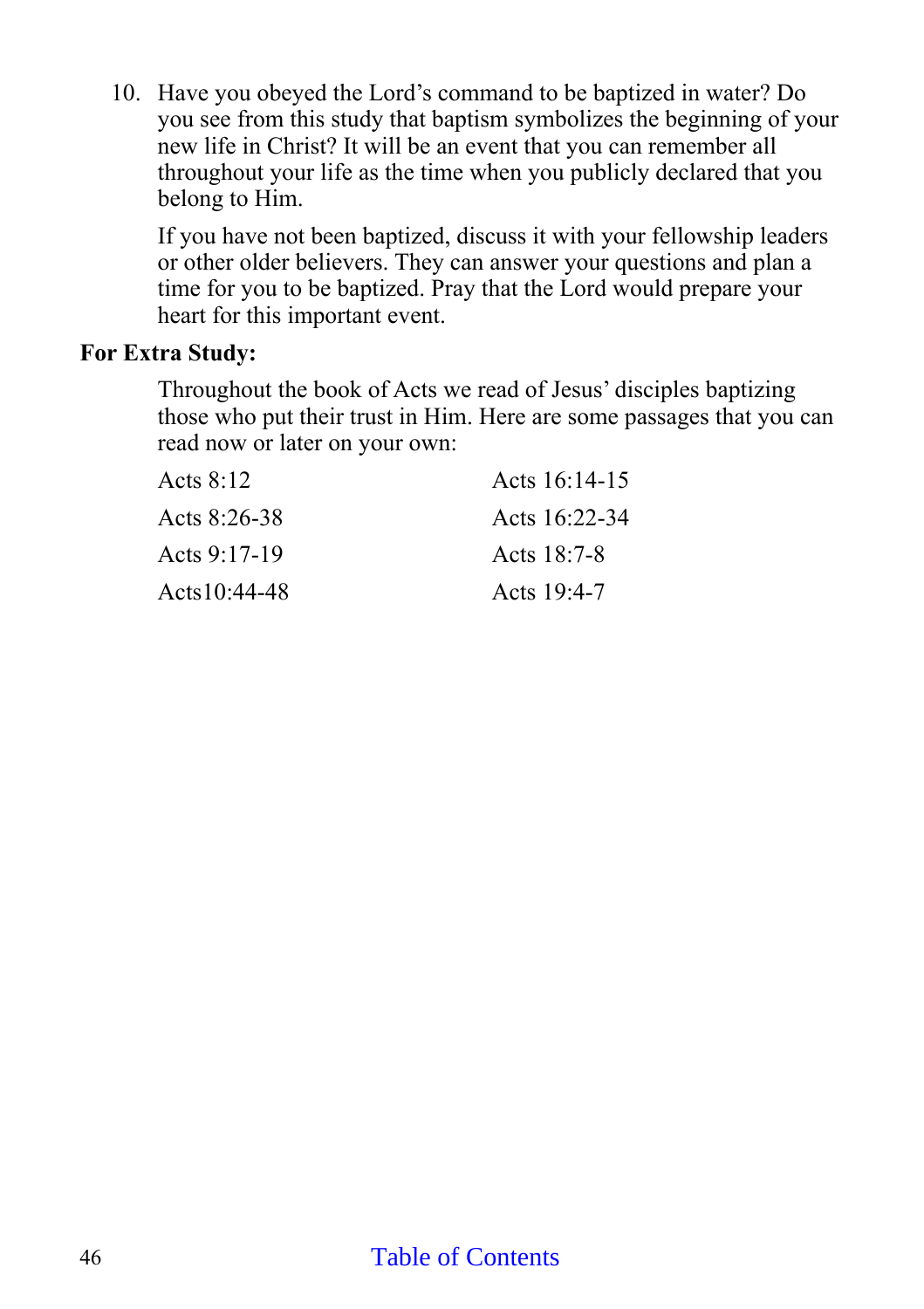# **15. Be Filled With The Holy Spirit**

# *Part 1: Walk In God's Power*

# **Opening Discussion:**

Most people think God is very far away from man. Before you trusted in Jesus the Messiah to be your Savior, did you feel God was close to you or far away? Describe what your idea of God was.

The following story took place after Jesus rose from the dead. Take time as a group to read and enjoy this story from the book of Acts.

# **Read Acts 1:1-14; and Chapter 2 (entire chapter)**

1. How many days did Jesus show himself after his resurrection? (v. 3)

What did Jesus talk about during His times with them? (v. 3)

2. Jesus tells them to wait in Jerusalem for something. What was it?  $(vs. 4-5)$ 

Why do you think the Father gives the valuable gift of the Holy Spirit to those who trust in Him?

3. What will the disciples receive when the Holy Spirit comes? (v. 8)

Jesus tells them they will be his witnesses. Where will they go to tell others about Jesus? (v. 8)

4. What did the disciples do while they waited for the Holy Spirit? (v. 14)

# **Acts 2**

- 5. When the Holy Spirit came, what did the disciples hear? (v. 2) What did they see?  $(v, 3)$  Does that remind you of anything that John the Baptist had said about the baptism of the Holy Spirit? (See Luke 3:15-16)
- 6. On what day did this happen? (v. 1) Who was in Jerusalem at the time?  $(v. 5)$

Pentecost was a Jewish Holiday. Jews from many nations came to Jerusalem to celebrate and offer sacrifices for God's blessings.

7. When the disciples spoke in "other tongues," what languages were they speaking in? (vs. 6-11) As they spoke, what were they talking about? (v. 11)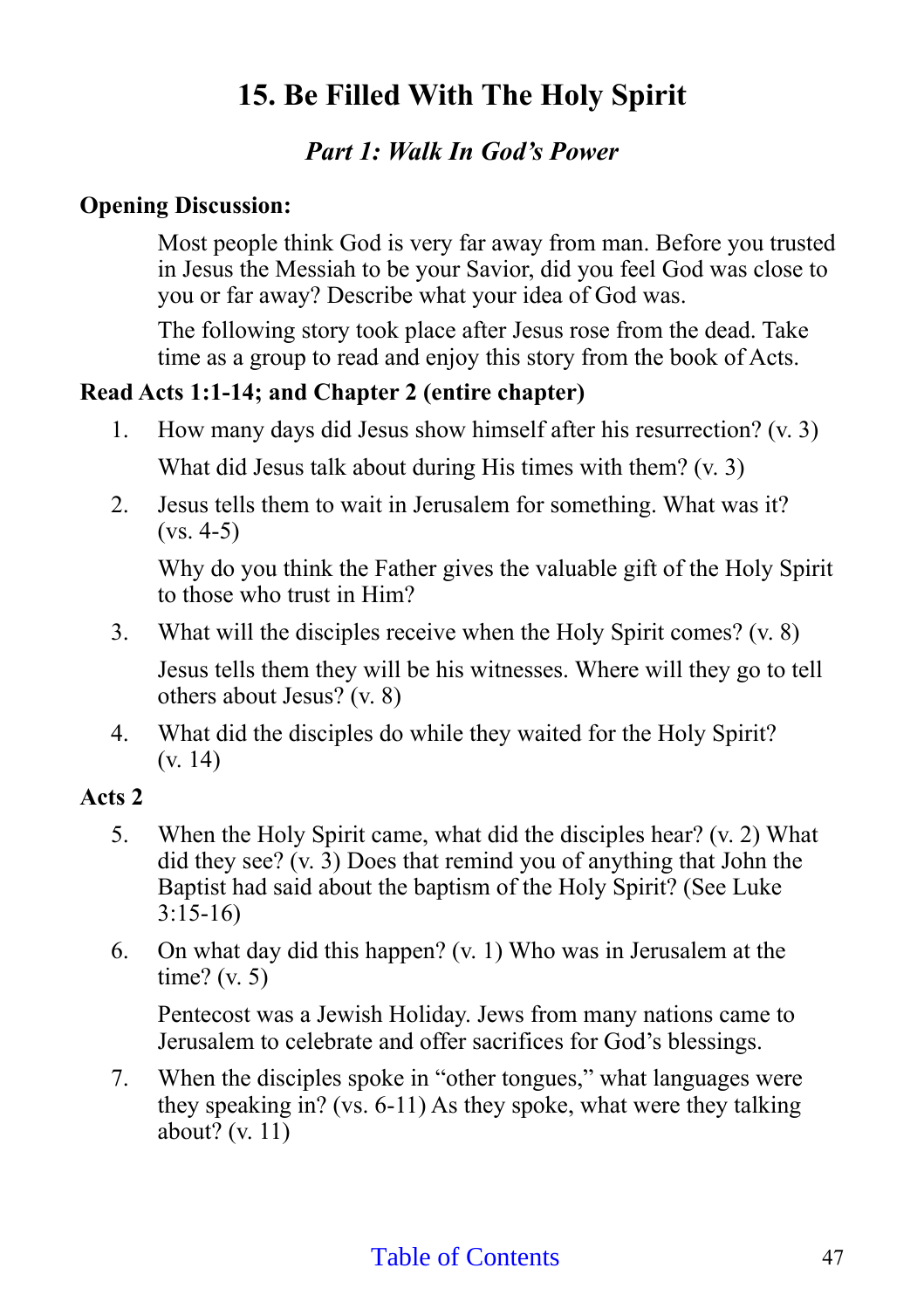How would you feel if you went to another country and heard Africans, for example, giving thanks and praise to God for his love in your own language?!

Did everyone in the crowd take seriously what happened? (v. 13)

- 8. What did Peter say to those who did not believe? (vs. 14-16)
- 9. Read v.17-18. The prophet Joel lived hundreds of years before Jesus came to earth.

When the Holy Spirit comes, God's supernatural gifts are given and many secret things are revealed. Why do you think God wants to give his Spirit-filled people dreams, visions, and prophesies?

10. Peter begins to explain to the crowd things about Jesus. What does he tell them about Jesus in v. 22-24?

Read verses 32 & 33 again. Peter explains to the crowd that all that is happening is because of the Holy Spirit. According to Peter, who is pouring out the Holy Spirit upon the people? (v. 33)

11. Peter then tells the people that God exalted Jesus to what position? (v. 36)

Read verse 37. Discuss in your group the shock and fear the Jewish people must have felt to hear that they had crucified the Messiah, the Savior that God had sent. How would you have felt if you had been there?

Peter gives the people hope in verse 38. What do the people need to do? (v. 38)

Who else can receive the Holy Spirit? (v. 39)

Do you think that promise applies to all followers of Jesus today?

Explain why it is important for followers of Jesus to believe the promise in verse 38.

12. What was the result of the coming of the Holy Spirit on the day of Pentecost? (vs. 40-41)

**Imagine:** At the arrest of Jesus, Peter was full of fear and three times denied that he even knew Jesus. After he rose from the dead, Jesus showed kindness and mercy to Peter. He restored him to minister in Jesus' name.

Now, after Jesus has ascended to heaven, Peter is baptized in the Holy Spirit and preaches boldly about Jesus in the streets of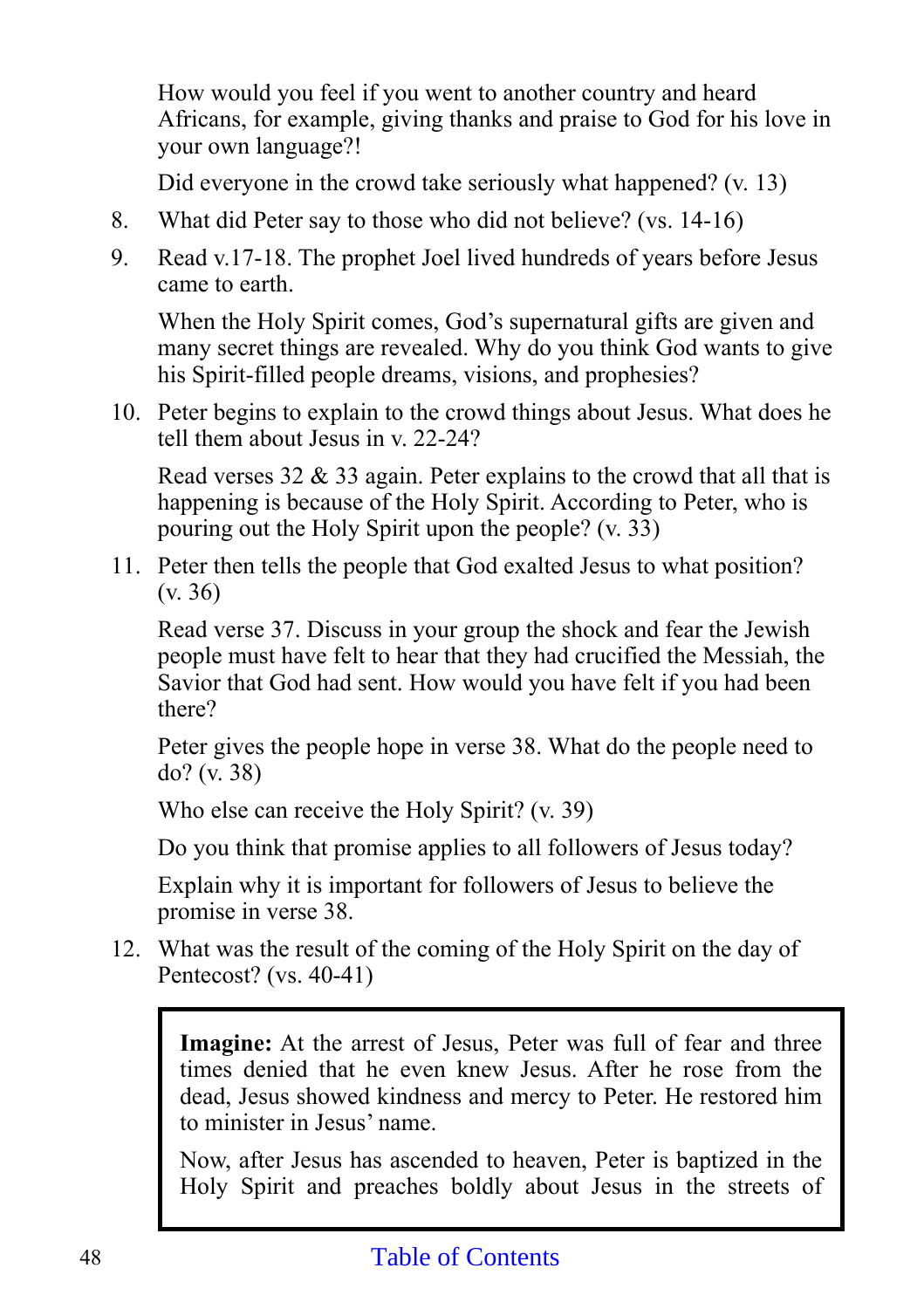Jerusalem. Would you agree that when the Holy Spirit came upon him that he received power to be a witness for Jesus?

13. Think of what happened in society when 3,000 people sincerely repented of sin, trusted the Messiah for salvation, and were filled with the Holy Spirit. Don't you think there were changes in families, schools, and businesses?

When people today turn from their sins and are filled with God's holiness, how should that change things in their relationships with other people?

Do you see a need for yourself and all who believe in Jesus Christ to be daily filled with the Holy Spirit? Will you pray for this?

Take time now to thank the Lord for the Holy Spirit Who is given to all believers. Welcome His presence in your life. Ask for His power to renew you daily in your walk with Jesus. If you have never turned from your sin and put your trust in Jesus the Messiah, why don't you do that now?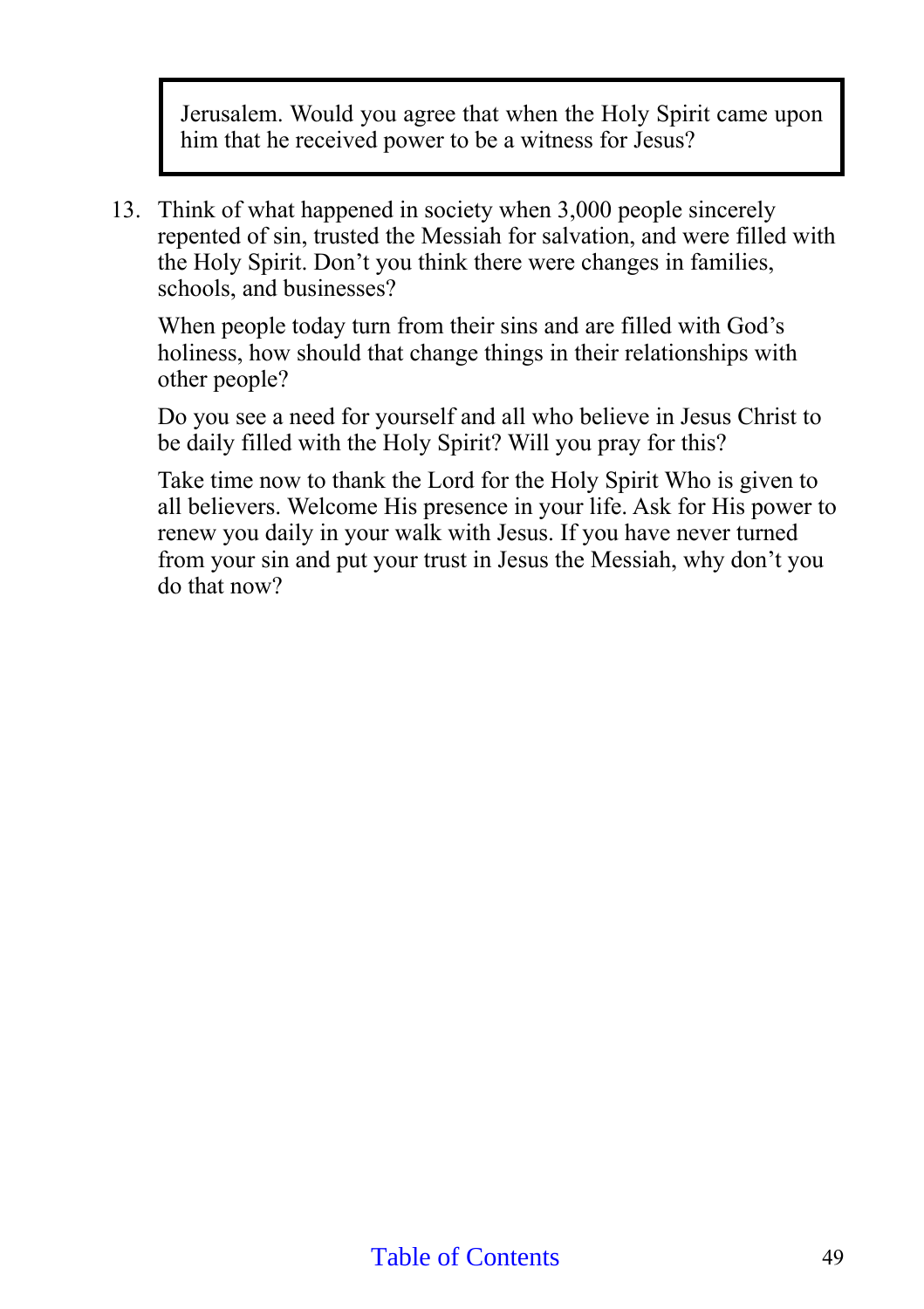# **16. Be Filled With The Holy Spirit**

# *Part 2: Drink Continually Of The Living Water*

**Introduction:** The New Testament teaches that all who trust in Jesus the Messiah are born into a new life by the Holy Spirit. The last study focused on God's promise to give us the Holy Spirit. In this study, we will look at **our** responsibility to be **continually filled** with the Holy Spirit

# **Opening Discussion:**

Are you sometimes embarrassed to ask a big favor of a friend? Why are we at times afraid to ask for things?

# **Read Luke 11:5-13.**

- 1. What time of day did the person go to his friend to ask for help? (v. 5) Was it a convenient time to go to ask a favor of someone?
- 2. What did the man ask of his friend? (v. 5) What did he want to do with this gift?  $(v, 6)$
- 3. Jesus said that the friend did not give the bread because of their friendship. Why did he give the bread? (v. 8)
- 4. What was Jesus' point in telling this parable? (v. 9) What did Jesus mean when he said to ask, seek, and knock?

What happens when people ask or seek or knock? (v. 10) Why are we afraid to go to God when we need something?

Can you tell of a time you asked the Lord with boldness to help you with a problem?

5. What kind of gifts do earthly fathers give their children? (vs. 11-12) What does Jesus say about the character of earthly fathers? (v. 13)

Read v. 13 again slowly. Why do you think Jesus wanted us to know that God cares about us much more than even the best human father?

6. What good gift does the Father give? (v. 13) To whom does He give it?

Is the gift of the Holy Spirit a priceless gift to you? Why?

# **Now read John 4:4-15 together.**

- 7. Jesus asks the woman at the well for some water. Look again at v. 10. If the woman had known who Jesus was, what would she have done?
- 8. What will the water that Jesus gives become in a person? (v. 14)

# Table of Contents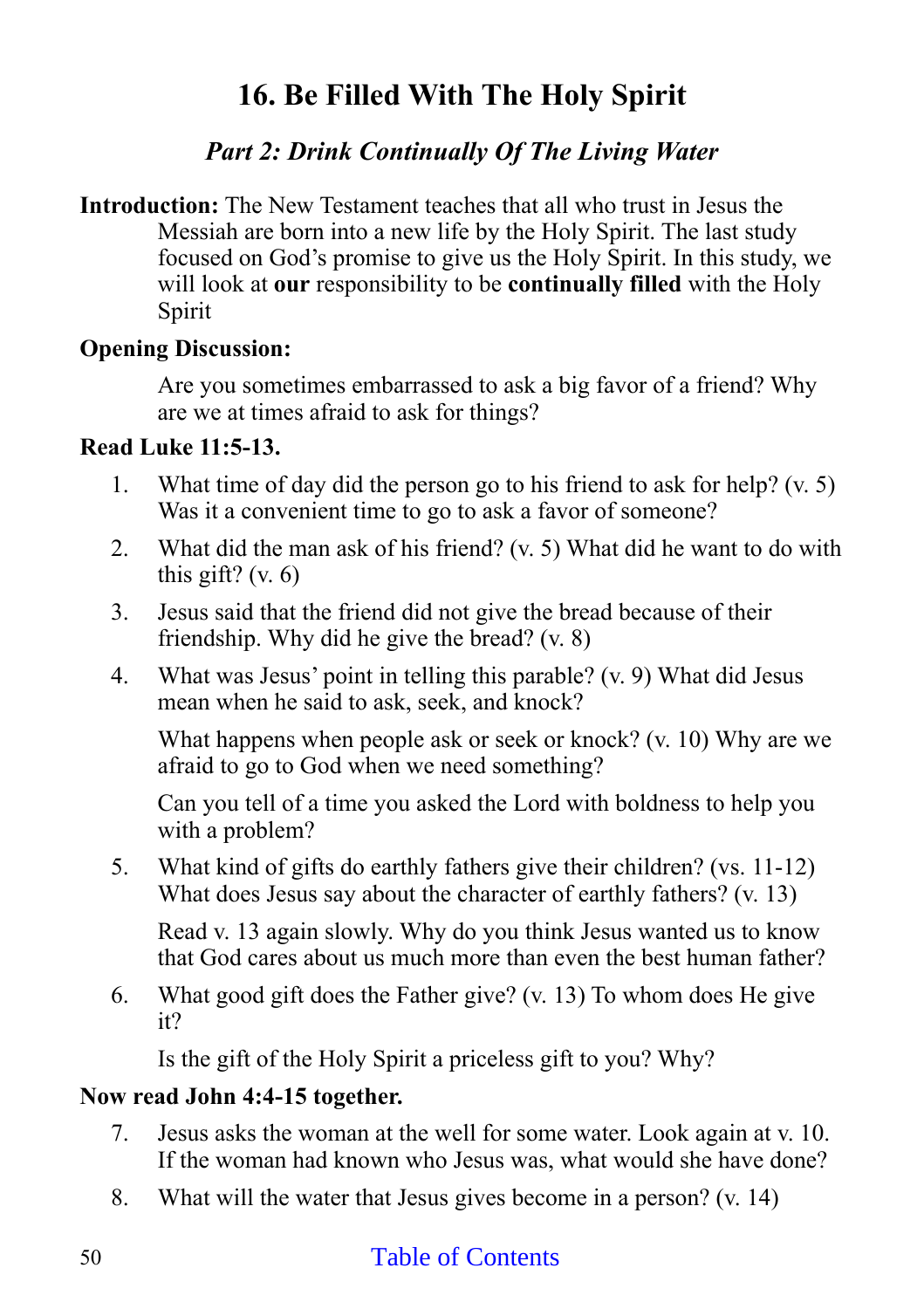Why do people stop along a road to get fresh water from a spring?

How is cool spring water like the Holy Spirit?

### **Read John 7:37-39.**

9. Jesus uses the same picture here. Verse 39 explains clearly what Jesus is talking about. What does He mean when He talks about living water?

What should the person who is thirsty do? (v. 37)

Are you thirsty to walk with God daily? Do you desire to find a spring of hope and joy that continues forever? Different members of this group may want to share their honest desires to walk with God in the freshness of his Holy Spirit.

### **Read Ephesians 5:15-20.**

- 10. Read v. 18 again. What are some reasons that people get drunk? Why does God want us to be filled with the Holy Spirit instead of depending on alcohol or drugs, for example, to give us happiness?
- 11. Paul was speaking to believers who already had the Holy Spirit. Yet he commanded them to **"be filled with the Holy Spirit."** (v.18) Is it possible to live our Christian lives in such a way that the living water does not fill us and flow out of us? How can we continually be filled with the Holy Spirit?
- 12. Verses 19-20 talk about singing, worshiping and thanking God in our hearts always. How can continual worship and thanksgiving to God help us to always be filled with the Holy Spirit?

As a group, pray that you will be continually filled with the Holy Spirit.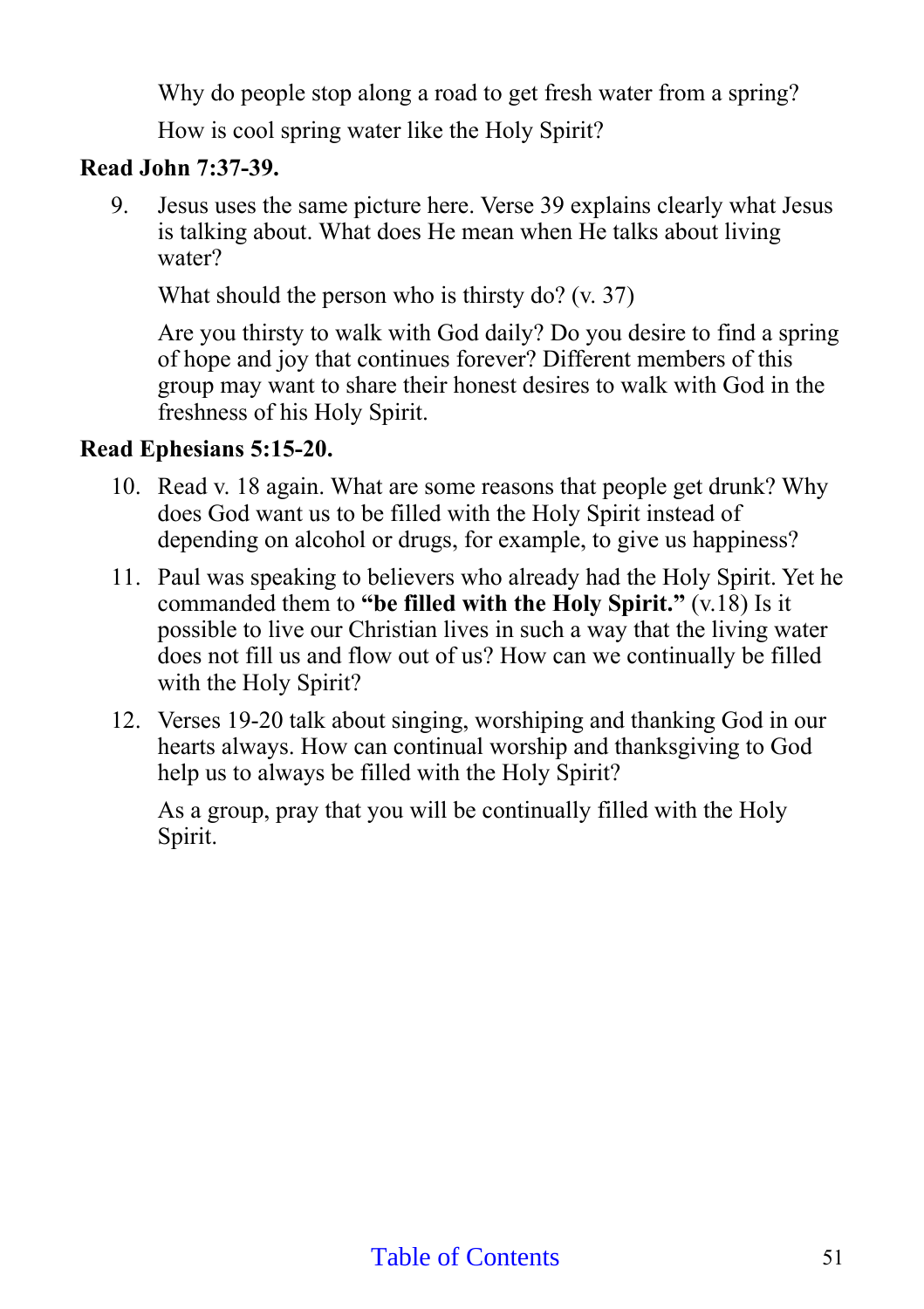# **17. Welcome The Holy Spirit As Your Helper**

#### **Opening Discussion:**

Have you ever wished that you had lived in the time when Jesus was on earth and you could see Him and talk with Him face to face? What do you think it would be like?

#### **Read John14:15-18.**

1. Read these verses again. If we love and obey Jesus, what does He say He will do for us? (v. 16)

What two names are used in these verses for the Holy Spirit? What do those two names tell you about what the Holy Spirit will do for you?

2. Why can the world not accept the Holy Spirit? How were the disciples different from the world?

Jesus said the Holy Spirit was with them now (before His death and resurrection). How would that be different after Jesus returned to the Father? (v. 17)

3. Read verse 18 again. How does this comfort and strengthen you?

#### **Now read John14: 25-26.**

4. Verse 26 helps us to understand a little of how the Father, Son and Holy Spirit work together. Who sends the Holy Spirit? In whose name is He sent? What does the Holy Spirit do, according to this verse?

Have you ever wondered how the disciples could possibly remember all the things that Jesus taught them after He left the earth? How did the Holy Spirit help them in this? (v. 26)

Do you believe the Holy Spirit will help you, also, to know and understand the truths of God?

#### **Read John 16:5-15.**

5. Read verses 5-7 again. Why were the disciples filled with grief?

Why did Jesus say it was good for Him to go away? (v. 7)

6. Read verses 8-11 again. What three things does Jesus say the Holy Spirit will expose when He comes?

Think about why it might be better to have the Holy Spirit poured out on the earth rather than to have Jesus here in a fleshly body. Jesus was limited to one time and place. How does the work of the Holy Spirit compare to this?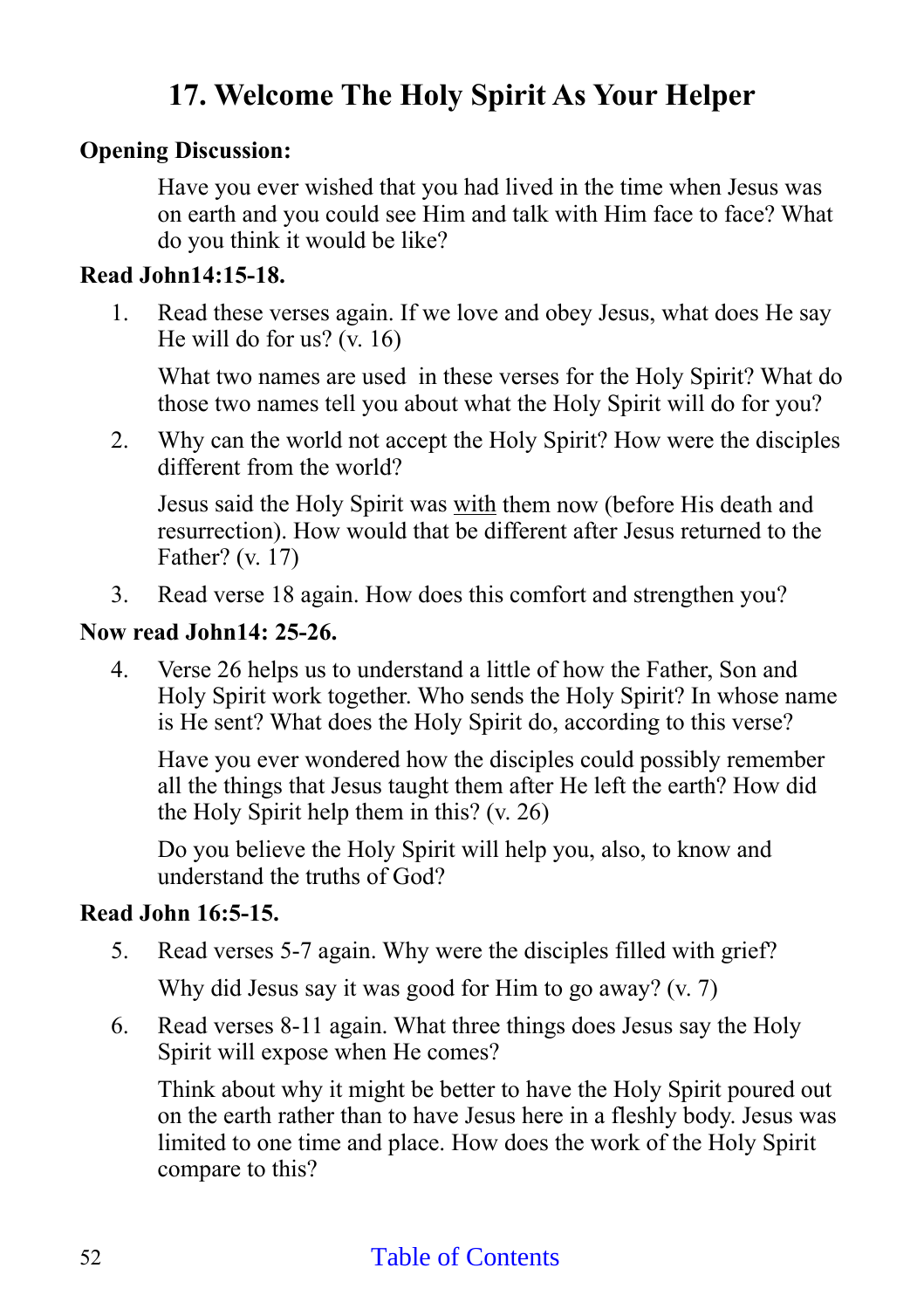- 7. According to verse 12, why did Jesus not tell his disciples everything that He wanted to tell them?
- 8. Look at verse 13. How can they understand truth after Jesus is gone? How will this protect them from being deceived?

What else will the Holy Spirit (the Spirit of Truth) do? (vs. 13 and 14)

9. Notice that God the Father, Jesus the Son, and the Holy Spirit are all three mentioned again in verses 14 and 15. Take some time to look at and discuss the beautiful way in which these "Three in One" work together.

How is the Spirit dependent on the Father and Son? How does He bring glory to them? How does the Father honor the Son? (v. 15) How do we get to share in this wonderful relationship? (vs. 14-15)

Do you think that God wants us to work for this same kind of fellowship with one another? How could our relationships be better if we lived in dependence on the Holy Spirit every day?

10. Take some time to thank God for the gift of the Holy Spirit, who is freely given to all who put their faith in Jesus. Think about what it means that we have the Spirit of God living inside of us! Are you daily inviting Him to be your guide, your helper, your comforter, and your source of life? If not, begin to do so today. He can make all the resources of God available to you!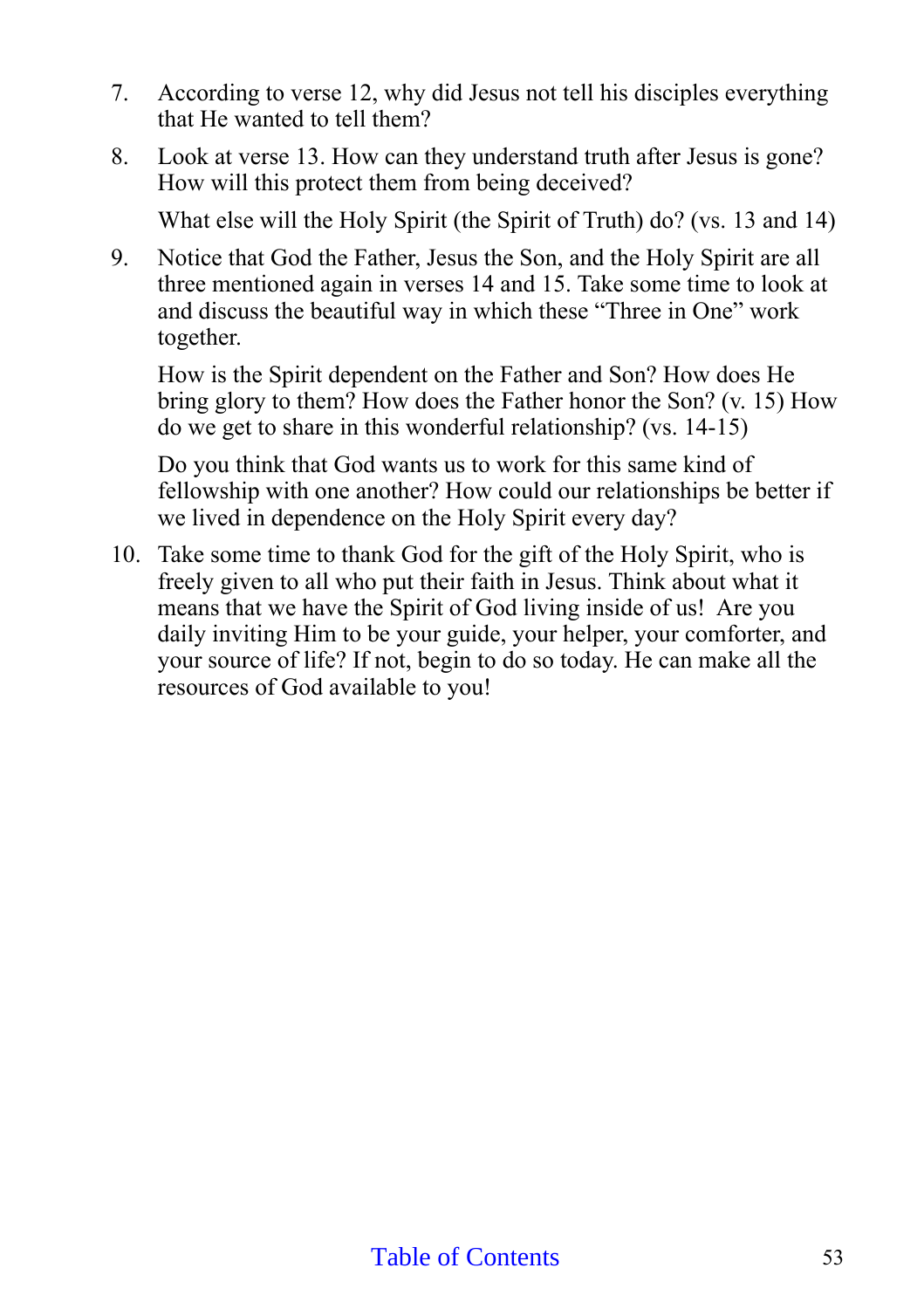*"We love because he first loved us. If anyone says,*  **ʻ***I love God,***'** *yet hates his brother, he is a liar. For anyone who does not love his brother, whom he has seen, cannot love God, whom he has not seen. And he has given us this command: Whoever loves God must also love his brother." 1 John 4:19 – 21*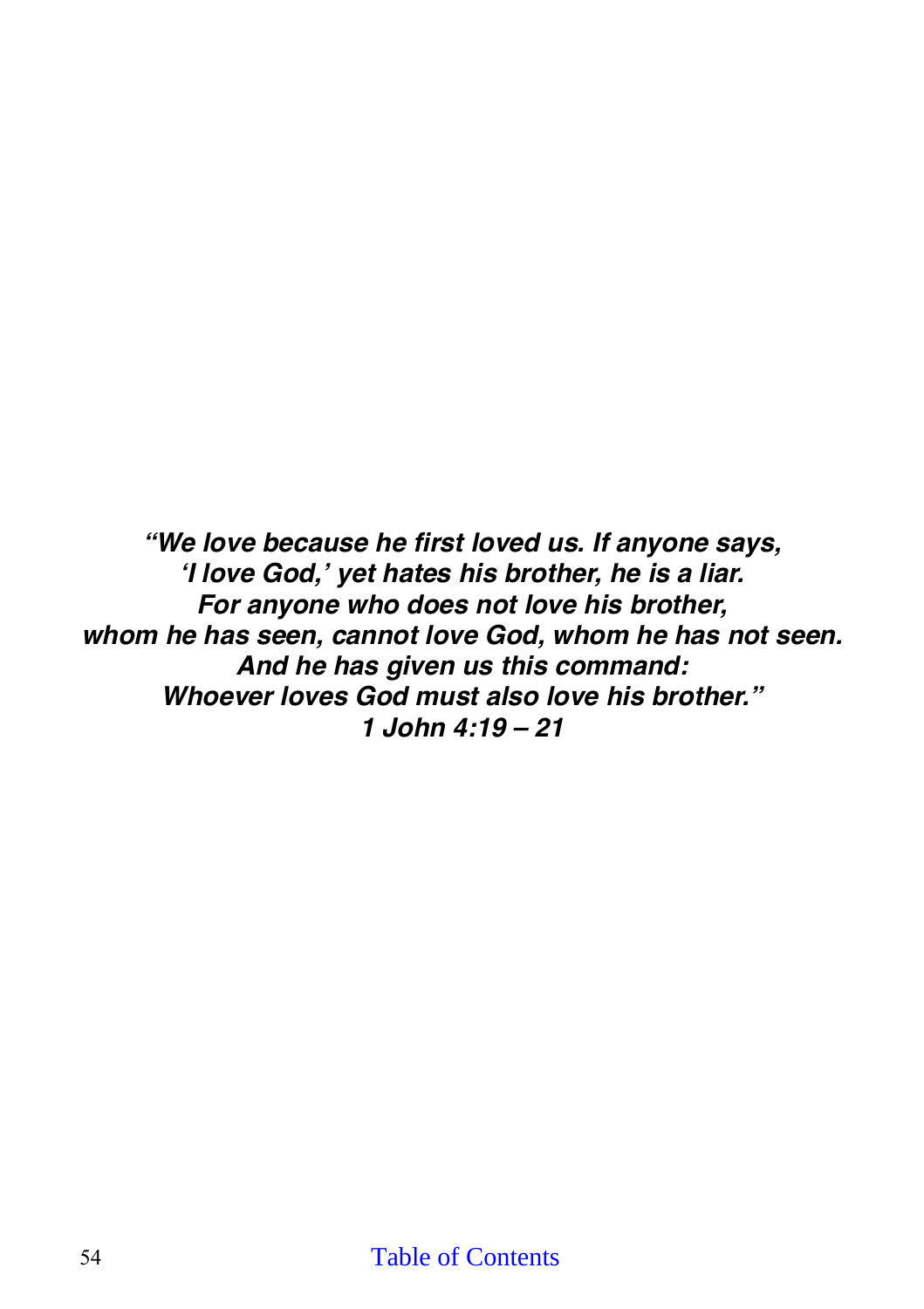# **LOVE**

*Jesus replied: "'Love the Lord your God with all your heart and with all your soul and with all your mind.' This is the first and greatest commandment. And the second is like it: 'Love your neighbor as yourself.' All the Law and the Prophets hang on these two commandments." Matthew 22:37-40*

From the beginning of time, men and women have sung love songs. We usually think of love in a romantic way, or perhaps we think of the love we have for family members or friends.

Jesus taught us about a different kind of love. First, God must be the center of our affection. That means we make Him first in our lives. In other words, we love God unashamedly and with everything He has given us: our hearts, our strength, our minds.

Second, Jesus taught us to love people as we love ourselves. True love sincerely cares about all people, even enemies. God made all people and He loves them equally. Love means we humbly serve others, building bridges, not tearing them down.

Jesus said that the world would know we are His disciples if we have this kind of love for each other.

These studies on love can change your life, and then change your world. As you meditate on Jesus' teachings and do them, your heart will be filled with God's love. You will begin to understand the meaning of life.

**Note:** The studies in this section focus on the second part of Jesus' command to love our neighbor as ourselves. The first part of His command, to love God with our whole being, cannot be put into a few studies. All of Jesus' commands, and His holy example in life and death, teach us what it means to love God with all our heart, mind and strength. So we can say that all of the studies in this book will start you on the road to loving God wholeheartedly.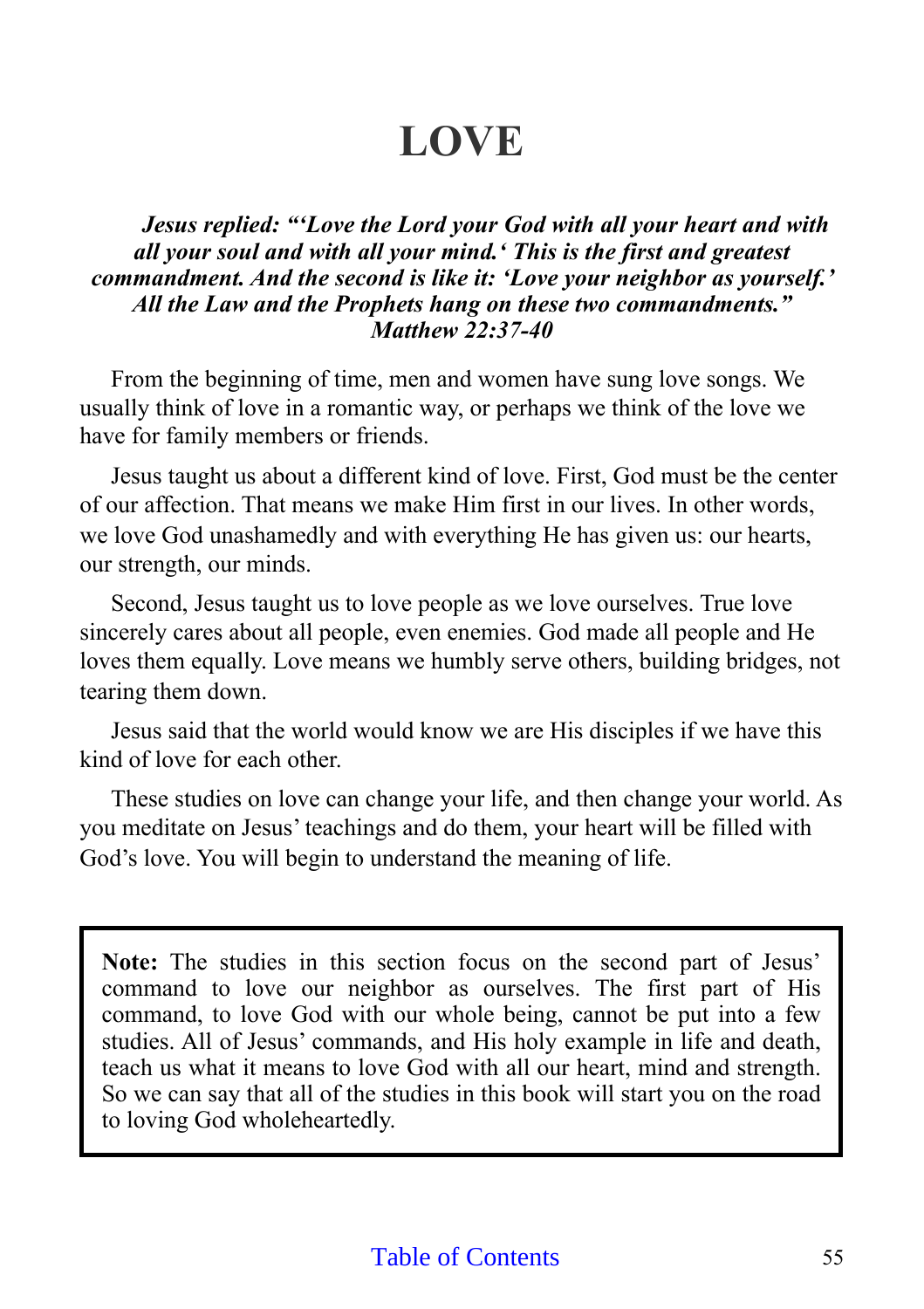# **18. Love Your Neighbor As Yourself**

# *The Parable Of The Good Samaritan*

# **Opening Discussion:**

Have you ever wondered why the world is so cruel? Why do we humans not care for other human beings like we should?

#### **Read Luke 10:25-37.**

- 1. How did the expert in the Jewish law summarize all of the Jewish laws? (v. 27)
- 2. Did Jesus agree with his answer? According to Jesus, what would be the results of doing these things? (v. 28)
- 3. According to the text, why did the man ask "who is my neighbor?" (v. 29)
- 4. In the story, what was the occupation of the two men who did not help the hurting man? (vs. 31-32)

Jewish **priests** (v. 31) and the **Levites** (v. 32 - people who worked in the Jewish Temple helping the priests) were people who knew the Jewish law. Many times they had read the law of Moses which said the Jewish people were to love their neighbors as themselves. But they chose to ignore the law and avoid helping their fellow Jew who was dying on the road. However, the Samaritan, an enemy of Jews, chose to show compassion to the hurting Jewish man.

In this parable, Jesus was trying to teach us the importance of loving all people, not just our family, our friends, or people from our own nation.

- 5. Who was the true **"neighbor"** in this story? (verses 36-37) What kind of sacrifices did the Samaritan make (with his money, his time, perhaps his reputation) to help the beaten Jewish man? Talk about the things he did in verses 34-35.
- 6. What were Jesus' instructions to the expert in the law when the story was over? (vs. 36-37)
- 7. **Turn to Matthew 5. Read verses 43-48.** What do these verses teach us about God? Who are the **true "sons of the Father?"** (vs. 44-45)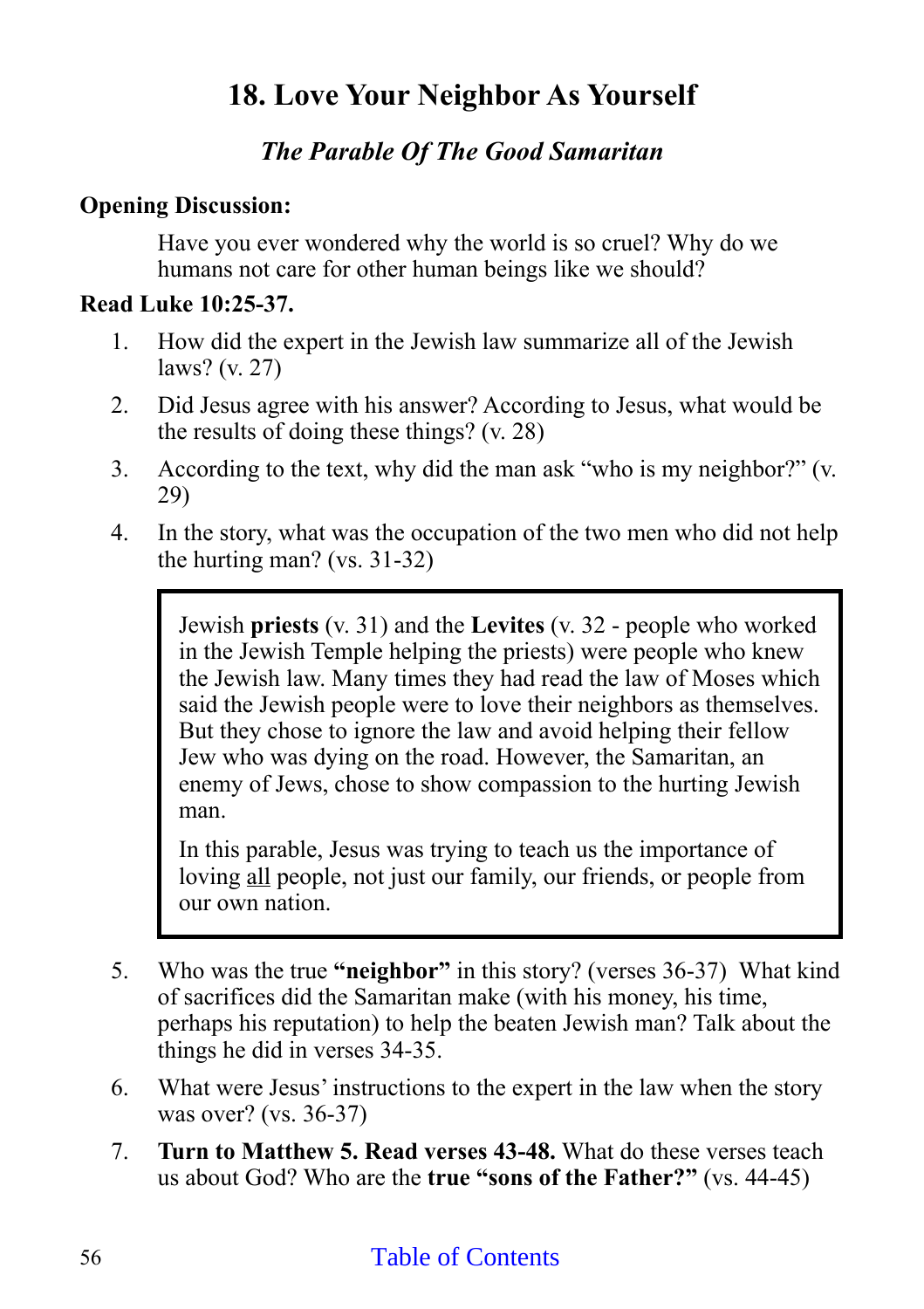8. How can we apply this to our lives today? Think ahead. What are some sacrifices you may need to make in your daily life to show this kind of love to others?

Is Jesus talking only about helping someone on the road who has a need? In what other situations can we show God's love to people who have needs?

9. **Now read Matthew 7:12.** This verse is sometimes called, **"The Golden Rule."** It would be very good to memorize this verse.

Read this verse again and think about what it means. How would the world be a different place if we all learned to live by this rule? How would it be different if we all showed love to everyone as Jesus taught us to in the story of the Good Samaritan?

Take time to pray for yourselves and all followers of Jesus in this land to truly be a light to the world, by loving people like Jesus, the Messiah did.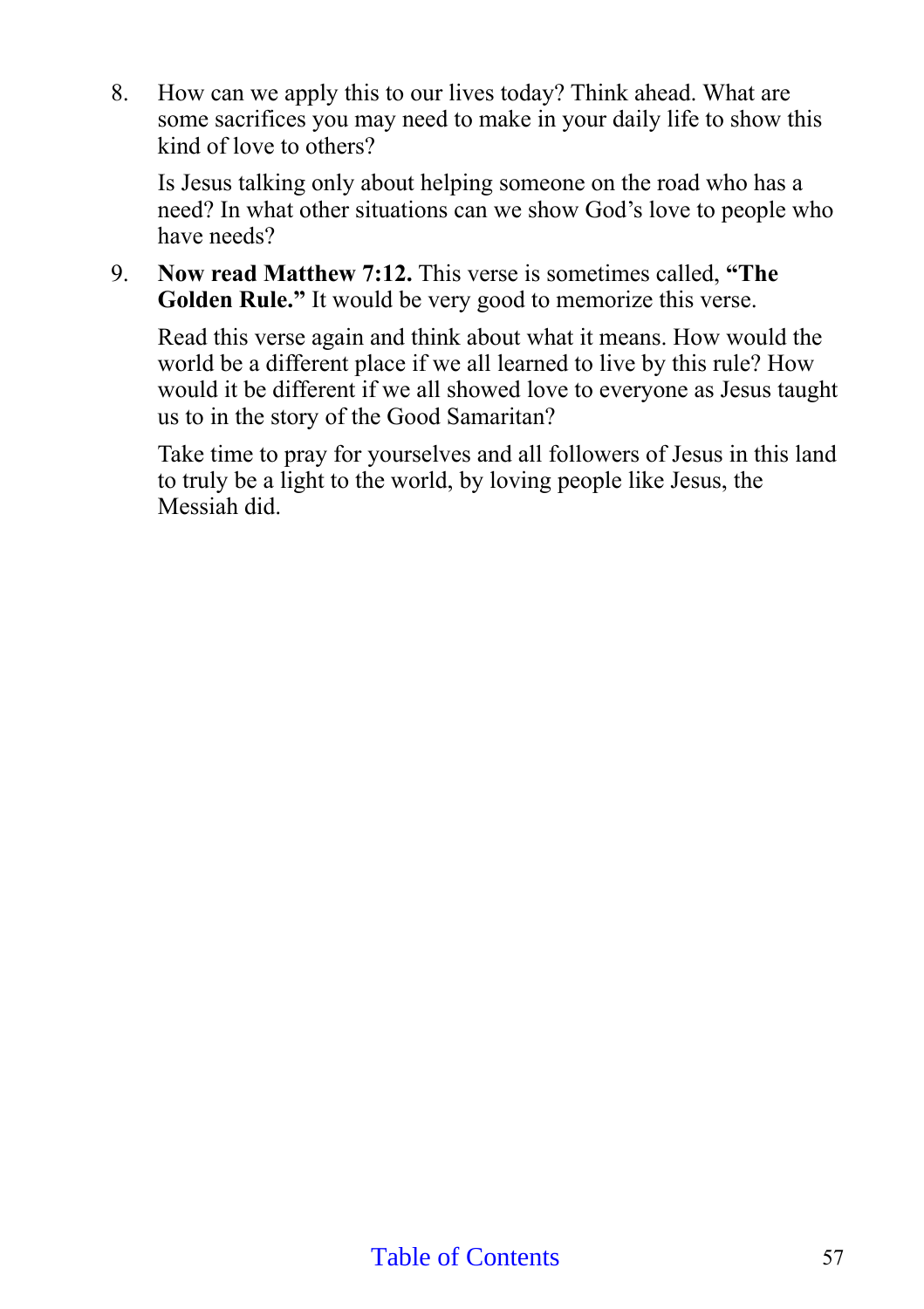# **19. Love One Another And Live In Unity**

# **Opening Discussion:**

### Jesus said, **"A new commandment I give you: Love one another. As I have loved you, so you must love one another." (John 13:34)**

Think about this verse. How did Jesus give a new and greater example of love than they had seen before?

Discuss some of the ways Jesus showed love to his disciples. (See John 10:14; John 13:12-15) How does this help us to know how we should love each other?

### **Read John 17:20-23.**

- 1. John 17 contains the prayer that Jesus prayed the night before his crucifixion. In verses 20-23, He prays for everyone in all places and throughout all times who will believe in Him. That includes us! What is the main thing that He desires for all believers?
- 2. Read again verse 21. What example does Jesus give to illustrate the type of unity He desires among believers? (He repeats this with similar words in vs. 22 and 23.)

Name some characteristics of the Father and Son's unity that we also need in our relationships with one another. (See John 5:20; John 8:29 & 49-50)

3. In verses 21 and 23 Jesus gives two important reasons why we should also desire and pray for unity. What are these two reasons?

Why is our unity with all believers a powerful testimony that Jesus was sent from God?

4. Now let's look at a beautiful example of a humble attitude that can help to build unity among believers.

**Read John 3:22-30.** John's disciples came to him with a concern. What were they concerned about? (v. 26)

5. What does John mean by verse 27? How do these words apply to us as believers and any ministry we may be involved in?

Can any true ministry for God's Kingdom come from ourselves, or must it be God-given? Explain

6. Look closely at verses 28-29. Who is the bride? Who is the Bridegroom? To whom does the bride belong?

Why does John say he is full of joy now?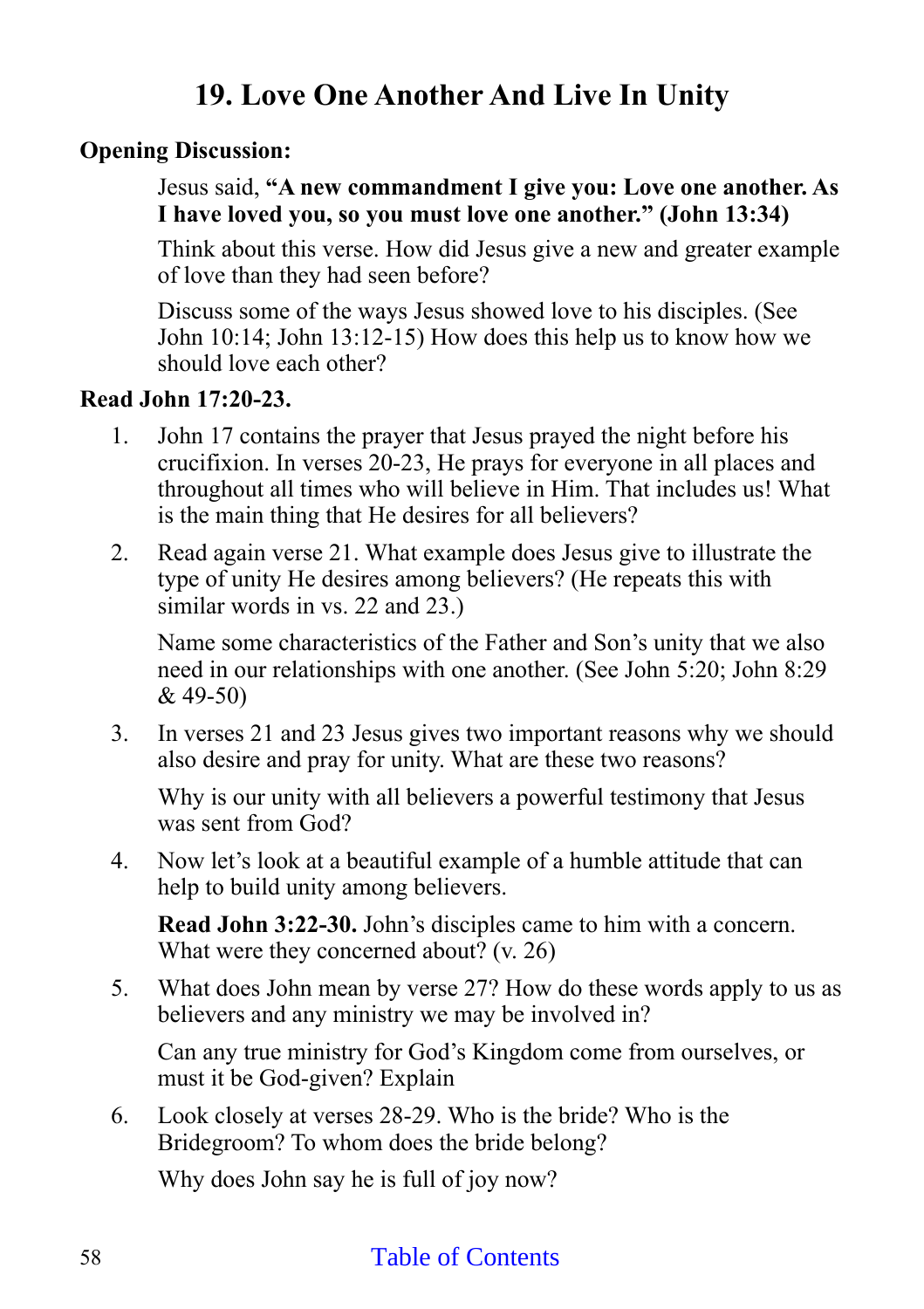7. Read verse 30. Do you think John is more concerned with building his own kingdom? For example, does he want people to always praise and follow him? Or does he want to build God's Kingdom, where people praise and follow Jesus? Discuss how this humble attitude can help God's Kingdom grow.

Why are we sometimes jealous when we see someone else's ministry or fellowship thriving while our own is struggling? If we have the same attitude of humility as John, how will this help to build unity with other groups of believers?

- 8. **Read II Corinthians 12:20.** When Paul wrote this second letter to the believers in Corinth, he was planning to visit them. He was worried that he might find bad, divisive attitudes in some of them. What sins was Paul afraid he would find there? How do these things hinder unity?
- 9. Think about your own life. Are you guilty of any of these sins that cause division? If so, confess it to God and ask Him to cleanse you. Ask Him to empower you to live in love and unity with others.

Pray for a spirit of true love and unity within your group and in the whole Body of Christ in this land.

> **"How good and pleasant it is when brothers live together in unity! For there the Lord bestows his blessing, even life forevermore." Psalm 133:1&3b**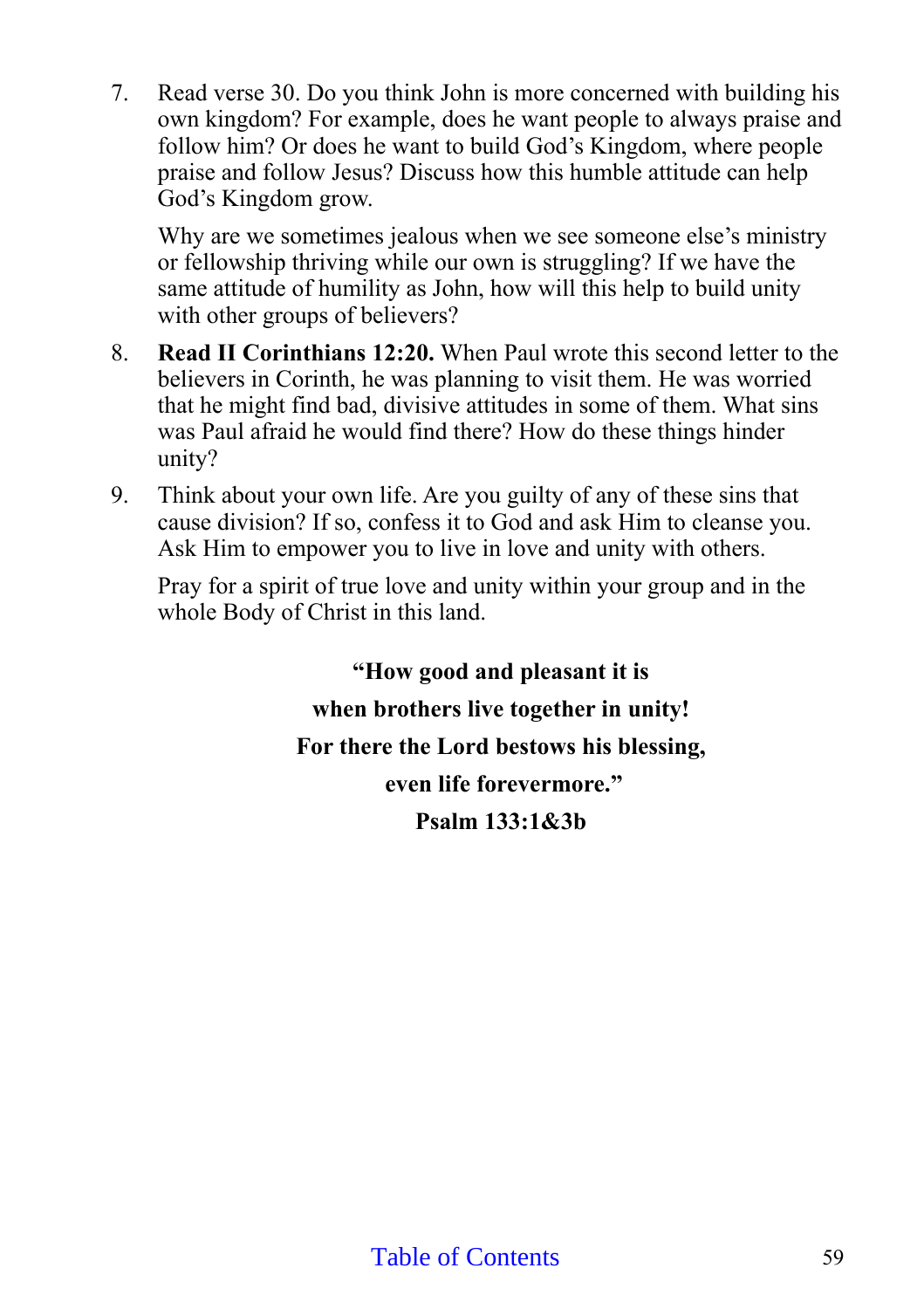# **20. Forgive Each Other From The Heart**

# **Opening Discussion:**

How do most people respond when someone offends or wrongs them? What do you think about this?

### **Read Matthew 18:21– 35.**

- 1. Read again verses 21-22. Do you think Jesus meant that we should keep count each time we forgive someone? What does Jesus mean?
- 2. When we keep count of the times we have forgiven someone, what does that reveal about our attitude? In our heart, do we really want to forgive them? Or are we just saying we forgive them because we know we should?
- 3. How much did the servant owe the king? (v. 24)
- 4. The king wanted to sell the man and his family in order to pay back the debt. What did the servant do? (v. 26) Do you think he could ever pay it all back?

How did the king respond to his pleading? (v. 27)

- 5. What did the servant do after he was forgiven and released? (v. 28) How much did his fellow servant owe him?
- 6. When the king heard what happened, what did he do? (vs.  $32 34$ ). Do you think the king's actions were right? Why?
- 7. What did Jesus say at the end of this parable? (v. 35)

Jesus makes a very serious statement here. In other places of the New Testament, Jesus teaches the same principle. **Turn to Matthew 5:7 and read.** What does this verse teach us?

Now read Matthew 6: 9 –15. Jesus was teaching his disciples how to pray. What does Jesus say about forgiveness here?

Why do you think it is so important to God that we learn to forgive?

- 8. The heart of this parable is found in verse 33. Read it again. We can't truly forgive others unless we really believe that God has forgiven our sins. Do you believe that God loves you so much that He gave his own son to take your sin?
- 9. When God forgives our sins through Christ, it is just like the king forgiving the servant's debt. We can never repay it, but it is completely forgiven. Like the servant, we are free. The burden of debt (our sin) is taken from our shoulders.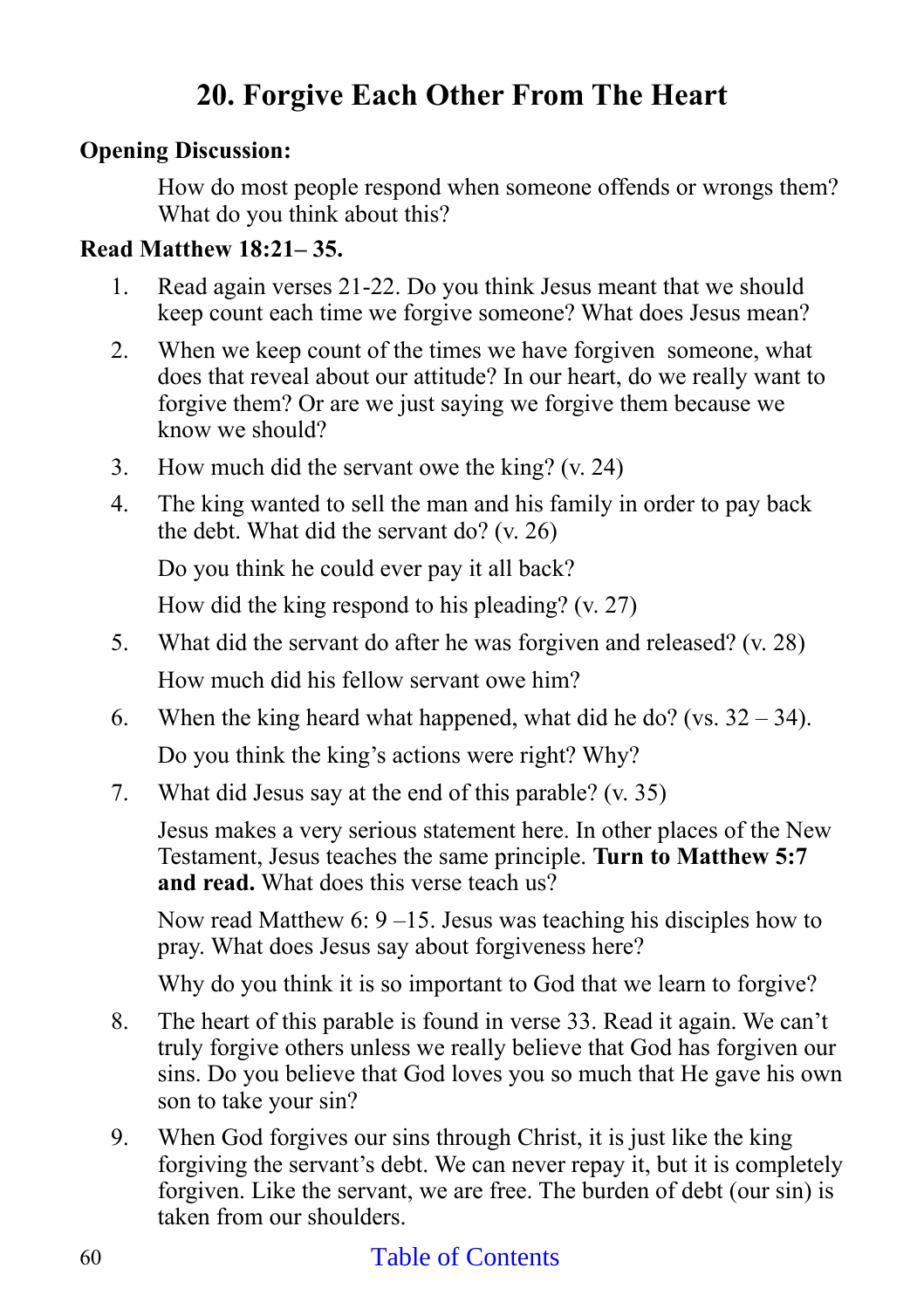But God forgives us so that we can change and become like Him. When He is merciful to us, how does He expect us to treat others? (v. 33)

10. If we trust in God's forgiveness through Christ, and if we learn to forgive others, including our spouses and family members, what changes will happen in our families and in our communities?

Can you think of anyone whom you have not forgiven? If it is difficult to forgive them, remember that God has forgiven you a far greater debt. Ask Him to help you to forgive anyone who has wronged or offended you. Then tell Him in prayer that you choose now to forgive that person. If you need help with this, ask a leader or mature believer to pray with you.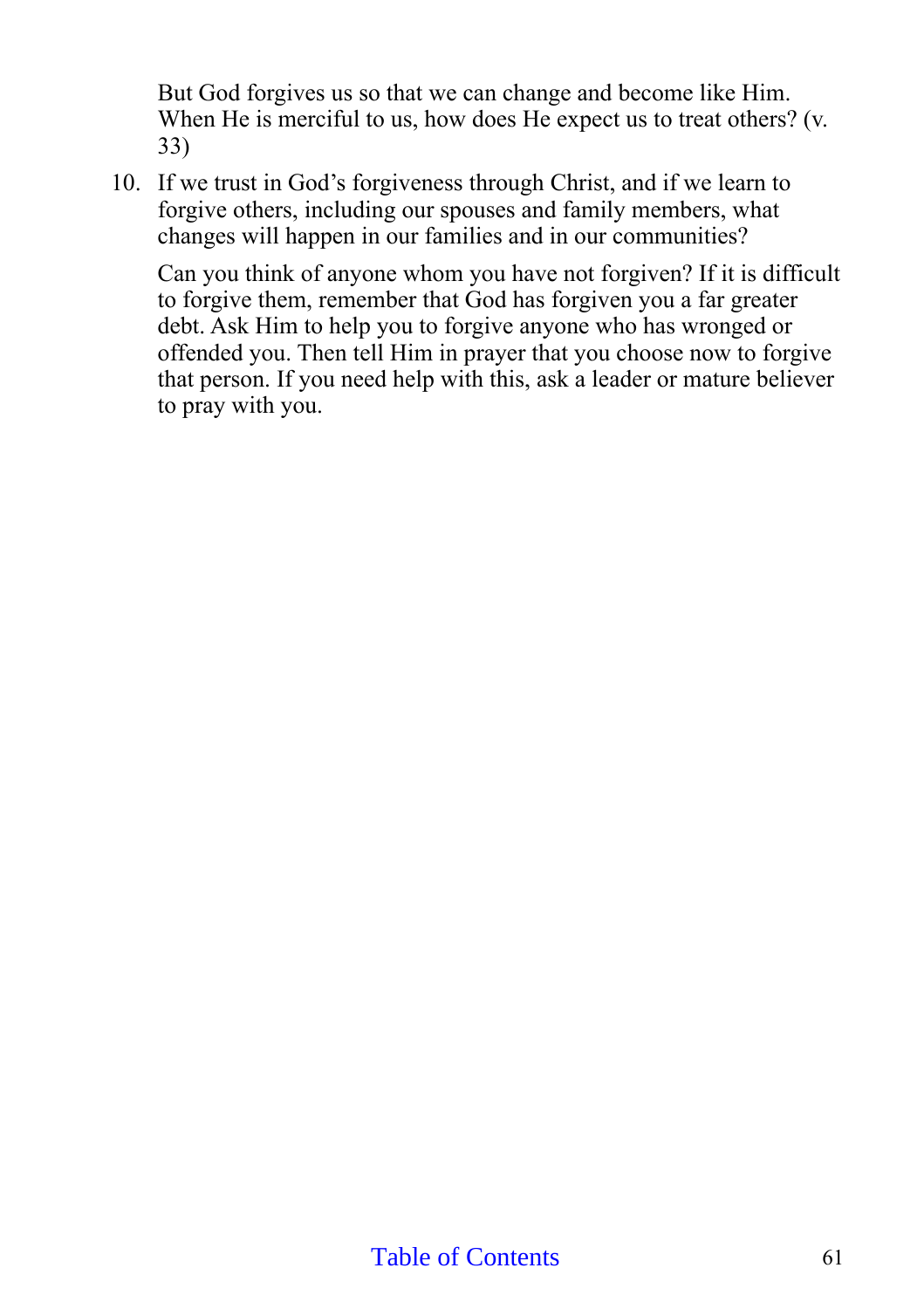# **21. Love One Another Through Humble Service**

# **Opening Discussion:**

Have you ever seen someone who was a leader doing a very lowly job, such as sweeping the floor or washing the dishes? How did it make you feel?

**Culture Note:** In Jesus' day, people wore sandals and their feet would get very dusty. In a home with servants, it would be the job of the lowest slave to wash the feet of guests when they came in the door. Probably there were no servants taking care of the disciples on this Passover night. Obviously, none of the disciples had offered to wash the others' feet. So, Jesus Himself does the job of the lowest slave.

# **Read John13:1-17.**

1. Look at verse 1. When did this event take place? What do you think was on Jesus' mind at this time?

What was his motive in what He was about to do?

- 2. Read verse 2. What work of the devil had already taken place?
- 3. Read verses 3-5. What three things was Jesus confident about?(v. 3) What did He then begin to do in verses 4-5?

Do you think that Jesus felt any need to prove to them who He was?

4. Now look at verses 6-8. What does Peter say very strongly to Jesus in verse 8?

Why do you think Peter did not want Jesus to wash his feet?

Is it sometimes hard for you to allow others to serve you in a humble way?

- 5. What made Peter change his mind in verse 9? (See v. 8)
- 6. Verses 10-11 show us that Jesus even washed Judas' feet. **Look briefly back at Matthew 5:43-48.** How does this show us an example of Jesus' words to love even our enemies?
- 7. Read verses 12-17. Jesus asks his disciples if they understand what He has done. What is it that He wants them to understand?
- 8. In verse 13, what does Jesus say is his position among them? Now read verses 14-15. Why does Jesus say He did what He did?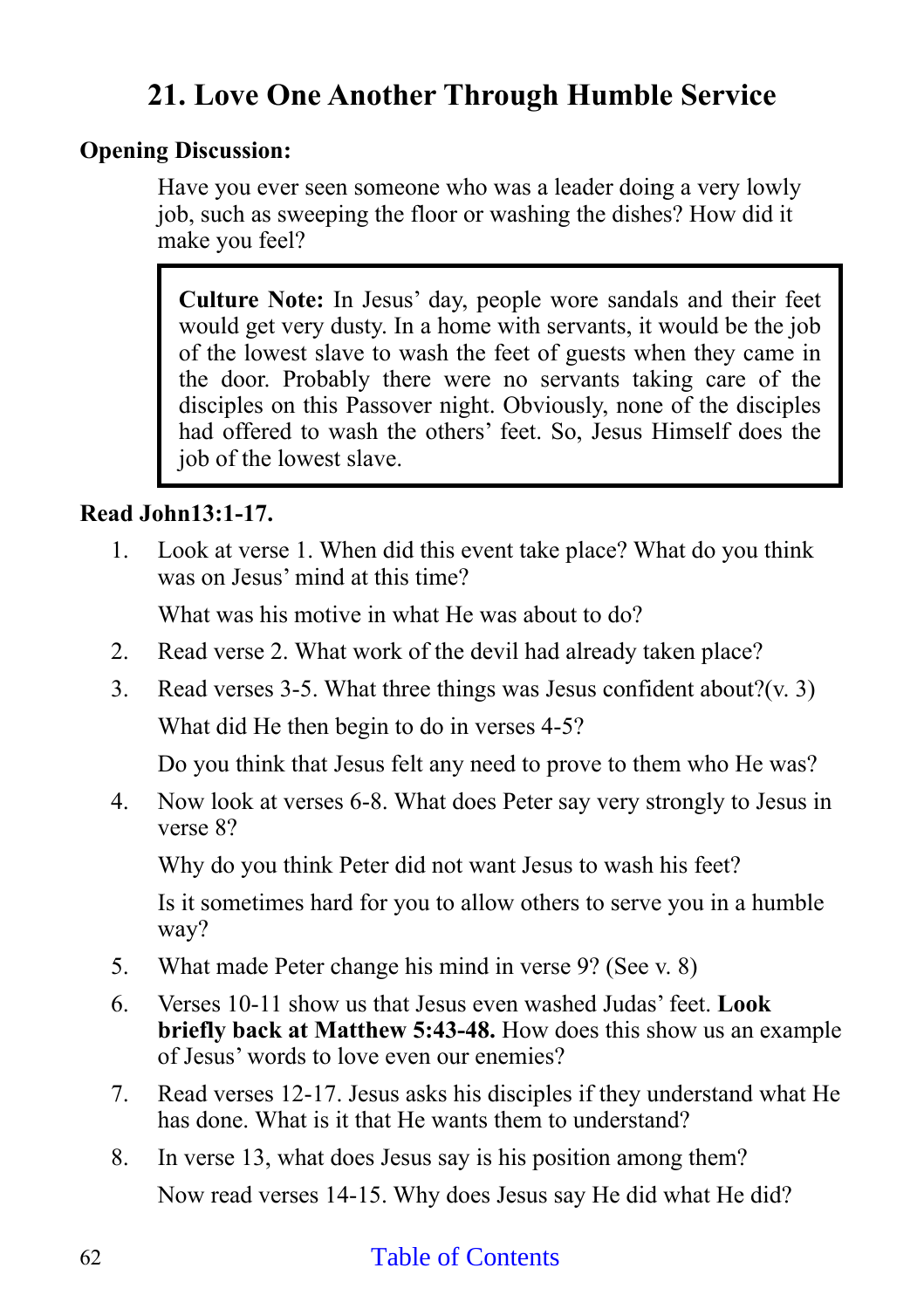Would you normally expect a "teacher" or "lord" to do the job of the lowest slave?

9. Jesus is showing his disciples (and us) how very different we are to be from the world. Do you think his example was only about washing feet, or do you think he was saying something about serving others in general? Explain your answer.

Many times throughout history, it has been the followers of Jesus who have offered themselves to do the least desirable, dirtiest jobs. During the times of the plague in Europe, Christians often cared for the sick when no one else would. Frequently they also died because they caught the illness of those they cared for. Many people believed in Jesus because of this example of love.

In the 1980's, many refugees were coming out of Cambodia and Viet Nam and crowding into camps in Thailand. It was the Christians who volunteered to go in and clean up the human filth and make the camps livable. Many pagans were deeply touched by this.

10. What does Jesus' example say to you? Read verses 16-17 again. Are you greater than your Master? How is He asking you to serve others? Are you ready to do humiliating or dirty jobs to serve others?

As you go about your work this week, keep Jesus' example of humble service in your mind. Look for ways that you can be like Him.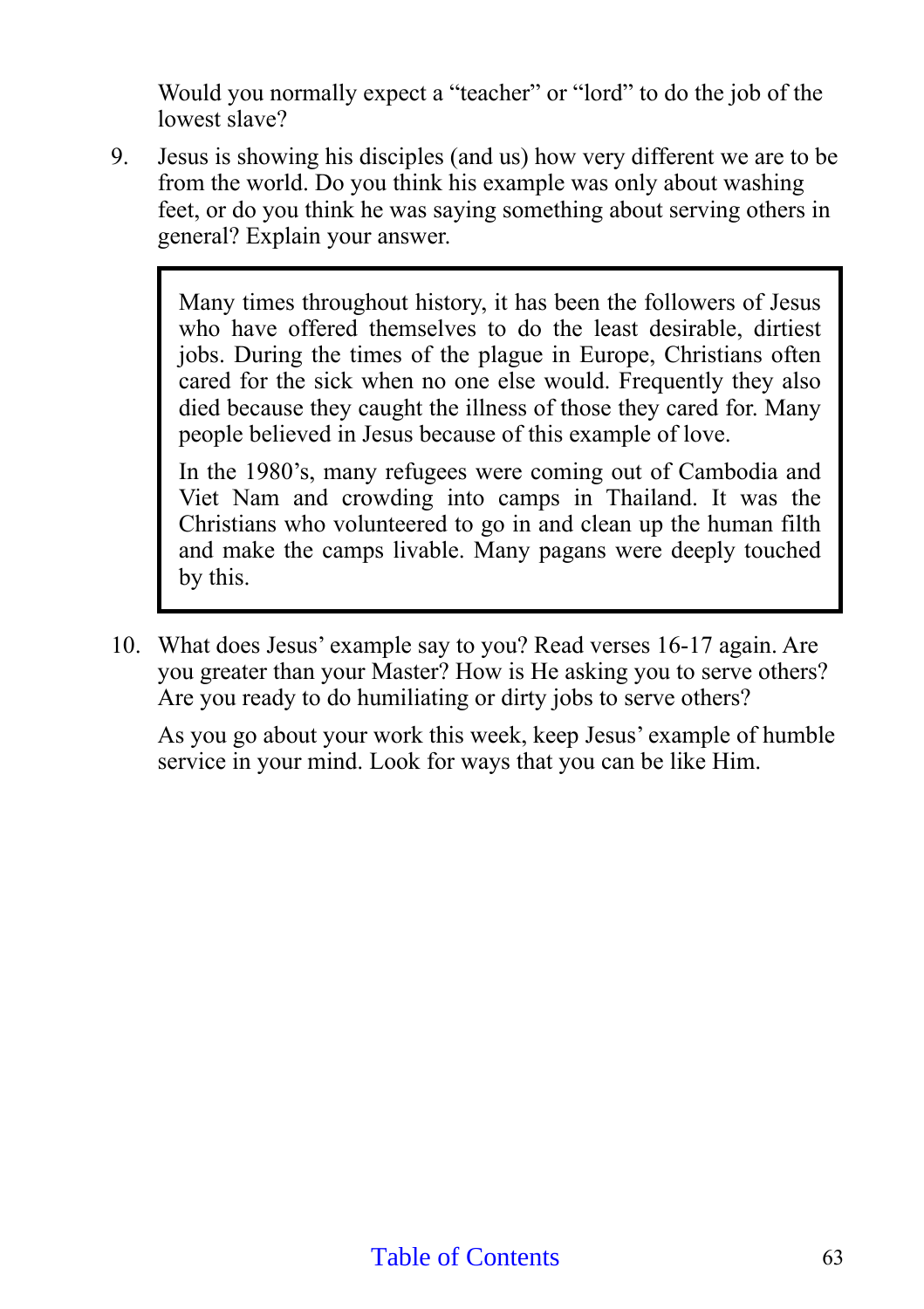# **22. Love Your Enemies**

# **Opening Discussion:**

Can you tell about a situation where someone took revenge and it caused anger and bitterness to grow? Did the problem continue on and get worse?

#### **Read Matthew 5: 38 – 48.**

**These verses are perhaps some of the hardest verses of Jesus' teachings. None of us find these words easy to obey!**

**Culture Note:** Look again at verse 38. The expression: **"Eye for eye, tooth for tooth"** was taken from Leviticus 24:19-20. **"If anyone injures his neighbor, whatever he has done must be done to him: fracture for fracture, eye for eye, tooth for tooth. As he has injured the other, so he is to be injured."** This was used to help the courts of Israel make just decisions. The punishment was to be equal to the crime. It taught judges to make decisions fairly and equally. God's Holy Word teaches that it is the state's responsibility to punish evildoers, but that judges must treat all people the same.

But some people in Jesus' day were using this law to justify taking revenge when they were wronged.

- 1. In verses 39-42, what does Jesus say should be our response to someone who does wrong to us? How would you summarize Jesus' words?
- 2. Some people think these verses mean that if someone hits us, we should just stand there and let them keep hitting us. Do you think this is the true meaning of Jesus' words here? What do you think He means?

What should our heart attitude be toward someone who wrongs us? (See the first part of verse 39.)

- 3. Read verses 43-48 again. How are Jesus' instructions to us in verse 44 the opposite of what is usually said? (v. 43)
- 4. How does God treat both evil people and good people? (v. 45)

If we love our enemies, how does that make us true sons of our heavenly Father?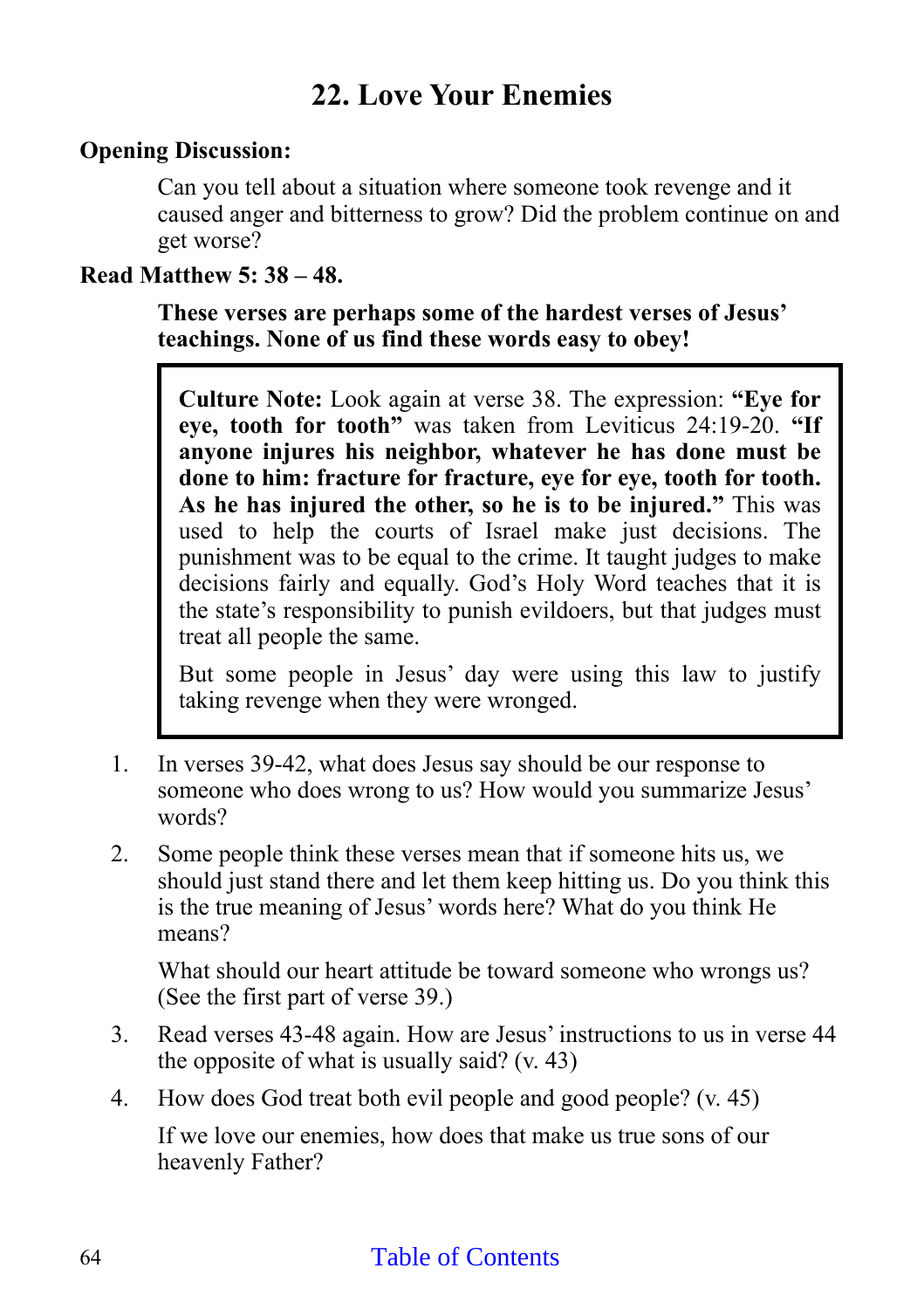- 5. Read verses 46-48. How is Jesus challenging us to be different from the tax collectors and pagans? Who is our example? (v. 48)
- 6. **Read Romans 12:17-21.** If someone does evil to us, does that give us the right to do evil to them?

According to verse 17, should followers of Jesus ever do evil?

- 7. Read verse 18 again. What is our responsibility as peacemakers?
- 8. Read verse 19 again. Whose responsibility is it to repay someone who has done evil to us? Why is it important that we not take revenge ourselves, but leave it to God to do?

**Think about it:** As humans, is it possible that we are not seeing the event clearly? Can we know the motives of the other person's heart?

When you take revenge, what does the other person do in response? How can it ever end?

Do you believe that God is just and that He will eventually make all things right?

9. Look at verses 20-21. Instead of taking revenge, what are we to do?

If we take revenge, which one wins—evil or good? How do we overcome evil?

10. When someone hurts or offends you, do you allow a desire for revenge to live in your heart?

Look back at Jesus' instructions in Matthew 5:43-48. How would society change if people obeyed Jesus' teachings?

Take time now to pray. Do you have any "enemies"—people who have wronged you? Ask Jesus to help you to choose to love and forgive them instead of desiring revenge.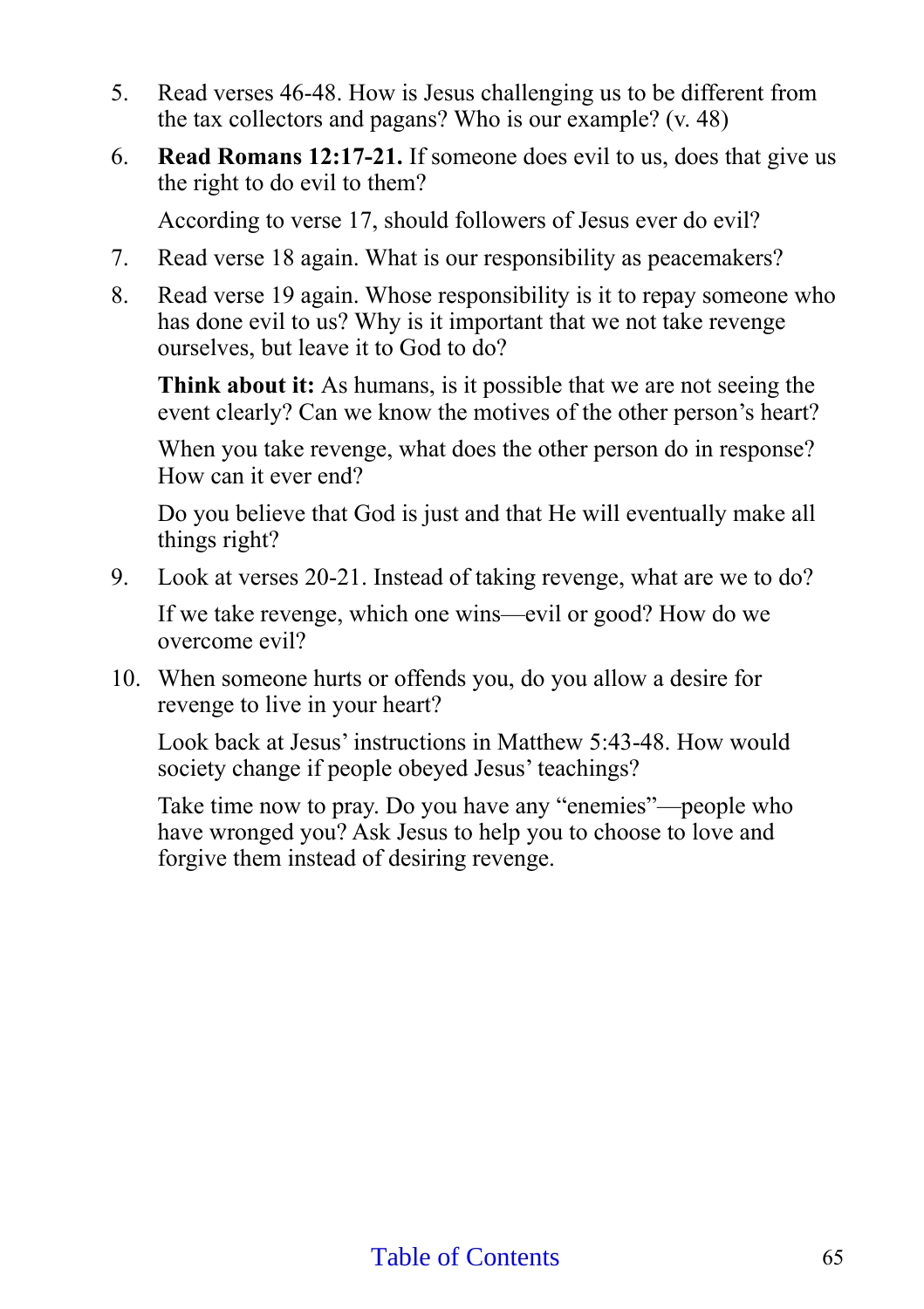*"Therefore I tell you, whatever you ask for in prayer, believe that you have received it, and it will be yours." Mark 11:24*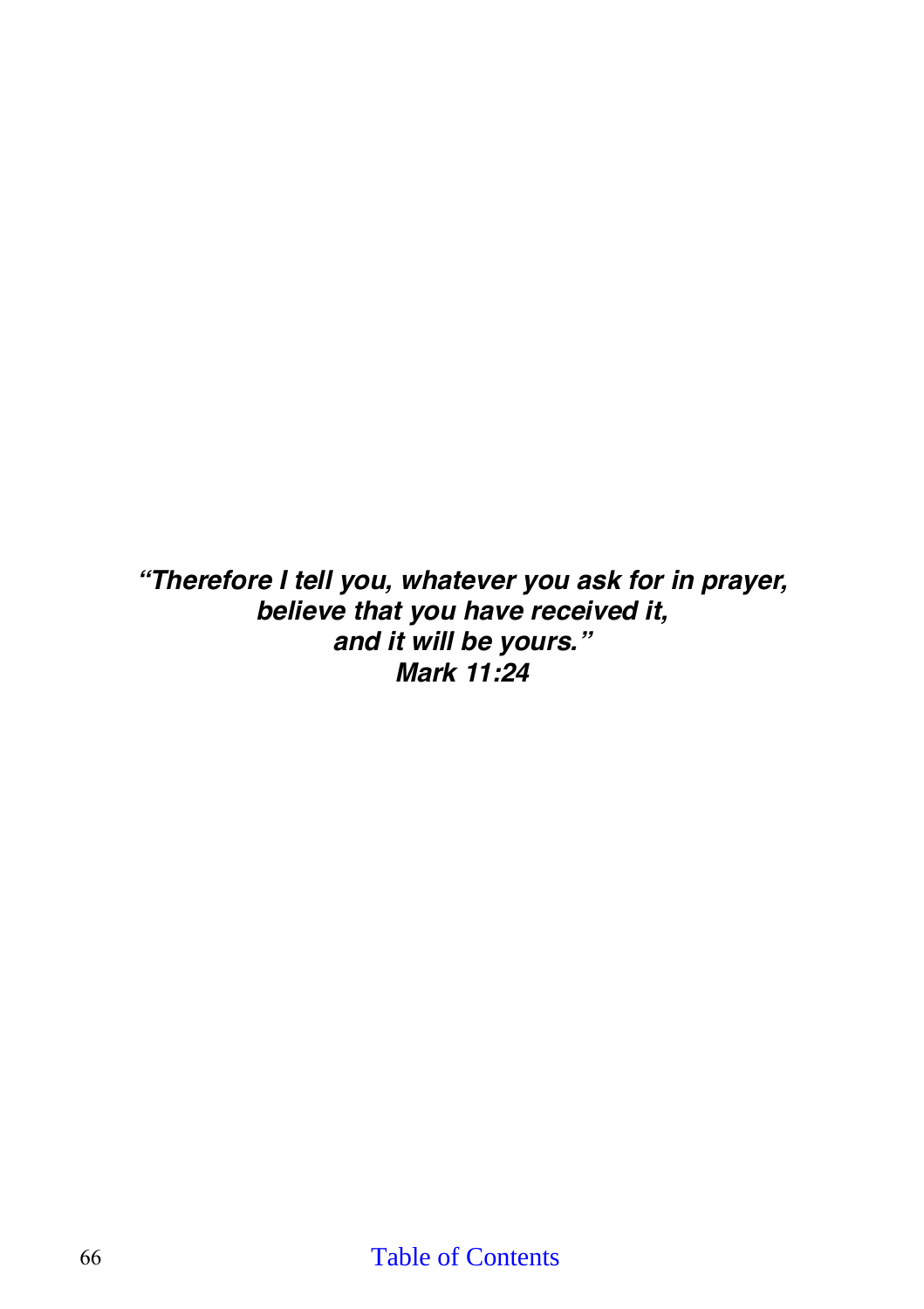# **PRAY**

#### *This, then, is how you should pray… Matthew 6:9*

People all over the world pray. Primitive people pray and chant to the spirits that they fear. Every religion has its rituals of prayer. Even atheists find themselves calling out desperately in a disaster: **"If there is a God, please help me!"** Man knows that his power is limited and he needs help from something or someone beyond himself. But most of us know that we don't understand prayer. We also know we don't pray very well.

The disciples saw Jesus praying with confidence and authority. They also saw Him leave them often to be alone with the Father. They saw His spiritual power every day. Jesus knew His Father and He knew His prayers were heard. So, the disciples asked Jesus to teach them to pray. And he did! He taught them many important things about prayer.

Believers in Jesus should pray with confidence. But we, like the early disciples, need to ask Jesus to teach us to pray. Let's learn from His words and from His example as a man of prayer.

The following studies will help us. Let's become people who pray as followers of Jesus.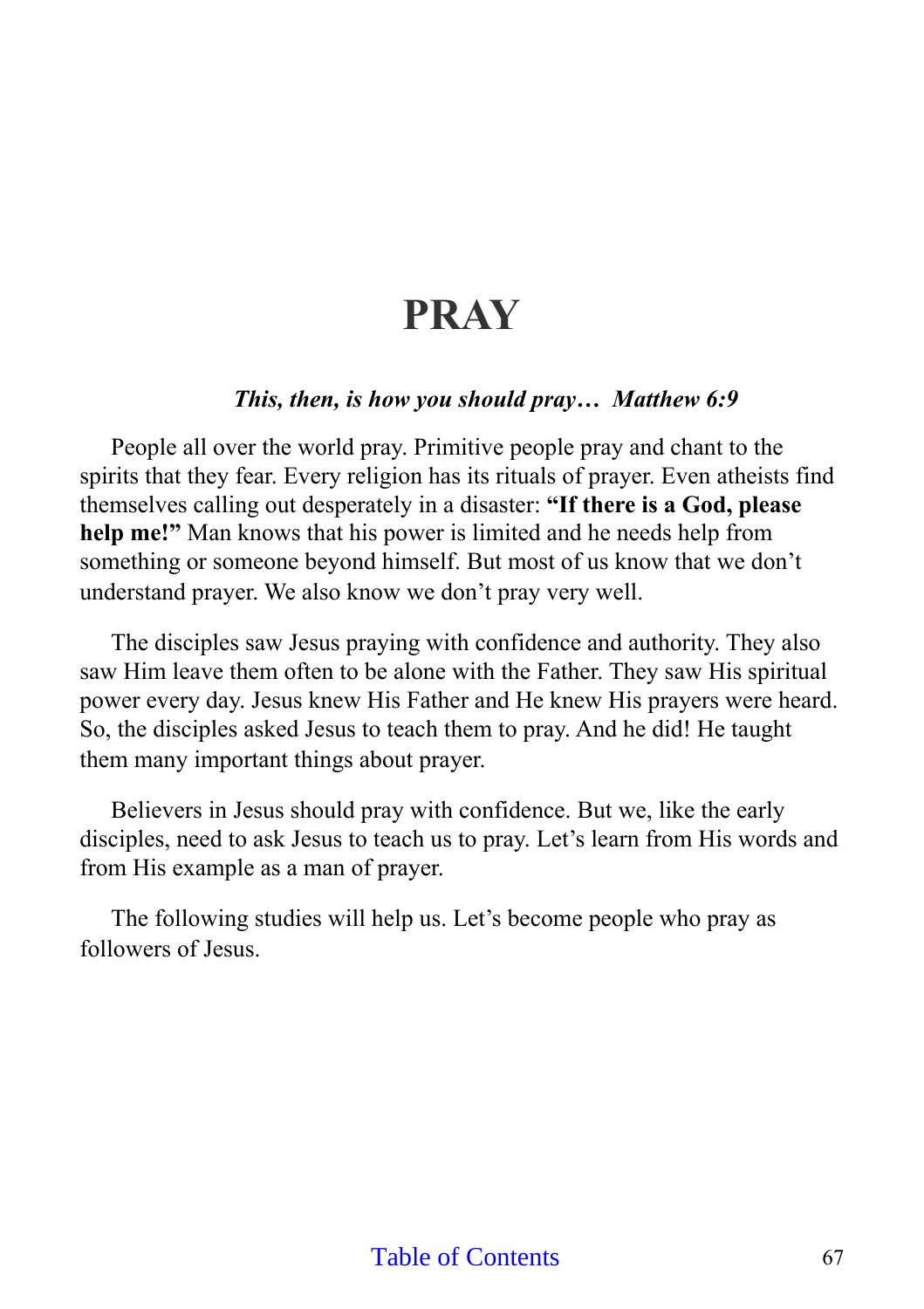# **23. Don't Pray Like Hypocrites And Pagans**

# **Opening Discussion:**

At times when life is hard, have you ever wondered if God was hearing your prayers? How can we pray with more faith that God is hearing our prayers and will answer them in His love, His wisdom, and His time?

### **Read Matthew 6:1-8.**

- 1. Jesus tells us not to be like the hypocrites when we pray. What is it that they did that we must beware of?  $(v, 5)$
- 2. The hypocrites wanted the praises of men. How did this hinder their prayers and their fellowship with God?
- 3. How does Jesus say we are to be different from the hypocrites when we pray?  $(v.6)$
- 4. Is Jesus commanding that His followers must always pray alone in their rooms and that they can never pray with others?

Remember that Jesus Himself prayed in front of His disciples. The disciples also prayed together as believers many times. What is the principle that Jesus is teaching his disciples in verses 5 and 6?

- 5. Hypocrites (religious people who pretend to know God) are described in verses 5 and 6. As we learned, they wrongly focus their attention on being seen by men when they pray. Now look at another type of people in v. 7. Who are the other type of people?
- 6. What is it that the pagans do when they pray? (v. 7)

Why is it wrong thinking to believe that we must fill our prayers with many words in order for God to hear us?

7. Pagans often use prayer as a type of magic. They think that if they say certain words over and over, they can manipulate the gods to do what they want. That is not the meaning of prayer as found in the gospels. Jesus teaches us that God is our Father and that He hears our prayers and cares about our needs.

Why is it wrong to try to manipulate God when we pray?

8. Some people pray by saying words in such a way as to gain power over a situation. That really is just a form of "magic," trusting in the power of the words more than trusting in God. Prayer as a follower of Jesus is much different. Prayer as Jesus taught does not try to control situations and people. But we should pray boldly and in faith for God's will to be done in the earth. In prayer, we should trust in a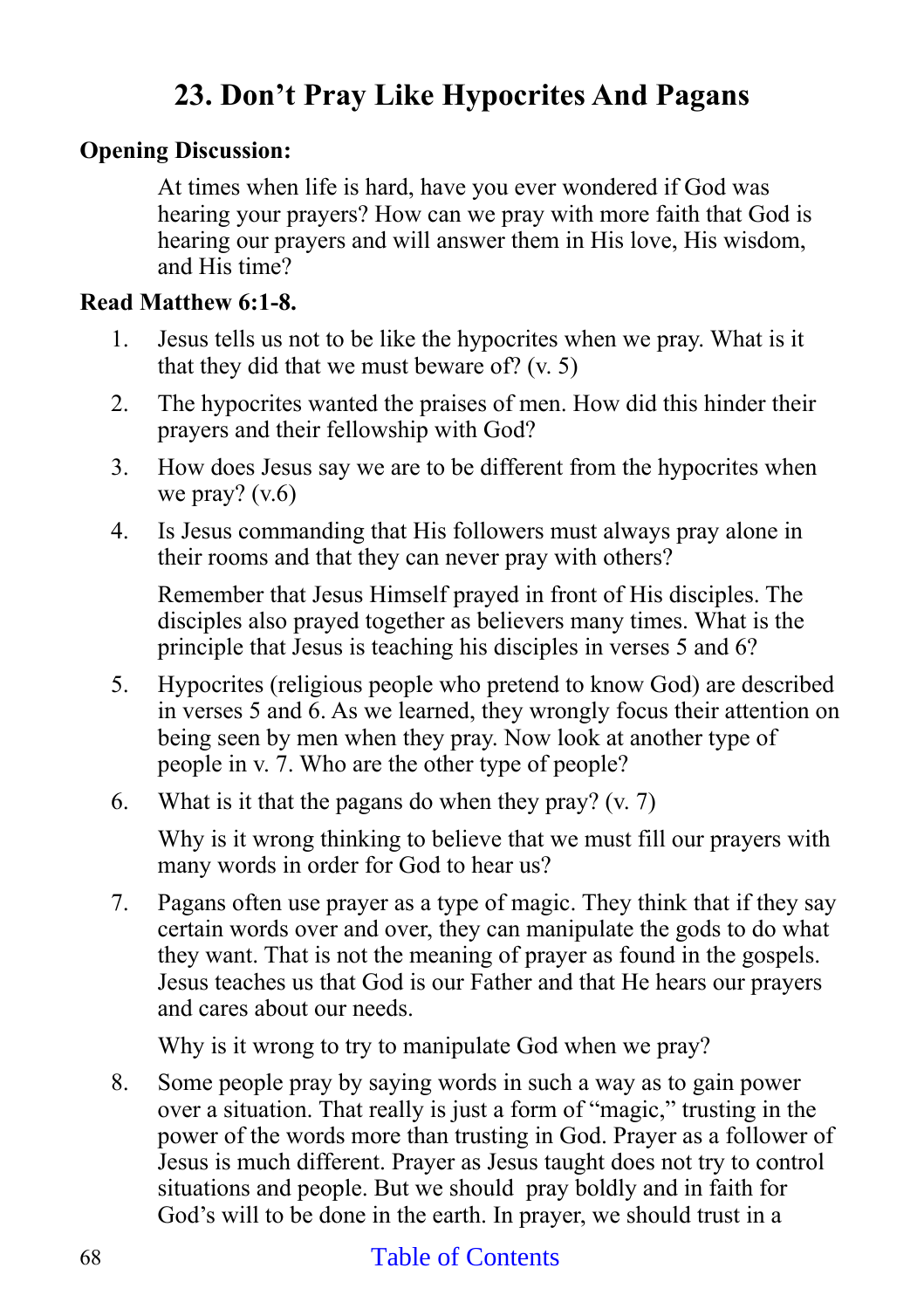loving God who is all-powerful and has defeated Satan's power through the death and resurrection of Jesus Christ.

Some people hang up ornaments to protect their home, business, or car from the evil eye. How is prayer different than trusting in these ornaments?

In the next study, we will look at how Jesus taught his disciples to pray.

9. To close this time of group study, ask the Lord to teach you in the months ahead how to pray in a way that is pleasing to him.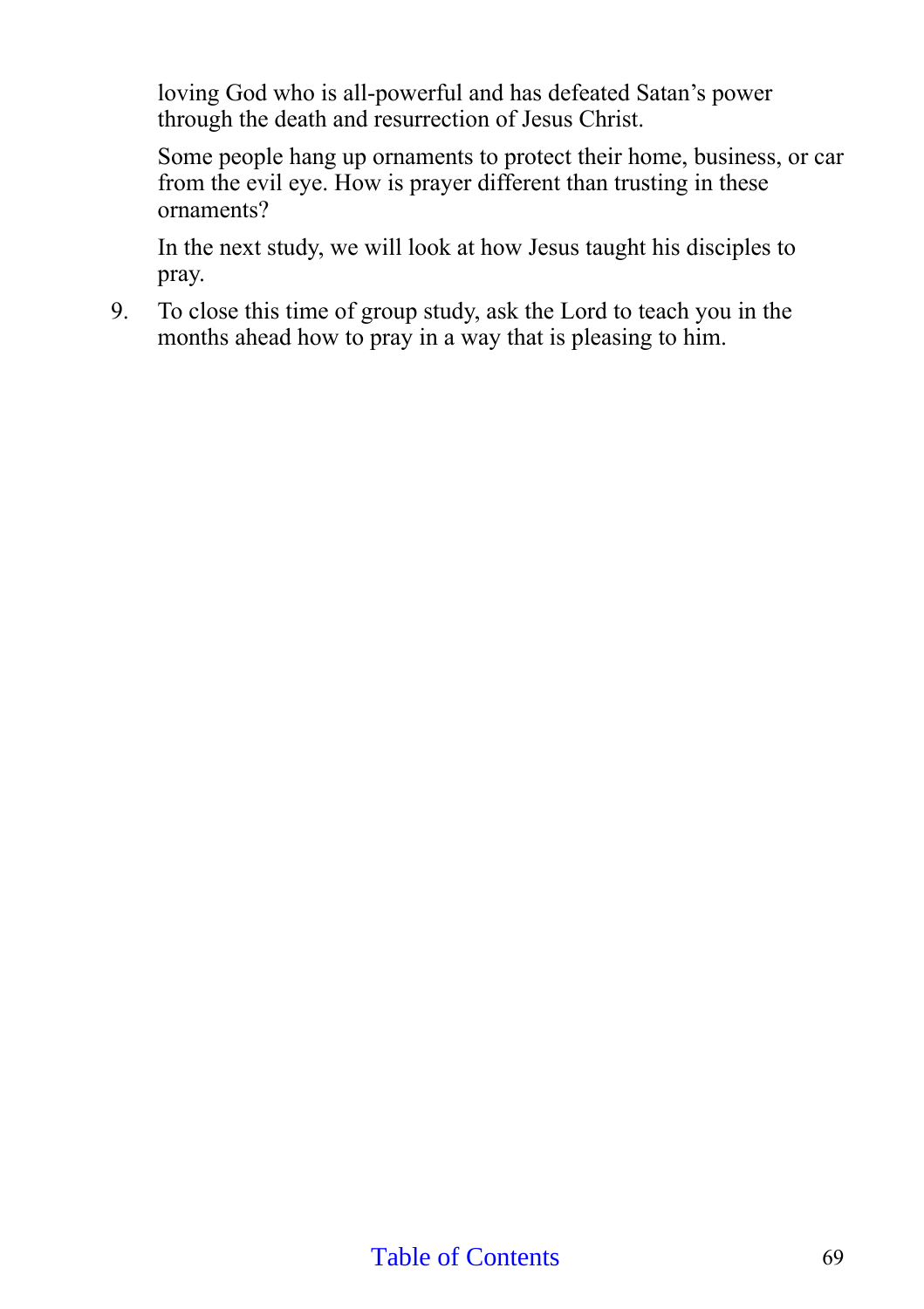# **24. "Pray In This Way"**

# **Opening Discussion:**

One time the disciples asked Jesus to teach them to pray. Most of us also feel that we need help in learning to pray. Why is prayer difficult for you?

### **Read Matthew 6: 9-15.**

1. What word does Jesus use for God when he prays (v.9)?

Jesus prayed to God as One whom he had a relationship with. He called God "Father" all the time.

If we understand that God is our heavenly Father who really loves us, how will that strengthen our faith when we pray?

2. Jesus starts this prayer with intimacy by calling God "Father." In his next words, he shows great respect. What does he say (v.9)?

The prophet Moses received from God the 10 commandments about 1500 years before Jesus the Messiah was born. The third commandment, found in the Torah, is this: **"You shall not misuse the name of the Lord your God, for the Lord will not hold anyone guiltless who misuses his name. (Exodus 20:7)**

In your own life, is God's name honored as holy? How can we change in our speech and actions so that God's name is always honored?

3. Read again v. 10. Before you read the box below, discuss what it means for God's kingdom to come on this earth.

# **Can we participate in the growth of God's Kingdom?**

The kingdom of God grows on earth each time a person allows God to rule in his heart. When we pray for God's will to be done on earth, we are not just praying for changes in the world but we are confessing that we want God to change our own lives, too. We understand that if we don't allow God to establish his rule in our own hearts, we will be the kings of our selfish little kingdoms. But we actually don't become kings, we become slaves. Whether we know it or not, we give the keys of our lives to Satan. When man thinks he is ruling his own life, he really is opening the door to darkness and evil to control him. But when we pray for God's

# Table of Contents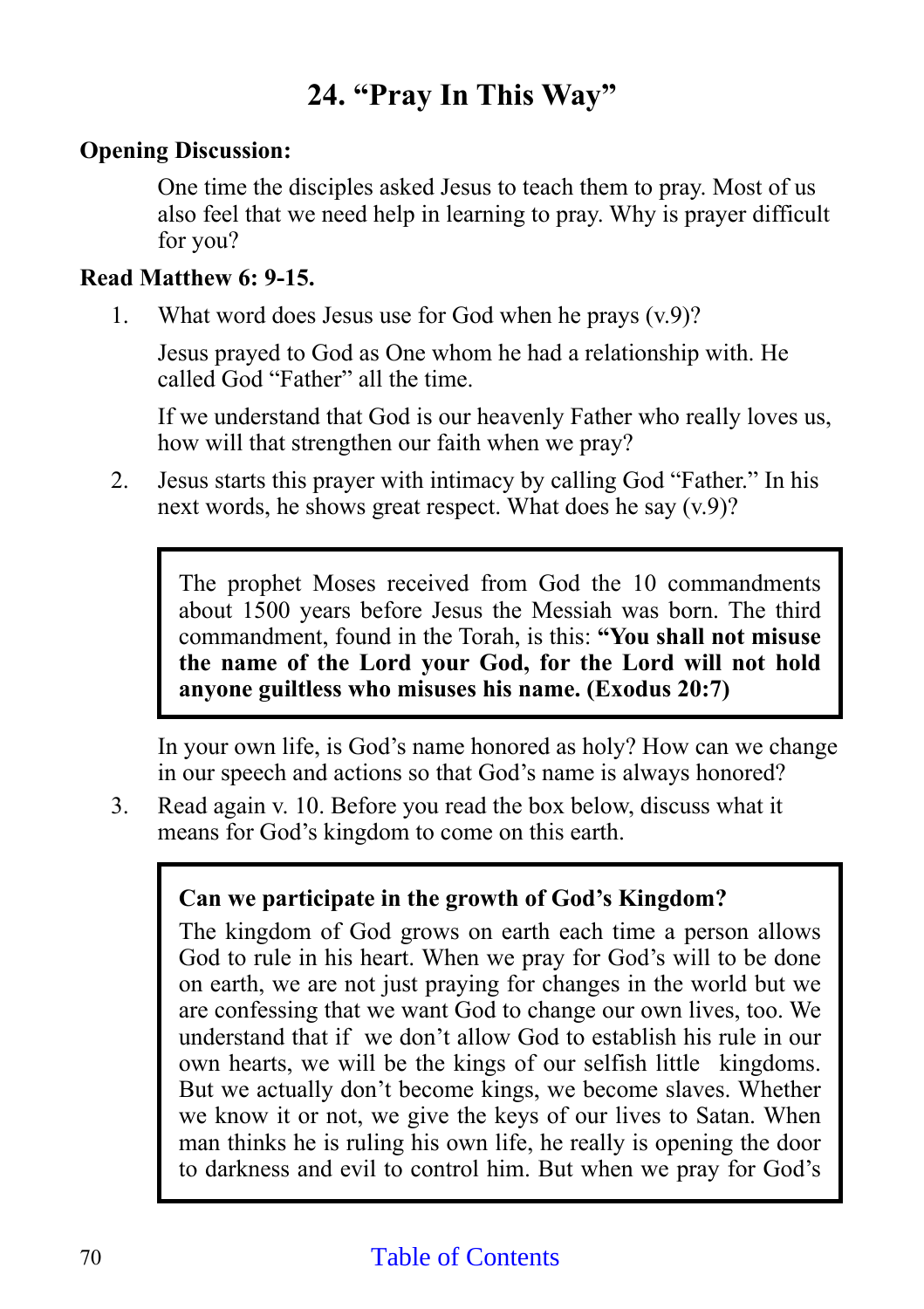kingdom to come, we are asking God to change our hearts and make us humble servants of His purposes on the earth.

Read the box above again. Then discuss what you think would happen if this group prayed often that God bring His kingdom rule into your lives, your families and your neighborhoods.

- 4. Read again v. 11. Some people live their lives as if God does not exist. They try to solve all their problems without God. How does it encourage you to know that God wants you to tell Him your daily needs (such as "daily bread") and trust Him to help you?
- 5. Many years after Jesus ascended to heaven, his disciple Peter wrote this: **"Cast all your cares upon Him, for He cares for you." (1**  Peter 5:7) What does this verse mean to you?
- 6. Read again verse 12 and verses 14 and 15.

Jesus spoke some very difficult words here. Human beings find it very hard to forgive. It is important for all of us to know that forgiveness is something we all must learn in life.

When we pray and ask forgiveness for our sins, why did Jesus teach us that we must at the same time forgive others?

As a group, be silent for a moment for each person to consider: Who do I need to forgive today?

7. Why is it important for us to pray that we not go into temptation? (v. 13)

The New Testament teaches that **God resists the proud, but he gives grace to the humble. (I Peter 5:5)**

Why is being honest with God about our need for his help against temptation important?

8. The last part of the prayer affirms that God's kingdom, and power and glory will last forever. (v. 13)

Do those words strengthen your faith in God? Why?

9. Some people use the words of this prayer as if they are a good luck charm. They think there is power in just saying the words in order to get protection or a blessing for their lives. As a result, they pray the words very quickly and don't think about the meaning.

Is that the way Jesus wanted us to pray this prayer? Explain your thoughts.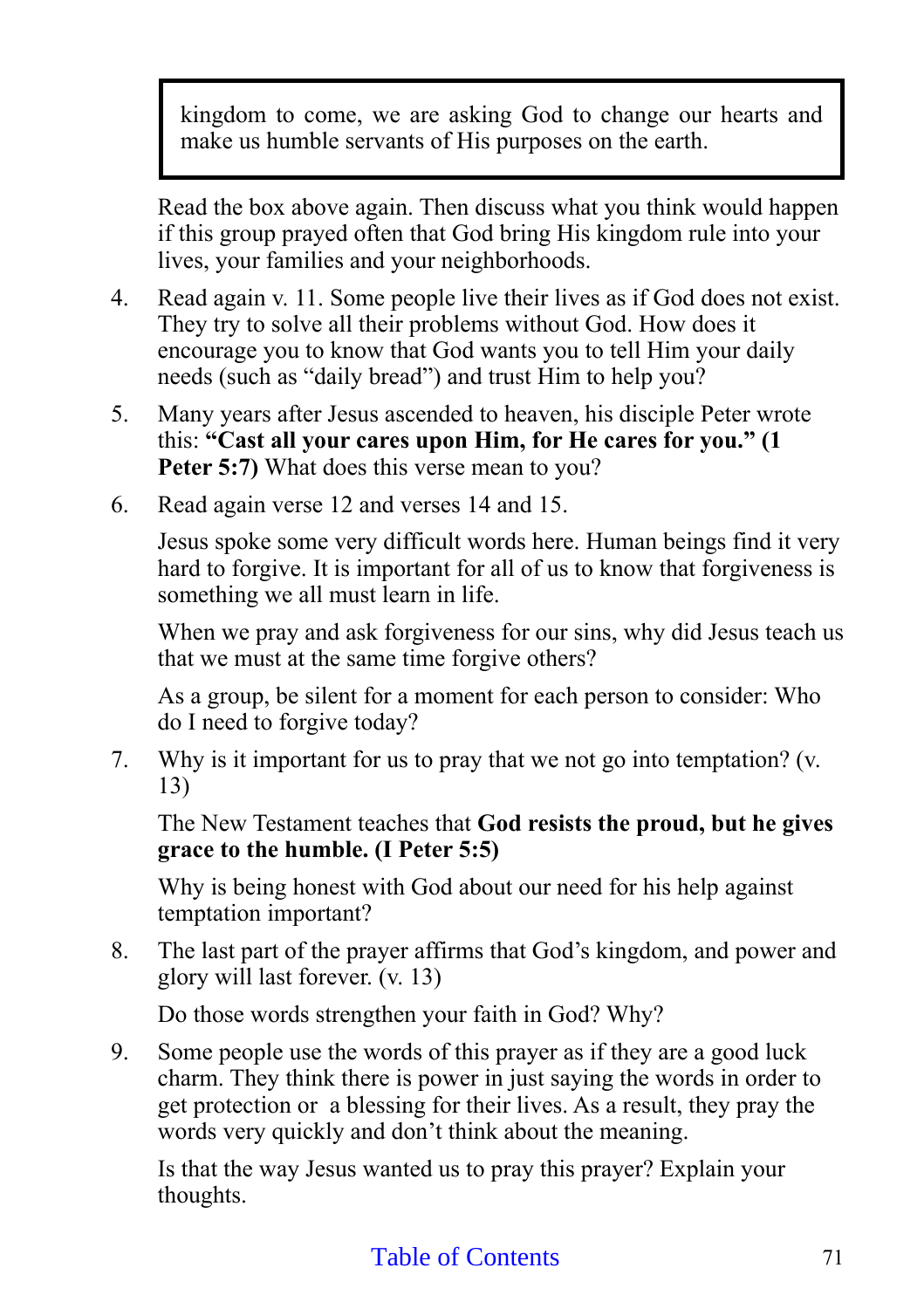10. How can this prayer be a guide to help us to learn to pray better?

As you close in prayer, use Jesus' prayer as a model for your group. You can also use your own words to express the same ideas that Jesus was teaching.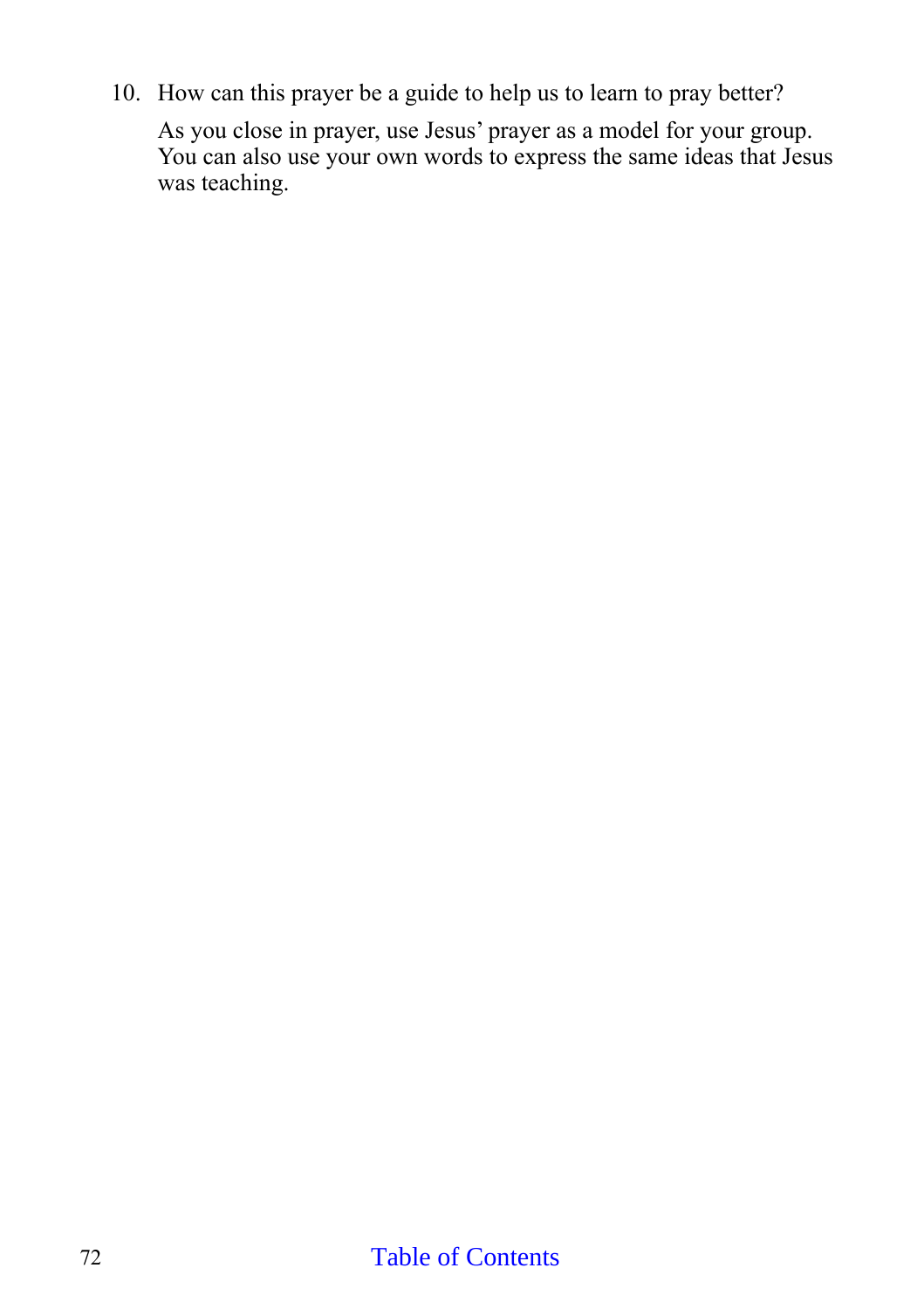### Table of Contents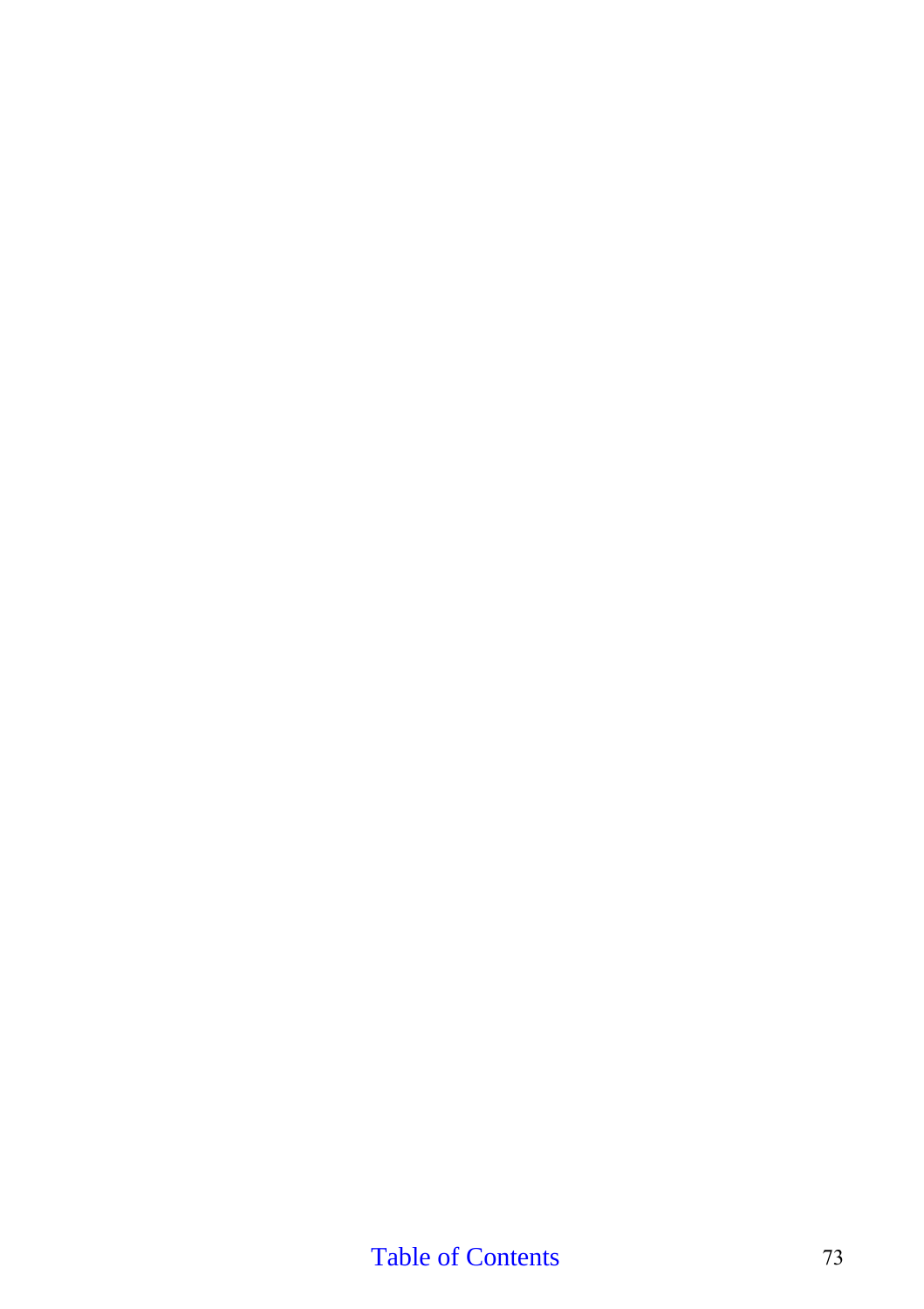# **25. Pray Always And Don't Lose Heart**

### **Opening Discussion:**

Why do you think our faith is important to God?

### **Read Luke 18:1-8.**

1. Why did Jesus tell this parable? (v. 1)

Do you sometimes lose heart if you don't see your prayers answered quickly?

- 2. This story is about a judge and a widow. How does Jesus describe the judge?  $(v, 2)$
- 3. What did the widow want from the judge? (v. 3)

In Jesus' day, widows did not have any power. Evil people could easily take advantage of them. In this story the powerless widow was going to a judge that did not care about people, nor did he fear God. If you saw this happen today, would you have much hope that the judge would help the widow?

- 4. At first the judge didn't pay attention to her, but finally he gave in to her request. Why?  $(v, 4, 5)$
- 5. Read verse 6-8 again. Jesus changes from talking about the unjust judge to talking about God. Is God like the unjust judge or different from the uniust judge?

From your knowledge of God, describe how He is different from the unjust judge.

6. Who is bringing their requests to God (v. 7). How often do they bring their requests?

What will God do for them? (v. 8) How quickly will he give them justice?

7. At the end of this parable, Jesus asks a question. What is that question (v. 8)?

Why do you think Jesus asks that question?

- 8. Let's return to v. 1. What was the reason Jesus told the parable? Does this parable help you to pray with more confidence?
- 9. To finish up our study, **read Hebrews 4:14-16.** Then quietly meditate on the verses and tell the group what these verses mean to you.

### Table of Contents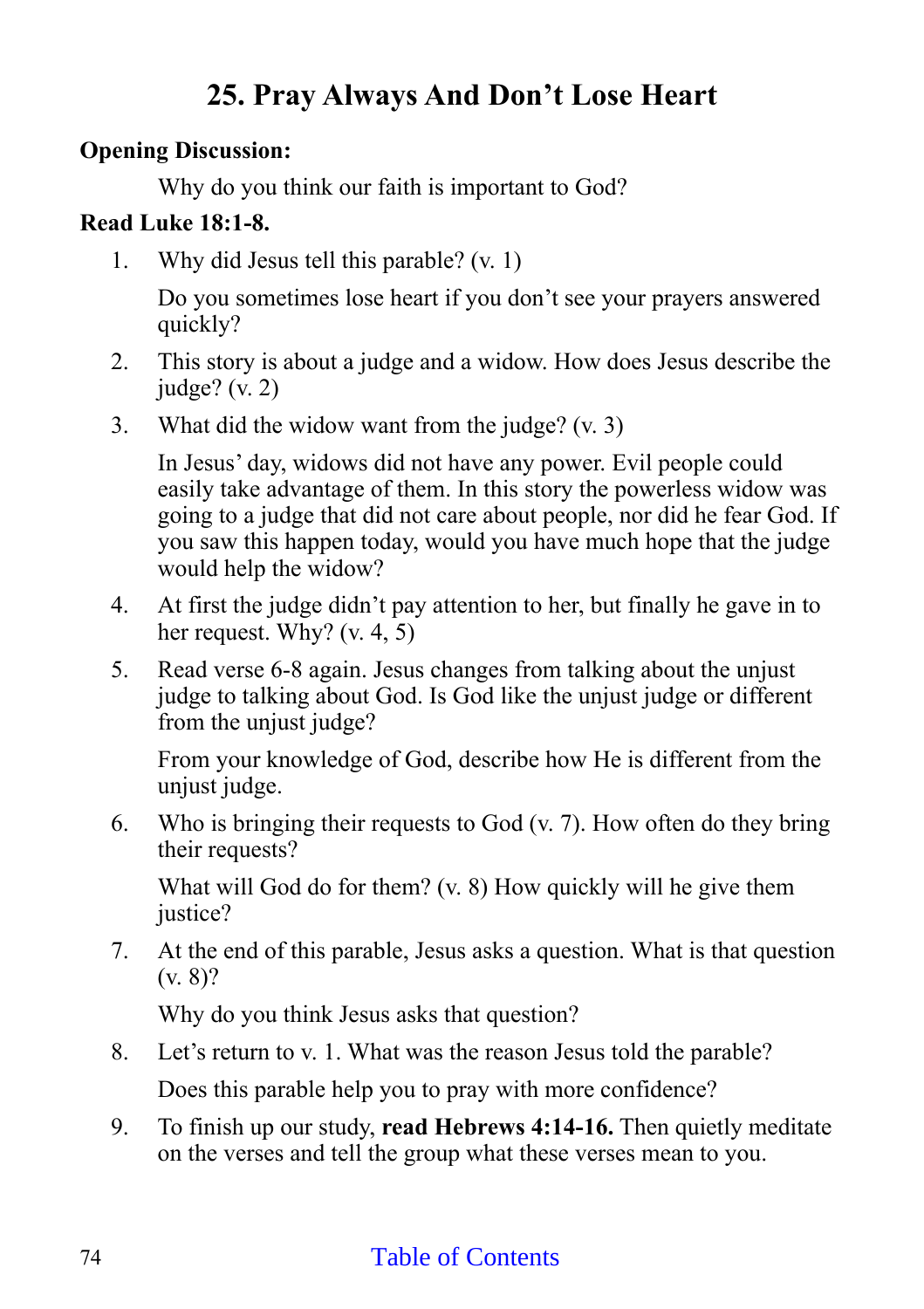#### **Read the following words slowly and think about the great gift God has given us in Jesus the Messiah:**

We who believe in Jesus as our Savior know that He has taken away our shame and reconciled us with God through His life that he gave as a sacrifice for sin. Remember this when you pray. No one comes near to God because of their own righteousness. We are able to come near to God by trusting in the sacrifice of Jesus the Messiah. We can now pray with strong faith that God really loves us and hears our prayers. He is not like the unjust judge. He wants us to pray with confidence and courage because He is very good!

What do you need to pray about now with the group?

### Table of Contents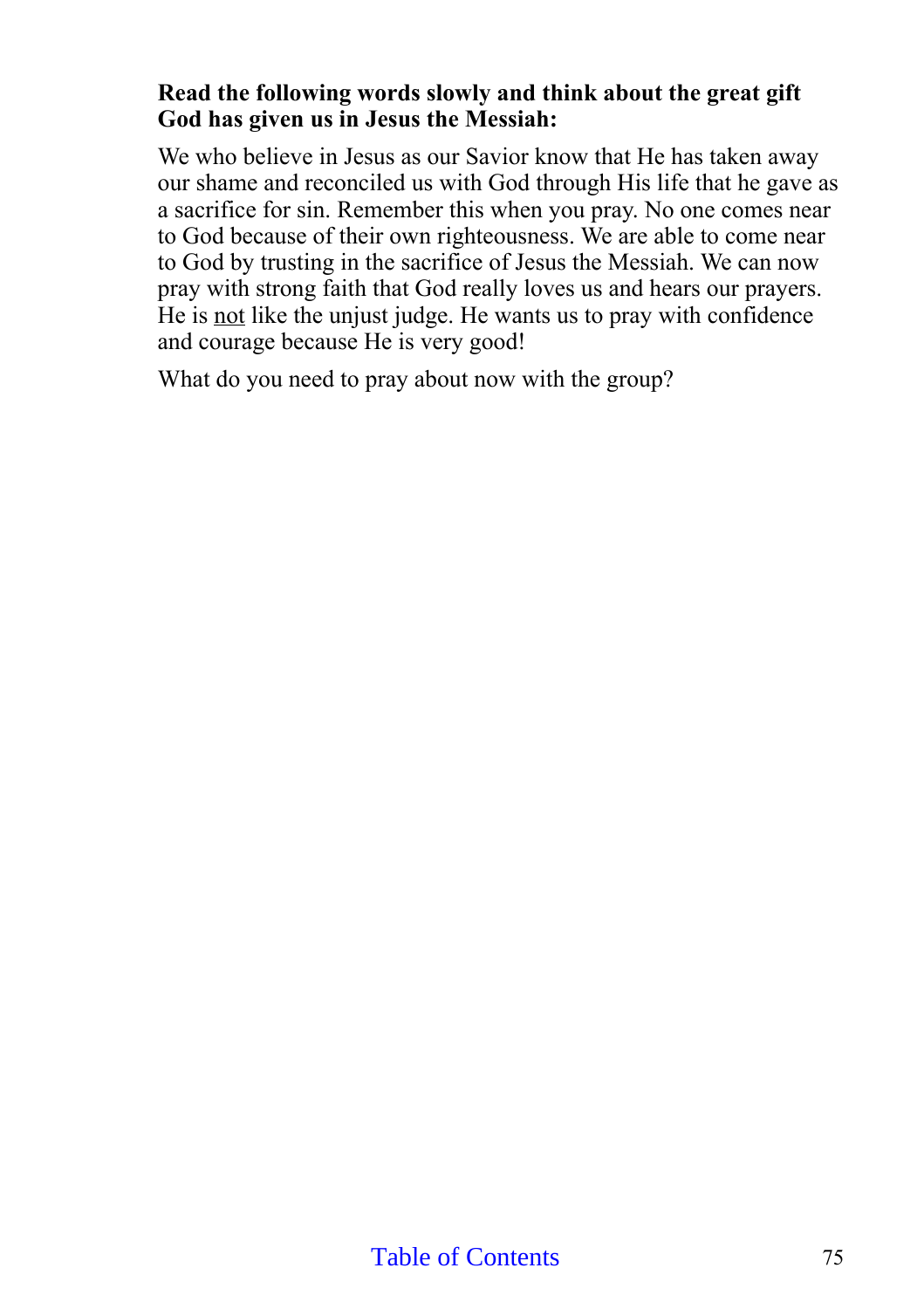# **26. Make Time To Get To Know God**

### **Opening Discussion:**

What are some things that you pray about?

### **Read Luke 10:38-42.**

1. Look at verse 38 again. What did Martha do? Do you think hospitality is one way to show love for someone?

What was her sister Mary doing? (v. 39)

2. Read verse 40 again. What was Martha's attitude? What was she concerned about?

What did she say to Jesus? How do you think she was feeling toward her sister Mary?

3. Now read verses 41-42. Jesus points out to Martha that she is worried about many things. How many things does He say are necessary?

What is it that is necessary?

Which do you think was more important to Jesus: that He have a nice meal to eat, or that He share the words of eternal life with a hungry heart?

- 4. **Read Matthew 5:6.** How is Mary showing that she is hungry and thirsty for righteousness? What will she receive, according to this verse?
- 5. Which of these two women are you most like? Do you find yourself easily distracted and upset by the many demands of life? Or do you often put other things aside to spend time with Jesus? Are you hungry to talk with Him and learn from His Word?
- 6. Jesus Himself often spent time alone in prayer with His Father. **Read Mark 1:35-39.** When did Jesus pray? Where did He pray?

Why do you think He chose this time and place? How important is it that we find a way to shut the world out so that we can be alone with God?

7. Who came looking for Jesus? (v. 36) What did they say to Him? (v. 37)

Jesus was continually surrounded by large crowds. Do you think it was easy for Him to find a way to spend time alone with God?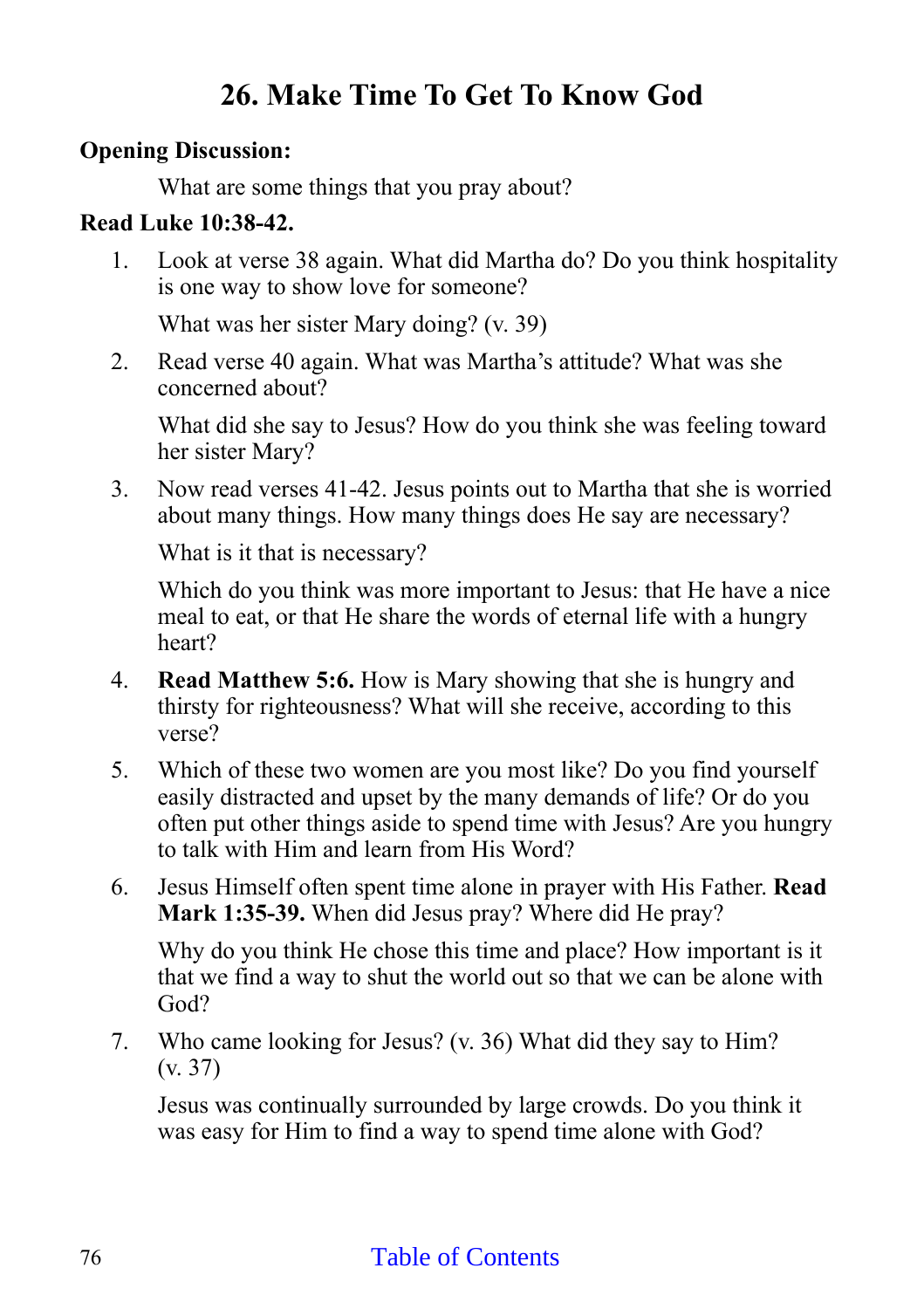8. If you live in a big city or in a house with many other people, it may not be easy for you either to find a time and place to be alone with God.

Is time with Him important enough for you to make some sacrifices for it?

9. There are many other Scriptures that speak of Jesus praying both alone and with His disciples.

**Read Luke 6: 12-13.** What important part of His work did Jesus do in verse 13? Before He made those choices, what did He do? (v. 12)

Before you make important decisions, do you set aside time to seek God alone and ask Him for His wisdom?

10. **Read Luke 5:15-16.** What were the crowds of people coming to Jesus for?

Imagine how exhausting it must have been for Jesus to be ministering to the peoples' needs day after day. What did He do during these times to renew Himself? (v. 16)

If Jesus, who was without sin, needed these times of prayer alone with God, do you think we need them also?

- 11. Think about your life. How important to you is time spent alone with God? Do you need to turn off the TV and your cell phone at times so you can pray and meditate on His Word in peace and quiet?
- 12. You will notice as you study the teachings of Jesus that He did not give us rules about how long we should pray or how often. Do you come into His presence because you love Him and want to know Him? Do you come because you know you need Him? Are you hungry for Him?

Take time now to think and pray about changes you need to make in your life so you can know God better.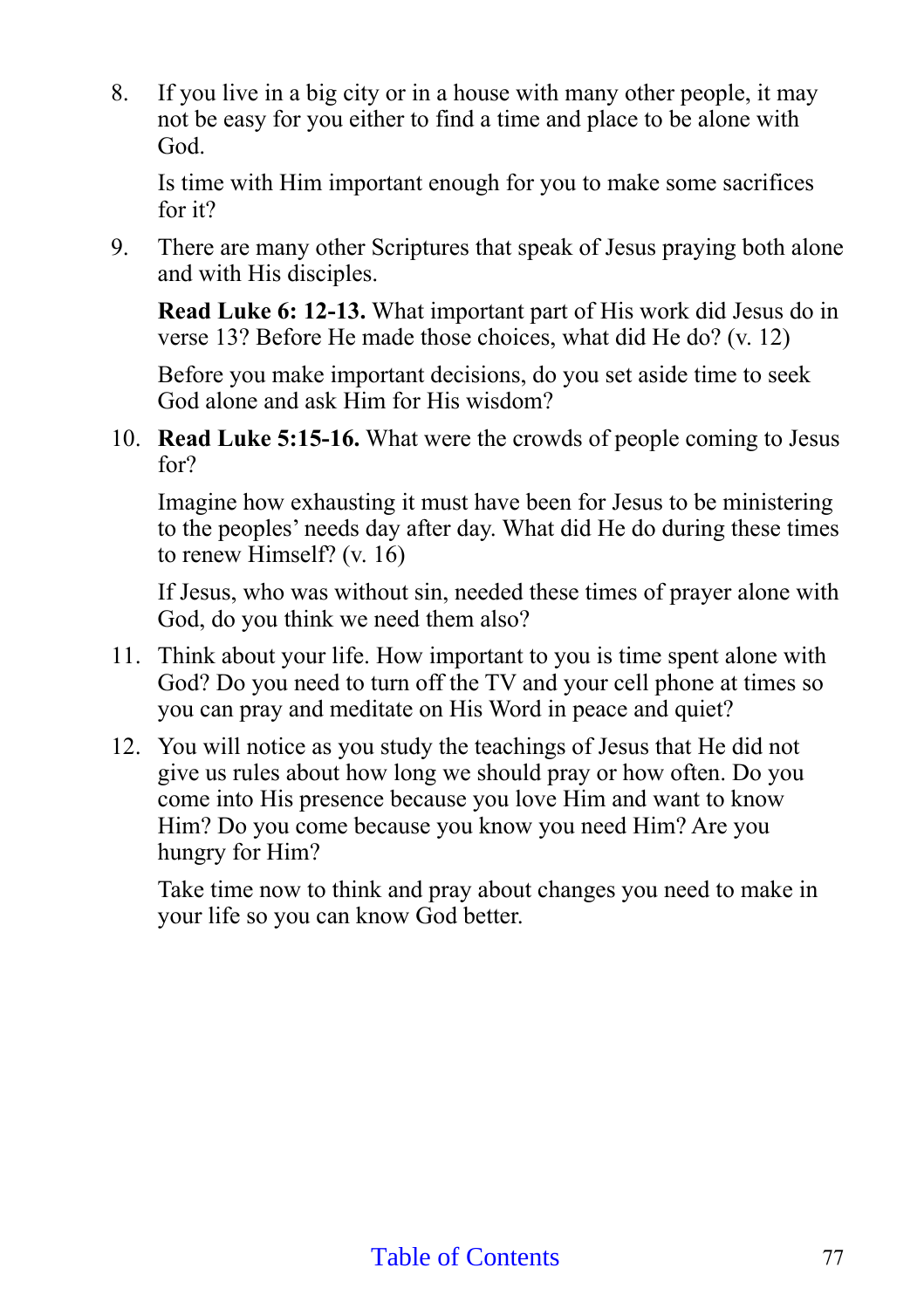# **27. Be People Of Faith**

### *Believe Jesus To Set People Free From Sickness And Demonic Bondage*

#### **Opening Discussion:**

Have you ever prayed for someone to be healed? Or have you been present where others were praying for someone to be healed? Tell about your experience.

**Introduction:** When Jesus was on earth, a big part of his ministry was healing the sick and casting out demons. Read the following verses: **Matthew 4:23-25; Matthew 10:1; Matthew 10:5-8; and Matthew 15:29-31.**

> Throughout the gospels, there are many stories of Jesus healing people. Each story is different, just as the individuals who were healed were different. This study will look at one event which is told in Matthew and also in Mark.

#### **Read Matthew 17:14-21.**

- 1. Describe the condition of the man's son. (v. 15) What did the father do to try to get his son healed? (v. 16) Was the son healed? Why not?
- 2. Look at verse 17. What did Jesus call the people of that society? Why do you think He called them that?
- 3. What did Jesus do in verse 18?
- 4. In verse 19, the disciples privately asked Jesus why they couldn't cast out the demon. What is Jesus answer in verse 20?

How much faith does Jesus say is needed to move mountains?

- 5. Now look at verse 21. (This verse may be written as a footnote.) What does Jesus say is needed in some situations?
- 6. **Now read this same story in Mark 9:17-29.** Mark's account includes a conversation between Jesus and the father of the boy.

Read again verses 20-24. What is the father's request in verse 22? Do you think he has a lot of faith?

- 7. Now read Jesus' response in verse 23. How is Jesus' statement here similar to his words to the disciples in Matthew 17:20? (Look back at that verse.)
- 8. What does the father immediately say? (v. 24) How do you think Jesus' words in verse 23 helped him go from doubt to belief?
- 9. Read verse 24 again and notice how the father humbly admits his need for help.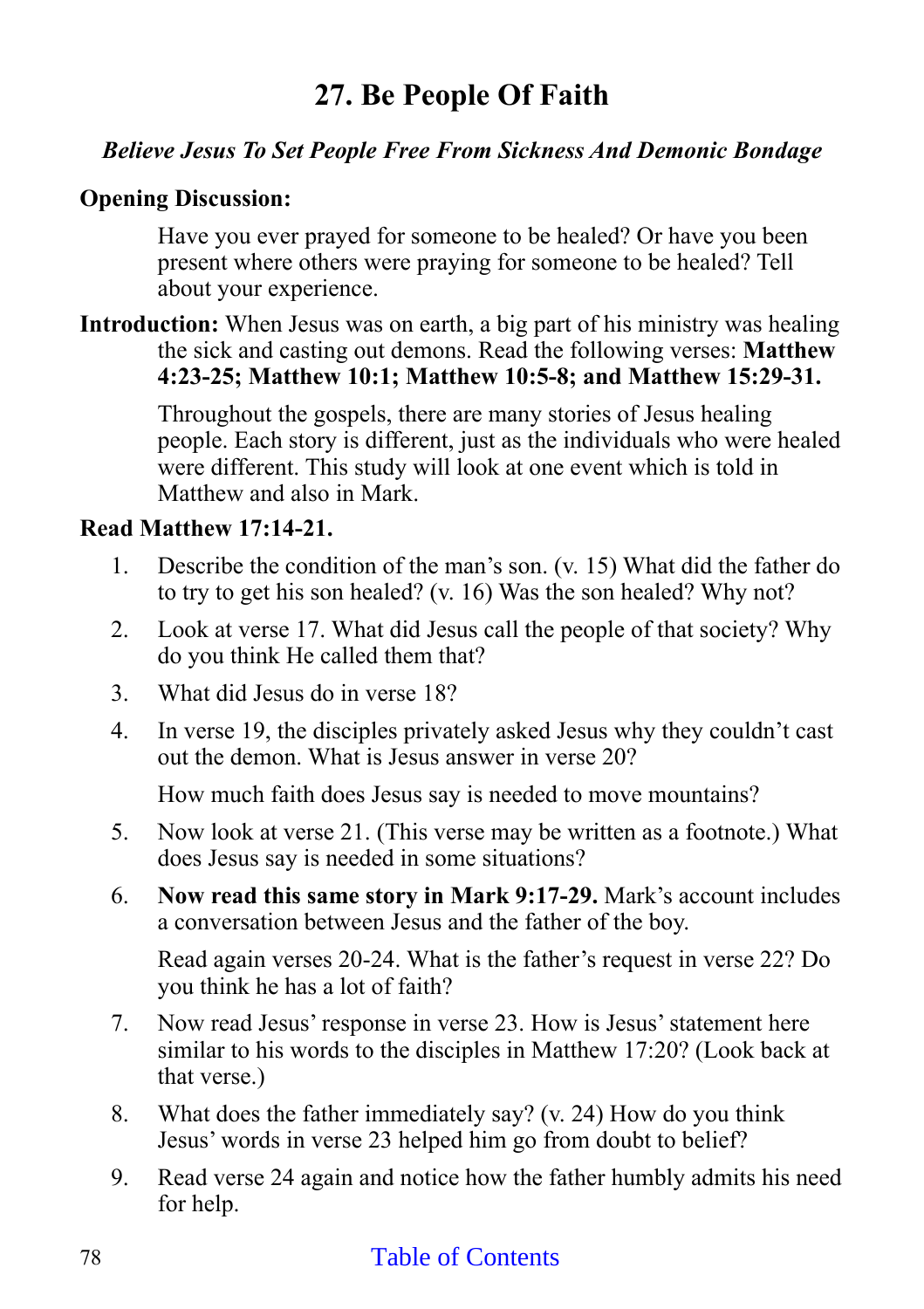Have you ever had times in your life when you wanted to believe but you struggled with doubts? Did Jesus rebuke the man for his doubts, or did he honor his faith, even though it was weak? (See vs. 25-27)

What can we learn from this?

10. Read again verses 28-29, including the footnote to verse 29. Compare this with verse 21 (the footnote) in Matthew 17.

#### **Now let's review some things we learn about healing from these passages.**

- How is healing linked to faith? **(Read also, Hebrews 11:6)**
- How much faith is necessary to see God do the impossible through us? **(Matthew 17:20)**
- Why do you think some healings might be more difficult than others? Why is it important that we persevere in prayer and even fasting if we don't see an immediate answer? **(Matthew 17:21 (footnote))**
- What should we do if we have doubts? **(Mark 9:24)**

#### **What should we do if we pray for people and they are not healed?**

Let us not give up praying for the sick just because someone is not healed. Many sick people have been made well through prayer. There are many, many Scriptures that encourage us to pray for the sick and those oppressed by demons. Often we do not see miracles because we do not pray for them. Pray the prayer of the father in Mark 9:24. Then begin to pray in faith for the healing and deliverance of those you know who have needs. Review often Jesus' words in Matthew 17:20 and Mark 9:23.

In your fellowship, set aside time often to pray for these needs.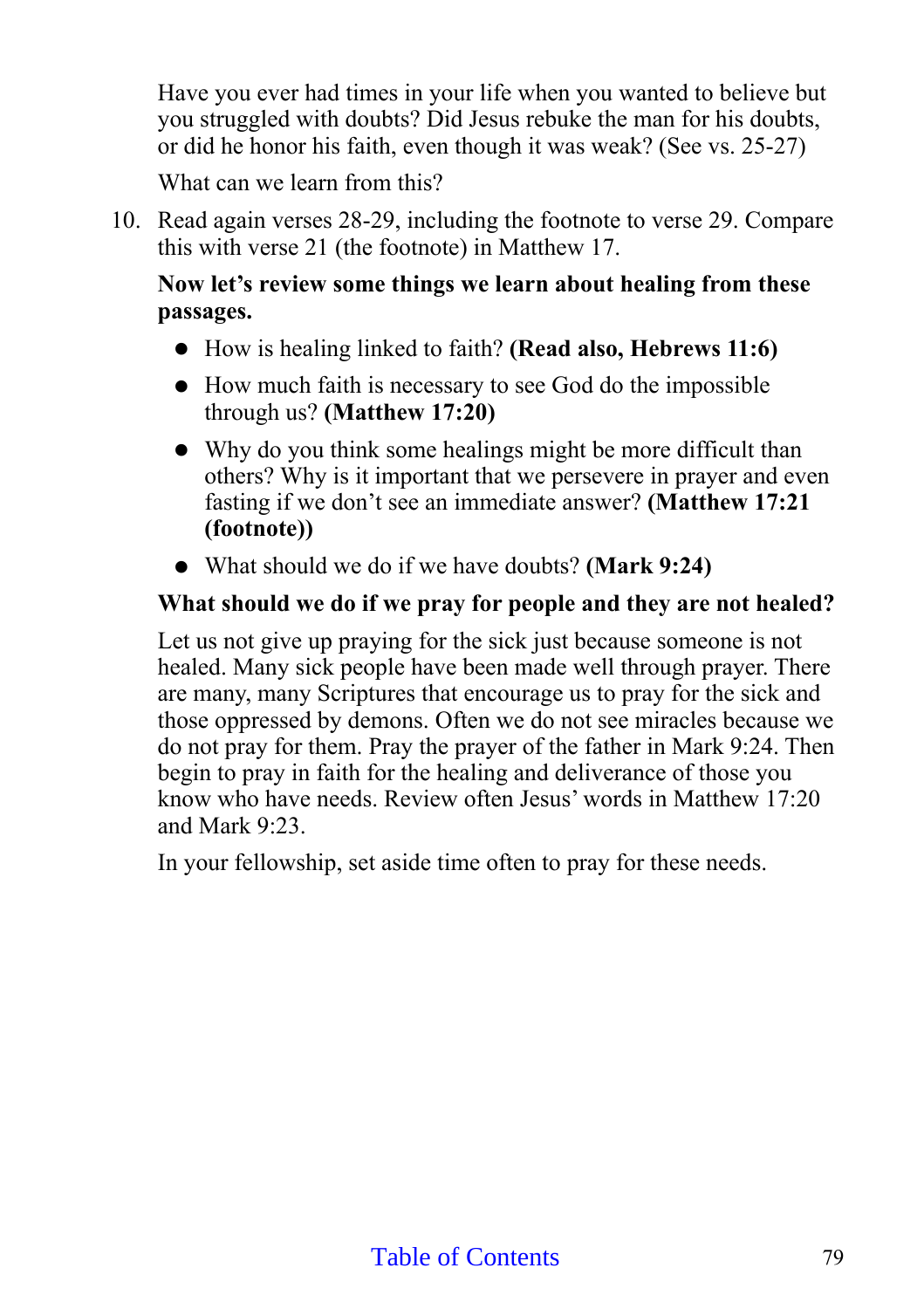*"But just as you excel in everything—in faith, in speech, in knowledge, in complete earnestness and in your love for us – see that you also excel in this grace of giving." 2 Cor. 8:7*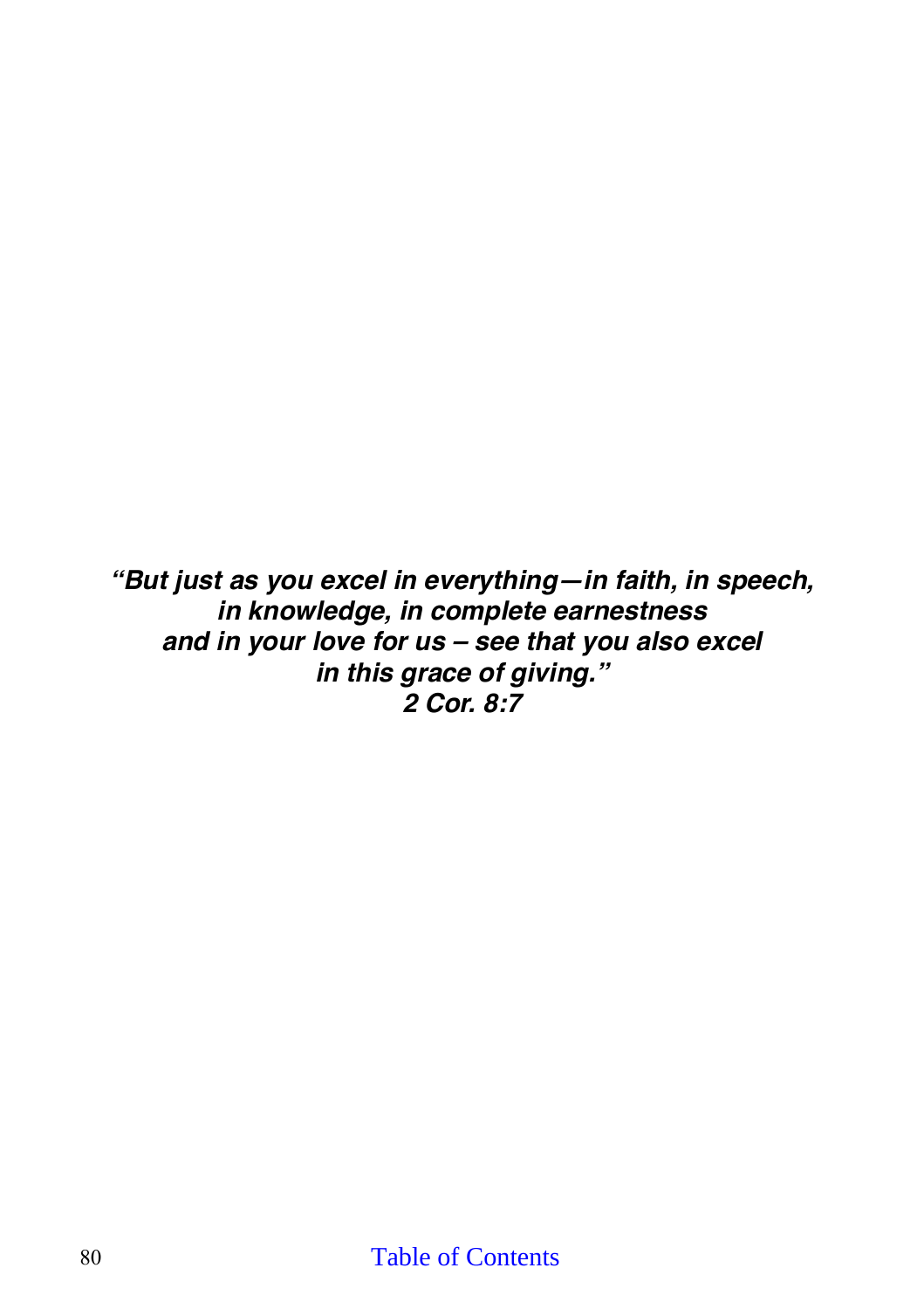# **GIVE**

#### *In everything I did, I showed you that by this kind of hard work we must help the weak, remembering the words the Lord Jesus himself said: 'It is more blessed to give than to receive.' Acts 20:35*

Jesus taught us not to worry about tomorrow. He also taught His followers to be generous givers.

There is great blessing in giving. People who learn to give are demonstrating two things. First they show that they really care about other peoples' needs. Second, they show that they trust God more than their possessions.

We can expect the Holy Spirit to remind us often of the teachings of Jesus on giving. We are followers of Jesus. He is the One who gave His life to save us. God wants us to learn Jesus' ways. He showed us what the Father is like. And now we are His children.

When Jesus returns, will he find His people to be hoarding their possessions and worrying about the future? Or will he find them generous, helping those in need? Jesus made it clear: either money is our master, or God is. We cannot serve both.

The following studies will teach us to be like our Father in heaven.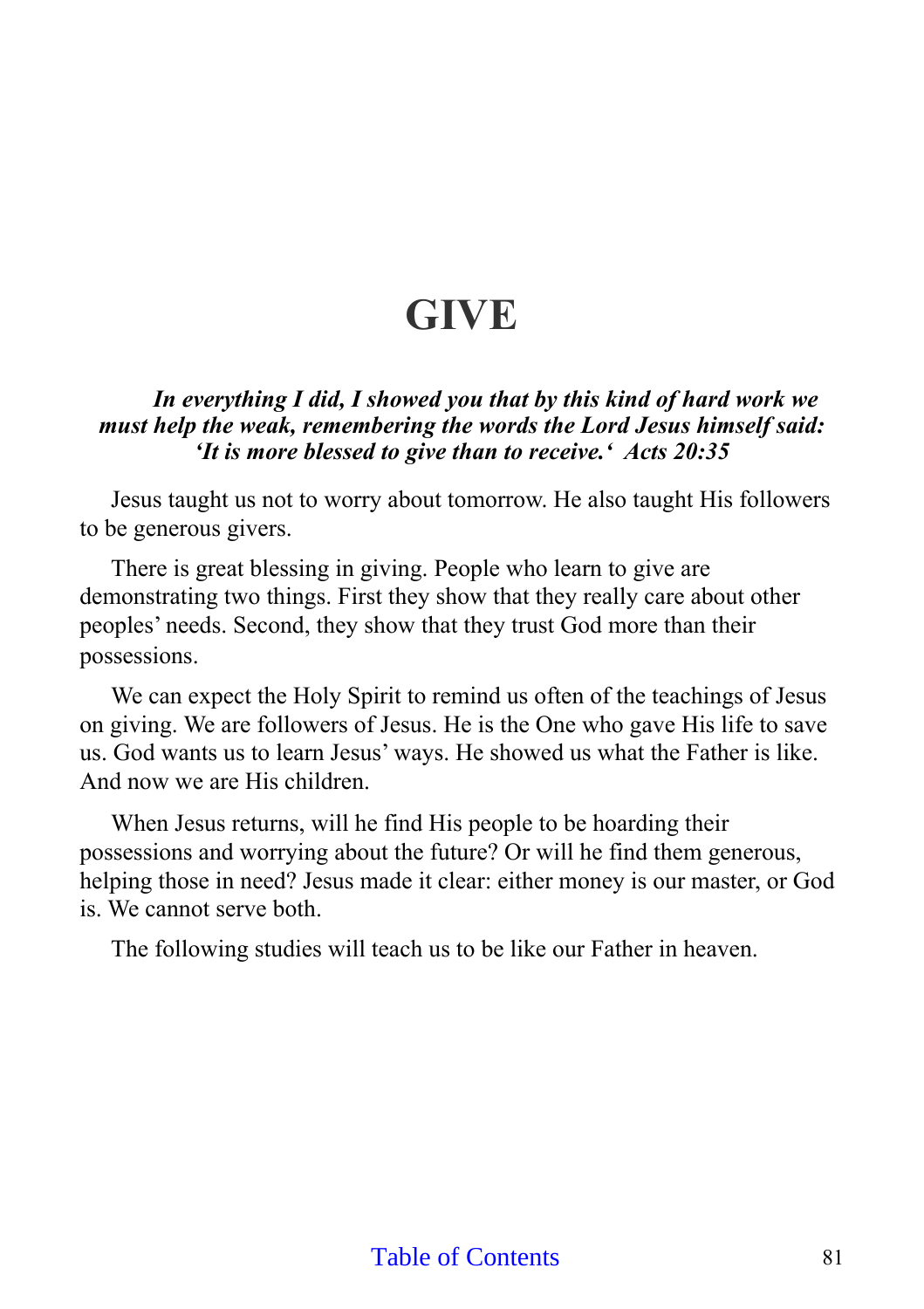# **28. When You Give, Consider The Generous Widow**

### **Opening Discussion:**

Sometimes we think that if we become rich (for example, if we win the lottery) we will become generous people. If we are not generous when we are poor, do you think we will automatically become generous if we become rich? Explain your reasons.

#### **Read Mark 12:41-44.**

- 1. Who was watching as the crowds put their offering into the temple treasury?(v. 41)
- 2. Who gave the large amounts of money?
- 3. Who gave the small amount? (Note: These 2 coins were worth less than 1 cent.)
- 4. Do you think this amount helped significantly in the upkeep of the temple?

Would this small offering be honored and praised in the eyes of men? Which offerings that day were most likely noticed by men?

- 5. Who did Jesus call to him to show them what he saw?( $v. 43$ )
- 6. According to Jesus, who gave the biggest offering that day? (vs. 43-44) Why?
- 7. In this passage does Jesus say that we must each give away our last penny? As believers in Jesus, are we accepted by God because of the amount of money we give to Him?

### *Remember...*

The New Testament teaches that no person can buy their salvation with money. We cannot bribe God. We are all lost without his salvation. We receive God's free gift of mercy and eternal life through repentance and faith in Jesus Christ. He is the lamb of God, the eternal sacrifice for our sins.

If we cannot buy our salvation, then what is Jesus trying to teach his disciples in this story?

Do you think a gift has greater value if we must sacrifice to give it?

8. God made the universe without money, so a million dollars does not impress God. **Look at Mark 12:30** to discover what God is wanting from those who follow him.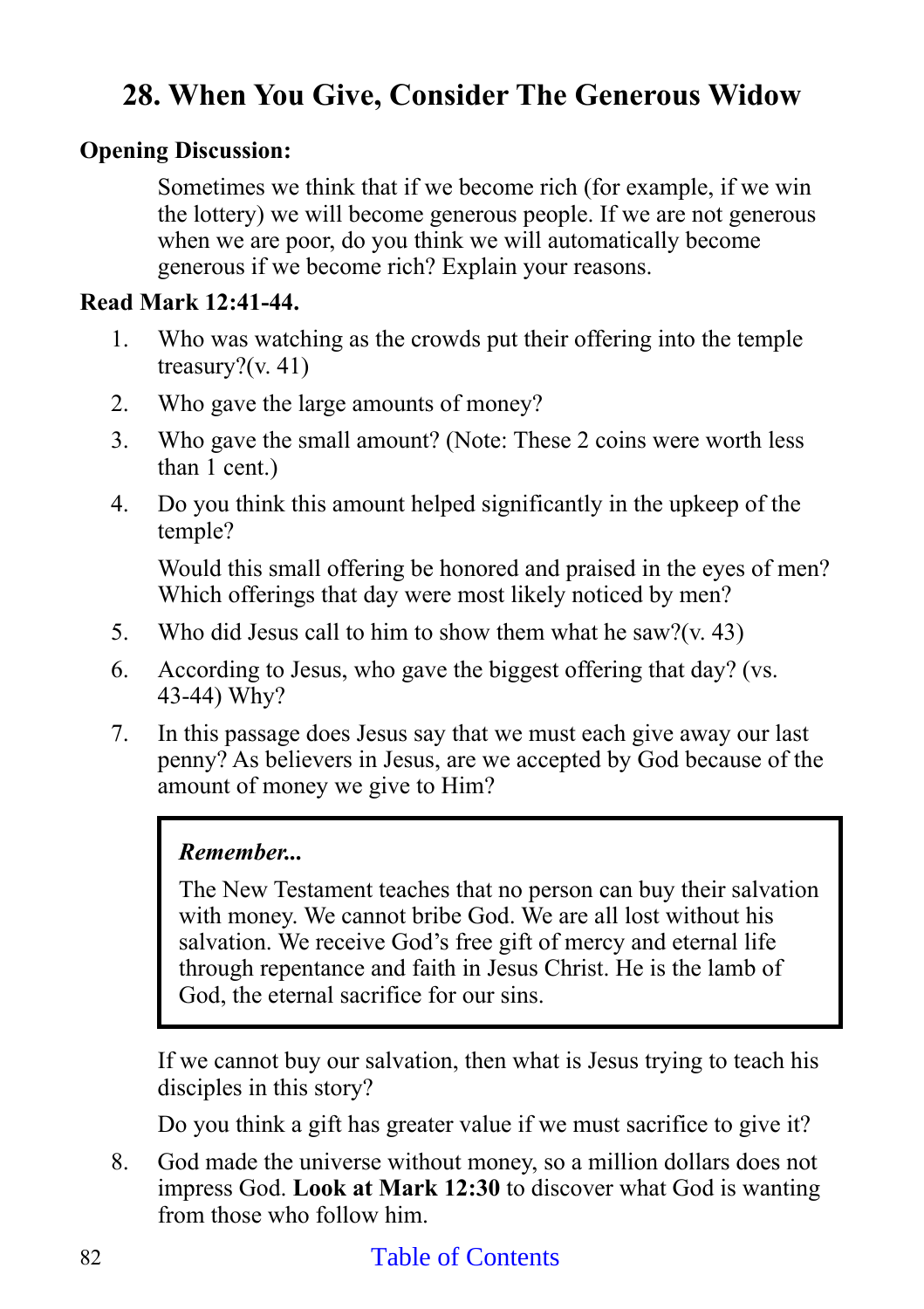How is generous giving one way that we show that we love God with all of our heart?

- 9. To read another example of those who gave wholeheartedly, read **II Corinthians 8:1-5.** What was the situation of the Macedonians when they gave? (Read again v. 2.)
- 10. What emotions were they experiencing when they gave? (v. 2) What does verse 3 say about how much they gave and how they gave it?

How does this kind of giving show that they trusted God to take care of them?

- 11. Read verse 4 again. What was their attitude toward giving to help other believers in need?
- 12. What else did they give along with their money? (v. 5) What do you think it means to **"give yourself"** along with your gift?
- 13. Imagine that you are one of the believers who received this gift. How would you feel when you heard about how it was given? How would a gift like this unite the hearts of the givers and the receivers?
- 14. Compare your giving to that of the widow and that of the Macedonians. Do you give freely and joyfully? Do you give from whatever you have, whether it is extra, or whether you need all that you have to live on?
- 15. Do you only give money, or do you give yourself with your gift? Do you pray for the people or projects you are giving to? How do you think this might help to encourage a spirit of love and caring for one another in the Body of Christ?

Ask God to help you to grow in your giving. Begin today to experience the joy and freedom that comes from having open hands and an open heart toward God and others.

### **Here are some verses about giving that would be good to memorize:**

"Remember this: Whoever sows sparingly will also reap sparingly, and whoever sows generously will also reap generously. Each man should give what he has decided in his heart to give, not reluctantly or under compulsion, for God loves a cheerful giver. And God is able to make all grace abound to you so that in all things at all times, having all that you need, you will abound in every good work." II Corinthians 9:6-8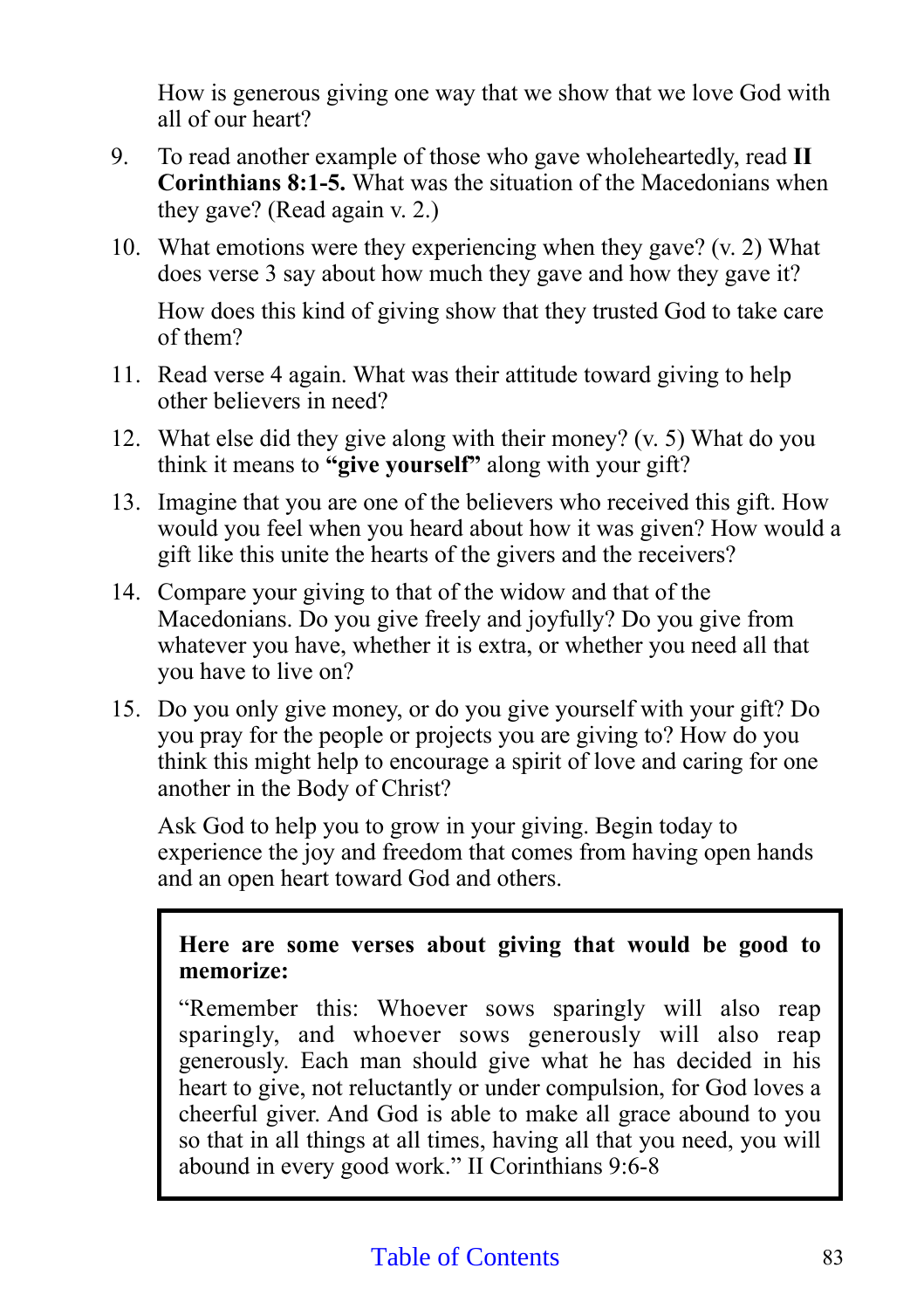# **29. Love God, Not Money**

### **Opening Discussion:**

Jesus said, "It is more blessed to give than to receive." (Acts 20:35) Do you believe this? Why or why not?

#### **Read Mark 10:17-31.**

- 1. Read verse 17 again. What question did the man ask Jesus? Notice *how* he came to Jesus. What do you think this shows?
- 2. Read verses 18-20. What is Jesus suggesting the man means when he calls Him **"good"**?

Jesus then lists several of the commands given to Moses in the Old Testament. This isn't all of the commands, but rather a sampling of what He's talking about. What is the man's response?

3. Now read verse 21. How did Jesus feel toward him? Why was he lacking something, if he had kept all of the commands since he was a boy?

Why would Jesus tell him he needed to sell everything and give to the poor? If we cannot buy eternal life and it is the free gift of God, then what does this mean?

4. What did Jesus say he would have if he sold and gave away everything? (v. 21) What else did Jesus tell him to do in verse 21?

Read verse 22. How did the man respond to Jesus' words?

- 5. **Turn to Matthew 6 and read verses 19-21.** If his treasure was in heaven, where would his heart be? If his heart were in heaven, would it be hard to let go of his worldly possessions? Where do you think this man's heart was?
- 6. Read again Jesus' conversation with his disciples in verses 23-27 of Mark 10. Why do you think Jesus says it is hard for the rich to enter the Kingdom of God? (v. 23)
- 7. Jesus uses exaggeration to make a very strong statement in verses 24 and 25. If your Bible has a footnote with verse 24, read that also.

Now read Matthew 6:24 to help you understand His words better. How does having a lot of money often keep people from wholeheartedly serving God?

8. Look at verses 26-27 of Mark 10 again. The disciples become very discouraged. Perhaps they are thinking that if the rich and important cannot be saved, it may be that no one can be saved.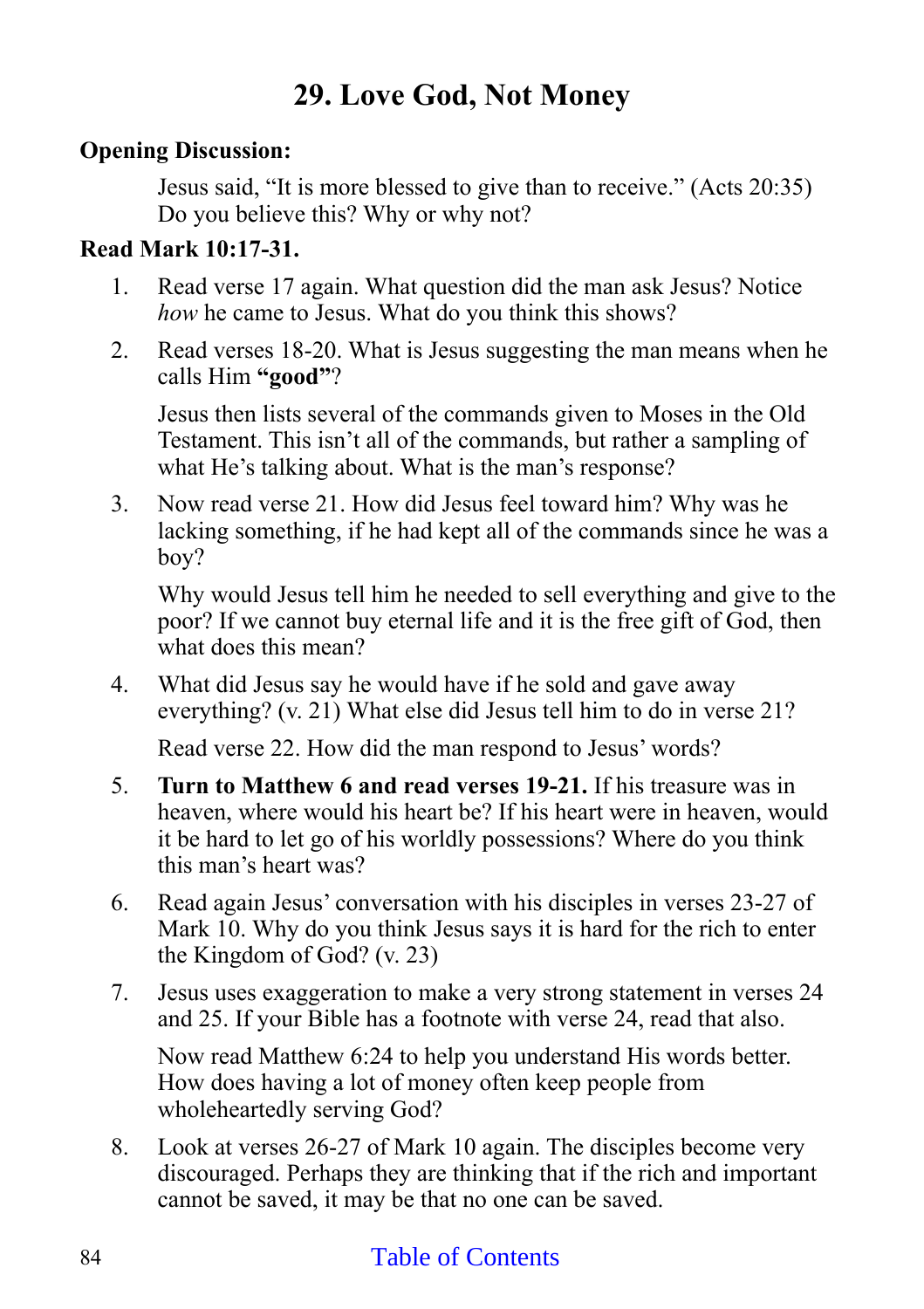How does Jesus answer them in verse 27? Can any of us—whether we are rich or poor—save ourselves?

9. Do you think it's possible for a person to have very little money, and still serve money rather than God?

Turn to I Timothy 6:6-10. What does verse 6 say is "great gain"? What happens to those who seek to get rich? (v. 9)

10. According to verse 10, what is the root of all kinds of evil? Does this mean that it is bad to have money? Is the money the problem, or is the problem in the heart of the person who has or wants to have the money?

**Note:** We must be careful that we don't judge others. Just because a person has a lot of money does not mean that they love or trust in their money. Also, just because a person is very poor does not mean their heart is free from the love of money. We must each ask God to examine our own hearts and show us if we are loving Him and putting Him first.

- 11. **Turn to Philippians 4:10-13.** In verse 12, what secret does the Apostle Paul say he has learned? Where did He find the strength to live this way? (v. 13)
- 12. Turn back to Mark 10 and read verses 28-31. What does Peter say to Jesus?

What does Jesus tell Peter they will gain in exchange for all they've given up?

- 13. As you've studied these Scriptures, has God spoken anything to your heart about your own life? Is your life free from the love of money? Do you know the secret of being content in all circumstances?
- 14. Jesus told the rich man to sell and give away all that he had. How do you think giving helps us to keep our lives free from the love of money?

What is God showing you to do?

Take time to pray now about it.

**Here are some good verses to memorize: Hebrews 13:5-6**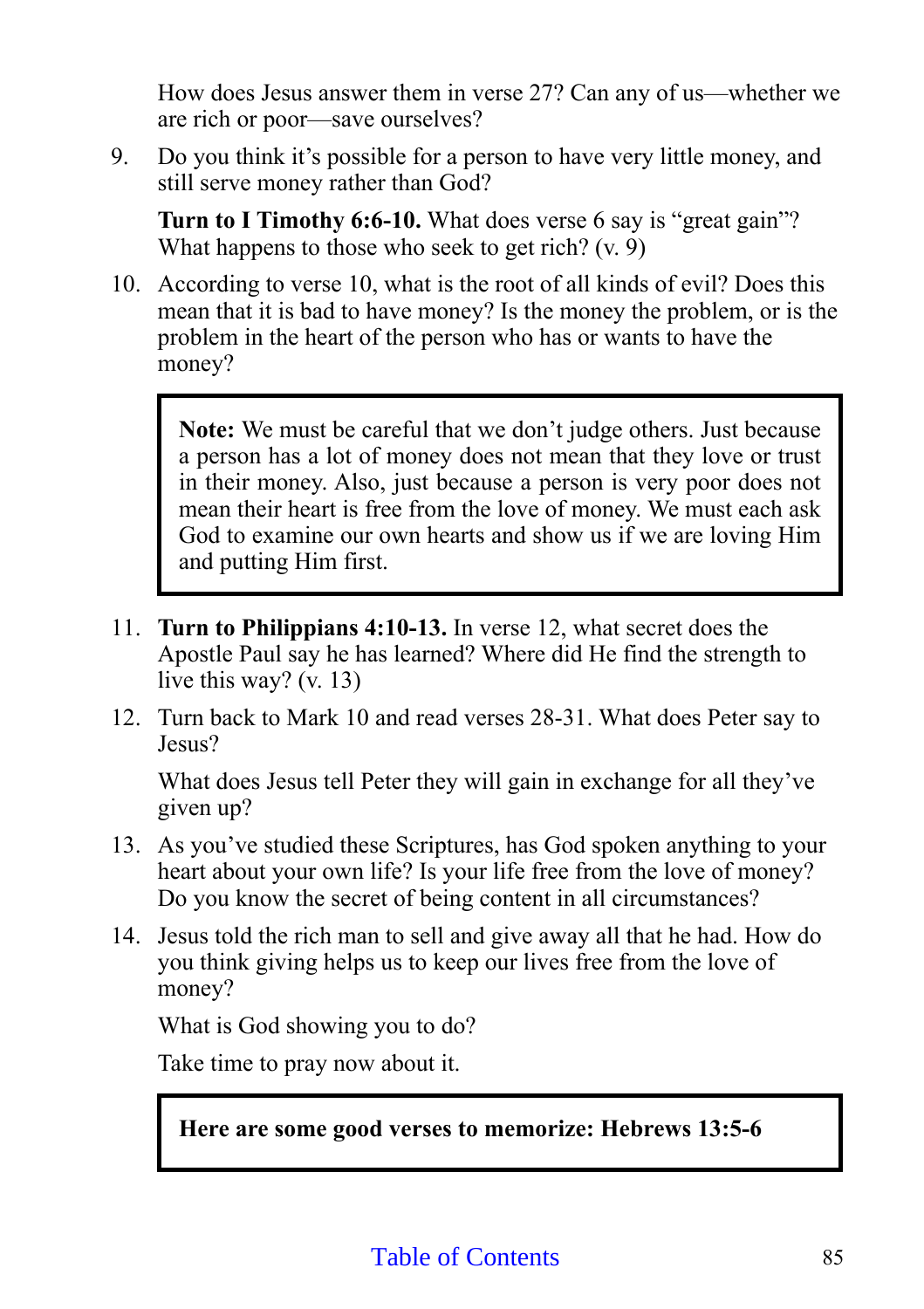# **30. Store Up For Yourselves Treasures In Heaven**

### **Opening Discussion:**

Do you ever worry about the future and how you will provide for yourself or your family? What can help you to keep from worrying?

### **Read Luke 12: 13-34.**

- 1. What did the man in the crowd ask Jesus? (v. 13) Did Jesus do what he asked? (v. 14)
- 2. Jesus gave a strong warning against something in verse 15. What was it? What did Jesus say life does not consist of? (v. 15)

How do we know if we have greed in our lives? Is it possible to be controlled by greed but be blind to it?

3. Jesus tells a parable about a rich man. What were the rich man's plans? (v. 16-19) What did God say would happen to him? (v. 20)

### **Consider...**

The rich man assumed that God had blessed him so that he could serve only himself. He never thought that God may have blessed his crop so that he could help others who didn't have anything. He spent God's blessings only on himself.

God taught the Jews in the Old Testament that they were to share their food with the hungry, to provide the homeless with shelter, and to clothe the naked. (Isaiah 58:7) Why do you think this rich man forgot these commands? Was he guarding his heart against greed?

When God blesses you with extra, do you ever ask Him why he gave you extra?

- 4. Jesus gives another warning in verse 21. Say this verse in your own words. Then discuss how believers in this country can show God's love by sharing God's blessings with others.
- 5. Read again verses 22-34. Who did Jesus say worries about clothing, food and drink? (v. 30) Why should followers of Jesus NOT worry about these things? (verses 27-28) What does he call his followers who worry? (v. 28)
- 6. In verse 32, what does Jesus call His followers? Why do you think He uses this term? When God gives to us, is it a bother to Him? (v. 32)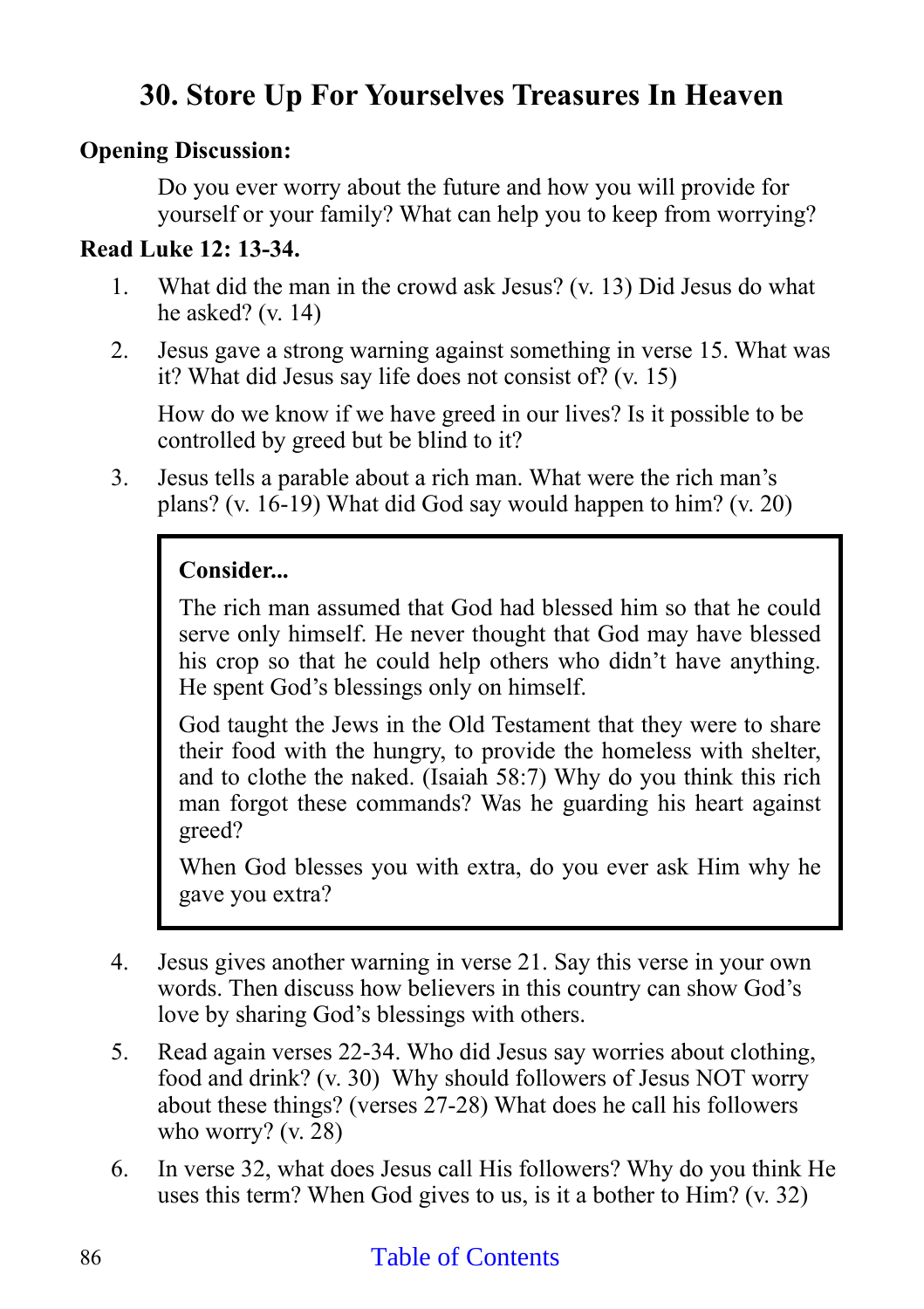7. Jesus said we should provide purses for ourselves. What kind of purses? (v. 33) He then says that if we have a "treasure in heaven" it is secure from two things. What are they?

Jesus tells us to do something practical. How can we provide purses in heaven for ourselves? (v. 33)

- 8. Read verse 34 again. Tell in your own words what this means.
- 9. Do you sometimes worry about the future, about what will happen to you? What have these verses taught you about God and His care for you?
- 10. Think about your own life. Do you want to be **"rich toward God?"** How can you begin to store up treasures in heaven?

Pray as a group to be people who are rich in God's eyes.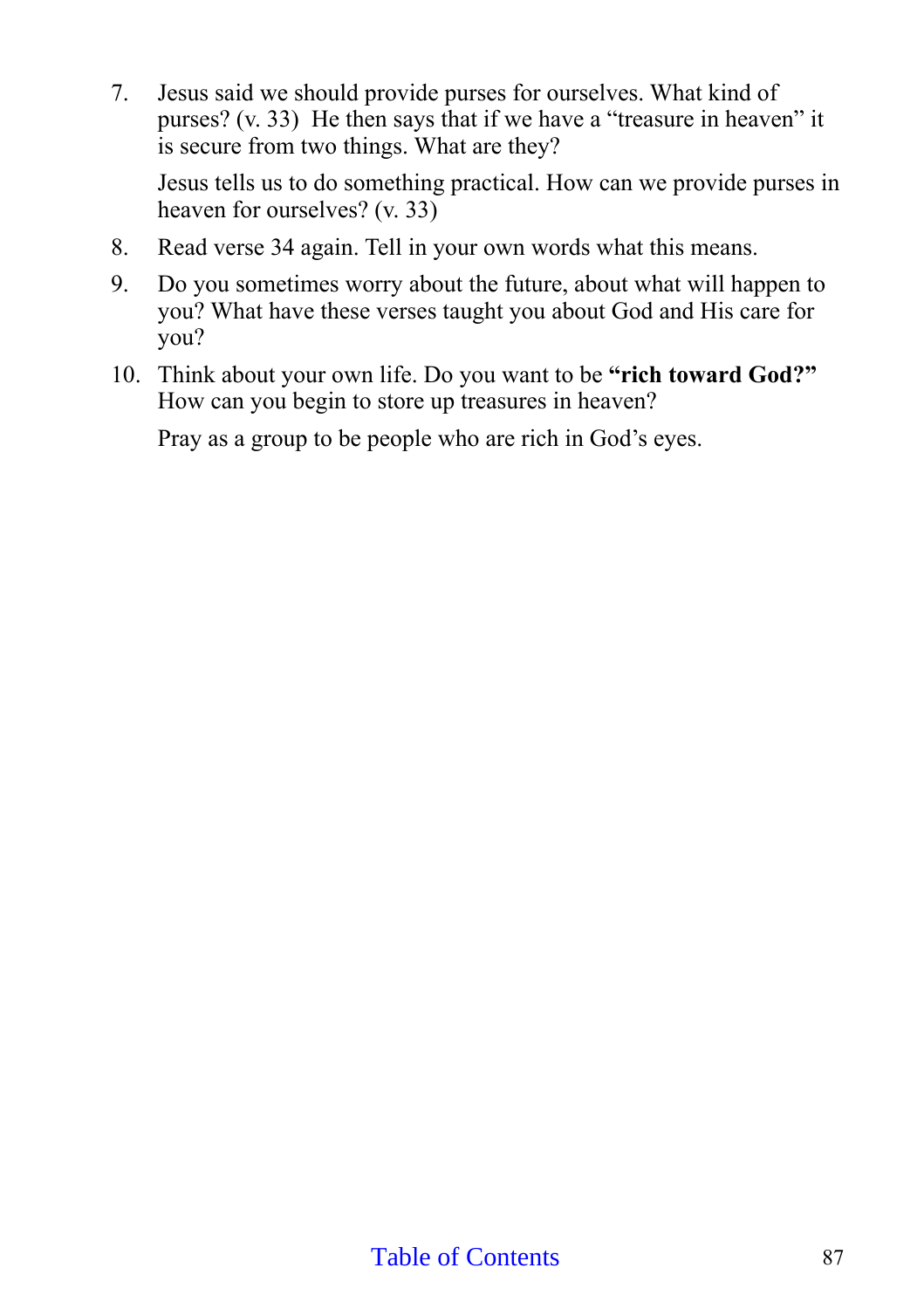*"Create in me a pure heart, O God, and renew a steadfast spirit within me." Psalm 51:10*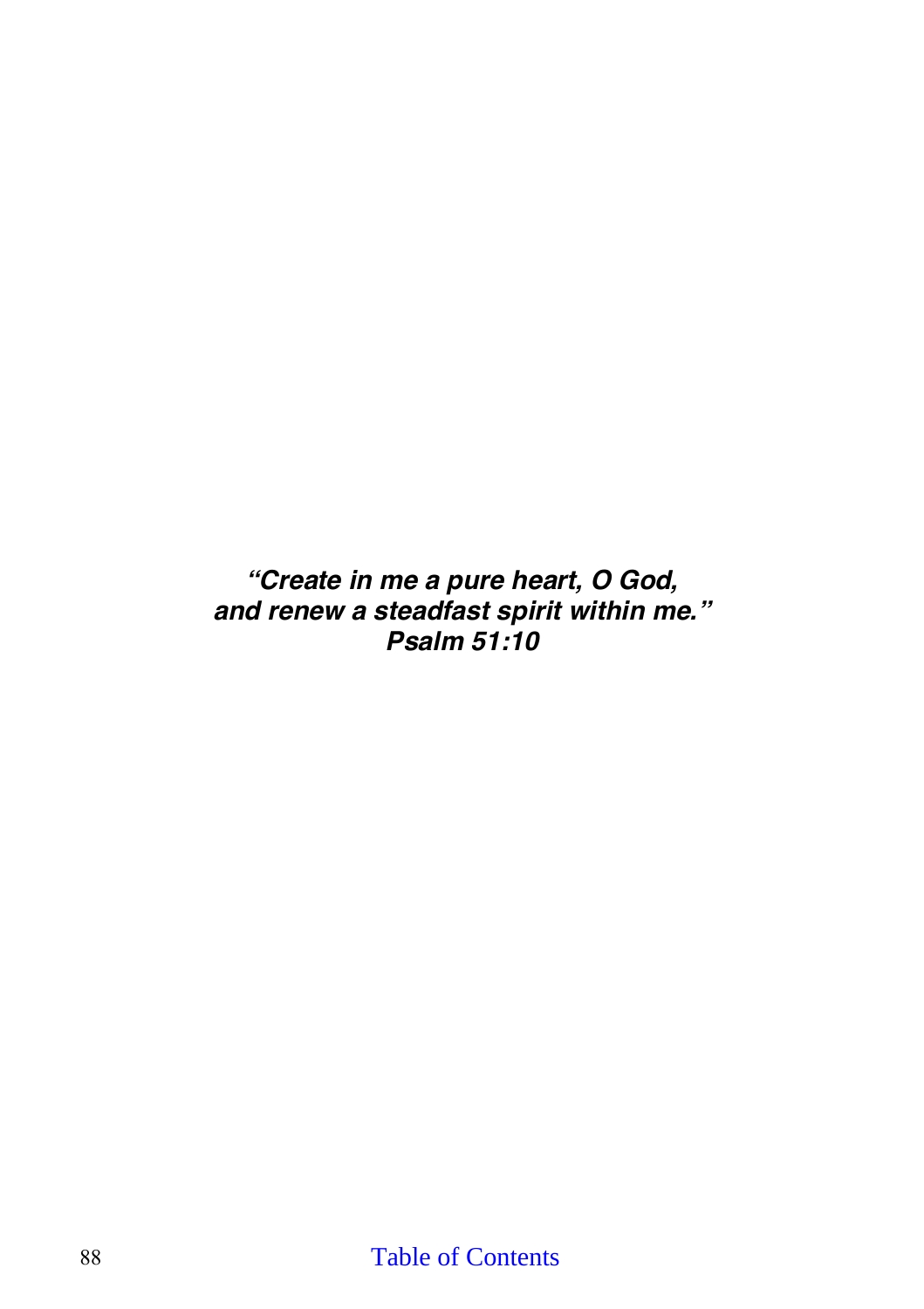# **SERVE GOD WITH A CLEAN HEART**

#### *"Blessed are the pure in heart for they shall see God." Matthew 5:8*

The Pharisees, the religious leaders of the day, hated Jesus because he exposed their hypocrisy. They put on a religious mask to deceive the people, but their hearts were unclean. They pretended to know God but in reality did not know what God really wanted.

If we do not understand that God looks at the heart, we will become just like the Pharisees. Following Jesus does not begin by doing external religious things. It begins deep within us. What is happening in our thoughts each day? Do we live with lust, or anger and hatred, or jealousy and covetousness? Are we wanting people to notice us and praise us? Do we use people to serve our needs? Is money our secret idol? What do we think about all the time?

How can we become pure in heart? Thanks be to God for the good news of Jesus Christ. He forgives our sins. He gives us the Holy Spirit. And He teaches us His ways. By living in His grace, each day is a new day. We learn to love like He loves. As we do we become "salt and light" in the world. We bring God's love and beauty into every situation.

The following studies will help us on the journey to holiness.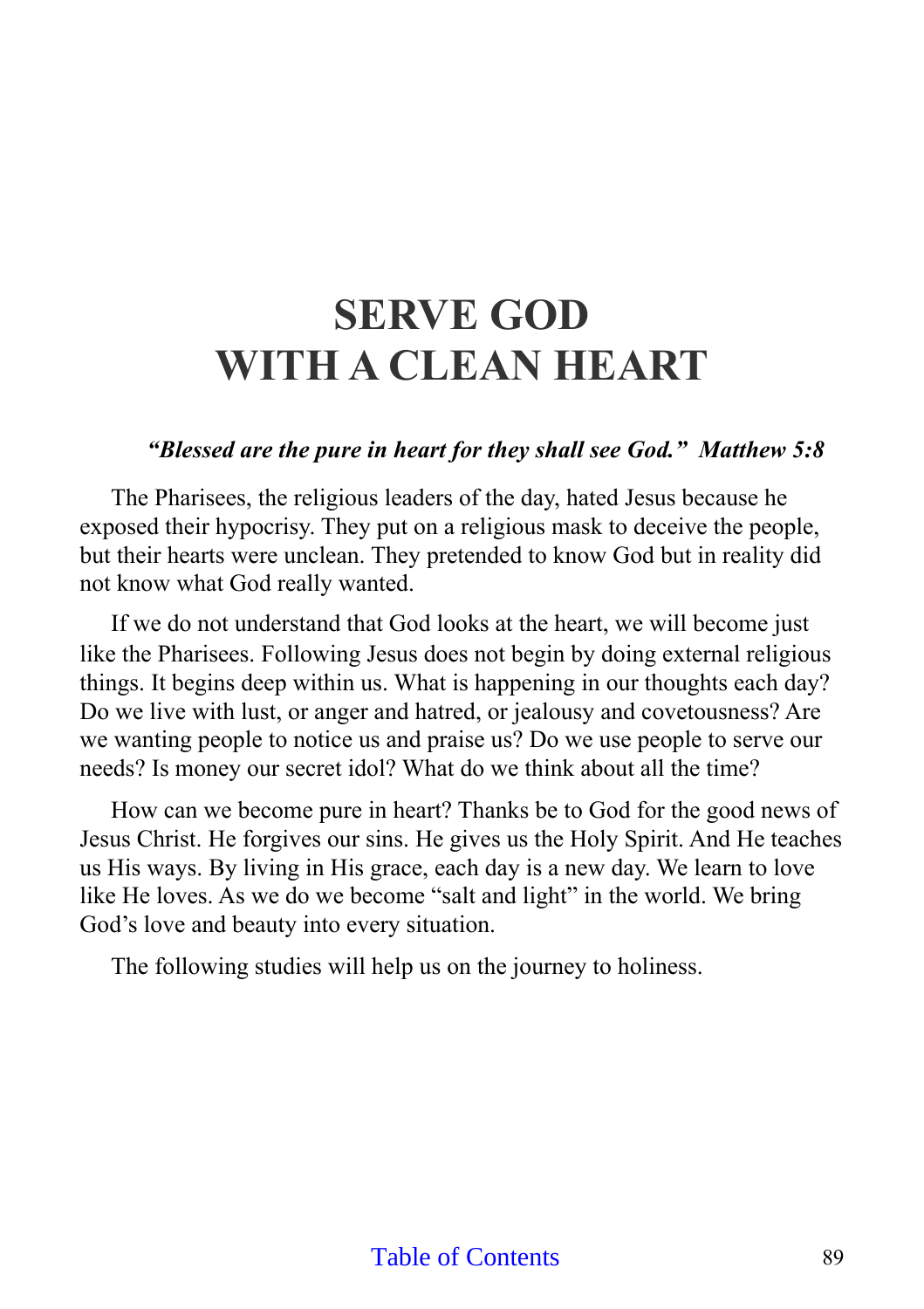# **31. Be Pure In Heart**

### *What Really Makes A Person Unclean Before God?*

### **Opening Discussion:**

What do you think might contaminate a person or make him unclean? **Read Mark 7:1-23.**

> **Note:** Pharisees were religious leaders of Jesus day. They were very strict in keeping the Law of Moses and many other rules and were highly respected in the community. But Jesus saw through their outward show and He knew what was really in their hearts.

1. What were the Pharisees upset about? (vs. 1-5) Why do you think this upset them?

**Note:** The Pharisees were not talking about normal washing of hands to get the dirt off. They did not know anything about germs in those days! They were talking about a tradition—a religious ritual that made them "clean" in a religious way.

In verse 6, what does Jesus call the Pharisees?

Why do you think He called them that?

2. Read again verses 9-13. In these verses Jesus gives an example of how the Pharisees put their traditions above God's commands. What did Moses (in the Ten Commandments) tell the people to do?

How did the Pharisees' traditions prevent people from truly loving and honoring their parents?

3. Read again verses 14-20. To the Jewish leaders, being clean meant being careful not to eat anything or touch anything the Law of Moses forbade. It also meant following all the rules the Law required. In these verses, Jesus gives them an entirely new way of thinking about clean and unclean.

What does Jesus say does NOT make a person unclean? (vs.15 & 18-19)

According to Jesus, where do the things come from that DO make a person unclean?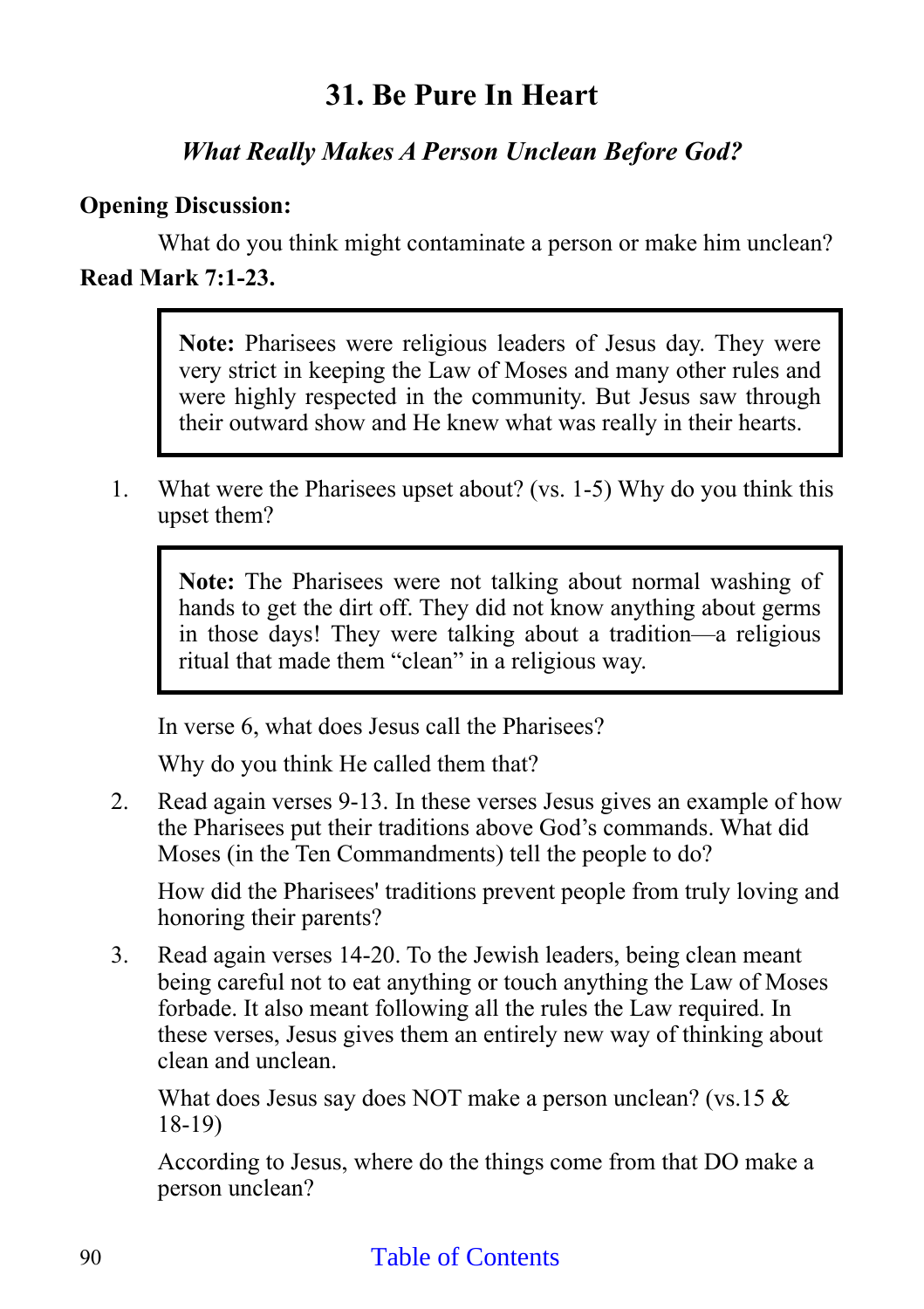4. Read verses 20-23. Which of the things listed in these verses are attitudes of the heart? Which are actions? Where does ALL evil begin?

Let's look at some other Scripture where Jesus talks about sin and the attitudes of our heart.

5. **Read Matthew 5:21-22.** What was said to the people long ago? (That is, what did Moses' Law say?) What does Jesus say is similar to murder?

Think about this for a minute. Why would anger and harsh words be similar to murder?

- 6. **Now read Matthew 5:27-28.** What does the Law say? (v. 27) What does Jesus say is adultery? (v. 28)
- 7. Jesus taught that sin is not just the outward actions we do, or even the words that we say. It is also the wrong thoughts, attitudes, and motivations of our hearts. In fact, it always begins in our hearts. Maybe you've never killed anyone, but have you hated anyone? Maybe you've never stolen anything, but have you ever been jealous or coveted what someone else had?
- 8. **Read again Mark 7:21-22**. Ask God to search your heart and show you any wrong attitudes that may be hiding there. Confess these to Him and ask Him to cleanse you and make you clean—inside and out.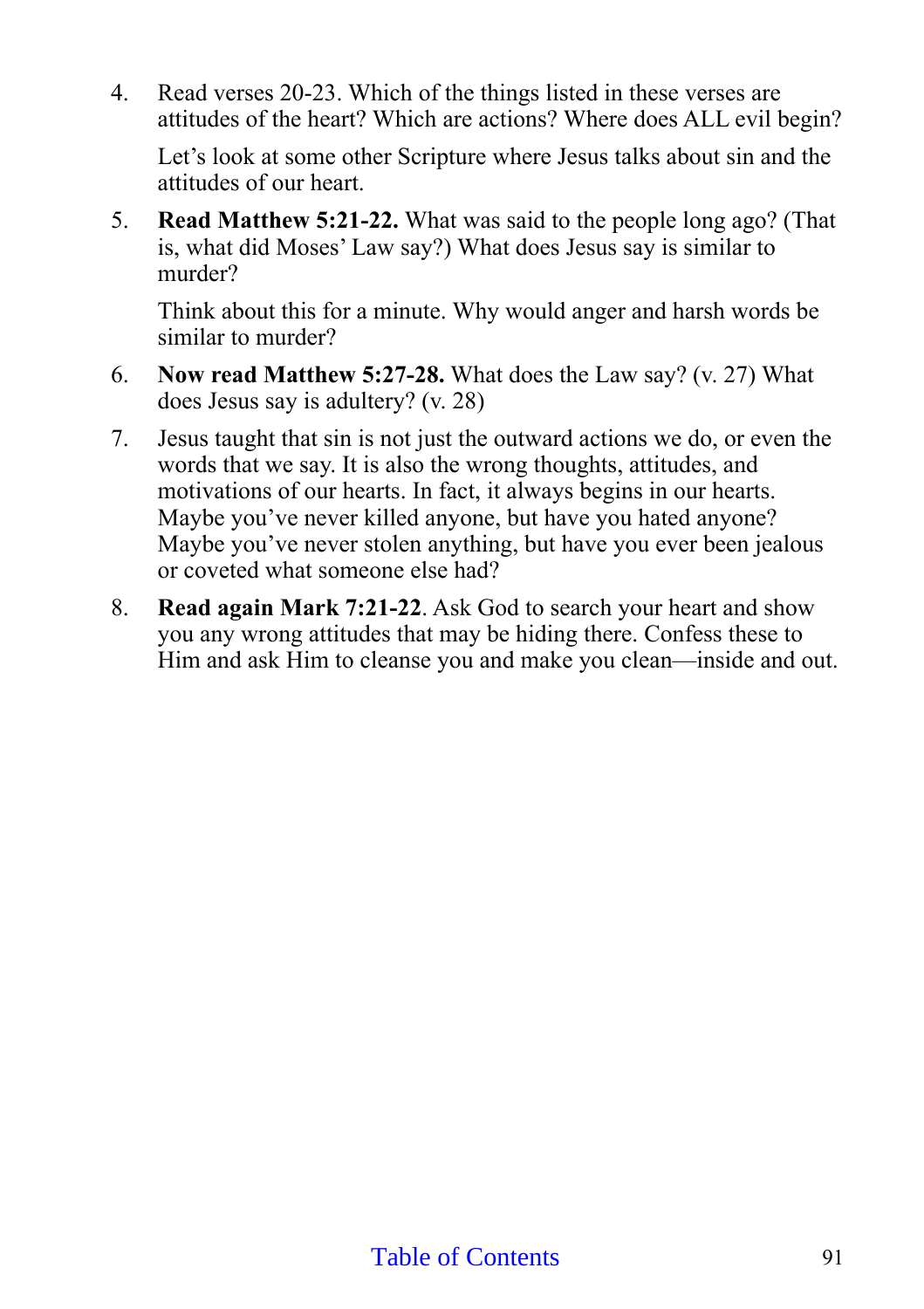# **32. Beware Of The Leaven Of The Pharisees**

### **Opening Discussion:**

How would you define hypocrisy? Can you respect someone who is a hypocrite?

### **Read Luke 12:1-3.**

1. What does Jesus say is the "leaven of the Pharisees"?

**Note:** The Pharisees were religious leaders of Jesus' day. They were strict in keeping the Jewish rules and were highly respected in the community. But Jesus had some very strong words to say to them because He knew what was really in their hearts.

Leaven is often used in the Bible as a symbol. Sometimes it is a symbol of something good and sometimes of something evil. However, it is a picture of how a very small amount of something can have a very big effect. Think of how a small spoonful of yeast can cause a large amount of dough to greatly increase in size.

How do you think hypocrisy might act like leaven in a fellowship or in society?

2. Jesus gives a fearful warning to hypocrites in verses 2-3. Read these warnings again. Why would these warnings be scary to a hypocrite?

### **Read all of Matthew 23, paying careful attention as you read.**

- 3. What do you think Jesus is feeling as he speaks this rebuke?
- 4. Read verses 2-3 again. Why is it so important that we ourselves do the things that we teach others to do? Which do people more often follow —our teaching, or our example?

How valuable is it to know a lot about the Bible if we don't live according to what we know?

5. In verse 5 Jesus tells us the motive behind the Pharisees every action. What was it?

Now think about your own life. Are there things that you do "to be seen by men"? How much of your life is controlled by the fear of what others think about you?

6. The Pharisees wanted to be recognized as knowledgeable and authoritative and faultless. Look at verses 8-12. How can these words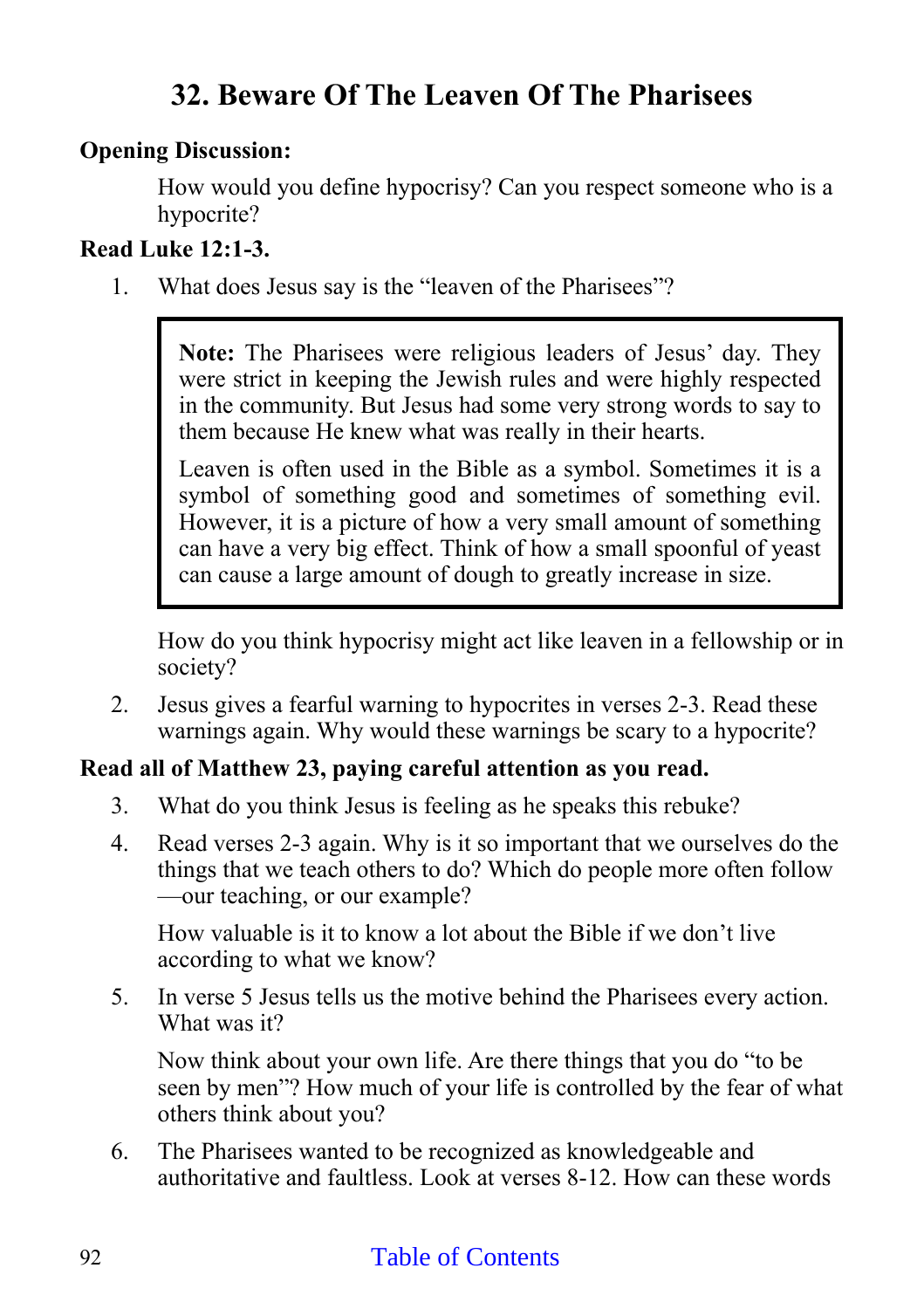of Jesus help us overcome a desire to look important? How can they help us be content to be equals in the family of God?

- 7. Read again verses 23-24. Think about yourself and your fellowship. Is there any way you are neglecting justice, mercy, and faithfulness for much smaller matters? In other words, is truly loving and caring for one another more important to you than legalistically following religious practices?
- 8. Read again verses 27-28. The Pharisees were hiding hypocrisy and wickedness behind a good outward appearance. What are some practical ways we can "guard against the yeast of the Pharisees"?
- 9. **See I John 1:5-10.** (This is the first letter of John—not the Gospel of John.) How can **"walking in the light"** and confessing our sins to God and others keep us clean inside and out?
- 10. Now return to Matthew 23. From verse 29 to the end Jesus rebukes the Pharisees for killing the prophets. Prophets were sent to bring correction to God's people and their word was often painful to receive — painful to pride and to reputation.

What would be the consequences of the Pharisees killing the prophets? (v. 35)

Is it important for us today to receive words of correction that come into our lives through godly brothers and sisters? Why?

11. Read verses 37-39. What was Jesus' deep heart desire for his people?

How do these last words of Jesus motivate you to get rid of all hypocrisy from your life?

12. Pray and ask God to search your heart and show you any hypocrisy that is hiding there. Confess it to Him and ask Him to cleanse you. Then ask for the Holy Spirit to fill you afresh and empower you to live a clean life before God and others.

**"Search me, O God, and know my heart; test me and know my anxious thoughts. See if there is any offensive way in me and lead me in the way everlasting." Psalm 139:23-24**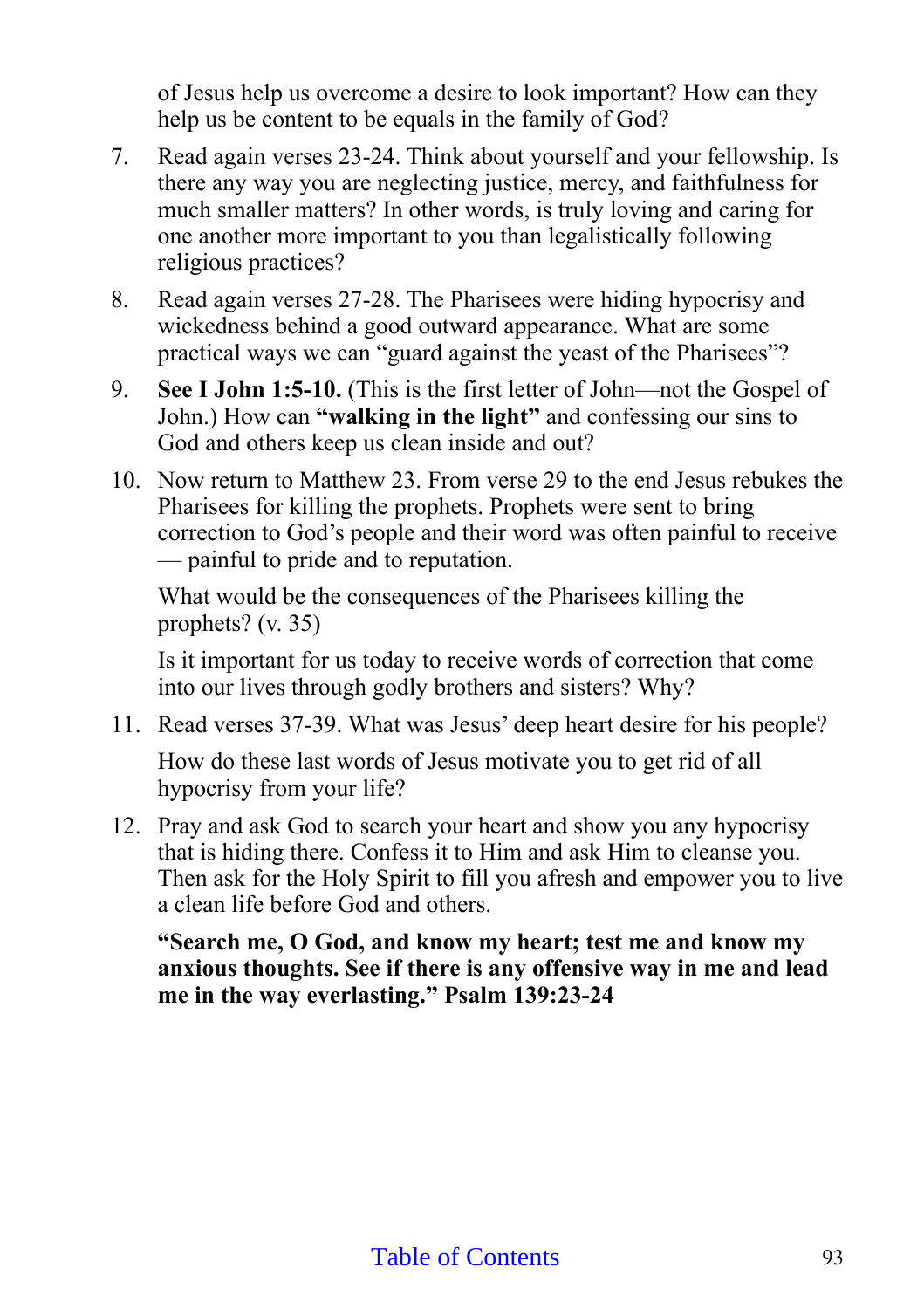## **33. Take Up Your Cross And Follow Jesus**

### *Count The Cost Of Following Jesus*

### **Opening Discussion:**

Have you ever heard anyone say, **"If you give your life to Jesus, everything will be easy and you won't have any more problems"?** Do you believe that's true? Explain.

Let's look at what Jesus said about being His disciple.

#### **Read Luke 14:25-35.**

1. Read verse 25 again. Imagine the large crowds following Jesus. Most teachers would rejoice to see crowds following them. But Jesus speaks a discouraging word to the people. (vs. 26 and 27) What does he say?

Do you think He knew that some of them were following Him only for what He could give them? Explain.

- 2. Read verse 26 again. If there is a footnote at the bottom of the page that goes with that verse, read that also. The original language says, **"If anyone does not hate his mother or father…"** Obviously, God does not want us to hate our parents. We know that in other places Jesus teaches us to honor our parents, as Moses taught. He also teaches us to love everyone. What do you think Jesus is saying here when He uses the word **"hate"?**
- 3. Notice each relationship mentioned in this verse. These are usually the people who are closest to us and most loved by us. Why must Jesus be first in our lives, even before those we love the most?
- 4. Do you sometimes find yourself holding back from following Jesus wholeheartedly because you're afraid of what family members might say or do? Or maybe you're afraid it might mean separation from them? What would Jesus say to you about this?
- 5. Read verse 27 again. The words **"carry a cross"** had a frightening meaning for people in Jesus' day. It meant someone was going to his death. Jesus tells his followers they must carry a cross as they follow him .

What do you think the first century followers of Jesus felt when they first heard these hard words? What do you feel as you read them?

6. Look back at verse 26 again. What is the last thing mentioned that we are to **"hate,"** or count less than our love for Jesus? What does this mean to you?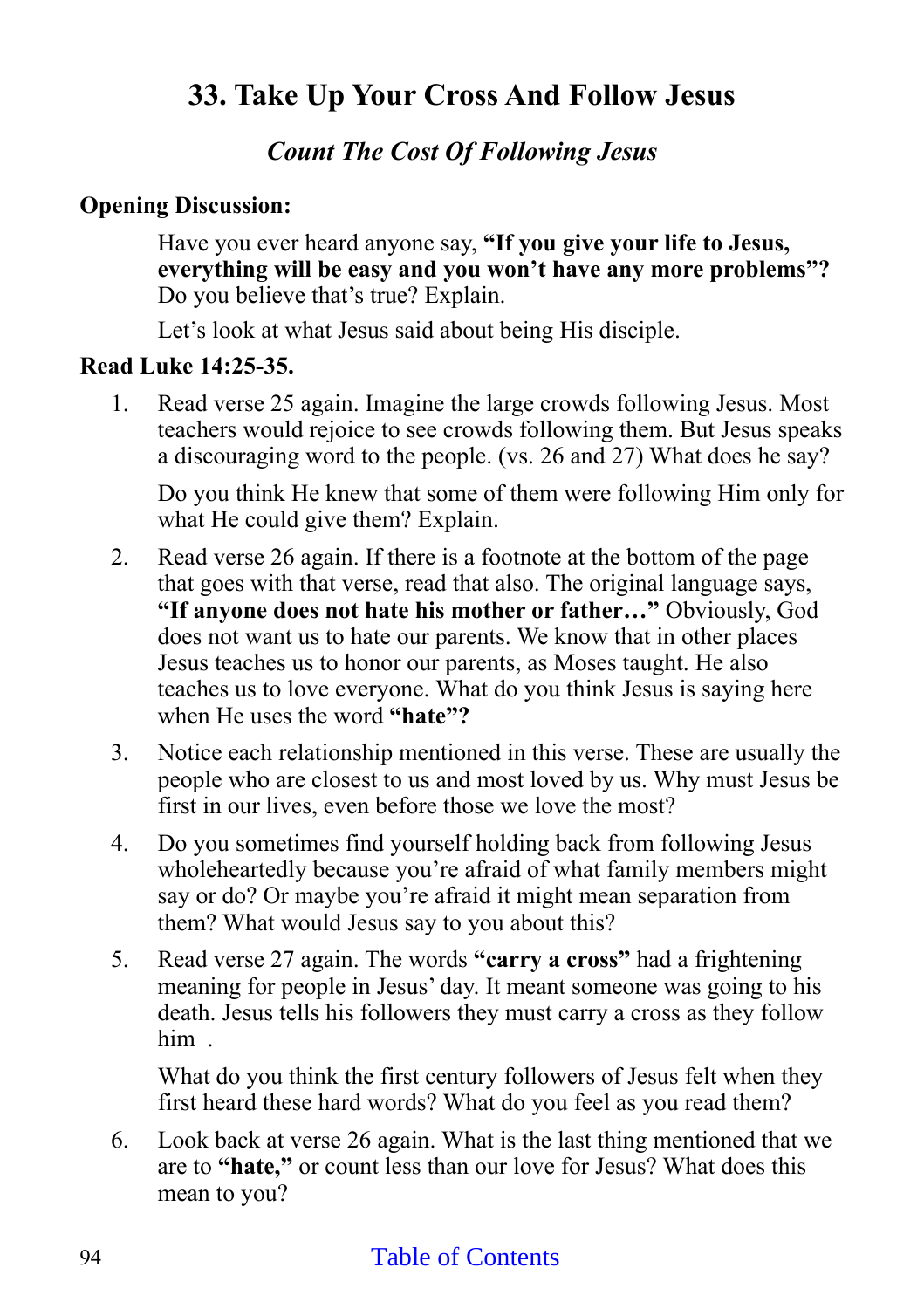Think of all the martyrs throughout the centuries who have given their lives for Jesus' sake. How have they been examples for us of true disciples?

- 7. **Turn to Matthew 16:24-26.** How is **"denying yourself"** the same as **"hating your own life"?**
- 8. What does Jesus say will happen to the person who tries to save his life? What will happen to the one who loses his life for Jesus' sake? Which do you think is wiser?
- 9. Now turn back to Luke 14 and read verses 28-35. Jesus gives two examples of people in the world who count the cost before they begin something. What are the two examples?

How must we be like them if we want to be followers of Jesus?

- 10. Read verse 33 again. What is the cost to be a disciple of Jesus? Are you willing to pay that price?
- 11. Not many people are called to be martyrs for Jesus, but we are all called to carry our cross. We are all called to lose our lives for Jesus' sake. What do you think this means for most of us?

Pray and ask God to show you if there is anything that you are holding back from Him. Then give it all to Him. Find the joy and true life that come from being His disciple.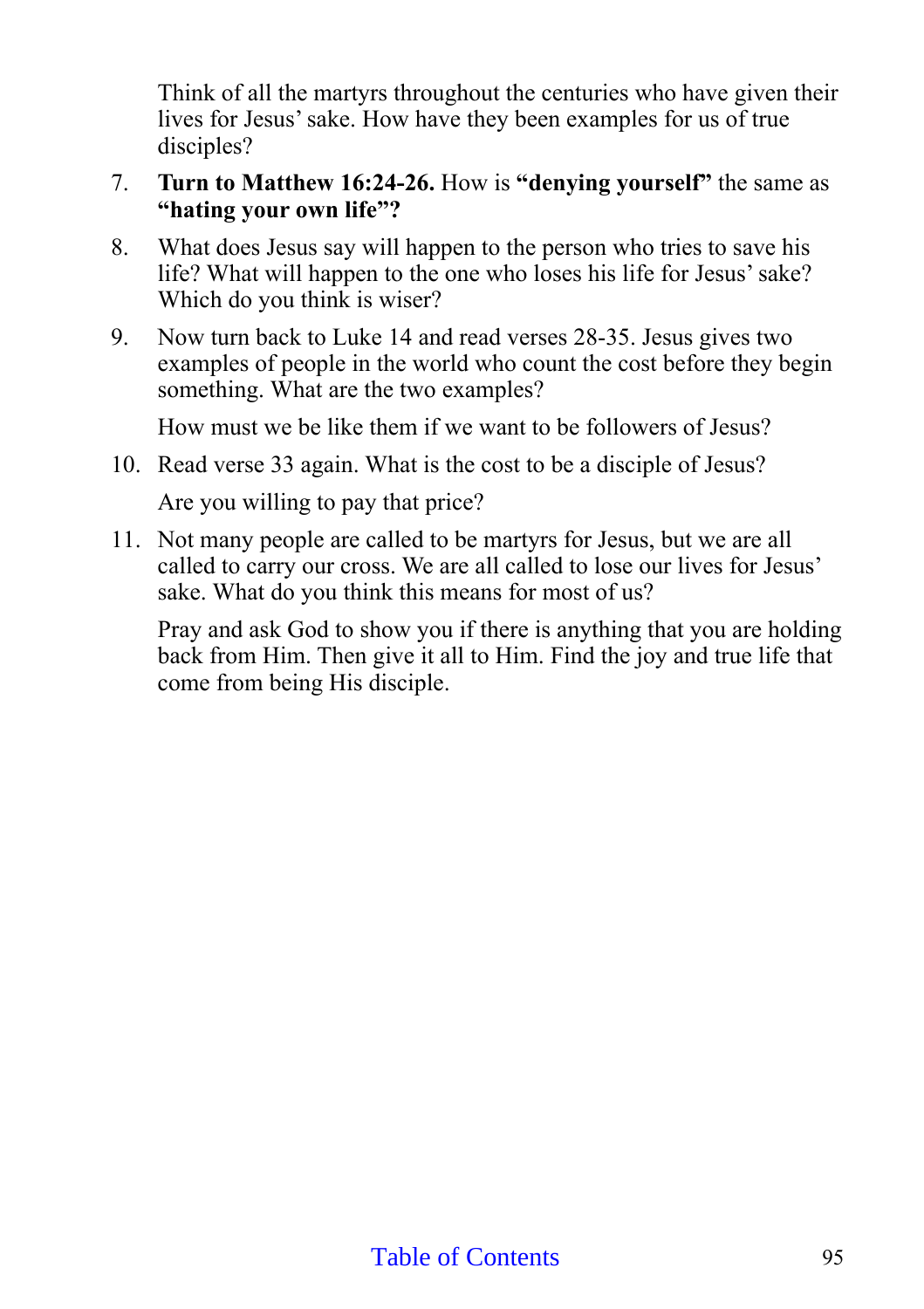# **34. Worship The Father In Spirit And Truth**

### **Opening Discussion:**

Think of a worship service or a time when you were worshiping alone when you felt God's presence. Tell about that time, **OR** tell how you most enjoy worshiping God.

### **Read John 4:1-26.**

- 1. Read again verses 7-12. After the woman questioned how a Jew could ask a Samaritan woman for a drink, Jesus told her something very important. What was it? (v. 10)
- 2. Then he explains more fully what he meant. Look carefully again at verses 13 and 14. What do you think Jesus meant by this?

What did the Samaritan woman think he meant? (v. 15)

- 3. Like the Samaritan woman's answer in verse 15, do we sometimes follow Jesus just so our lives will be easier? When we do this, how do we miss the spiritual life that Jesus wants to give us?
- 4. Read again verses 16-18. Jesus begins to talk about a deeper need in her life. What is it?
- 5. After Jesus reveals secret things about her life, does the woman want to talk about her sinful life? (vs.  $19 \& 20$ ) When she changes the conversation, what does she want to talk about?

Look carefully at verse 20 again. What is this woman's main thought about what is most important in worship?

- 6. How does Jesus' response (v. 21) show the error of the woman's thinking?
- 7. Jesus explains that the Samaritans don't really know what they are worshiping. (v. 22) What are some ways that many people around the world worship in ignorance? How do they try to find God through rituals?
- 8. Jesus explains that Jewish worship is different (v. 22). Notice that Jesus says that salvation is "**from the Jews"**; He does not say it is "**for the Jews."** (v. 22) Why is it important that He said "**from**" the Jews and not "**for**" the Jews?
- 9. Read verses 23 and 24 again. Jesus says that a new day is dawning—it **is** coming, and has **already** begun—when there will be true worshipers on the earth. How does Jesus describe these true worshipers? (v. 24)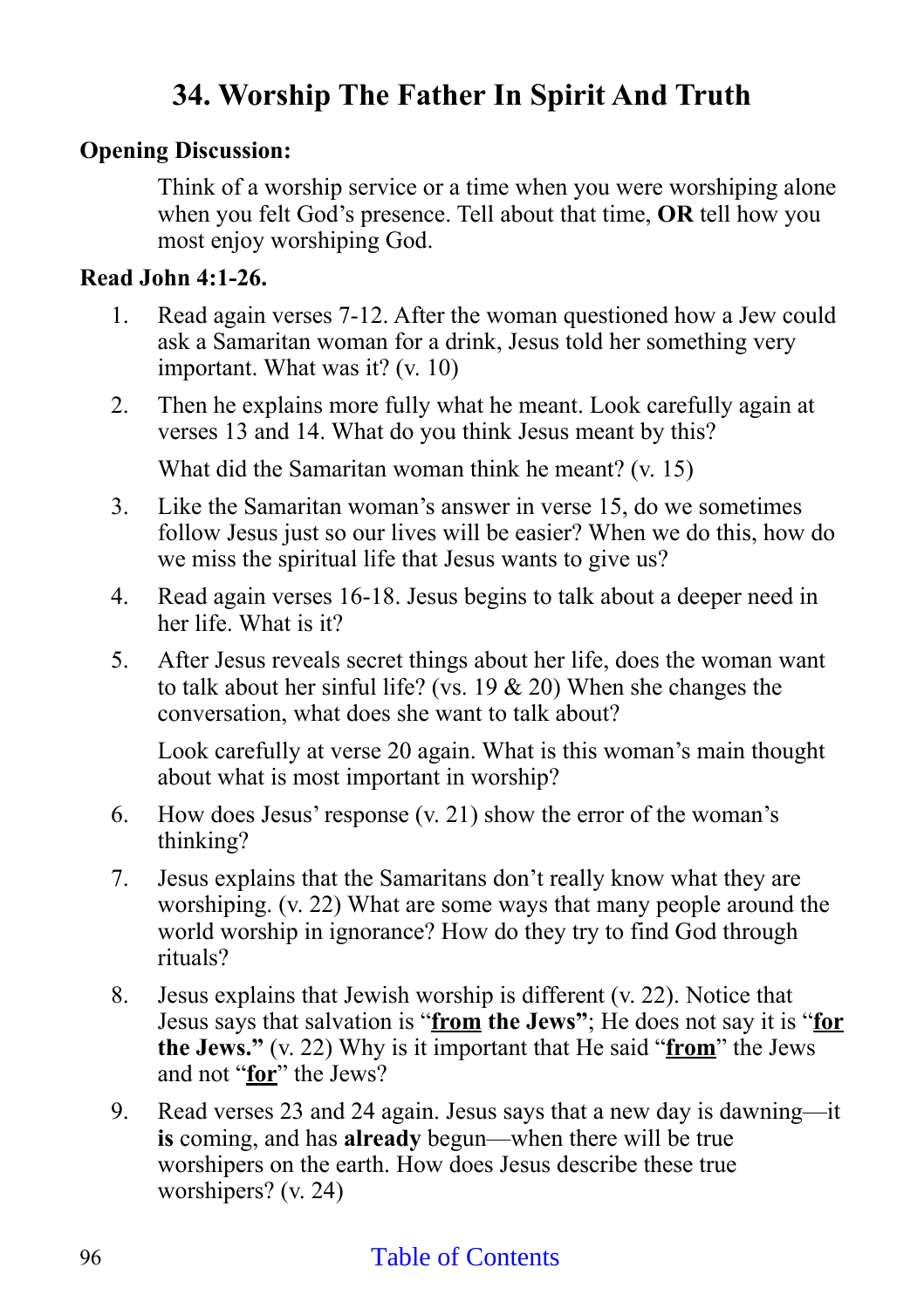The Samaritan woman thought that she might be worshipping in the wrong place (Should she go to Samaria's mountain? Or were the Jews right in saying that Jerusalem was the place she must go to worship?) Jesus told her in verse 21: **"Believe me, woman, a time is coming when you will worship the Father neither on this mountain or Jerusalem."** He then explained to her the Father was seeking true worshipers who worshiped in spirit and truth.

- 10. Like this woman, sometimes we think that the geographic location of our worship is the most important thing to God. How can this hinder us from worshiping Him in spirit and truth?
- 11. What does it mean to worship in spirit and truth? In other words, what is worship that really pleases God? Take some time to think about and discuss this important question.
- 12. Take a few moments to examine your own private worship of God. Would you call yourself a "true worshiper" of God? Or are you, like the Samaritan woman, confused about what true worship is?

In churches and home fellowships, we usually take time to "worship." We do this by singing together, praying, and sometimes reading portions of Scripture. Some people think it is better to worship in small groups while some love places where hundreds or thousands of believers gather (like in stadiums).

Though it is wonderful to be with other believers to worship, let's think about what Jesus said to the Samaritan woman: "God is spirit, and his worshipers must worship in spirit and truth." The number of people in the meeting, the beauty of the singing, etc. are not as important as offering our hearts to God in sincerity. It is most important to remember the truth about who God is and the salvation He has given to us in Jesus Christ.

13. About 35 to 40 years after Jesus ascended to heaven, the apostle Paul wrote the book of Romans. **Turn to Romans and read chapter 12, verse 1.** In that verse, what does Paul say that worship is?

Is it possible to have a wonderful gathering with beautiful singing and hundreds of people, but not please God because we are not offering our lives sincerely to Him?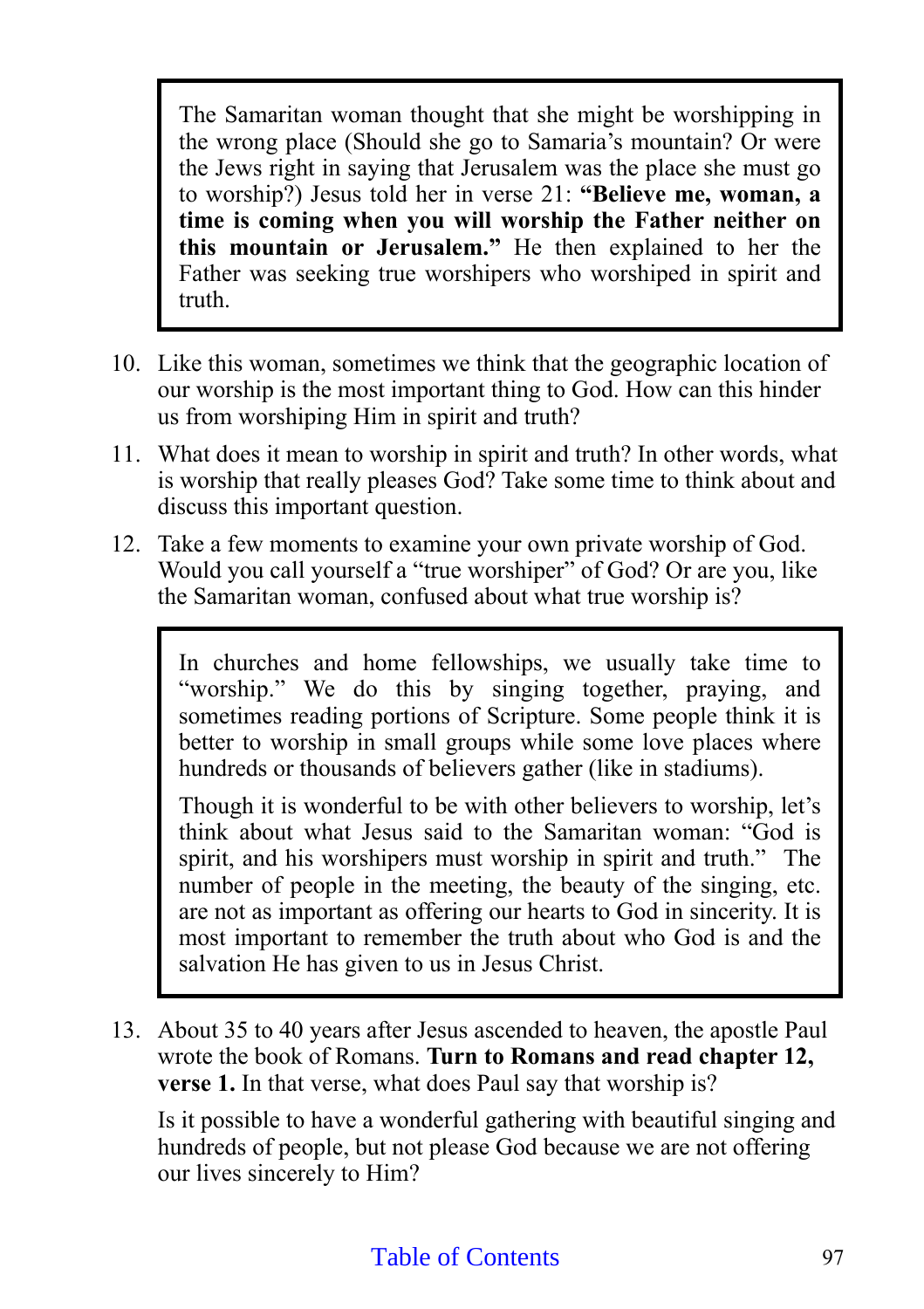How can your private worship, and your worship with other believers change to better please God?

14. End this study with a time of worship to God. Thank Him that He teaches us what truly pleases Him in worship. Ask Him to help you to become a true worshiper. Reading and praying the Psalms, and also reading and meditating on Jesus' death and resurrection can help you.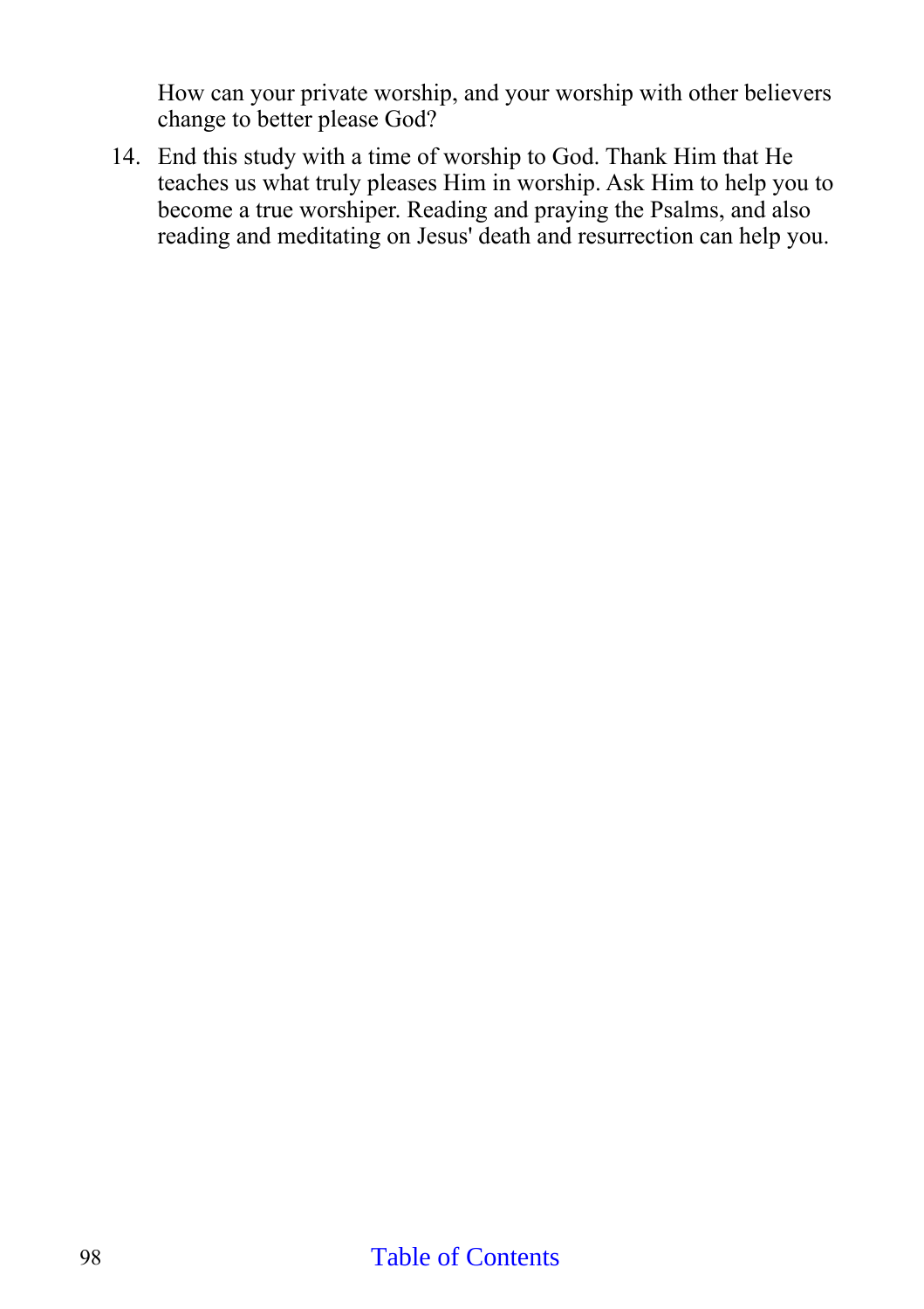# **35. Honor and Protect Marriage**

### *And Respect Those Who Choose Singleness For Jesus' Sake*

### **Opening Discussion:**

One of the commands that God gave Moses was "Do not commit adultery." How does adultery hurt families, children, and society in general?

#### **Read Matthew 19:1-12.**

- 1. The Pharisees were experts in the law that Moses gave to the Jewish people. Here it says that they wanted to test Jesus. In other words, they wanted to trap Jesus. Perhaps he might give a wrong answer. What did they ask him? (v. 3)
- 2. Have you ever thought about where marriage came from? Let's read the box below to consider the origins of the two sexes and marriage:

#### **MARRIAGE: A Beautiful and Holy Gift from God**

Read verses  $4 - 6$  again. In verses 4 and 5, Jesus was quoting from Genesis 1 and 2, the first chapters of the Holy Book. In those chapters God created His beautiful world. He created all the plants and animals. Then He created man and woman and said it was all very good.

Jesus was reminding them that it was God's beautiful plan that people be created as male and female. God created the two sexes (v. 4) and He designed marriage (v. 5).

Marriage ceremonies around the world differ because cultures differ. Some ceremonies are very expensive. Some are very simple. Some cultures have customs that seem strange to us. Regardless of the ceremony, the joining of a man and woman in marriage is always a beautiful gift from the hand of God. When something is designed by God, it should be honored in the eyes of all people. It also should be counted as holy, very valuable, and worth protecting.

3. Read again verse 6. When a couple is married, who does Jesus say joins them together?

What do the words **"let no man separate"** (v. 6) mean?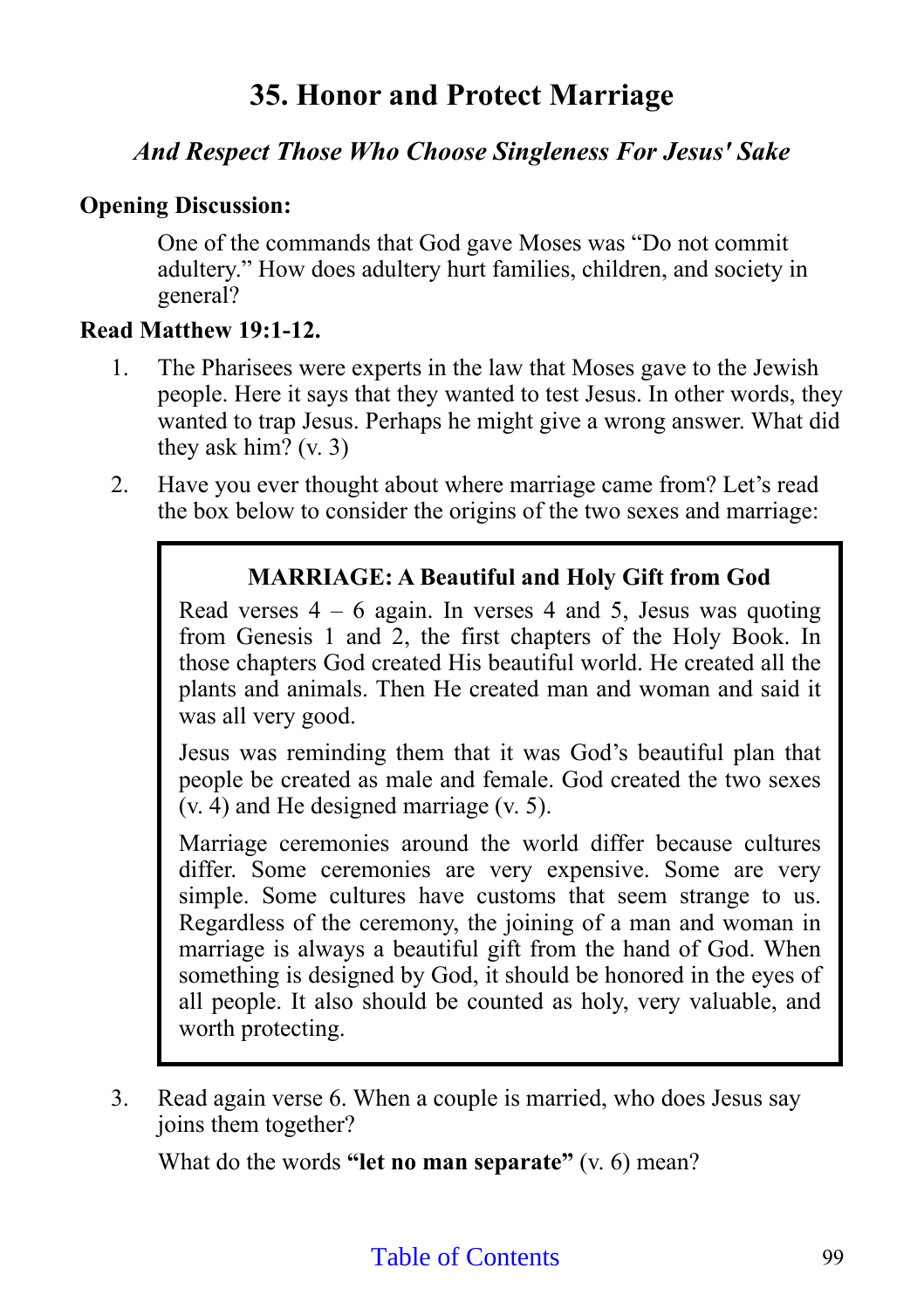4. The Pharisees knew that Jesus was saying that divorce was wrong. So they asked him another question. Read verse 7 again. What did they ask Jesus?

What was Jesus' answer in verse 8?

- 5. According to Jesus, why did Moses allow divorce? Is a hard heart pleasing to God? From verses 4-6 and verse 8, what is God's desire for those who are married?
- 6. Jesus says a difficult word in verse 9. What does he say?

Why do you think he says this?

- 7. Do you value marriage as a precious gift from God? Do you believe that the marriage covenant is a serious commitment not to be easily broken?
- 8. Read again verse 10. What did the disciples say to Jesus' difficult word?

The disciples recognized that getting married was a serious commitment. So they responded to Jesus' words with amazement. Perhaps they had seen many marriages where husbands and wives had been unfaithful to each other. Perhaps they had seen fighting and selfishness between their own parents. They probably had seen many families break apart. Therefore they decided quickly that it would be better for men and women not to marry because they might divorce and break God's law against adultery.

Yet, we must remember what Jesus taught a few verses before. God made us male and female. He designed and blessed marriage. He wants us to learn to protect it. We must remember that it is sinful attitudes and actions that destroy marriage. But when unselfish love, as Jesus taught, is in a marriage, it can be beautiful. The children will be blessed and all of society will be blessed because of healthy and pure marriages.

9. How does Jesus respond in verses 11 and 12?

What does Jesus mean in verse 11?

Is Jesus saying that everyone should choose singleness?

- 10. In verse 12, Jesus says that some choose to be single because of the kingdom of heaven? What does He mean?
- 11. Sometimes a man or woman does not marry because they want to serve God wholeheartedly. Other times they don't marry because they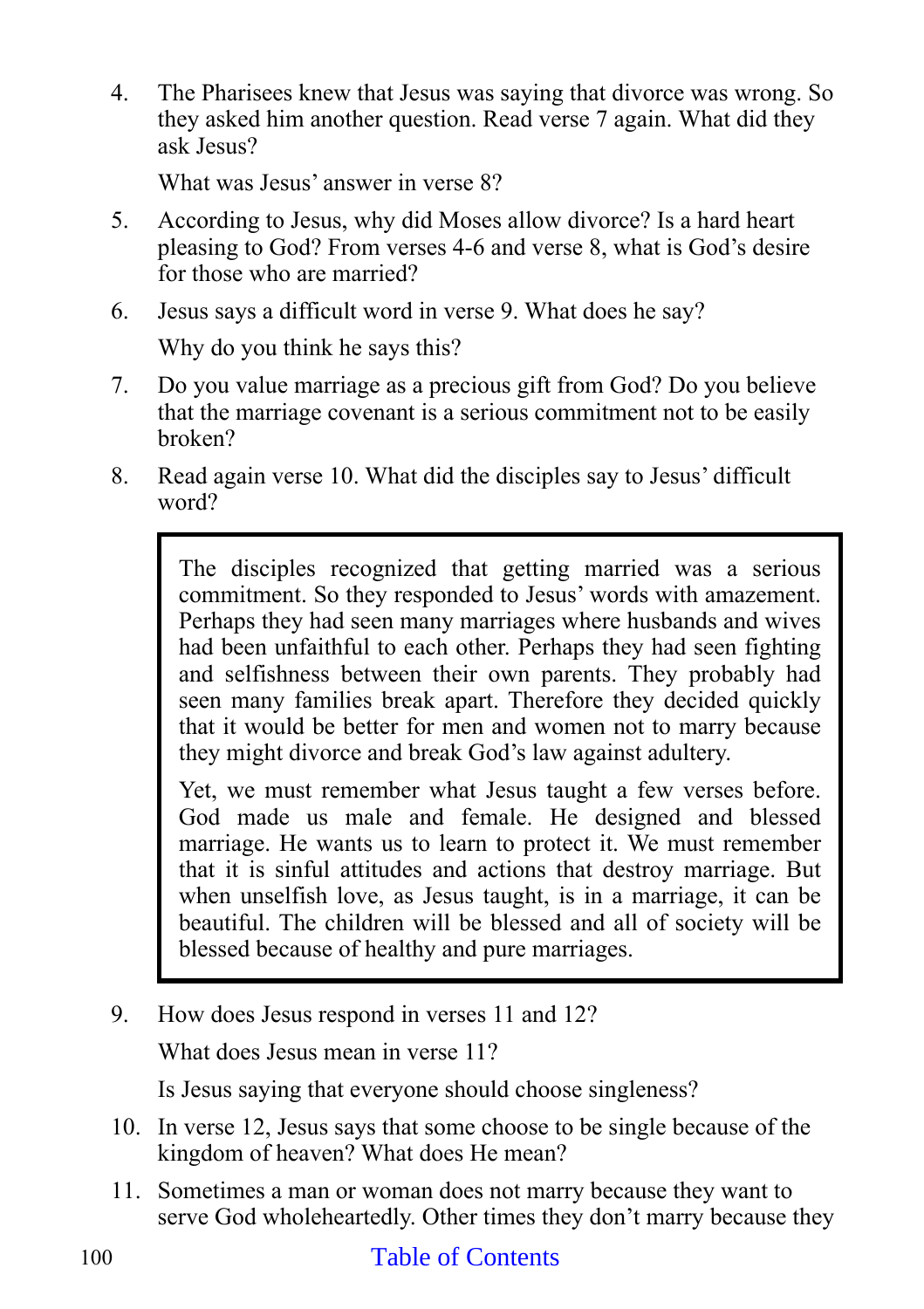are waiting for a godly person to be their spouse. In either situation, should we criticize or pressure them? How can we encourage them?

12. Let's apply these ancient truths to our day. Talk about the following questions in your group:

Satan is constantly trying to destroy marriages. Do you pray for the marriages in your fellowship to be strong and protected from his evil strategies?

How can we help singles who are followers of Jesus to choose life partners who are also devoted to Him?

How can we encourage one another to honor marriage and strengthen it?

Take time to thank God for the gift of marriage. Also, thank Him for His faithful love and guidance for singles.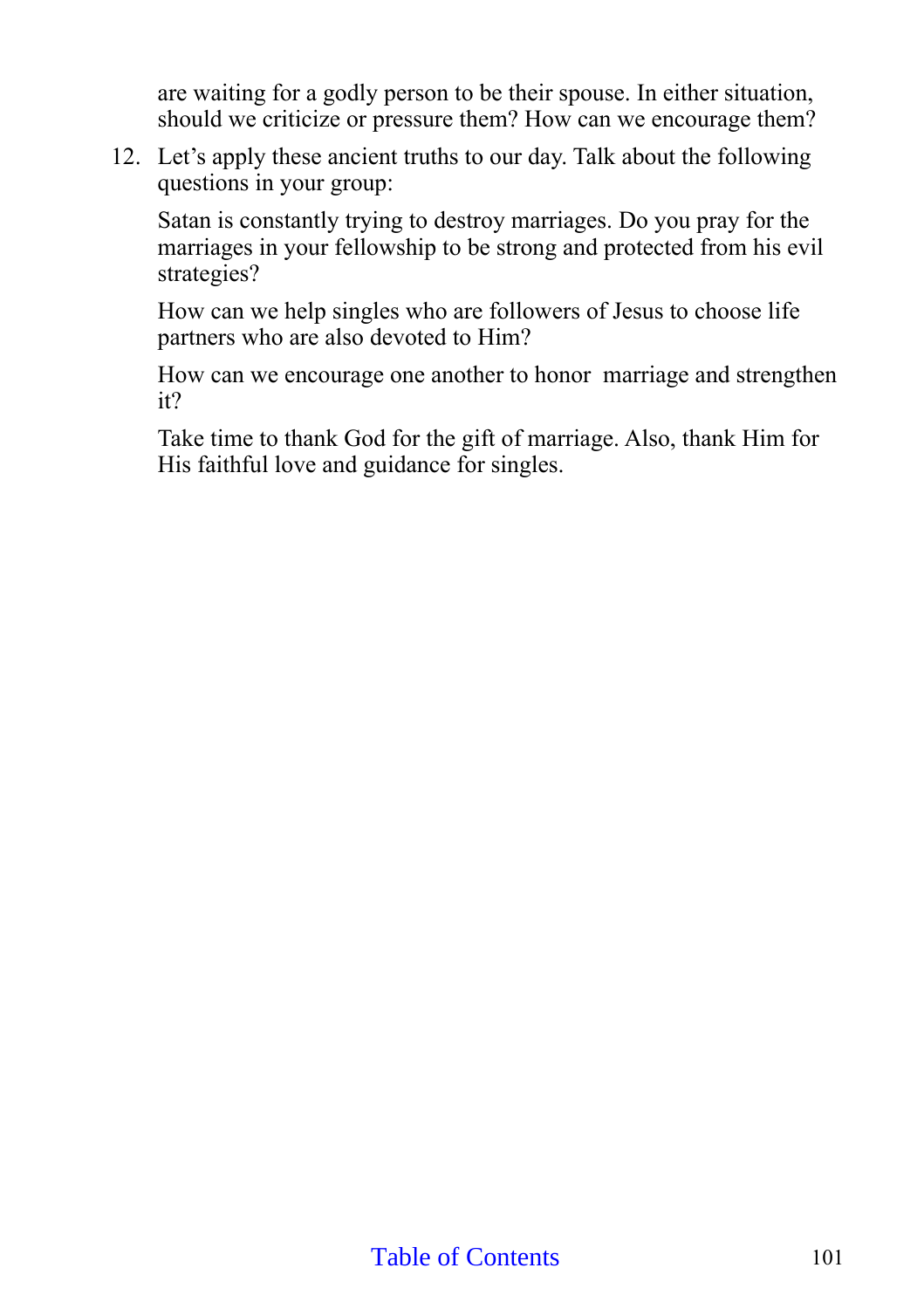# **36. Overcome Temptation By The Word Of God**

### **Opening Discussion:**

How important do you think it is to memorize God's Word? Why do you think that?

### **Read Matthew 4:1-11.**

1. Read verses 1-2 again. Picture the setting. Where is Jesus? What has He been doing there? For how long?

What does the last part of verse 2 say about how He felt? How would you feel in this situation?

2. Read verse 3 again. Who is the **"tempter"?** What did he say to Jesus? How is he trying to plant doubt in Jesus' mind about who he is? (Notice the word **"if."**)

Satan often comes to us in times of weakness and tempts us where we are especially vulnerable. In what ways was Jesus vulnerable at this time?

3. Read verse 4. How did Jesus respond to Satan? Where did His answer come from? (Most New Testaments have footnotes at the bottom of the page that tell where the Scriptures Jesus quoted can be found in the Old Testament. You can look them up if you like.)

What did Jesus say was more important than bread?

**Note:** Jesus could have turned stones to bread, but He did not take instructions from Satan. He listened only to God.

- 4. Read about the second temptation in verses 5-7. Where did the devil take Jesus? What did he tell Him to do? (Notice that Satan again uses the word, "if.")
- 5. In this temptation, Satan also uses Scripture. Read the quote from verse 6 again. **Now turn to Psalm 91:9-12 and read** these verses in context. Do you think the Psalmist is suggesting we should deliberately put ourselves in dangerous situations so we can see God miraculously deliver us?
- 6. Read Jesus' answer in verse 7. Where did this answer come from? How did this truth show how Satan was misusing Scripture?
- 7. Read verses 8-9 again. What does Satan offer Jesus? What must Jesus do to get it?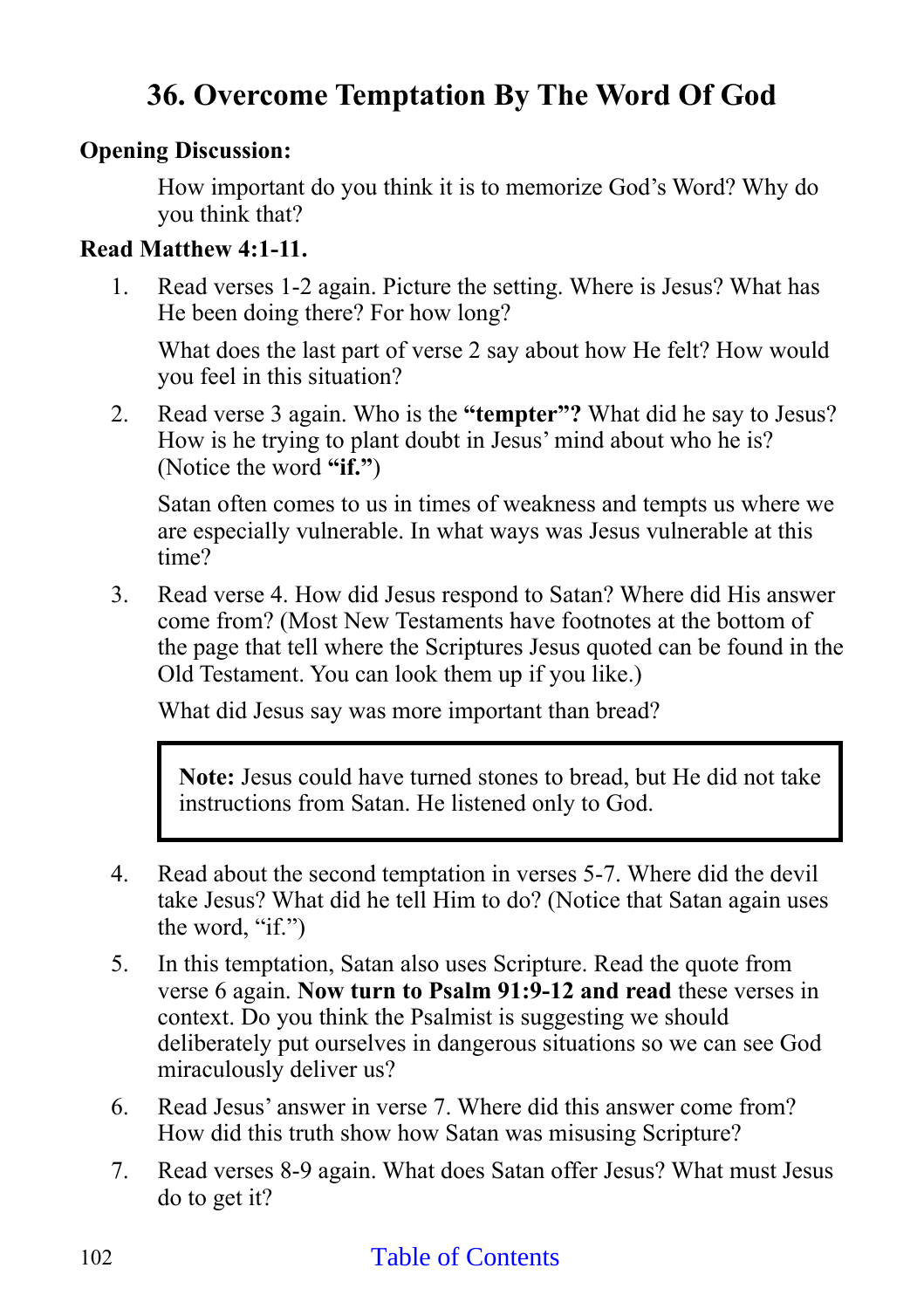- 8. Does Jesus consider Satan's offer even for a moment? How does He respond? (v. 10) How is this response especially strong?
- 9. When it was clear that Jesus would not listen to him, what did the devil do?  $(v. 11)$
- 10. **Turn to Hebrews 4 and read verses 15-16.** Why can Jesus sympathize with our weaknesses? What does He offer to us when we come to Him for help? (v. 16)

How do these verses give you great encouragement when you are tempted?

- 11. In all three of Jesus' temptations that are recorded in Matthew 4, where do Jesus' answers to Satan come from? What authority did He rely on?
- 12. **Read Hebrews 4:12 and Ephesians 6:17.** What is our best weapon against the enemy?
- 13. Jesus called Satan, **"a liar and the father of lies."** (John 8:44) His method for getting us to sin is to deceive us. If we know the truth well, we will not be easily deceived. In Jesus' day, the Old Testament was the only Scripture people had. Yet Jesus knew it so well that He could immediately use the truth like sharp sword thrusts against the enemy.

How well do you know the truths found in the Word of God? Do you read and meditate on the Word daily? Are you memorizing important verses and even whole chapters and/or books—especially those that speak directly about the things that tempt you? Will you commit now to studying and memorizing more of the Word of God? If so, you, too, can learn to stand firm against temptation.

**Here is a good verse to memorize**: "No temptation has seized you except what is common to man. And God is faithful; He will not let you be tempted beyond what you can bear. But when you are tempted, **He will also provide a way out so that you can stand up under it."** I Corinthians 10:13.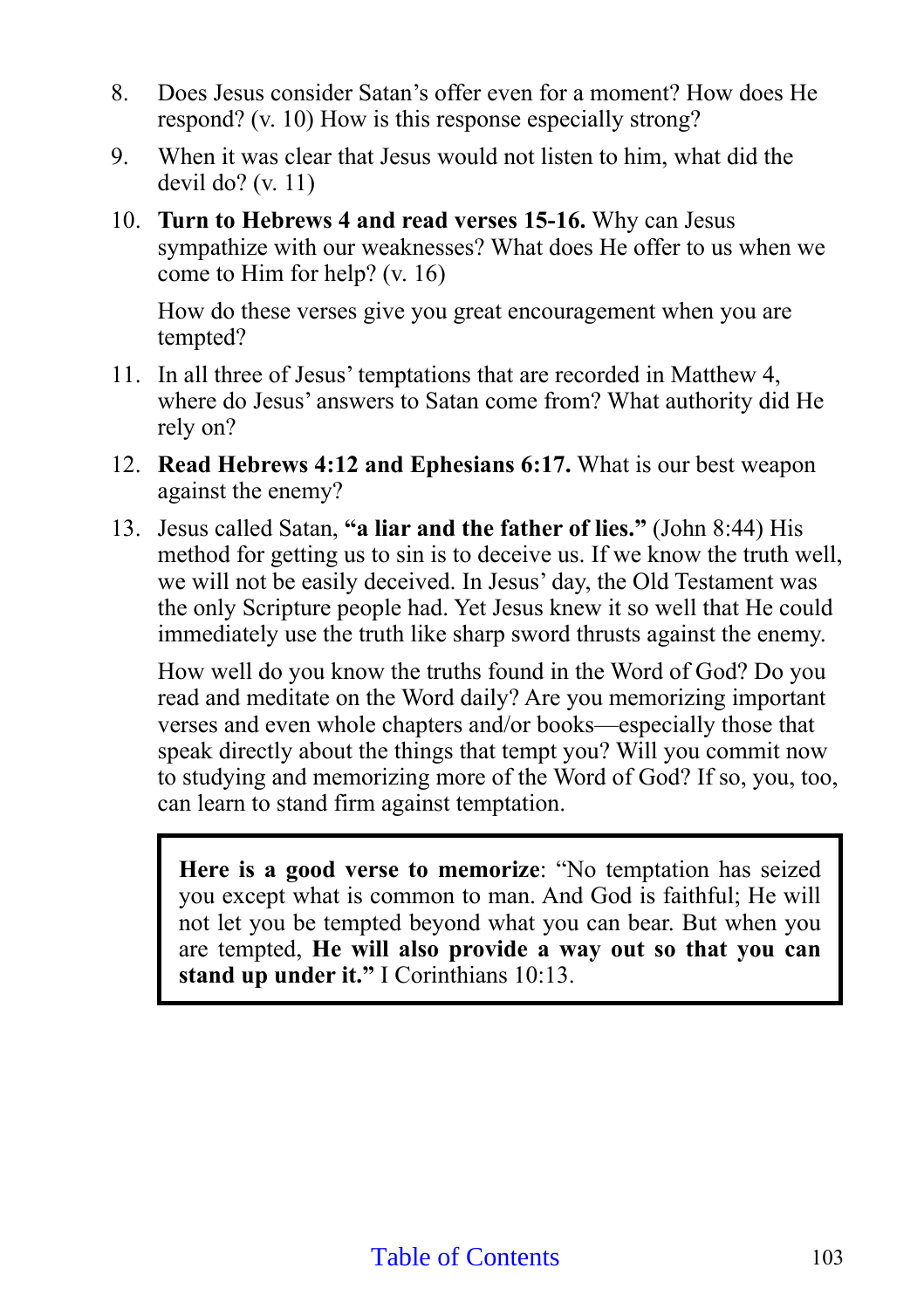# **37. In Love, Help One Another Overcome Sin**

#### **Opening Discussion:**

How does gossip destroy relationships in the fellowship of believers? Do you think gossip can ever help to restore someone who has sinned?

#### **Read Matthew 18:15-17.**

1. Read verse 15 again. If someone has sinned against you, what is the first thing you should do? Do you think this refers to sisters as well as brothers?

Why should you keep the problem just between the two of you?

- 2. **Turn to Galatians 6 and read verses 1-2.** What should we try to do for the person who has sinned? (v. 1)
- 3. What should our attitude be when we confront someone who has sinned? How do you think an attitude of humility (showing kindness and mercy) might help the other person to humble himself and turn from his sin?

If you are self righteous when you go to him, how might that be a hindrance?

- 4. Why does verse 1 say we should **"watch ourselves"** when we go to restore someone else? (**See also I Corinthians 10:12.**)
- 5. Now go back to Matthew 18 and read verse 15 again. If he listens, what will the end result be?

If believers followed Jesus' instructions in this verse, how might this keep small problems from becoming big?

6. Read verse 16 again. If your brother or sister does not listen to you, what should you do next?

Why is it important to take one or two others with you at this time? (See the last part of verse 16.)

- 7. If he still refuses to listen, what does Jesus say to do next? Why would it be good for the whole church to know about his sin if he refuses to turn from it?
- 8. How is this different from gossiping about him behind his back?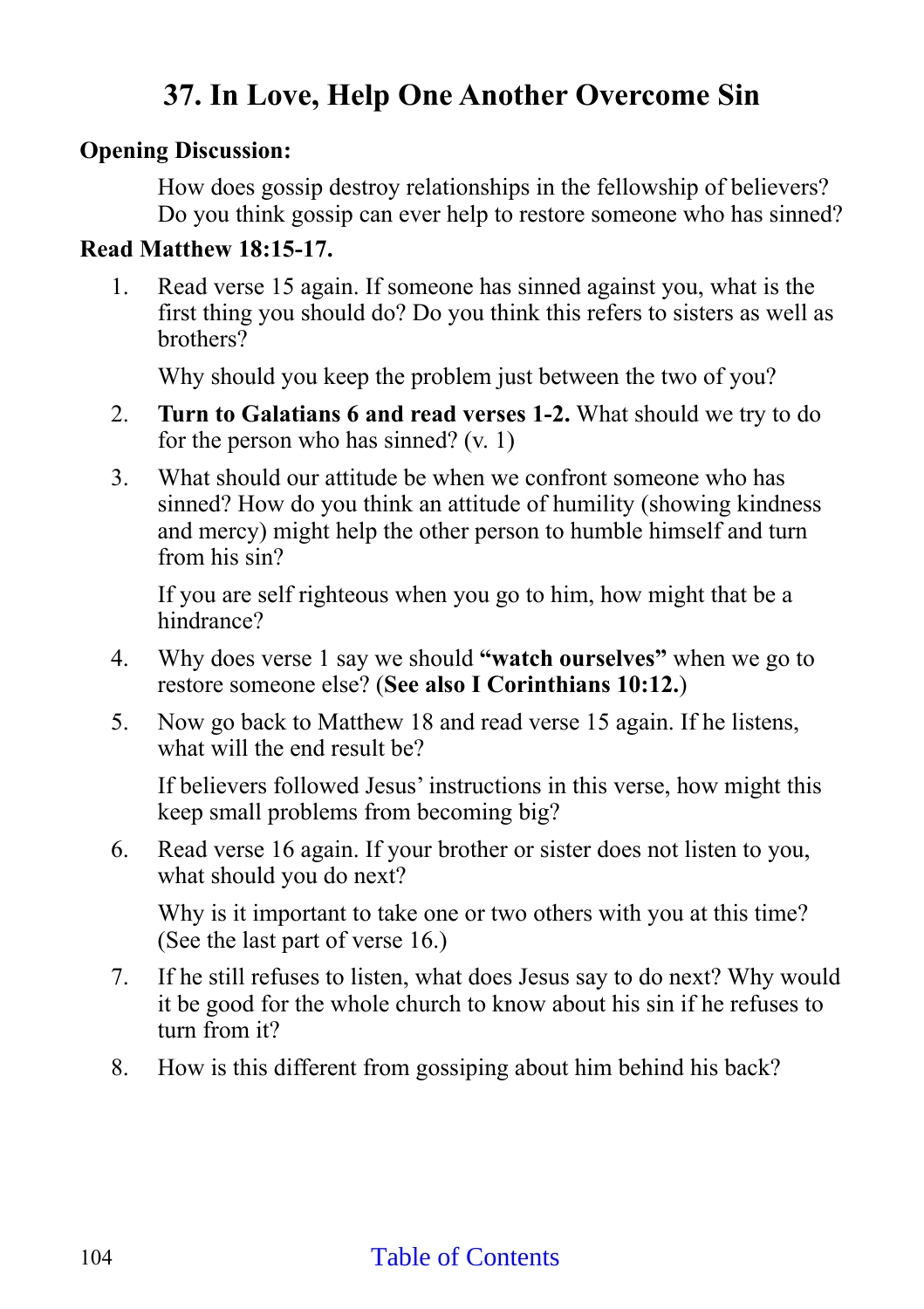**Note:** If a believer confesses and forsakes his sin when he is first confronted, there is usually no need to expose it publicly. But if he refuses to repent, it is important that the whole church know the truth. In this way, he cannot continue to be in the fellowship as a hypocrite and perhaps deceive others to sin.

9. Read verse 17 again. After the truth about him is told to the entire fellowship, if he refuses to listen to them, how should they treat (consider) him?

Think about what this means. How are we as believers to treat "pagans" (unbelievers)?

If he is outside the fellowship of believers, he needs to be restored to relationship with Jesus. We should pray for him just as we would our unsaved family and friends and do everything we can for his restoration.

10. Now think about yourself. When a fellow believer has wronged you or has fallen into sin, what do you do? Do you go to him alone first? Or do you talk about it with others first?

Is your greatest desire for him to be restored to right relationship with God and others, or do you want to see him humiliated before others? Do you realize that you, also, are a sinner who needs God's grace and forgiveness?

In the past, if you have gossiped rather than going alone to your brother or sister, ask God's forgiveness for not following Jesus' way. In your heart, commit to do it His way in the future.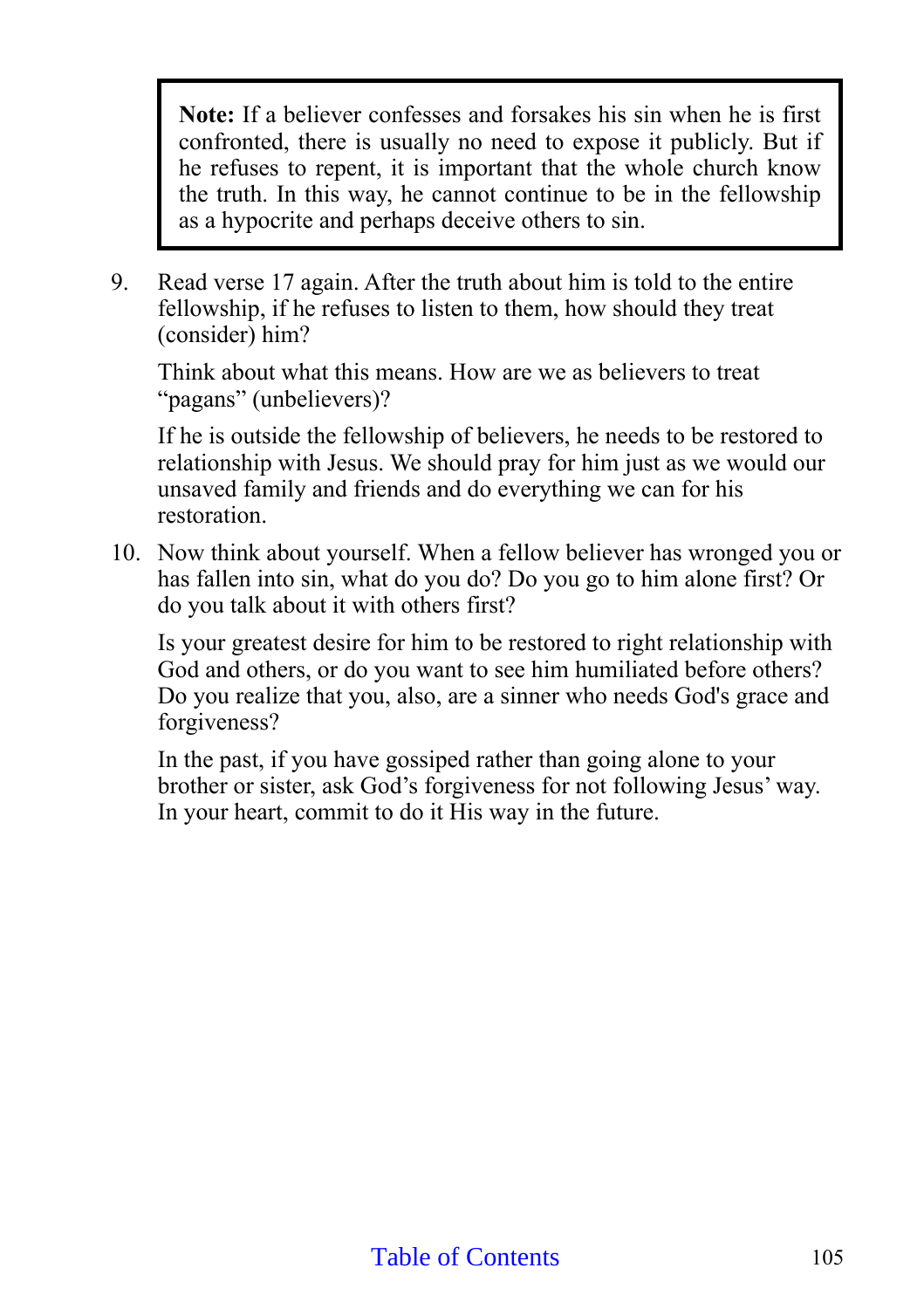# **38. Let Your Light Shine Before Men**

### **Opening Discussion:**

In most people's opinion, what kind of person is a "sinner" in God's eyes?

### **Read Matthew 5:13-37.**

- 1. In verses 13 16, Jesus tells his disciples that they are like salt and light in this world. Look over these verses quietly. Explain what you think it means today to **"let our lights shine"** so that God is praised.
- 2. Read again verses 17 -20.

After reading these verses, do you think Jesus wanted his followers to respect the law of the Old Testament?

As a group, **read together the Ten Commandments in Exodus 20:1-21.** This is the central moral law that God gave to the people through the prophet Moses. Don't look at the verses now and see if your group can say them from memory.

Do you honor the Lord by practicing and teaching these commands?

- 3. Read again verse 20 of Matthew 5. The Pharisees followed the law in a superficial way. Jesus continually showed them that they, as "religious" people were not pleasing God. In the following verses, notice how Jesus explains what it means to truly follow God's law from the heart.
- 4. Read again verses 21 and 22. Have you ever felt hurt deeply by angry words that people have said to you? Have you ever hurt others by your angry, hateful words?

Jesus compares angry words to murder. How can our words be an evil force that is like killing people?

5. In verses  $23 - 26$ , Jesus teaches us to work for reconciliation with people whom we have hurt. Read those verses again.

Are there people you know to whom you have spoken angry words? Will you obey Jesus and "be reconciled" to them?

- 6. Read v. 27-28. Do you think Jesus was only talking to men or does the same principle apply to women?
- 7. Read verses 29-30. Throughout the centuries, some believers have taken these words seriously and cut off various parts of their bodies. It's important to know that Jesus was not teaching that we should literally cut off a part of our bodies. Instead, He was saying that we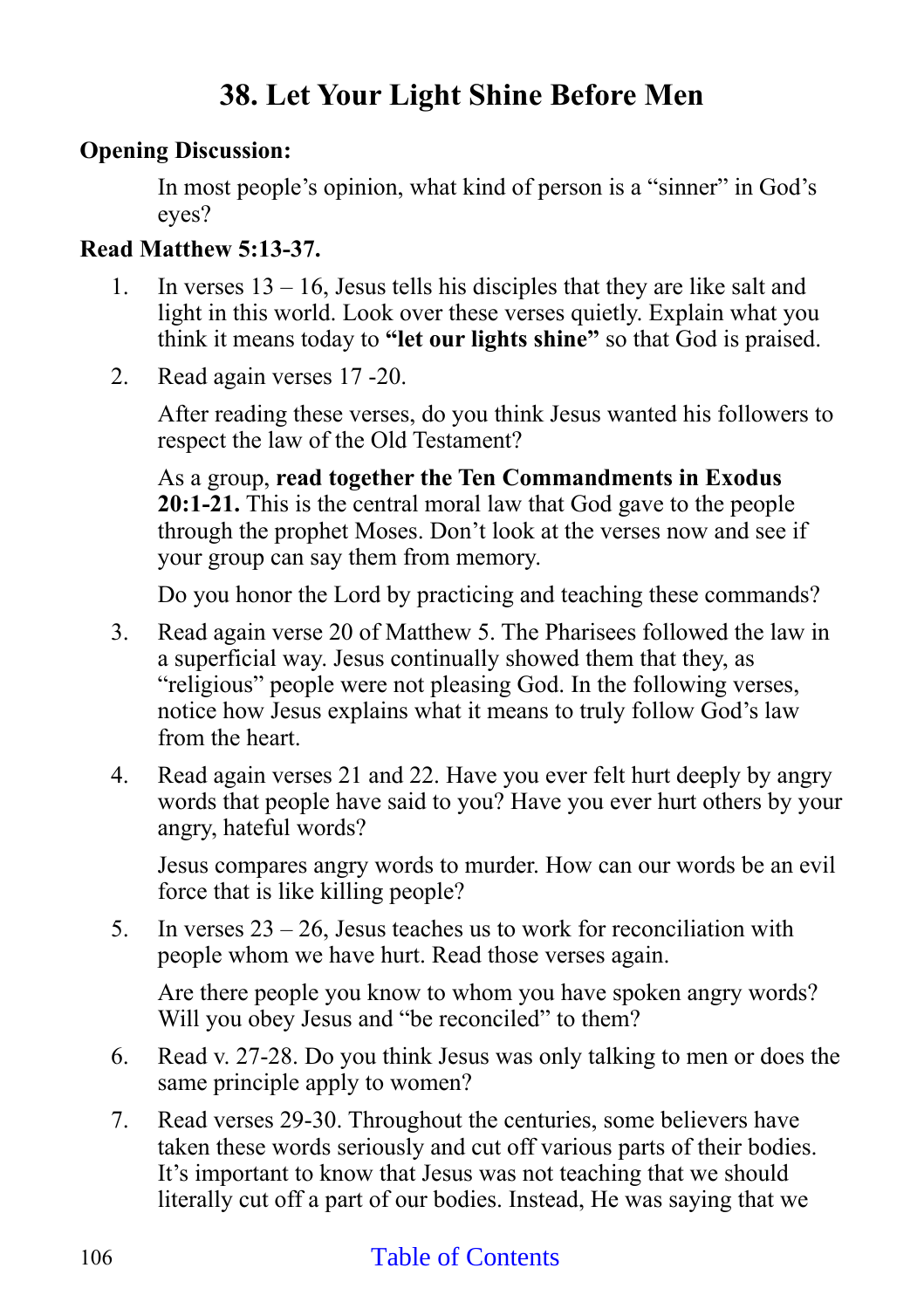must make a radical moral decision not to follow a path of sin. We must be aware of our strong sinful desires, and we must consciously cut off every opportunity to sin before sin defeats us.

Where do you need to cut off sin's opportunity, so that you can follow God wholeheartedly? Think of your tongue and what you say. Also, your eyes and what you look at on television or on the computer. Also, think about your hands (what they do), your feet (where they take you), etc.

**(Note:** We are skipping verses 31-32 here because divorce is discussed in another study entitled "Honor and Protect Marriage.")

8. Read verses 33 – 37. People have made oaths for thousands of years. Why do you think people make oaths?

Moses taught that we should fulfill our oaths, but what does Jesus say? (v. 34)

9. What did Jesus say should replace our oaths? (v. 37). Why should **"yes"** or **"no"** be enough in our promises to people?

When you say that you will do something, do people know that you are a person who can be trusted?

- 10. Look back over this passage and review. What did Jesus teach about murder? About being reconciled to your brother? About adultery? About oaths?
- 11. Now examine your own heart. What do you need to change to be **"salt"** and **"light"** in this world? Thank Jesus that He died and rose again to give you the power to change on the inside. Pray now and ask Him to help you to live for Him from your heart.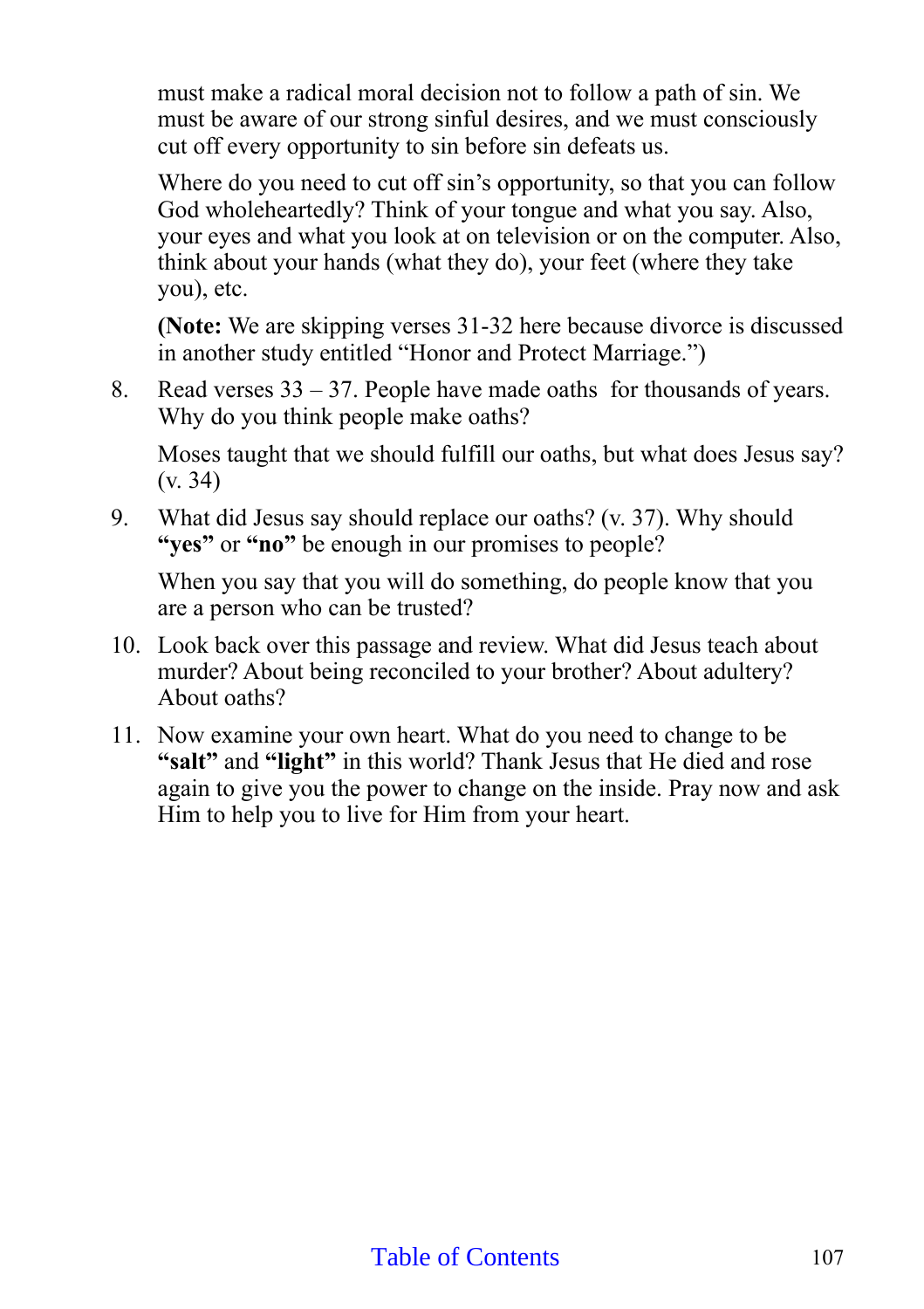*"Therefore keep watch, because you do not know on what day your Lord will come." Matthew 24:42*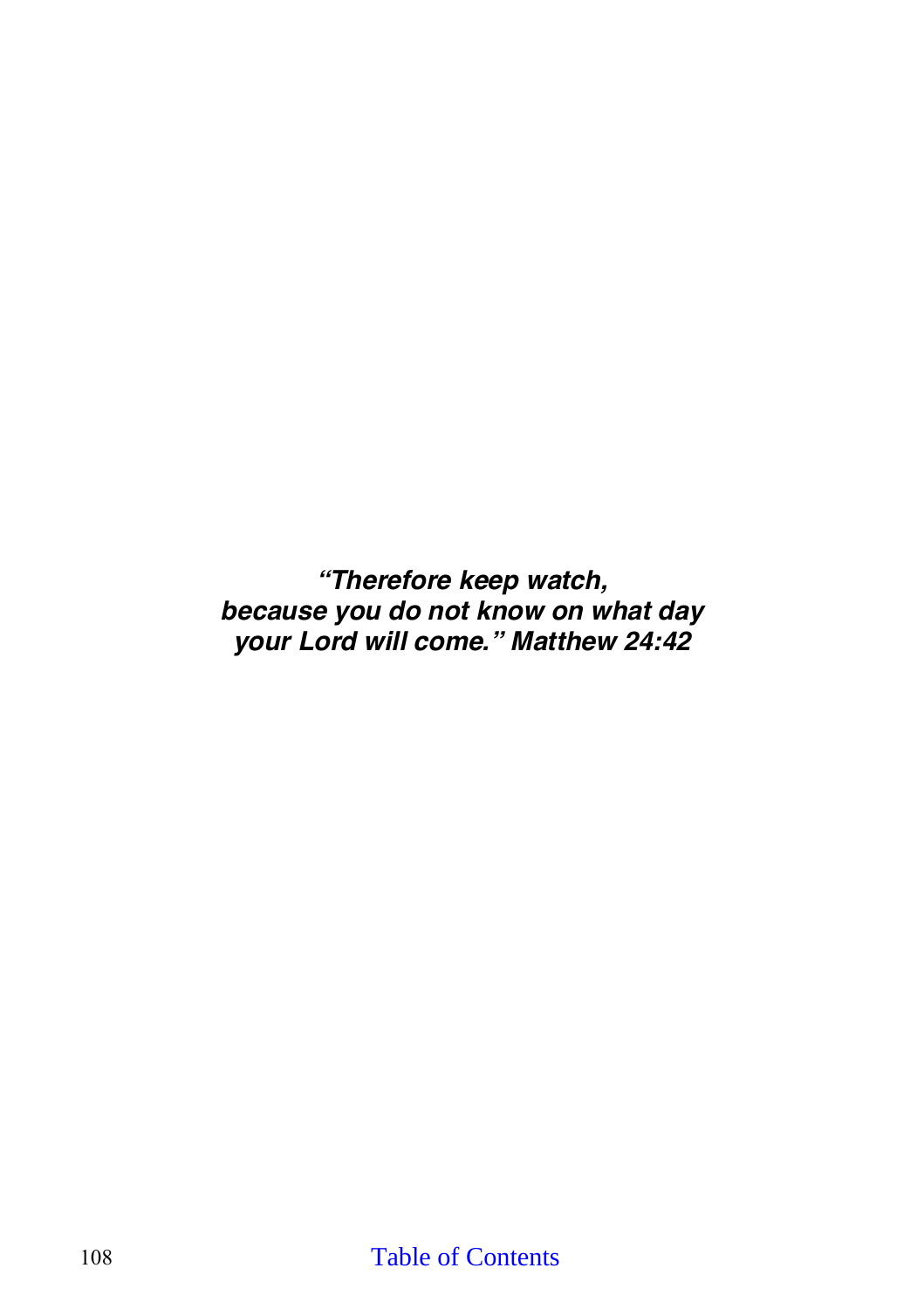# **BE FRUITFUL AND READY FOR HIS COMING**

#### *"This is to my Father's glory, that you bear much fruit, showing yourselves to be my disciples." John 15:8*

#### *"Who then is the faithful and wise servant, whom the master has put in charge of the servants in his household to give them their food at the proper time? It will be good for that servant whose master finds him doing so when he returns. I tell you the truth, he will put him in charge of all his possessions." Matthew 24:45-47*

Did you know that Jesus has work for you to do? Sadly, some who say they are followers of Jesus only want to go to heaven. They are glad to be saved, but they don't want the difficulties of serving the King of kings.

Yes, there are difficulties. But there are also rewards. Jesus honors us all by calling us into serving Him. As we serve Him, He sometimes allows us to see the fruit of our labors. But much of the fruit we will not see until He returns. Then He will show us how our faithfulness produced a harvest of good fruit! What a day of joy that will be.

Until then, let's serve Him with hope always growing in our hearts. He promised He would return and He is always faithful to His word.

As you study the following lessons, be prepared for the Lord to show you new ways of serving Him in this dark world. Abide in Jesus each day. And take His light and love to people who desperately need Him. May your joy be full!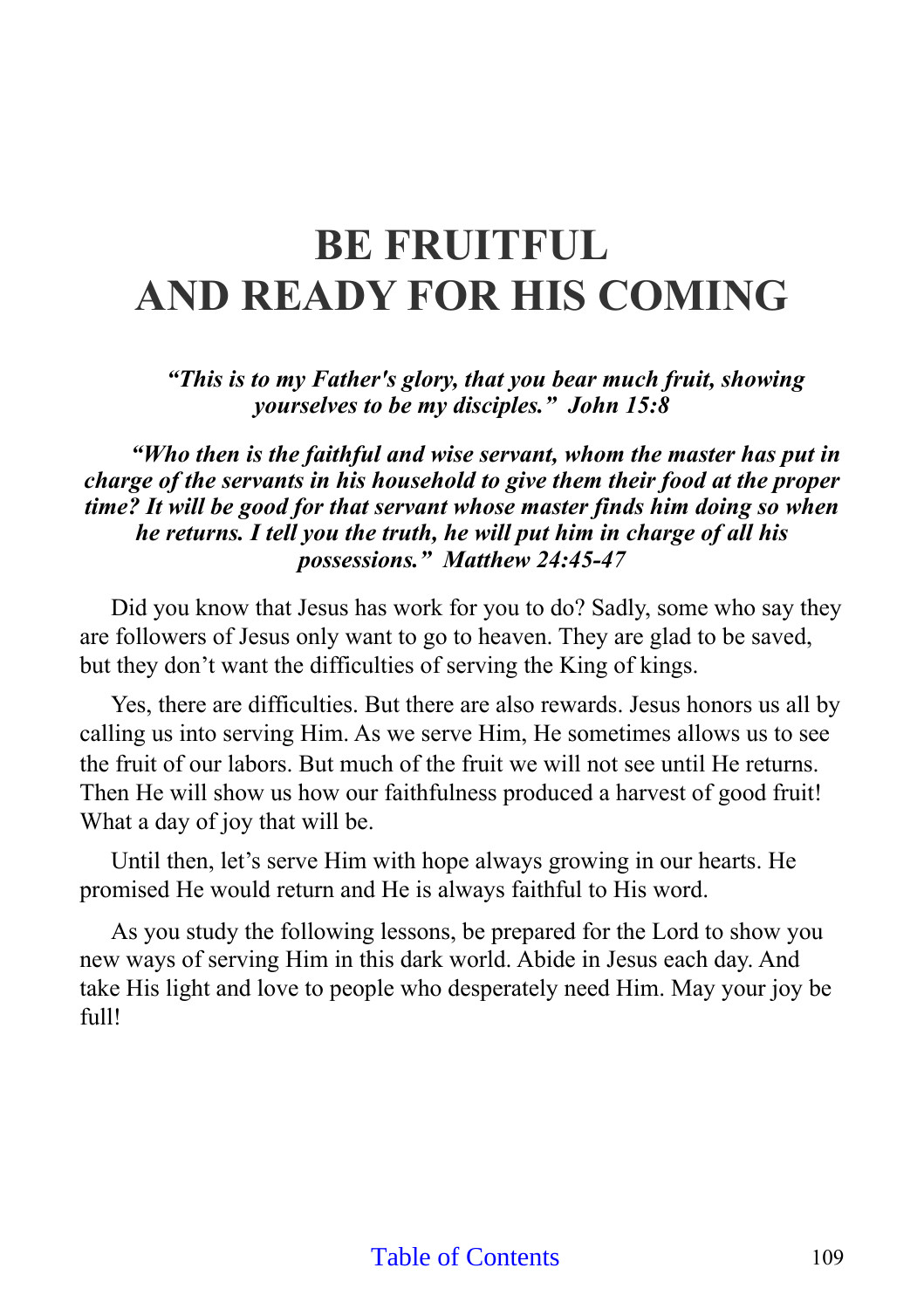# **39. Abide (Remain) In Jesus and Bear Much Fruit**

#### **Opening Discussion:**

What do you think it means for a Christian to **"bear good fruit"?** What are some examples of "fruit" that you think should be seen in a Christian's life?

#### **Read John 15: 1-8.**

1. According to verse 1, who is the **"true vine"**? Who is the "Gardener"? Who are the "branches"? (v. 5)

What is the job of the Gardener? (v. 2)

2. Think about the picture of a vine and a branch. Where does the branch get its nourishment from? What does this say to you about your relationship with Jesus?

If the branch does not produce fruit, what happens to it? (v. 2)

If it does produce fruit, what happens to it?

When a vine or tree is pruned, old or dead branches are cut off so the new branches will grow better and be more fruitful. What does the pruning represent in our daily lives? How does this pruning help us to be more fruitful?

3. Read verses 4-5 again. What does it mean to remain in Jesus and have Him remain in us?

What can we expect from our lives if we remain in Him? What can we expect if we don't remain in Him?

What do you think it means to **"bear much fruit"?** How do you expect fruit to be seen in your life?

- 4. Read verse 6. What does Jesus say those who do not remain in Him are like? What happens to them?
- 5. What promise does Jesus make in verse 7? What must we do to receive the promise? What do you think this means?
- 6. Read verse 8 again. What is the result when we bear much fruit?

Take a minute to think about your own life. Are you growing in a close relationship with Jesus? Is his life flowing through you each day, just as the life-giving sap flows from the vine to the branches?

If it is, you can expect to produce two kinds of fruit. The first kind is in your own life.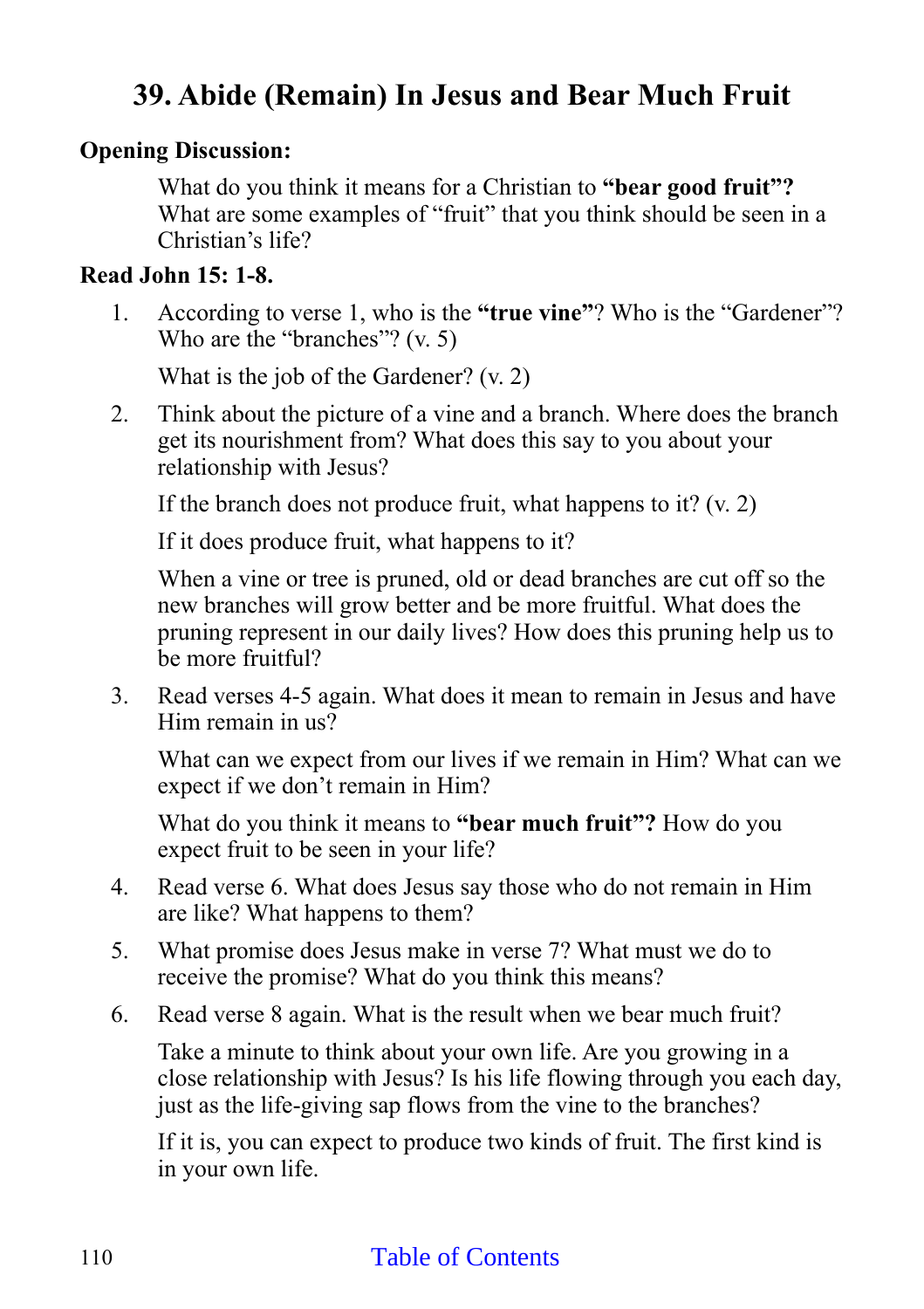**Read Galatians 5:22-23.** Name the fruit of the Spirit mentioned in these verses. These character qualities should be growing more and more in your life.

The second kind of fruit will be produced in the lives of others. As they see his life in you and as you tell them about what He has done for you, some will put their trust in Jesus Christ. Both of these fruits bring glory to God.

#### **Read John 15:9-17.**

7. Look especially at verses 10 and 12. What things could keep us from remaining in Jesus?

Ask Him to show you any disobedience in your life. Is there anything that might hinder your fruitfulness? Confess it to Him. Be obedient to what He shows you.

8. Read verse 11. What does Jesus desire that our lives be full of?

Think about your life. Is it full of joy? Is it bearing good fruit? If it's not, what do you need to do? Pray about it now.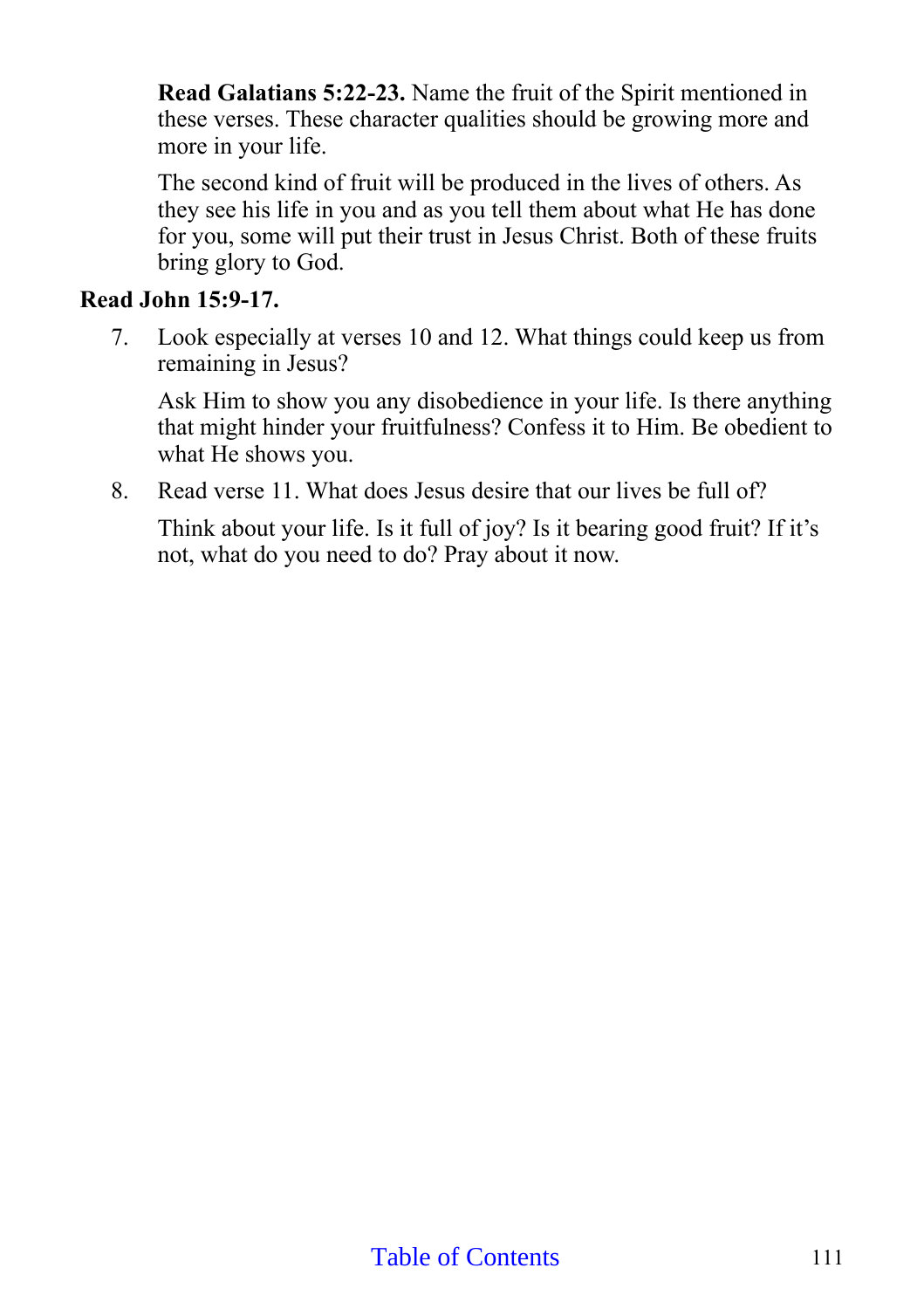# **40. Invest Your Talents, Don't Bury Them**

#### **Opening Discussion:**

Do you think that God has given some talent (gift or ability) to everyone? What talents do you think he has given you?

#### **Read Matthew 25:14-30.**

1. The servants in this parable are entrusted with some property. Whose property is it?

Read verse 15 again. It says he gave to each "according to his ability." Do you think the master expected more of some servants than he did of others? Why do you think that?

2. In this passage, talents meant money. Each talent was approximately 1,000 dollars. Today we usually think of talents as something else. What do we usually think of as talents?

Do you think **"talents"** could mean both the abilities and the financial blessings God gives us?

Read verses 16-17. If we think of talents as gifts and abilities, how can these be invested for God's Kingdom?

3. After a long time, the master returns and calls for accountability of his property.

How many talents does the first servant bring to his master? (v. 20) How does the master describe the servant? (v. 21) How does the servant's new assignment compare with his first assignment?

4. Now read verses 22-23. How many talents did the second servant present to his master? Notice the master's response in verse 23. How does it compare to his response to the first servant in verse 21?

Which was more important to the master—the amount of money earned, or the faithful work of the servant?

What new level of relationship are both servants called into with the master? (vs. 21 & 23)

5. Read verses 24-25 again. How does the third servant describe his master? (v. 24) Why did he bury his talent?

If we think of God as harsh and angry, how can this cause us to be afraid and not get busy using what He's given us?

Scripture clearly states that God loves us and accepts us because of Jesus' death for us. If we don't believe this, how can our relationship to God become like that of the third servant? (**See I John 4:16-18**)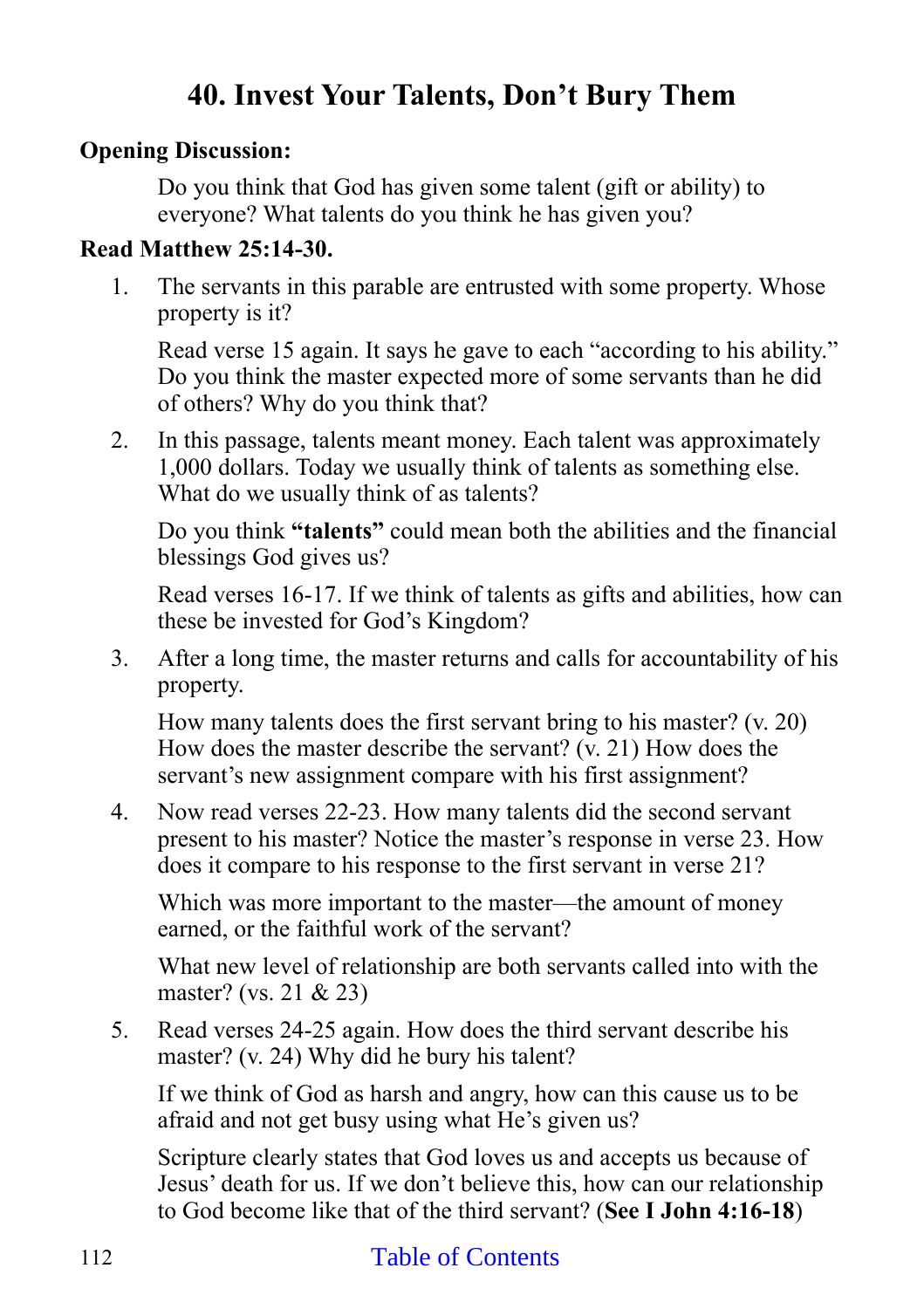6. What words does the master use to describe the third servant in verses 26 and 30?

Why do you think this servant's punishment was so severe? (vs. 28-30)

7. This is a hard parable to accept. The master shows no mercy to the servant who knew what was expected of him but didn't do it. He lived in fear and not in faith.

At the beginning of this study, we talked about the gifts God has given each of us. What are you doing to use your God-given gifts for His Kingdom?

Take a few minutes to think quietly about specific things God may be asking you to do at this time. You may want to write them down and keep them in your Bible. Then pray. Ask God to forgive you where you have not been faithful in the past with what He has entrusted to you. Then ask Him to help you in the future to use all that He has given you for his glory.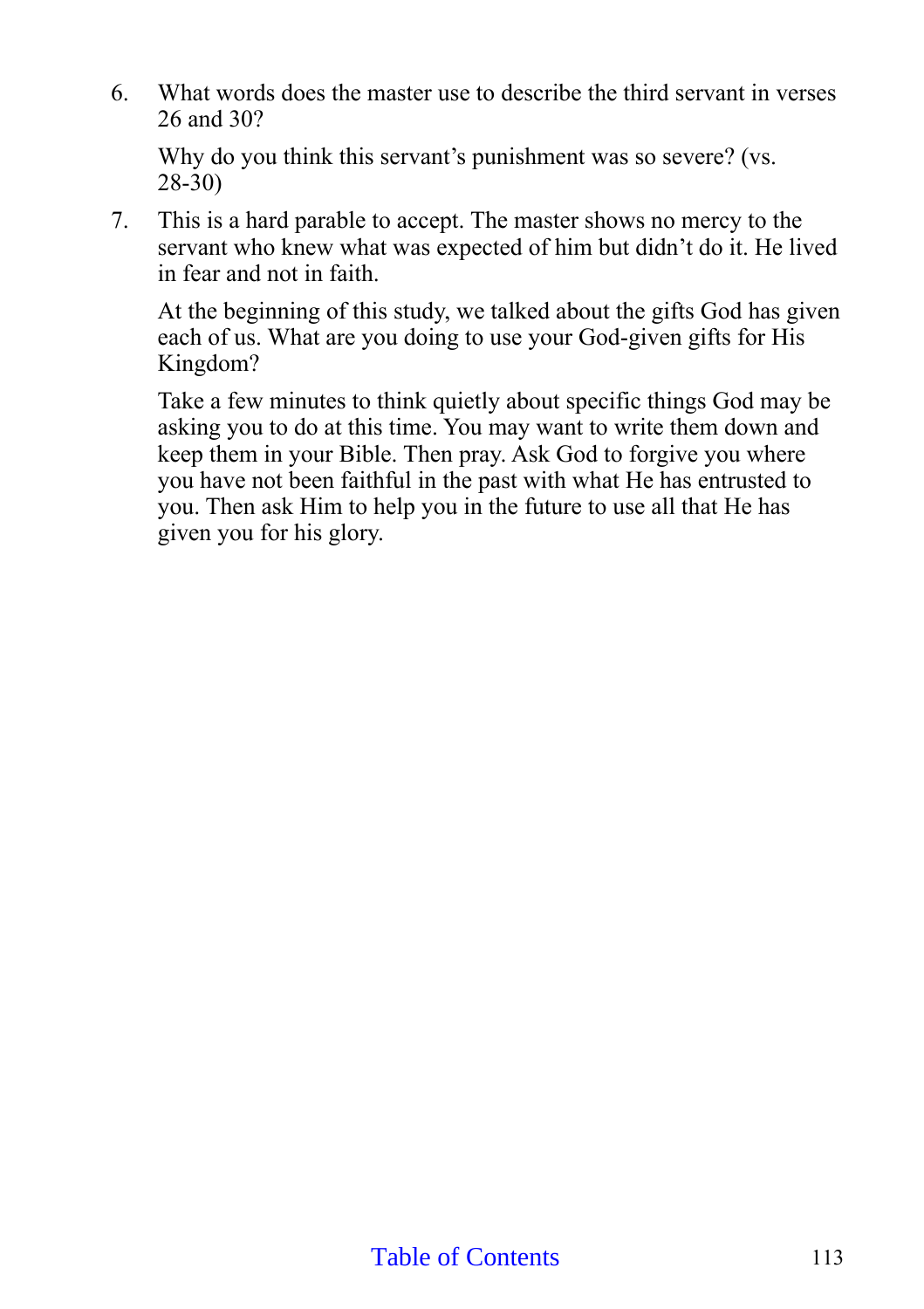# **41. Serve Jesus By Helping Needy People**

#### **Opening Discussion:**

Do you think God cares about the poor? Do you think we have a responsibility to help the poor? Why or why not?

#### **Read Matt. 25:31-46.**

1. In these verses Jesus is telling a story to teach a truth. Read again verses 31-32.

When does this story take place? Describe the scene.

Who is present? (v. 32) What is the Son of Man (Jesus) doing? (v. 31)

2. Read again verse 34-36. What do those on Jesus' right receive? (v. 34) Why?

What have they done?

List the things Jesus says in verses 35-36 that they have done for Him.

- 3. What do those on the right (the righteous) answer in response to Jesus words? Do you think they are surprised at his words? (vs. 37-39)
- 4. Read Jesus' answer to them in verse 40. What do you think He means by this? How do we serve Jesus when we help those in need?

Mother Teresa was a well-known Catholic nun who served the very poor and dying who lived on the streets in India. She was inspired by this parable. She said that she saw the face of Jesus in each person that she helped. When you care for needy people, do you consider that you are helping Jesus Himself?

- 5. Jesus now turns to speak to those on his left. What does He say to them? Why do they receive this punishment? (vs. 42-43)
- 6. How is their answer in verse 44 similar to the answer of the righteous in verse 37-39? How does Jesus answer them? (v. 45)

### Table of Contents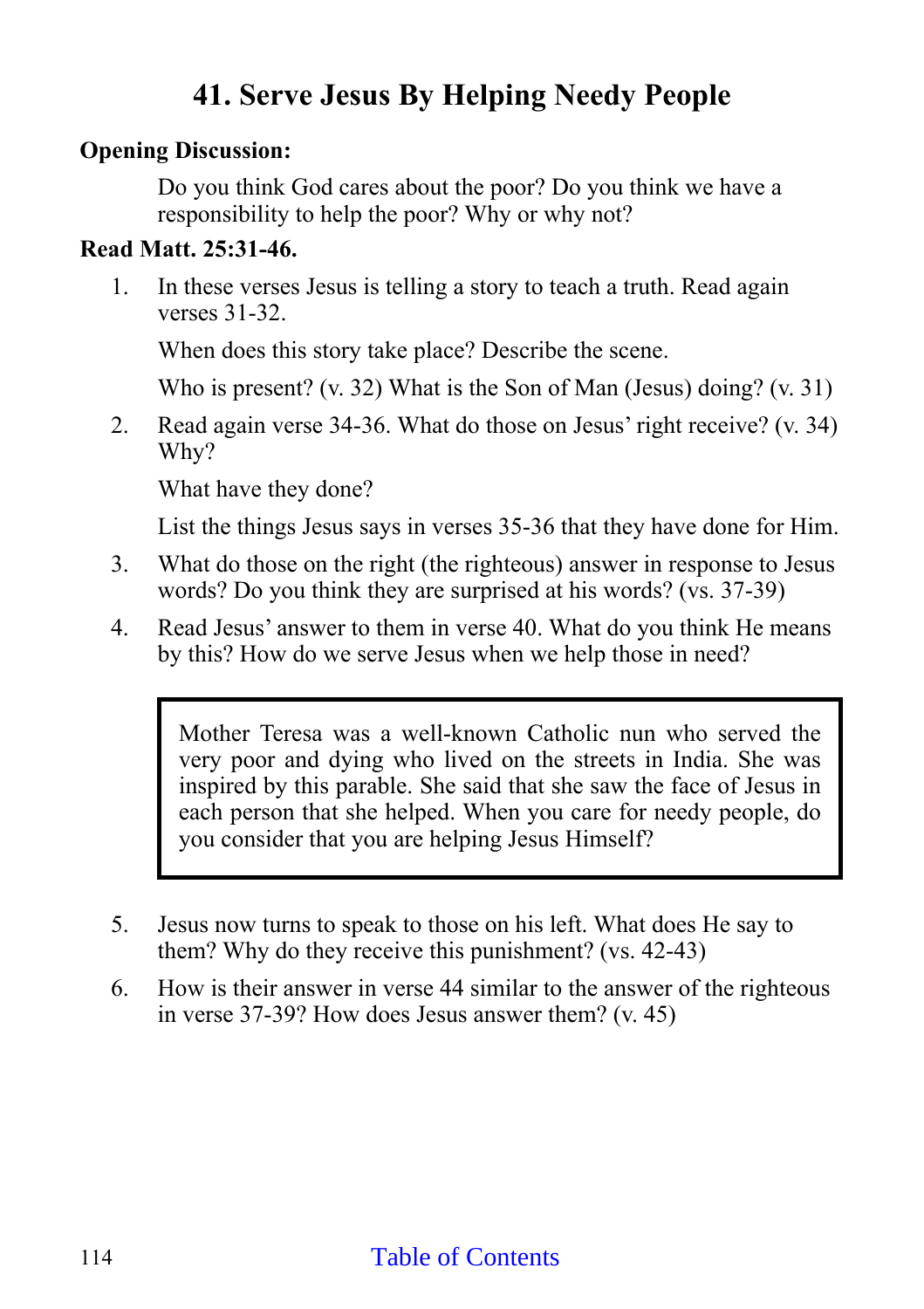**Consider:** If we read only this story by itself, we could think that we receive eternal life or eternal punishment based on whether or not we help other people. Other verses in the Bible help us to understand what Jesus is saying to us through this story of the sheep and the goats.

7. **Read Ephesians 2:8-10.** Read these verses through several times. What does verse 8 tell us about our salvation?

According to verse 9, are we saved by our works? Can any believer boast that he has earned his salvation through something he has done?

- 8. Now read again verse 10. Because of our faith, God has made us new creatures in Christ Jesus. As new creatures, what does it say we are created to do? What do you think these good works might include?
- 9. Turn back to Matthew 25, and read verse 40 again. When you see or hear of someone in need, do you think to yourself, **"How can I be Jesus' hands reaching out to this person?"**

No one can meet all of the needs they see around them. But we can each reach out to the needy people that God brings across our path. Think about people that God may want you to help. Ask Him to give you His heart of compassion for them. Then obey Him by doing what He shows you to do.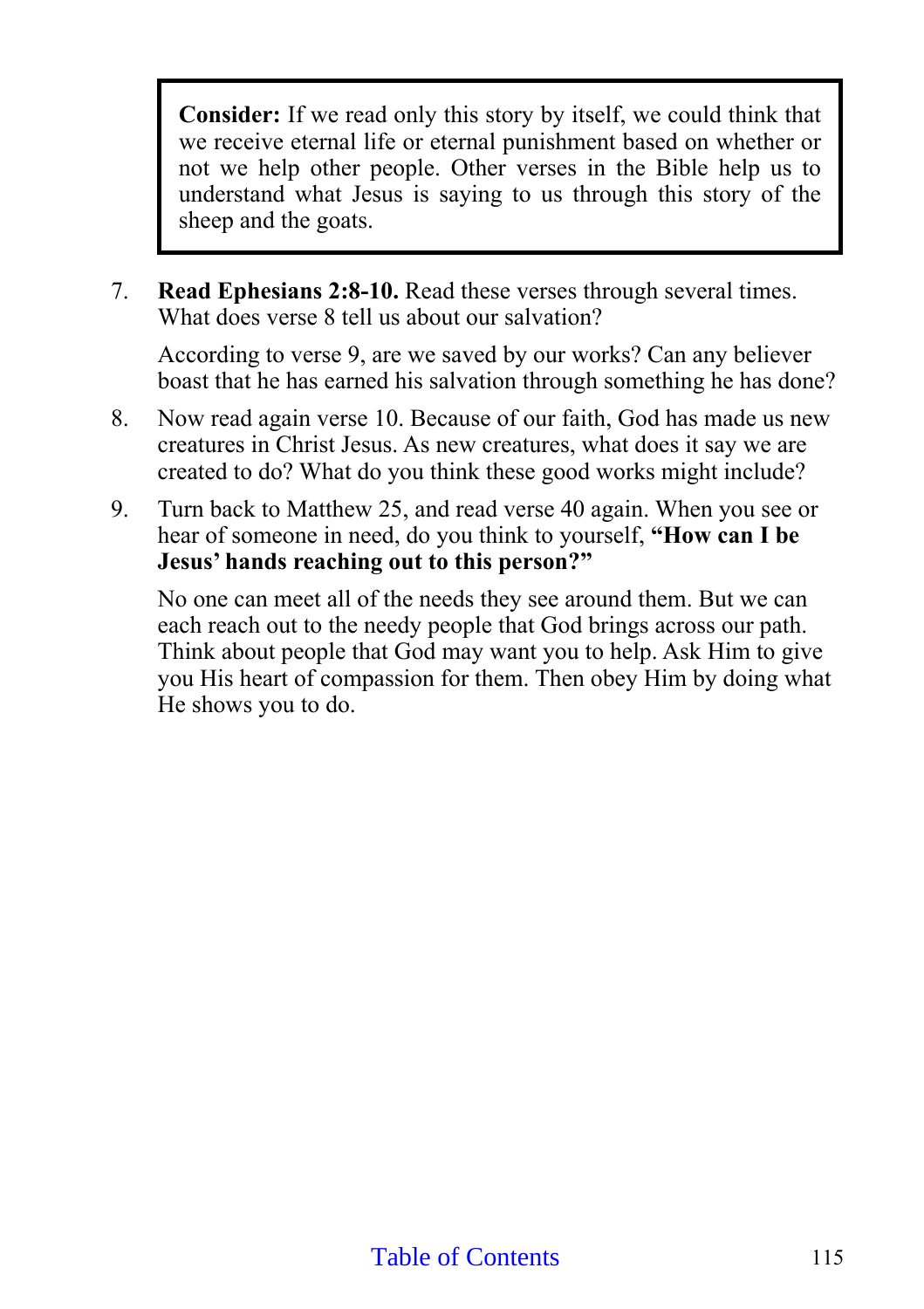## **42. Be Ready For The Second Coming Of Jesus**

### *Part 1: Don't Be Deceived*

#### **Opening Discussion:**

Do you think the world will continue to go on forever, or will there be an end to this world as we know it?

#### **Read Matthew 24:1-36.**

1. What did the disciples want Jesus to notice when they walked away from the temple?  $(v, 1)$  What was Jesus' answer?  $(v, 2)$ 

Notice that the disciples asked in v. 3: **"When will this happen?"** The temple (called by historians as Herod's Temple) was destroyed in A.D. 70. This was approximately 40 years after Jesus was crucified and resurrected. The Romans attacked the city of Jerusalem and thoroughly destroyed the temple.

But the disciples also asked, "And what will be **the sign of your coming and of the end of the age?** This prophecy in Matthew 24 seems to be a combination of telling of the Roman attack on Jerusalem, and also of His second coming.

2. Jesus began his explanation of the days ahead with a warning in verse 4. What was that warning?

In verse 6 he gives them another warning: "See to it that you are not alarmed." Look at v. 6-8 again. How can we as believers grow stronger so that we will "not be alarmed" when we see dangerous signs in the world?

- 3. How is Jesus' second coming like the birth of something? (v. 8)
- 4. Read again verses 9 and 10. Since the time of the apostles, Christians have been persecuted for their faith in Jesus. Most of us hope it will not happen to us!

Do you remember what Jesus told his disciples in Matthew 5:11-12 about persecution? **"Blessed are you when people insult you, persecute you and falsely say all kinds of evil against you because of me. Rejoice and be glad, because great is your reward in heaven, for in the same way they persecuted the prophets who were before you." (Mt. 5:11,12)**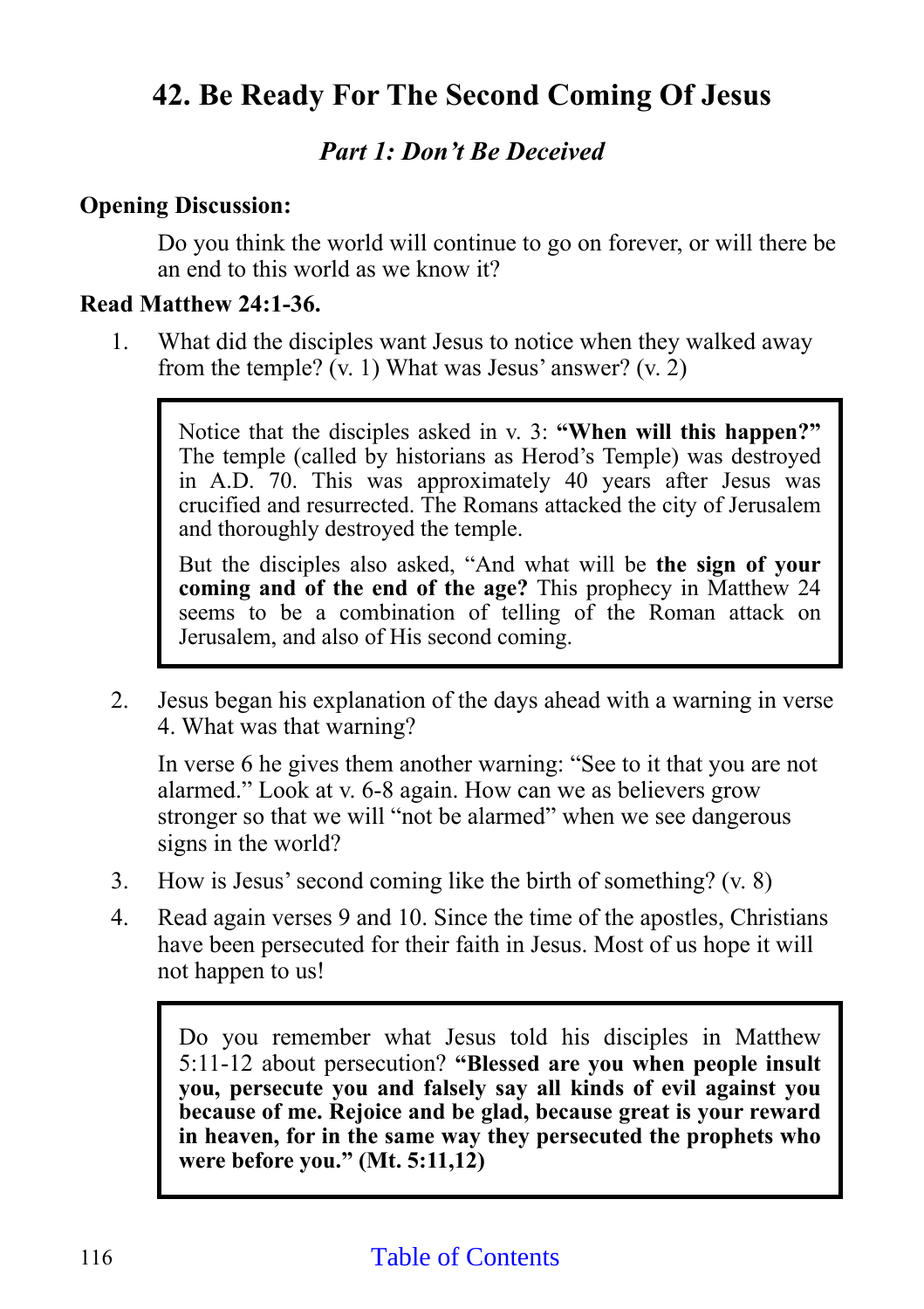How does it strengthen us to remember that holy men and women of the past have suffered for their faith? Is it really possible to rejoice and be glad when we are persecuted for serving Jesus?

- 5. **Read also Matthew 10:28.** What encouragement for times of persecution do you find in this verse?
- 6. In verse 11-14 of Matthew 24, what are other "signs" of those difficult days? How can we as believers guard against our love growing cold? How can we keep from being deceived by false prophets?

How do you think Bible study, prayer, and meeting together often with other believers can help to protect us from these things?

According to verse 13, who will be saved?

- 7. In verse 14, Jesus says the good news will be preached in the entire world before He comes. How are you, and the believers of your fellowship, participating in this activity?
- 8. Read again verses  $15 25$ . Many scholars have disagreed on what the **"abomination that causes desolation"** is (v. 15). Some say it happened in the past when Jerusalem was destroyed. Others say it will happen in the future. It is best for this Bible study to not spend much time discussing this question.

It is more important for us to beware of the widespread deception in the world. Look at verses 23-25. How will many people be deceived?

9. Look carefully at verses  $26 - 31$ . How will all people know for sure that Jesus has returned?

Why do you think there will be deep mourning among all the nations of the earth when Jesus returns? (v. 30)

10. Look at verse  $32 - 36$ . On one hand we must be ready for him at any time, on the other hand we must not set dates of His return.

How can that thought help you to live for Jesus each day?

11. Think about your life. What do you need to do to strengthen your faith so you can persevere through hard times? How can you guard against deception? Take some time to pray about these things.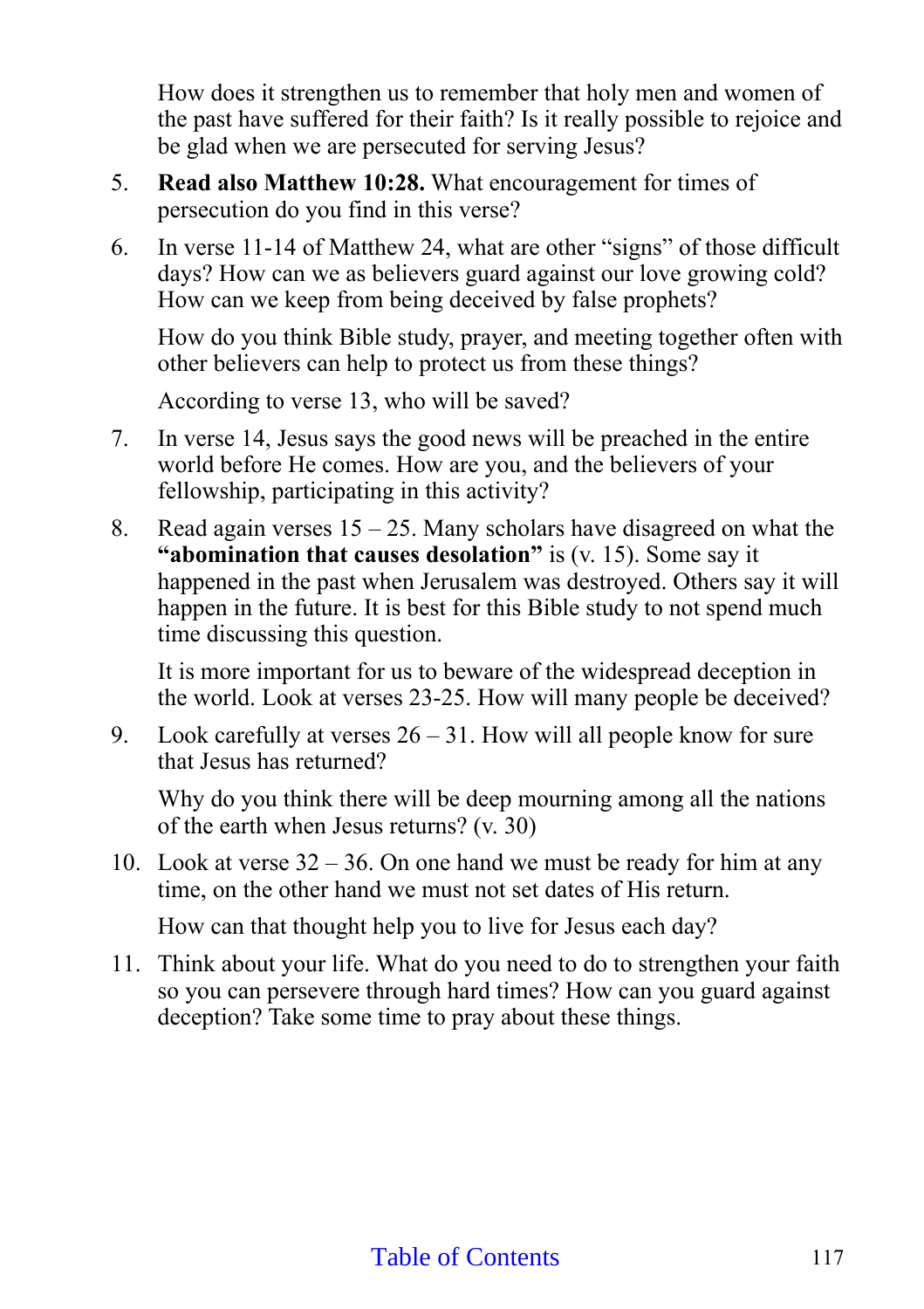## **43. Be Ready For The Second Coming Of Jesus**

### *Part 2: Be Watchful And Faithful*

#### **Opening Discussion:**

From the last study, what did Jesus say would be signs of His return? How can we be prepared for persecution and hard times? How can we keep from being deceived by false prophets?

In this study we will talk more about how to be ready for Jesus' second coming. We will look at what our attitude should be and what we should be doing as we wait.

#### **Read Matthew 24:36-51.**

- 1. Read again verse 36. Who alone knows the time of Jesus' return?
- 2. Read verses 37-41 again. How will the days of the coming of Jesus be like the days of Noah? What were the people busy doing?

For one hundred years the people watched Noah build the ark, yet none of them repented. Do you think that most people in the world today are like that—unaware that judgment is coming?

- 3. Read what the Apostle Paul wrote to his young disciple, Timothy, about the last days in **II Timothy 3:1-5.** Does this sound like many people today? How?
- 4. Turn back to Matthew 24. According to verses 42-44, since we don't know when Jesus will return, what should our attitude be?
- 5. Read again the parable in verses 45-51. What task is given to the servant in verse 45? If he is faithful and wise, what will he be doing when his Master returns?

What will his reward be?

- 6. If the servant is wicked, what does he do? (v. 49) What is his attitude toward the master's return? (v. 48)
- 7. How will the Master surprise the wicked servant? (v. 50) What will his reward be? (v. 51)

How can we be faithful and wise servants in the twenty-first century?

8. **In II Peter 3,** this apostle gives us some advice on how we should live as we wait for the coming of Jesus. Read the entire chapter.

Look again at verses 3-7. What will scoffers say in the last days? (vs. 3-4) What are they forgetting? (vs. 5-7)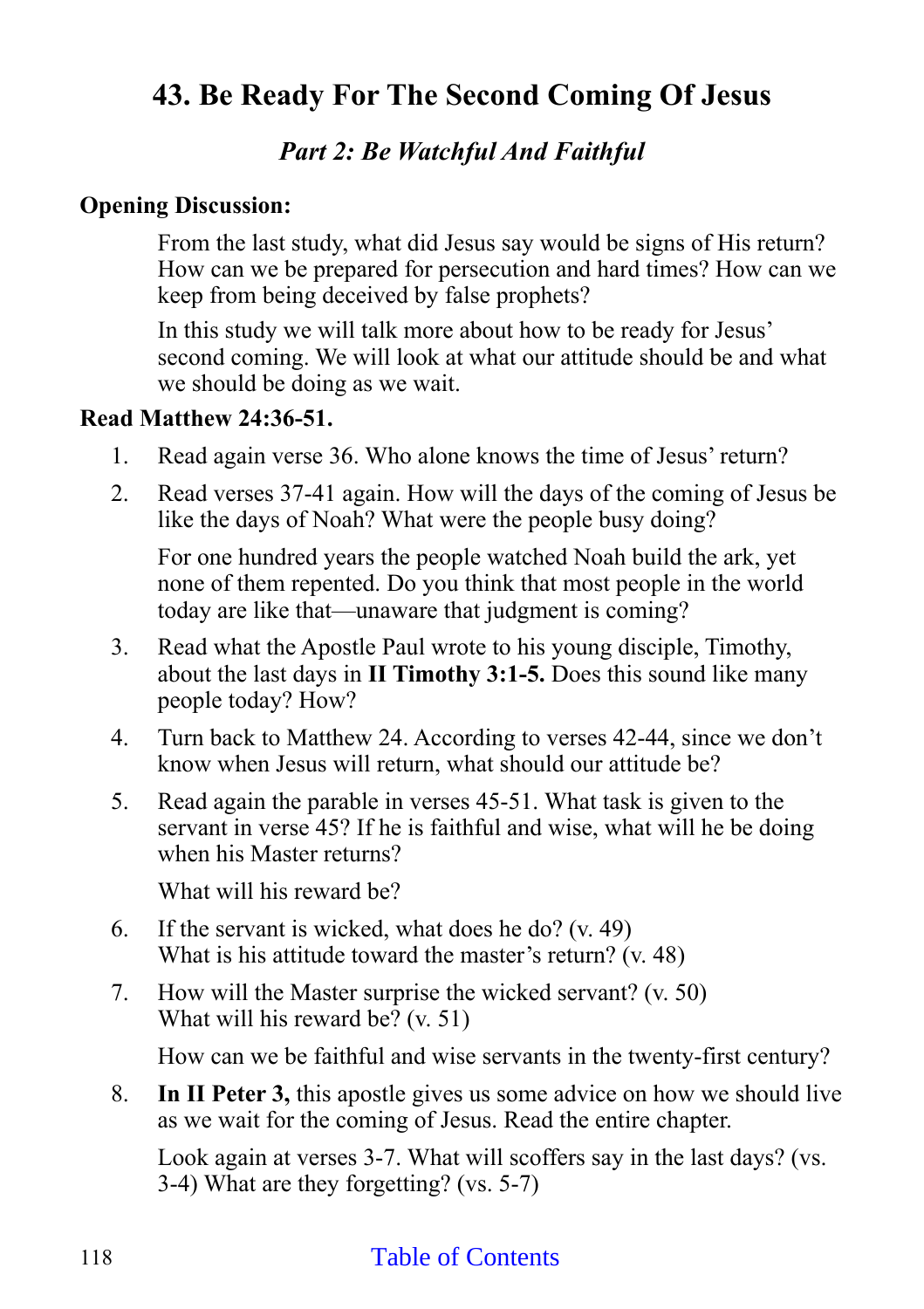- 9. How is God's counting of time different from ours? (vs. 8-9) Look at the last part of verse 9. What is God waiting for? What does this say about his love for all people?
- 10. Read verses 10-13 again. Describe what it will be like when the day of the Lord comes.

What can we do to be prepared for this day? (See vs. 11 and 14.)

11. In verses 17-18, what final instructions does Peter give to help us know how to live?

Now think about your own life. Are you ready for Jesus' return? What do you need to change to be ready? Take some time to pray about these things.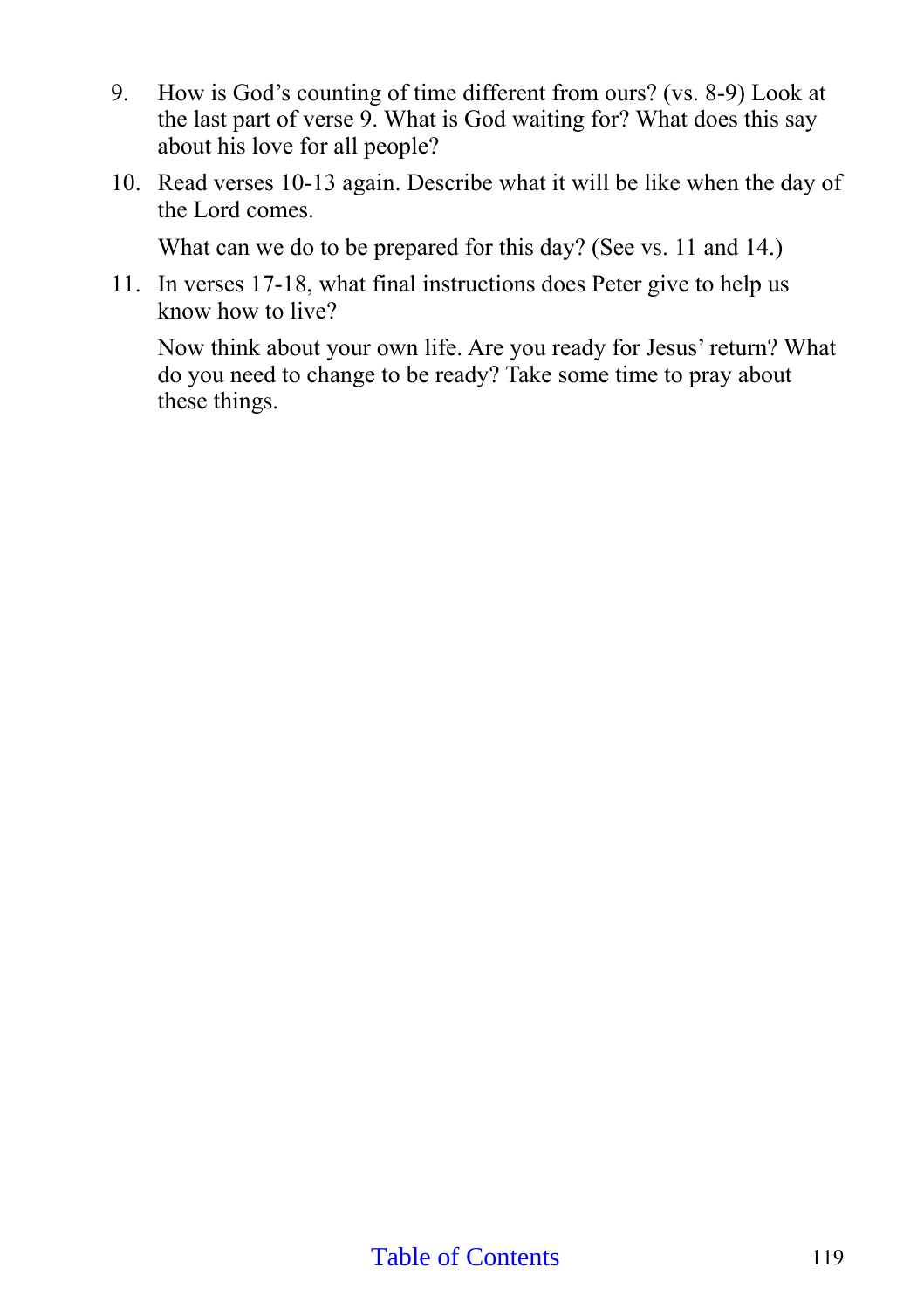*"For if, when we were God's enemies, we were reconciled to him through the death of his Son, how much more, having been reconciled, shall we be saved through his life!" Romans 5:10*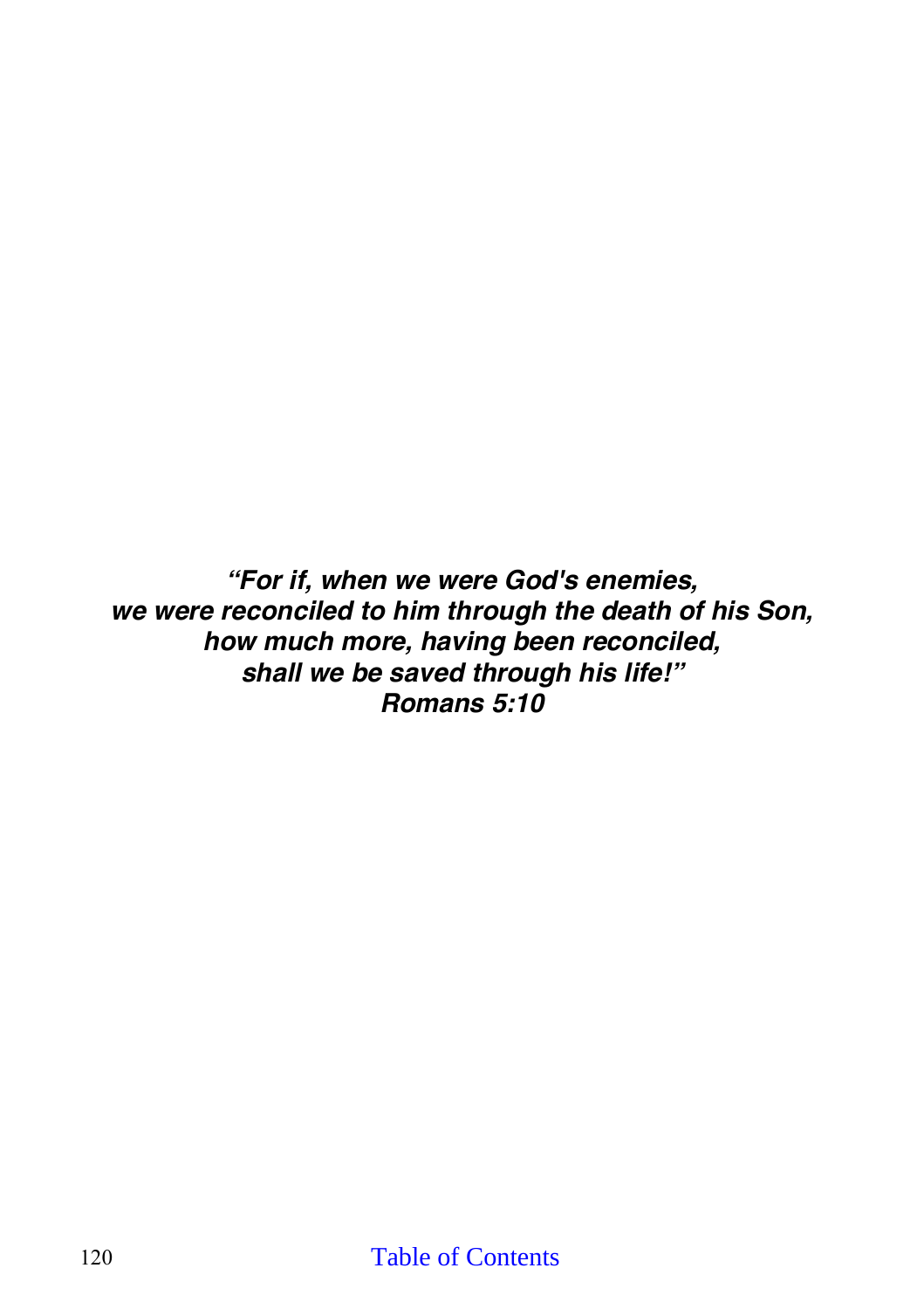# **TAKE THE LORD'S SUPPER**

*While they were eating, Jesus took bread, gave thanks and broke it, and gave it to his disciples, saying, "Take and eat; this is my body." Then he took the cup, gave thanks and offered it to them, saying, "Drink from it, all of you. This is my blood of the covenant, which is poured out for many for the forgiveness of sins. Matthew 26:26-28*

Jesus was a wonderful teacher. But Jesus didn't come just to teach us. He came to die for us. His death and resurrection is the focus our faith. His death means life for us.

It would be tragic for the Son of God to die for the sins of the world and for millions of believers to forget it. And isn't it sad when followers of Jesus lose the meaning of His death because of foolish arguments and selfishness? Jesus knew we needed to think often about His death. And we need to remember it in a way that has deep meaning. That's why He gave us the command to take the Lord's Supper.

Jesus' death can not be comprehended completely by our minds. Something happens deep in our spirits when we take the Lord's Supper. When we remember that it was **for us** he died, in a mysterious way we are fed by His life and sacrificial love. We joyfully welcome Him afresh as our Savior and Lord. Believers all around the world know that taking the bread and the cup gives them new courage and hope.

The following studies will help you and your group to **"taste and see that the Lord is good."** (Psalm 34:8)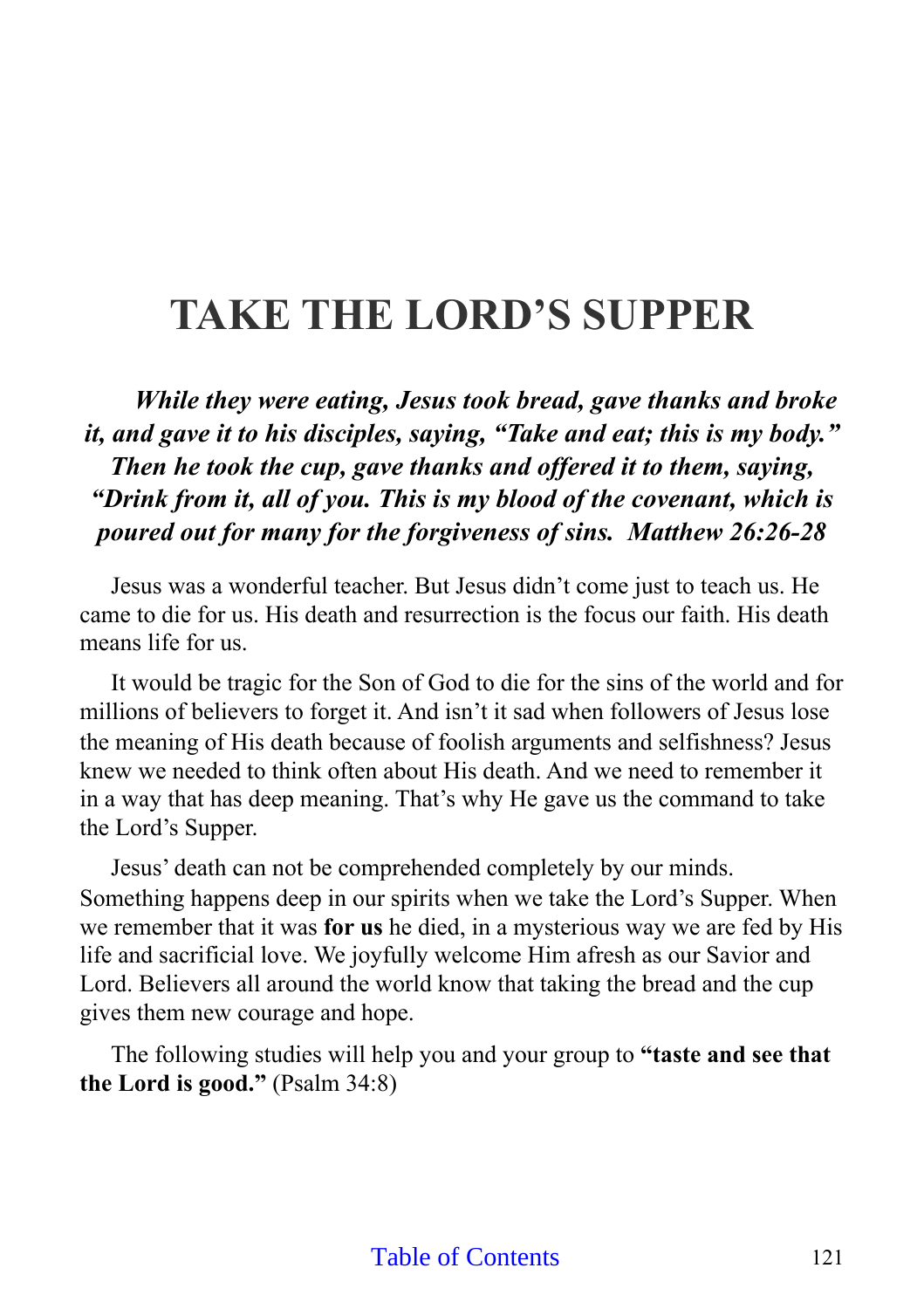## **44. Eat The Bread Of Life And Live Forever**

### *This study is an introduction to the next study on taking the Lord's Supper.*

#### **Opening Discussion:**

Jesus said, "Man does not live on bread alone, but on every word that comes from the mouth of God." (Matthew 4:4) What do you think He meant by this?

#### **Read John 6:25-70.**

#### **Note the context of this passage:**

In the first part of chapter 6, Jesus multiplied the bread and fish to feed 5,000 people. After this amazing miracle, Jesus left, but the people searched for him.

1. Read verses 25-29 again.

Jesus tells the people they were not seeking him because of the miraculous sign that would help them to believe he was the Messiah. Instead, they sought Him because "they ate and were filled." They simply wanted another free meal!

If we only seek Jesus for the physical blessings He can give to us, what important thing about Him will we miss?

- 2. What do you think is the **"food which endures to eternal life"** that Jesus talks about in verse 27?
- 3. The people then wanted to know what they needed to do in order to do God's work (v. 28). What was Jesus' answer? (v. 29)

Why is believing in Jesus pleasing to God?

4. Read again verses 30-40.

**Culture Note:** When Moses led the Israelites from slavery in Egypt to the land of Canaan, they were in the desert for forty years. During this time, God supernaturally provided bread from heaven (called "manna") for them to eat. (Exodus 16:4)

Who gives the true bread from heaven? (v. 32). What does this bread give to the world?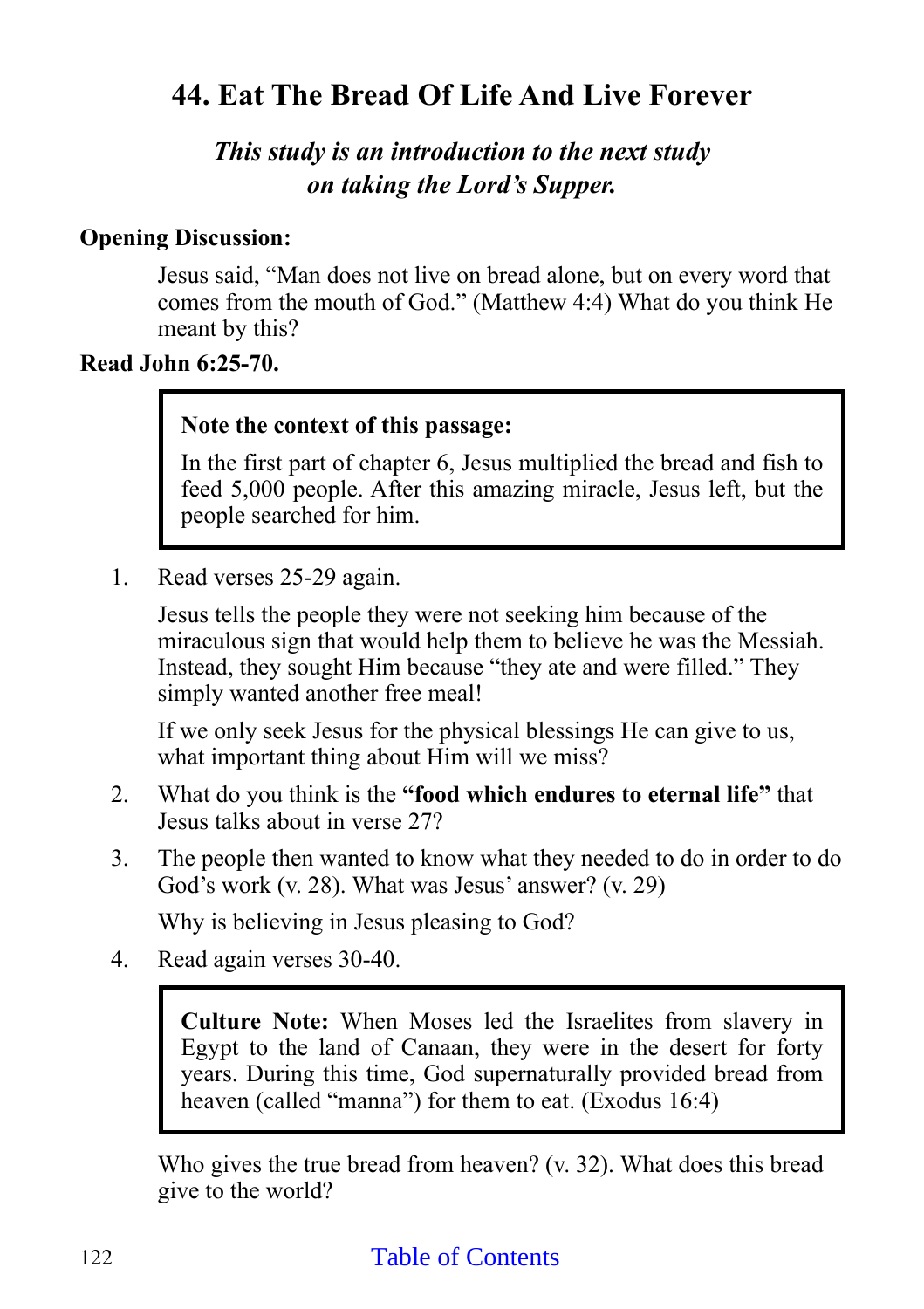- 5. The people then ask to be given this bread. Jesus tells them clearly what this bread is in verse 35. What is the bread from heaven?
- 6. Read again verses 41-59. What did Jesus say was the difference between the bread that their fathers ate in the desert and the living bread?

How does He describe this living bread in verse 51? What does He say it is?

The people thought he was speaking literally. They asked the question you and I might ask: "How can this man gives us his flesh to eat?"  $(x, 52)$ 

- 7. Look over verses 53-59. How many times do you see the words "life" or "live?" Read each sentence that uses those words. Jesus is repeating an important truth in several different ways. Where does He say true life comes from?
- 8. Jesus says some very difficult things in these verses. What does He mean when He says, **"My flesh is real food and My blood is real drink"**? Why does He say, **"…the one who feeds on Me will live because of Me"**? (**Note:** Take a few minutes to think about these questions. Then, if you're not sure of the answers, continue on with the study. Number 11 below will help you to understand these words.)
- 9. Read verses 60-65 again.

In verses 61 and 62, Jesus tells the people that they would be even more offended if they saw him ascend to where he was before. Where do you think Jesus was before?

Why would it offend the Jews? Did they want to believe that this lowly carpenter could be God's Messiah?

- 10. In verse 63, Jesus begins to speak plainly to them instead of in the difficult symbolism of the past verses. Where does he say life comes from?
- 11. Jesus makes it clear in this verse that, even if we could literally eat His flesh and drink His blood, we would gain nothing from that. Life comes from the Spirit. According to verse 63, how does He say He has given them His life and Spirit?

How does this verse help you understand Jesus' difficult words about flesh and blood?

Do you daily **"feed on"** His life-giving words?

12. Read again verses 66-68. How did many people respond to Jesus' difficult words?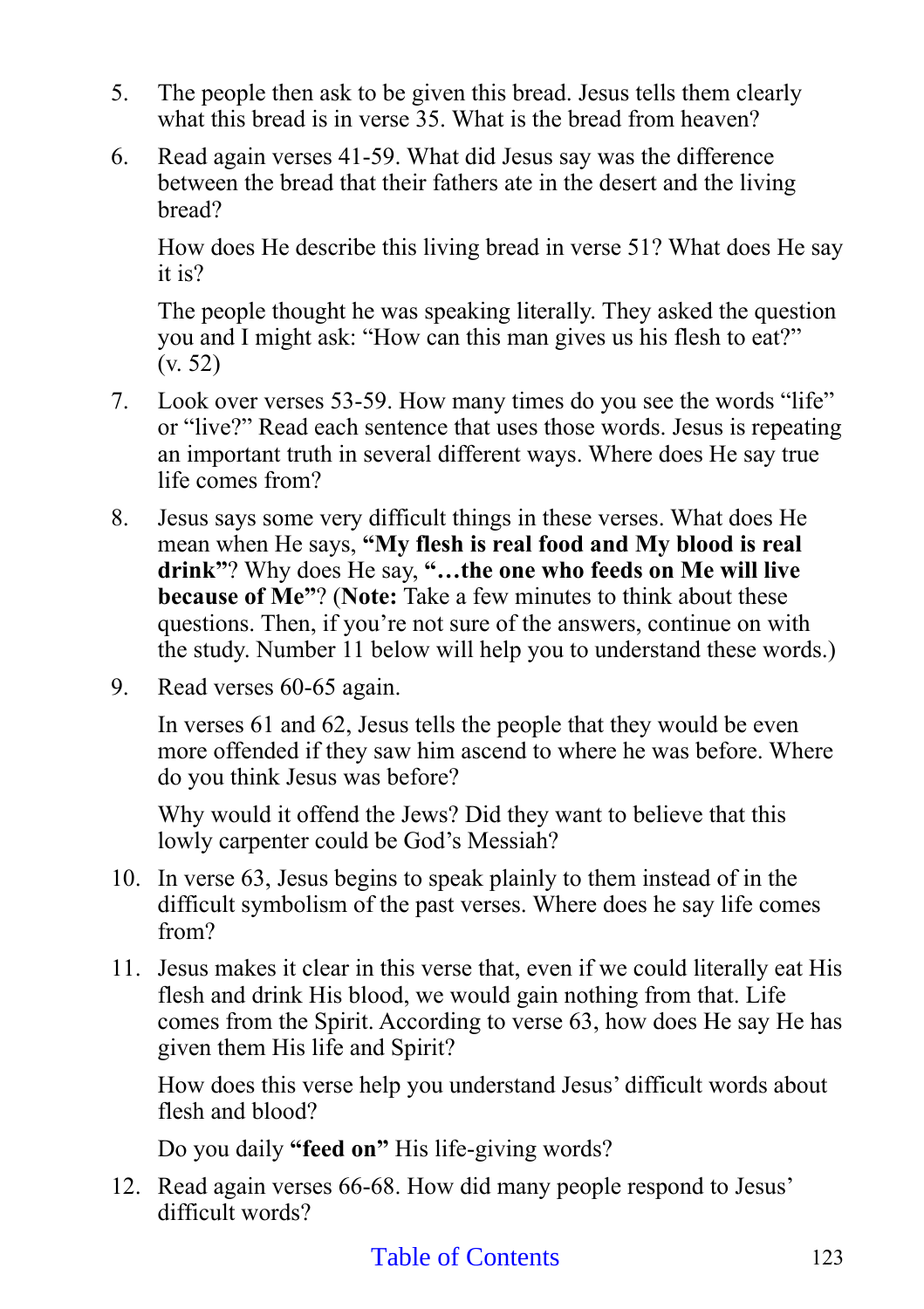After some people stopped following Jesus, what did He ask His disciples? What was Peter's answer to Jesus? (v. 68)

13. Talk about Peter's words to Jesus. Do you believe that the words of eternal life are only found in Jesus? Do you "believe and know that he is the Holy One of God"?

If you have put your faith in Jesus, do you have confidence that you have everlasting life in him? Take time to thank Him for this wonderful gift. And don't forget to draw spiritual life from (i.e. feed on) Him often.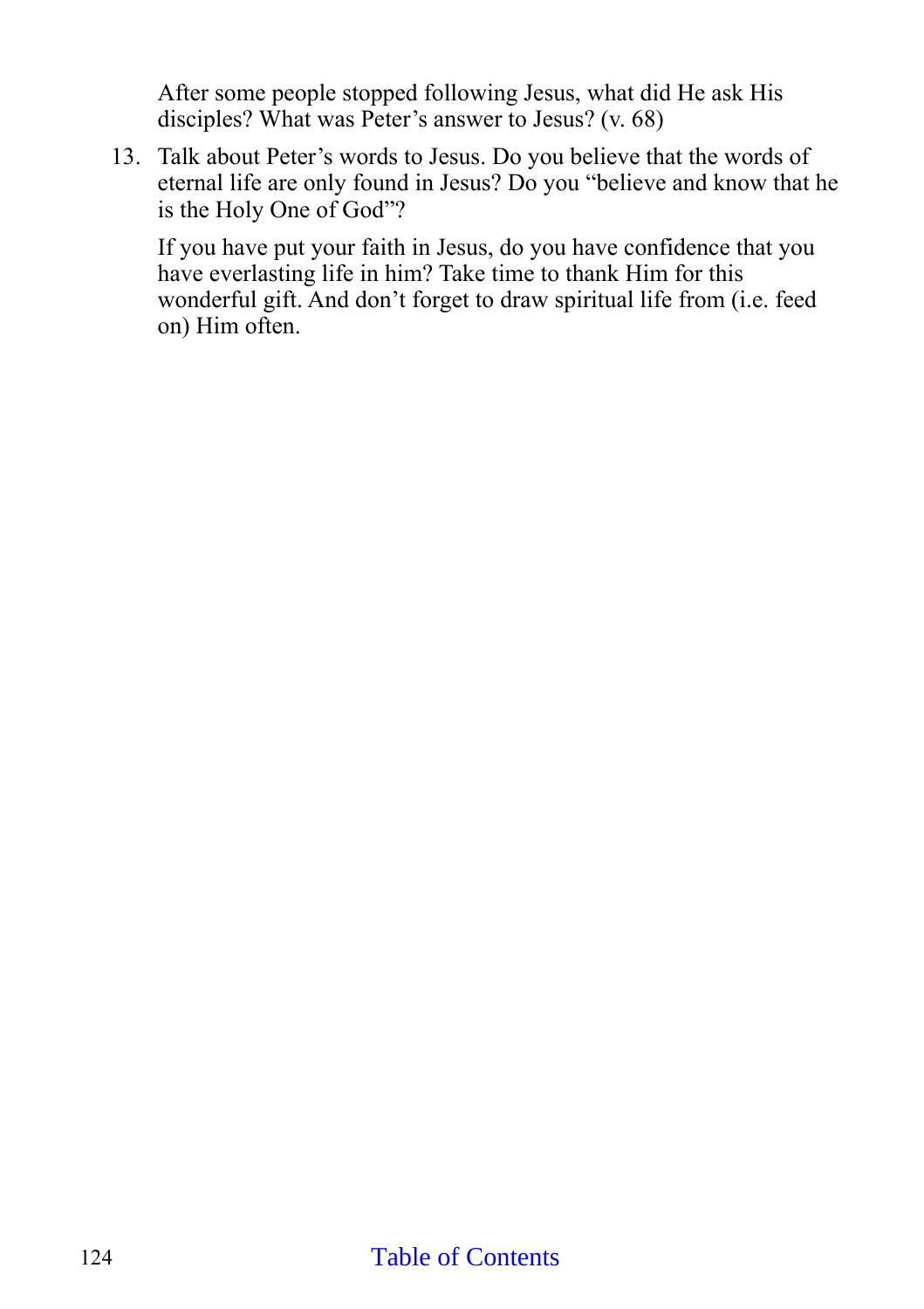# **45. Remember Jesus' Death By Taking The Lord's Supper**

#### **Opening Discussion:**

Why do we take the Lord's Supper?

#### **Introduction:**

On the night before Jesus was crucified, He celebrated an important Jewish feast with his disciples. At that time, He gave them a very simple but meaningful way they could remember His death. We call it **"The Lord's Supper."** Let's study together what Jesus said and did on that night. Let's also think about what it means for us as we celebrate the Lord's Supper with other believers now, two thousand years later.

#### **Read Luke 22:1-23.**

- 1. Read verses 1-6 again. What were the Jewish leaders wanting to do with Jesus in verse 2? How did Satan use Judas to help them make a plan? (verses 3-6)
- 2. Read verses 7-8, and also look back at verse 1. What were the two names for the Jewish feast that was approaching?

**Culture Note:** About 1500 years before Jesus came to earth, the people of Israel were slaves in Egypt. On the night they were delivered from slavery, God sent a terrible plague to every Egyptian household. The firstborn, both of men and animals, was killed by God's death angel. This plague finally convinced Pharaoh (king of Egypt) to let the Israelites leave. To protect themselves from the plague, God instructed every Israelite household to kill a lamb and put its blood over the doorway of their home. When the death angel saw the blood, he would pass over that home and no one would die.

God also instructed the Israelites to prepare unleavened bread (that is, bread without yeast) to take with them when they fled from Egypt. This was because they could not wait for yeast to rise. Every year, the Jewish people were to celebrate these feasts so that they would remember how God had delivered them from slavery in Egypt.

To learn more about these feasts, you can read a short account in **Deuteronomy 16:1-8**, or you can read the whole story in **Exodus 12.** The Feast of Unleavened Bread lasted seven days. The Passover was celebrated on the first day of that feast.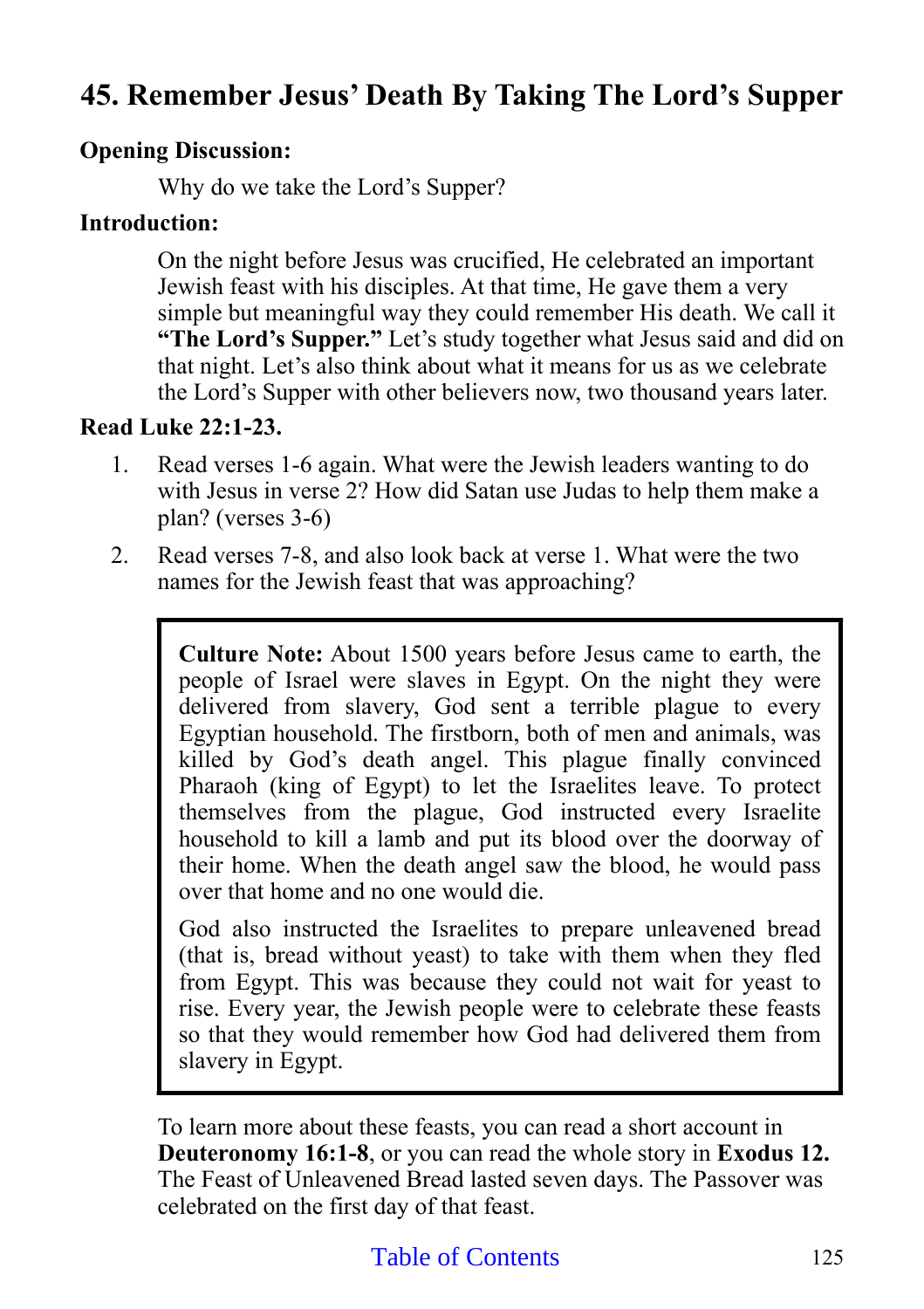3. How was the Passover a picture of Jesus' death, which happened many years later?

Do you think it was significant that Jesus died at the time that the Passover was being celebrated? Explain. (What did John the Baptist call Jesus in **John 1:29**?)

- 4. Read verses 7-13 again. From what you know about the Passover Feast, what are some things the disciples might have done to prepare?
- 5. According to verse 14, who was with Jesus around the table? (**Matthew 26:20** tells more specifically who was with Him.)

Notice what Jesus says about this time in verse 15. Try to picture the scene in your mind. How might this have been a very personal and meaningful time for Jesus with his disciples?

- 6. Read verses 17-18. How did the Kingdom of God come with Jesus' death and resurrection?
- 7. Read verse 19. All of Jesus' actions and words in this verse are important. What three things did Jesus do with the bread? When He **broke** the bread and **gave** it to His disciples, how was this a picture of what would happen to His body?

What did He say the bread was? How did He describe His body?

8. Take a few minutes to read and meditate on verse 20. What did Jesus say the cup of wine was? What is this **"new covenant"** in His blood?

**Read Hebrews 9:13-15.** What was the effect of sprinkling the blood of goats and bulls on the people? (as the old covenant required: v. 13) What is the effect of Christ's death for us? (the new covenant: v. 14)

- 9. Why are we to eat the bread and drink the cup? (See Luke 22:19)
- 10. What is it that Jesus wants us to remember? (See v. 19; **also I Corinthians 11:26**.)

Why is it so important that we remember the Lord's death? Why is it important that we remember that His body was broken for us and His blood was poured out for us?

**Note:** It is only in the death of Christ that we have forgiveness of sins and a way to have right relationship with God the Father. This is the single most important truth that makes followers of Jesus different from followers of every other religion.

### Table of Contents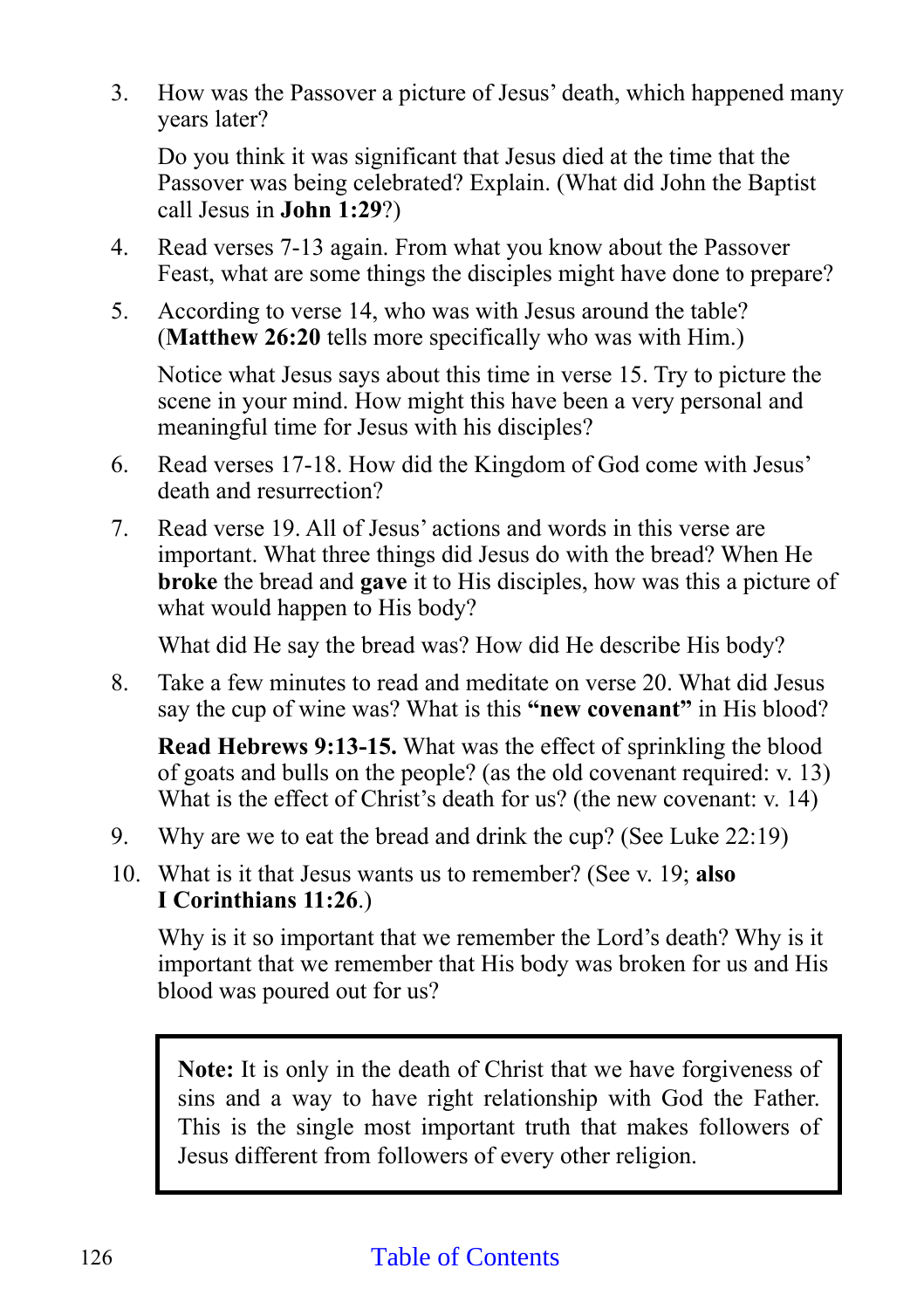What Jesus started in that small room on the Passover night has become a tradition known by all followers of Jesus. For two thousand years, believers all over the world have joined together often to obey His command to take the bread and wine (or juice). As each one eats and drinks, they review the truth that all of their sins are forgiven through the sacrifice of Jesus. Through their trust in the new covenant, Satan's accusations against them are silenced. Their faith is strengthened and the joy of salvation is renewed.

11. This would be a good time to take The Lord's Supper together as a group. As you prepare, take time to read back over these Scriptures again. As Jesus instructed, remember His death for you because of His very great love for you. Thank Him for His sacrifice and the new life that you have in Christ. **Never** allow The Lord's Supper to become something you do as a meaningless ritual!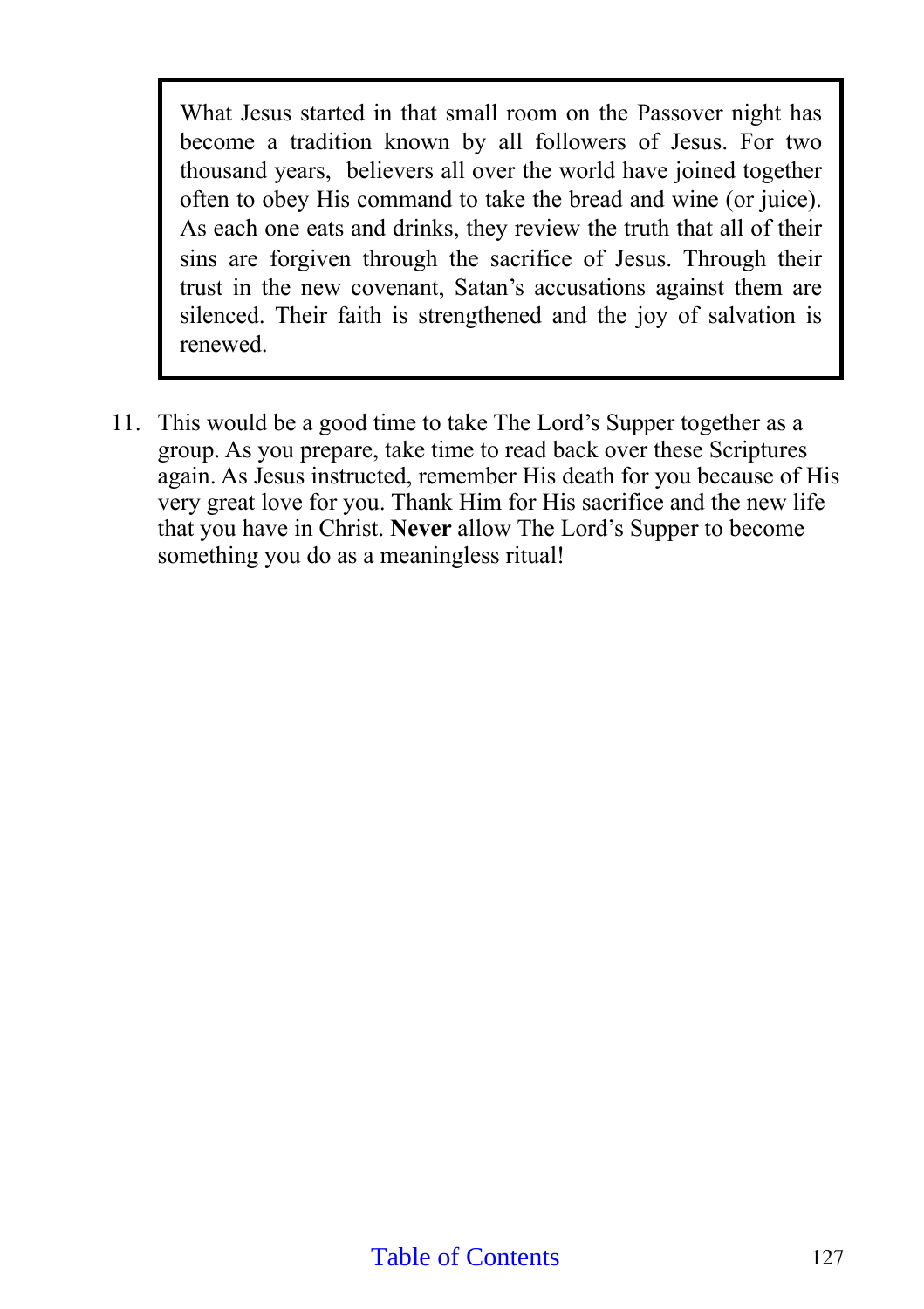# **46. Examine Your Heart When You Take The Lord's Supper**

#### **Opening Discussion:**

When you take the Lord's Supper in a group, what are some practices that are especially meaningful to you? (For example: serving it to one another, praying for one another as you partake, having a time of quiet prayer before partaking, etc.)

#### **Read I Corinthians 11:17-34.**

- 1. Read verse 18 again. What did Paul say about the Corinthian church gatherings?
- 2. What did he say was not good about the way they took the Lord's Supper? (Read vs. 20-22.) Was it really the Lord's Supper that they were eating?

How were they not being an example of love and caring for one another?

3. Read verse 23. Where did Paul say this practice of taking the Lord's Supper came from?

When did the Lord Jesus first give His disciples this way to remember His death?

4. Look again at verses 24-25. What did Jesus call the bread? What did he call the cup of wine?

When they partook of the bread and wine, what were they proclaiming according to verse 26? Who were they remembering?

5. In verses 17-22 we see the bad behavior of the Corinthian church. Then in verses 23-26 we notice the humble ways of Jesus on the same night that He was betrayed. This helps us to understand what Paul is saying next.

Read verses 27-34 again. What do you think Paul was talking about when he spoke of taking the Lord's Supper in an unworthy manner?

6. What does he mean in verse 29 by **"without recognizing the body of the Lord"?** How did the Corinthian church's attitude during the Lord's Supper not recognize the body of the Lord?

Did they exhibit the humble attitude that Jesus showed on the night he was betrayed?

7. According to Paul (see vs. 28-31), is it good to examine and judge ourselves?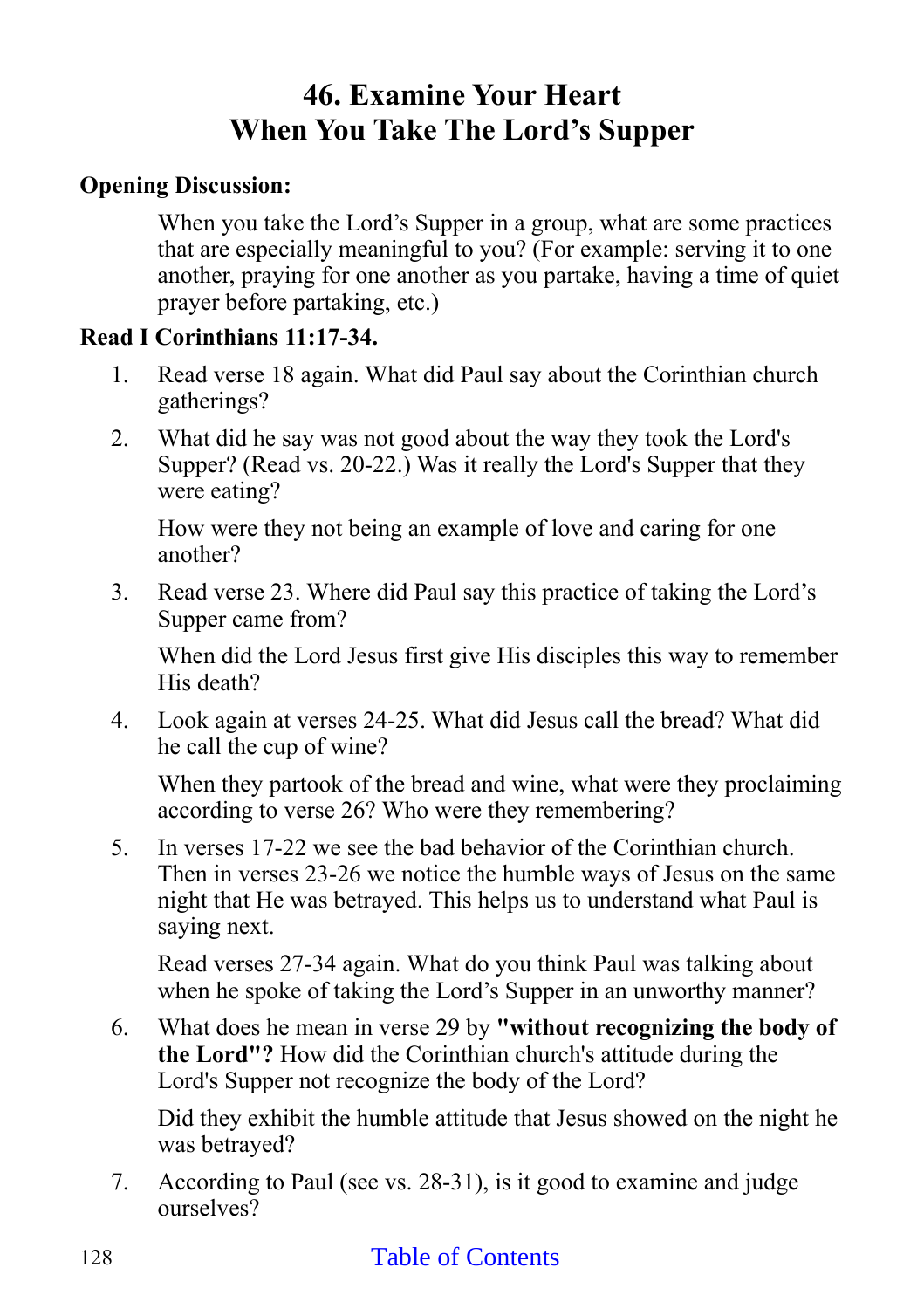In this passage, what happens when we judge ourselves? (v. 31) What happens when the Lord judges us? (v. 32)

What should we do if we find that we have unloving or other sinful attitudes in our hearts? **(See I John 1:9)**

- 8. Read again Paul's summary statements in verses 33 and 34. What attitude was he trying to encourage in that body of believers?
- 9. When you partake of the Lord's Supper, what should you be focused on in your thoughts?
- 10. Notice that in this passage Paul says nothing about HOW the Lord's Supper is to be served, nor about WHO should serve it. But He does speak about what our heart attitude should be when we partake. Will you now take the Lord's Supper with a new attitude of **"recognizing the body of Christ"** and all He has done for you? Will you strive for unity in the body of Christ?

Before taking the Lord's Supper, take time to examine your heart, confess any sin to the Lord and receive His cleansing. Then receive the body and the blood of Christ with thanksgiving for His humble sacrifice for you.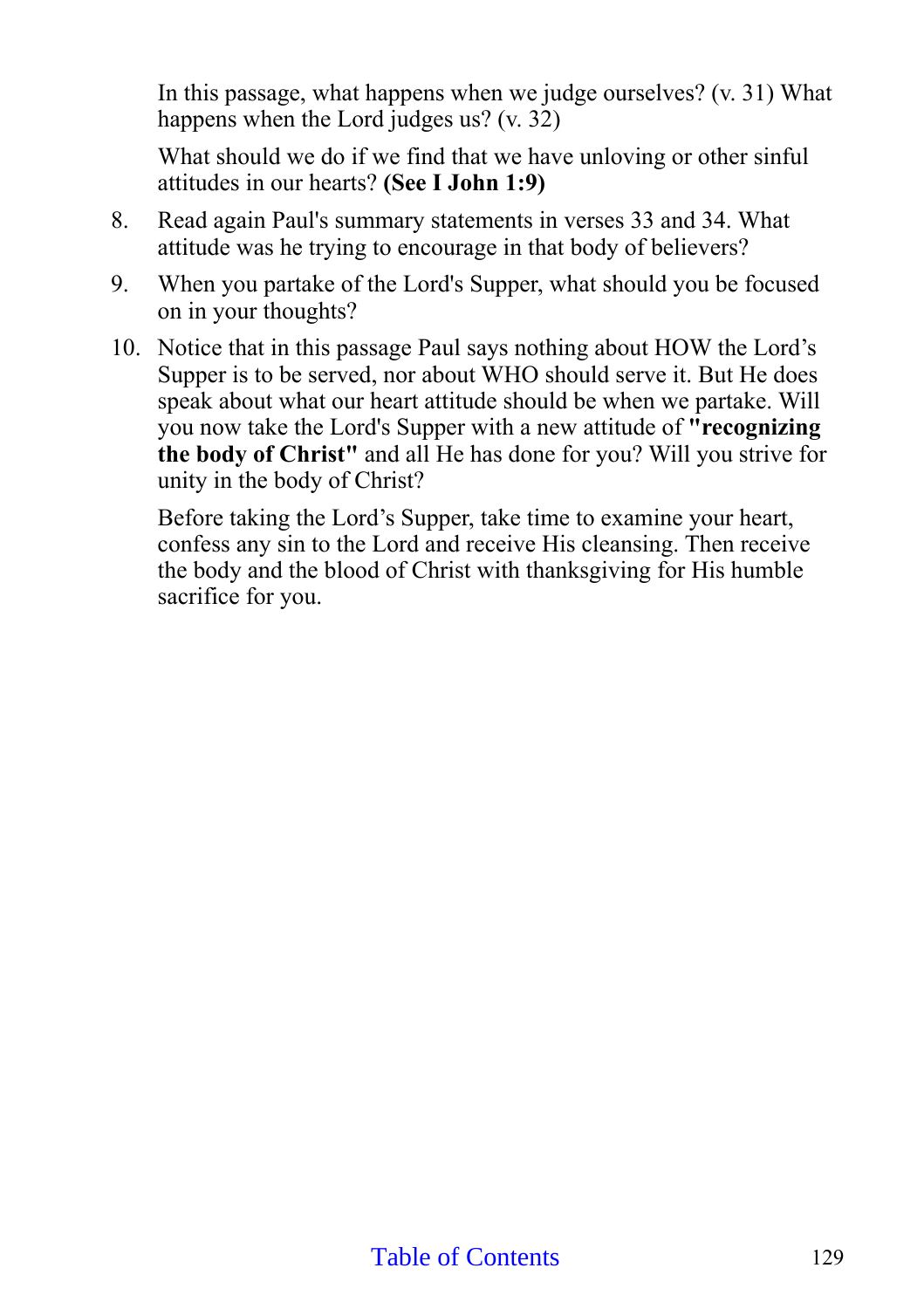*"… teaching them to obey everything I have commanded you." Matthew 28:20*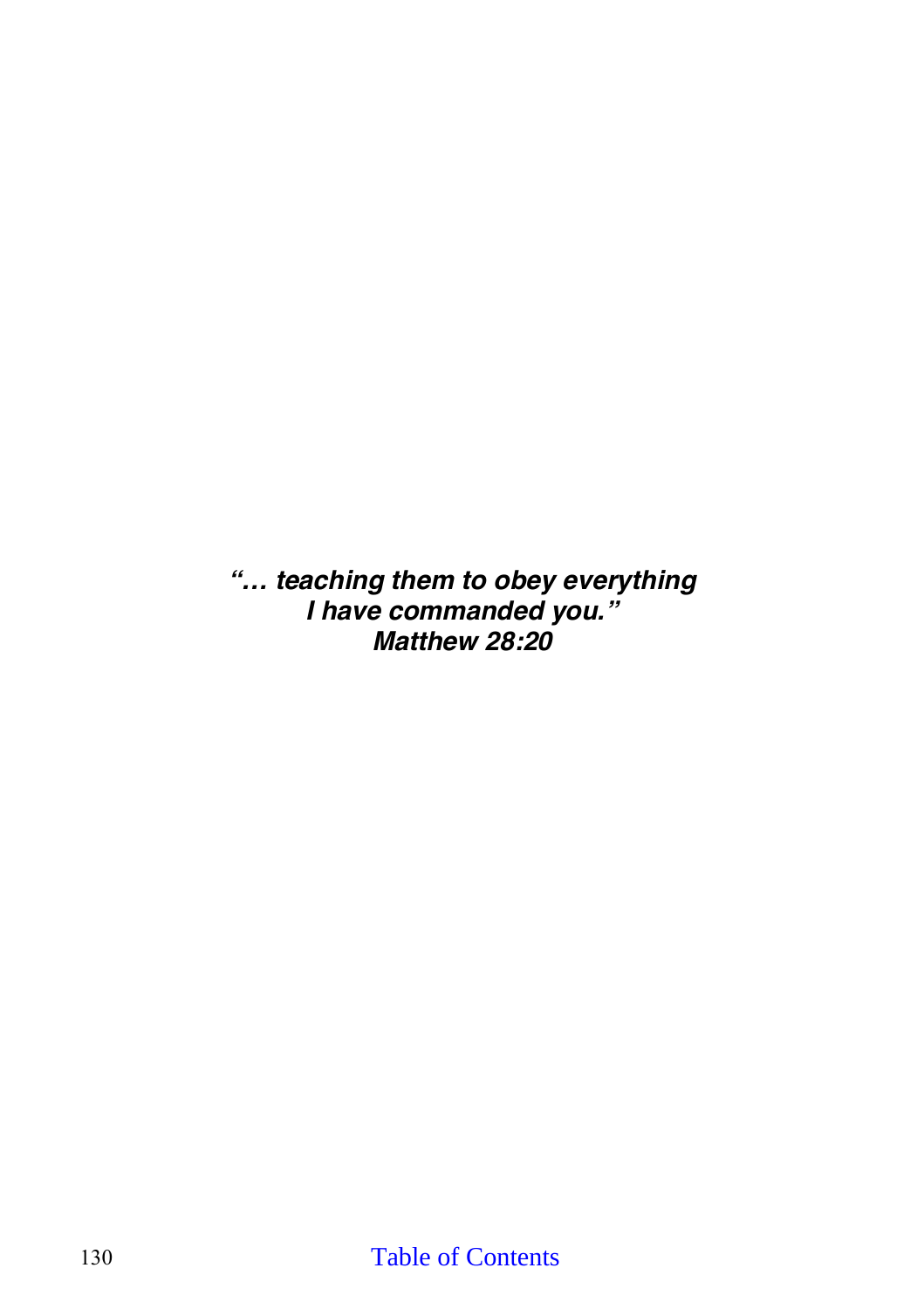# **GO AND MAKE DISCIPLES OF ALL NATIONS**

### *Follow Me, and I will make you fishers of men. (Jesus to Peter and Andrew, Mark 1:17)*

### *You then, my son, be strong in the grace that is in Christ Jesus. And the things you have heard me say in the presence of many witnesses entrust to reliable men who will also be qualified to teach others. (Paul to Timothy, 2 Timothy 2:1, 2)*

Think about this: Jesus started his ministry by teaching 12 men to learn from Him, believe in Him and obey Him. Today in every country of the world there are followers of Jesus. The kingdom of God has grown for 2,000 years because disciples of Jesus have made more disciples of Jesus!

Now it is the 21st century. It is our turn to make disciples. Millions need to hear the life-giving message of the gospel. They need to hear that Jesus died for the sins of the world, and that He rose from the dead! They need to be taught that Jesus Christ is our hope of eternal salvation. They need to learn to obey His commands.

The studies in this section will help you learn how to make disciples who follow the way of Jesus.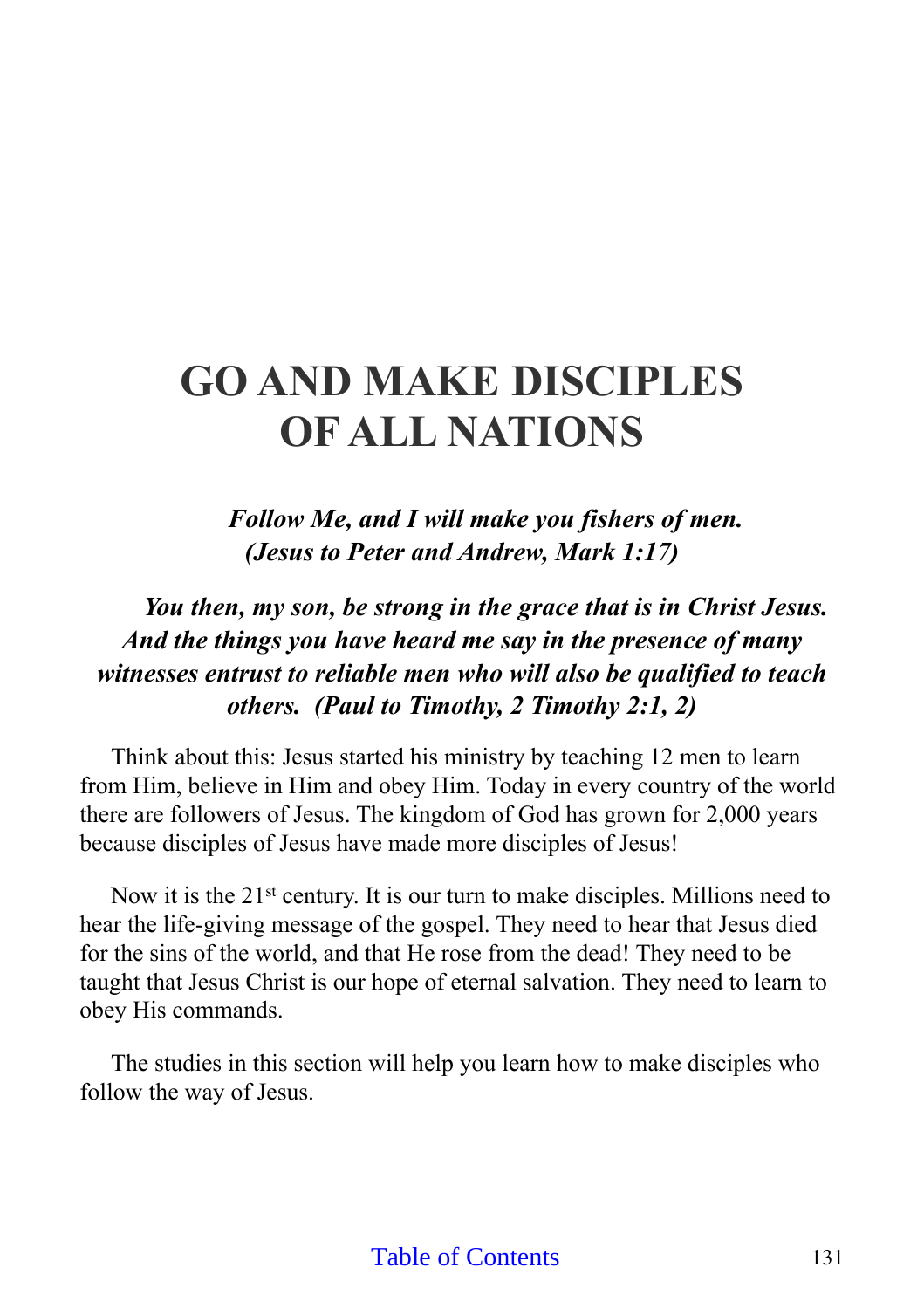# **47. Go And Make Disciples Of All Nations**

#### **Opening Discussion:**

Do you think Jesus' disciples were "super" men, or were they people like us? What fears do you have in following Jesus completely?

#### **Read Mark 1:14-20.**

- 1. Where did Jesus go to call his first disciples? (v. 16) What was their occupation? Were they trained religious leaders?
- 2. After he told them to follow him, what did Jesus say he would make them? (v.17)

Before you read the box below, discuss how Jesus **"fished for men"** while he was on earth.

#### **How did the disciples learn from Jesus to "fish for men?"**

It is important to remember that even though the disciples were not trained as religious leaders, Jesus trained them for over three years as they traveled with him. They heard him teach about God's kingdom. They saw him perform miracles of healing and set people free from Satan's power. They watched him oppose religious hypocrites who pretended to follow God. They saw his compassion for sinners, as he taught them of God's mercy and called them to repentance and a new life. And, during those three years, he sent his disciples out to surrounding towns in Israel to do this same work. When Jesus left the earth, the disciples had learned to fish for men.

#### **Read Matthew 28:16-20.**

3. This event happened after Jesus was crucified and resurrected from the dead. He was about to go into heaven.

What did he say had been given to him? (v.18) What does Jesus' authority mean to you? How does it give you confidence?

4. In verse 19, Jesus told his disciples to go somewhere. Where were they to go and what were they to do?

In whose name were they to baptize people?

5. Look closely at verse 20. When we disciple people, what are we supposed to teach them?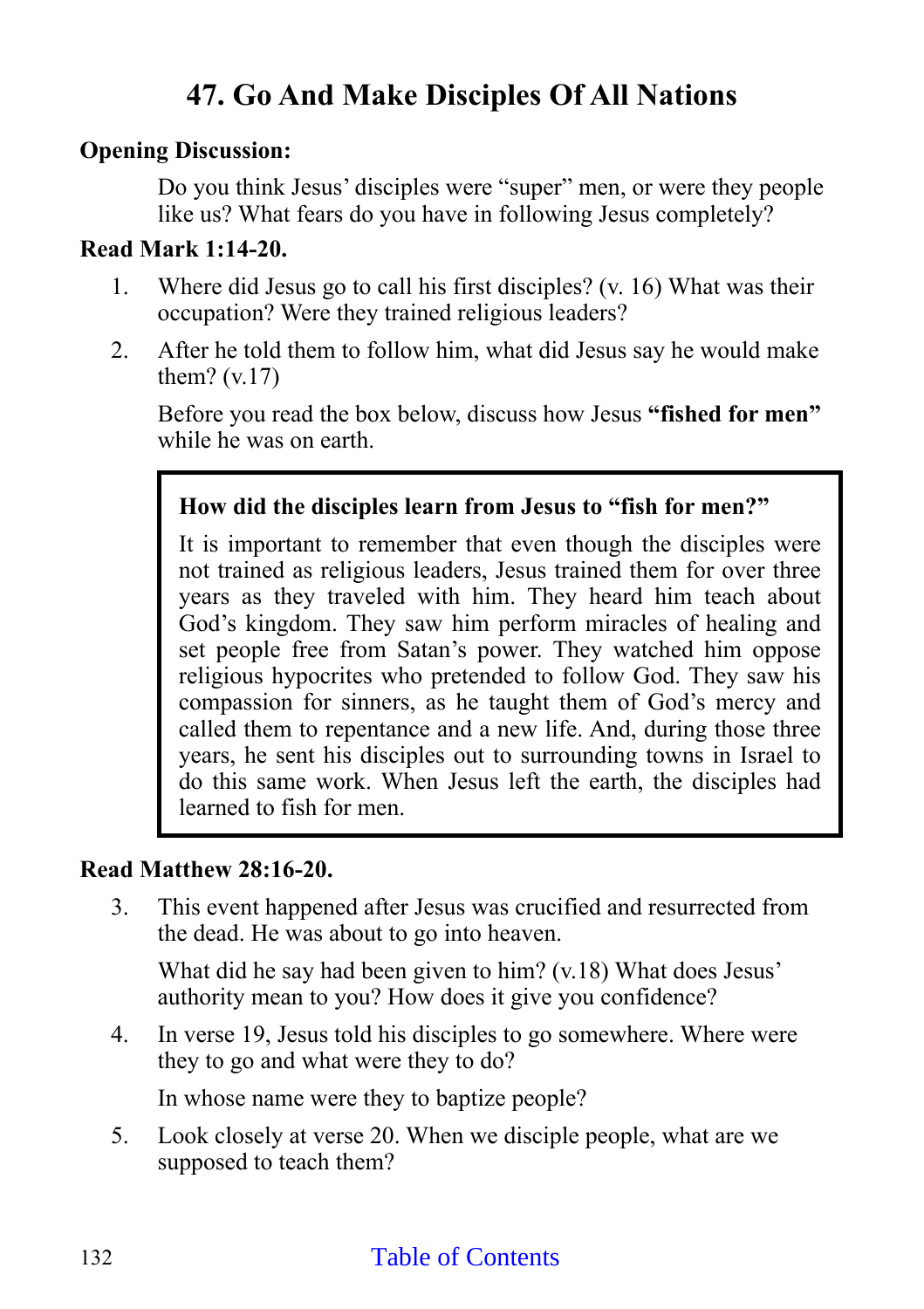If someone goes to church every week but does not obey Jesus' teachings, would you call that person a disciple of Jesus?

The purpose of these Bible studies is to teach us how to follow Jesus the Messiah. He said in **John 14:15, "If you love me, you will obey what I command."** Think about yourself now. Do you think you are becoming a disciple of Jesus?

6. Part of being a disciple of Jesus is teaching others to follow Him. It's another way of saying that we are **"fishing for men."** We continue to do the work that Peter and John learned to do. For 2,000 years, disciples of Jesus have taught others to trust in Jesus for salvation. They also have taught people to learn to obey his wonderful teachings. This is how the good news has spread all over the world. It has come to you and me because people did what Jesus told them to do.

Have you begun to teach others to follow Jesus? Think about your friends and family or perhaps a new acquaintance. Who can you begin to teach about Jesus? Take time to talk about this now.

When you disciple people, don't forget to use the New Testament. Also, you may use these Bible studies.

7. What last promise did Jesus give His disciples before he left them? (v. 20) How does this promise give you comfort and courage?

End this time by praying for God to give you opportunities to teach others to follow Jesus.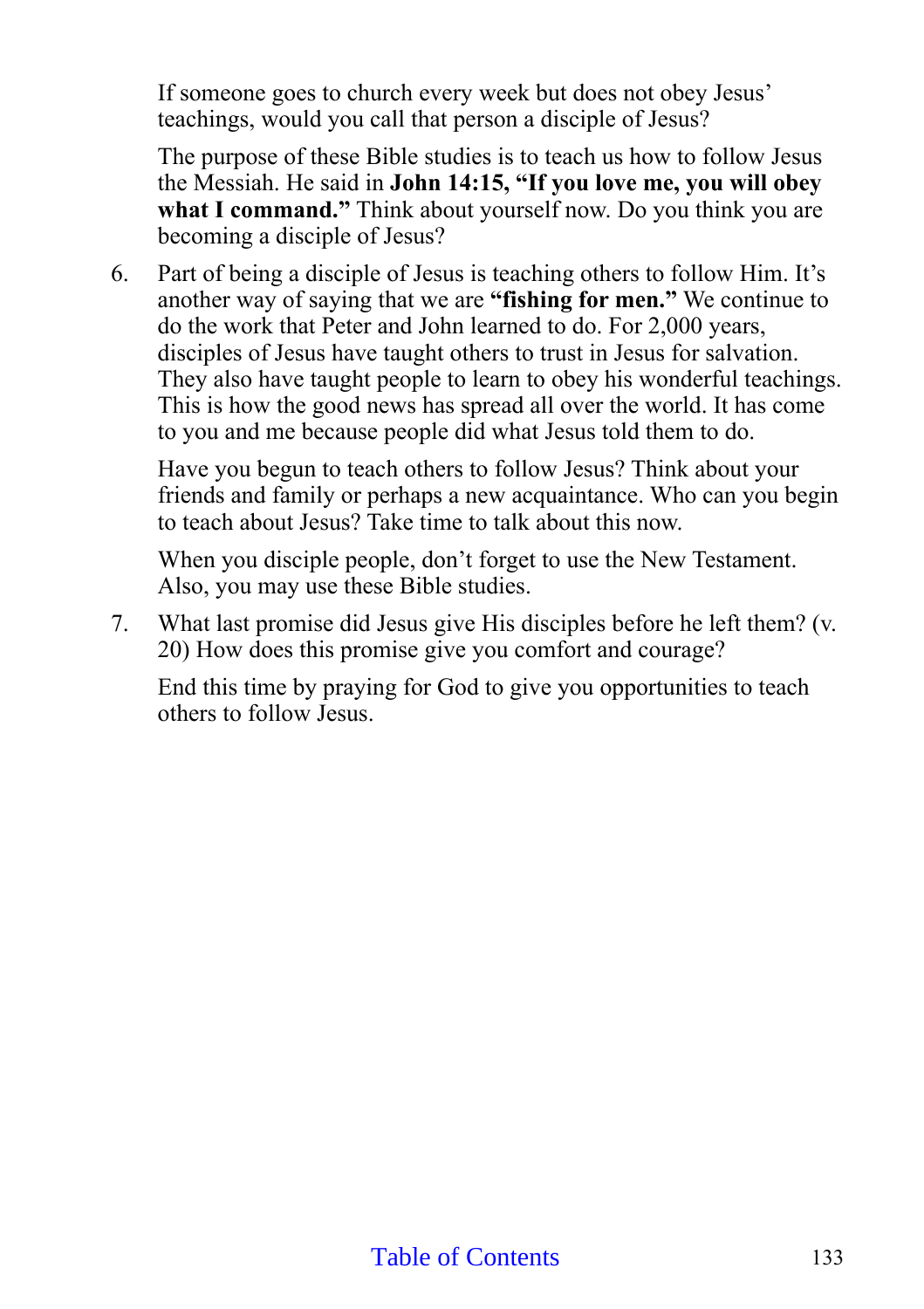# **48. Share The Good News With Those Close To You**

#### **Opening Discussion:**

Who first introduced you to Jesus Christ and how?

**Introduction:** John the baptist was sent by God to prepare the people for the coming of the Messiah. He began preaching and baptizing shortly before Jesus began His ministry. Crowds of people came to him to be baptized and some stayed with him as disciples.

#### **Read John 1: 29-34**

1. How did John greet Jesus? (v. 29)

Who did John say that Jesus was in verse 34? How did John recognize him? (vs. 32-33)

### **Now read verses 35-51.**

2. When two of John's disciples heard him call Jesus the "Lamb of God," what did they do? (vs. 36-37)

John had called people to turn from their sin because the Kingdom of God was coming. How do you think his preaching may have prepared these two disciples to become followers of Jesus?

3. Read Jesus' conversation with the two disciples in verses 37-39. What invitation did Jesus give them in verse 39?

How important do you think it is to spend time with non-believing friends and relatives, invite them into our homes, and let them see our lives up close? Explain.

Do people see Jesus when they look closely at your life?

4. Read verses 40-42. What was the first thing Andrew did after he decided to follow Jesus?

**Note:** Many prophets had prophesied that a Messiah would come. The Jewish people had been waiting hundreds of years for Him. For Simon (Peter) this would have been very exciting news! Many people today are not waiting for a Messiah, but we must remember that everyone has a very great need to be set free from their sin. They are living as dead people and need the life that only Jesus can give.

Are there family members that you can help to get to know Jesus? What is holding you back from sharing this good news?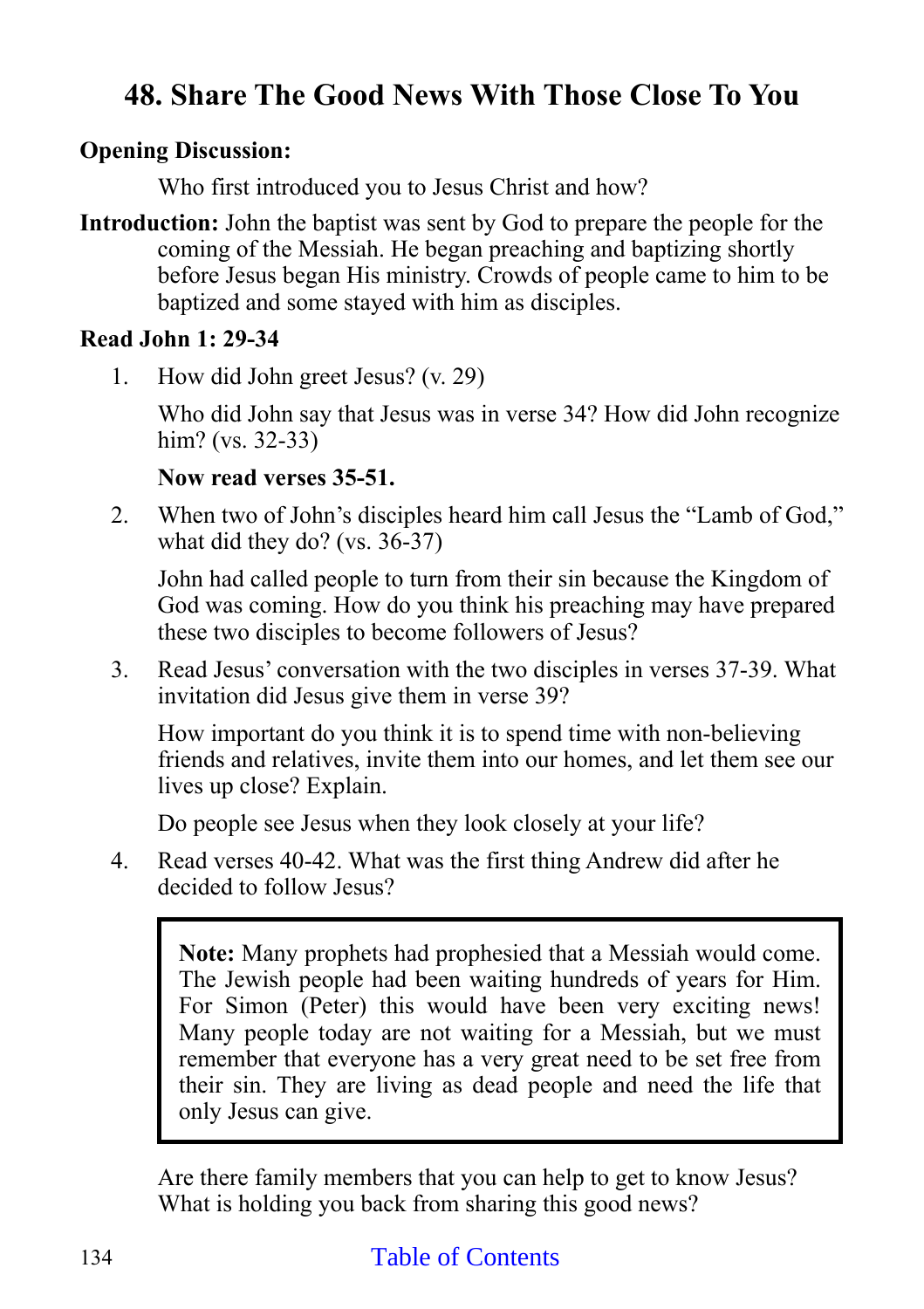5. Read verses 43-46 again. What did Philip do immediately after Jesus called him? (v. 45) Who did Philip say Jesus was?

How did Nathanael respond? Do you get discouraged if you share about Jesus with someone and their first response is negative?

- 6. Philip invited Nathanael to **"come and see"** for himself. How can we, using the New Testament, also invite people to "come and see" who Jesus is?
- 7. Read verses 47-51 again. What changed Nathanael's unbelief to belief?

When you share the good news with someone, do you believe that Jesus can truly enter their life and change them? Why is it important to believe this if we want to be effective evangelists?

- 8. Look at verse 44 again. What town were all four of Jesus' first disciples from? What advantages are there in evangelizing natural groupings of people, like families or co-workers together?
- 9. In Mark 5:1-20, Jesus delivered a man from a legion of demons. After Jesus set him free, what did He tell the man to do? **(Read Mark 5:18-20.)**
- 10. Sometimes we think of evangelism as something we go away to another place to do with strangers. Do you have family members, neighbors, or friends that you have never shared the good news with? What holds you back?

Think of someone in particular whom you will commit to talk with this next week. Pray now and ask God to give you boldness, wisdom, and opportunities to share Jesus with this person.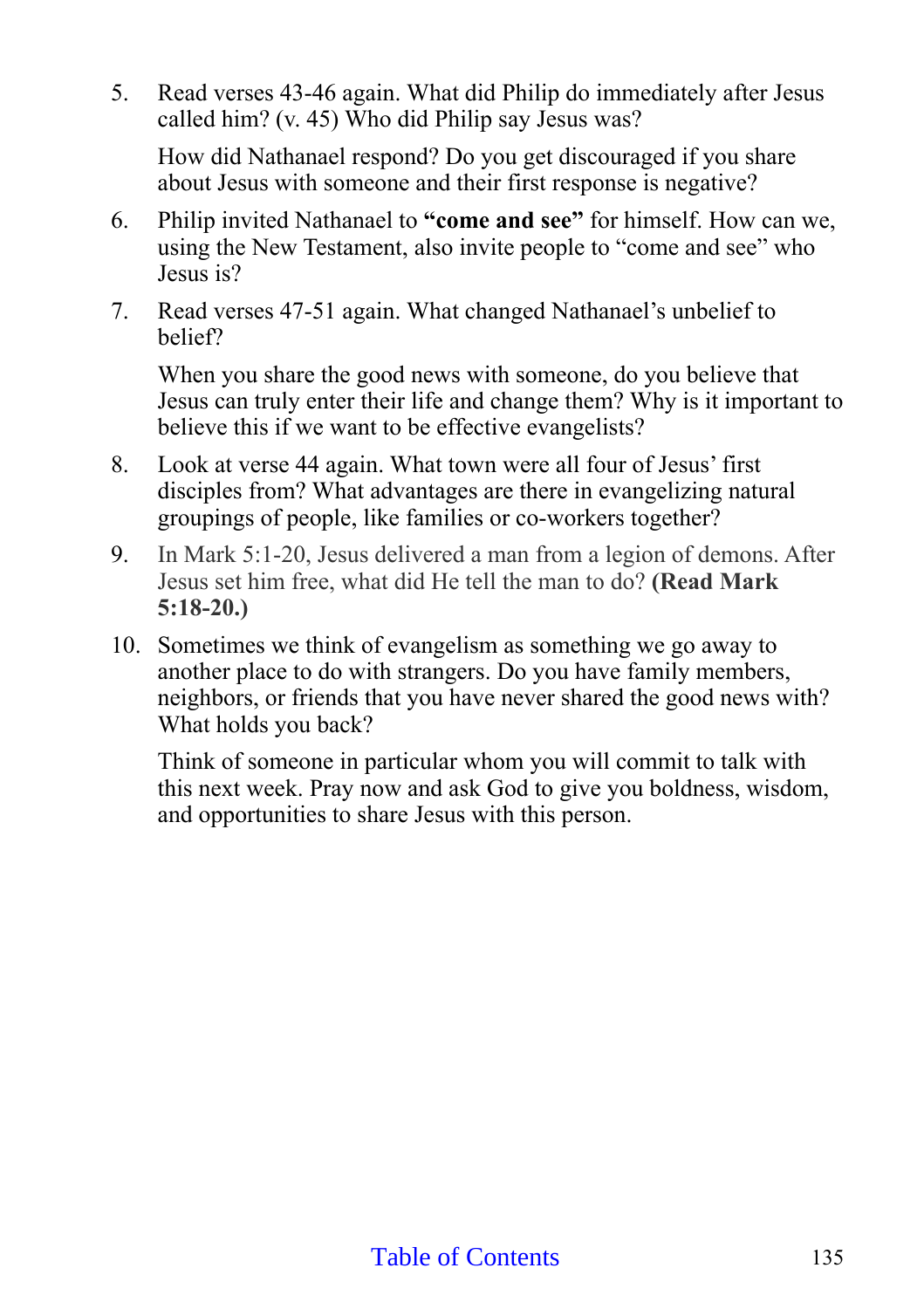# **49. Teach Children To Love and Serve Jesus**

#### **Opening Discussion:**

At what age do you think children should be taught about Jesus? Can they understand spiritual truth at a young age, or should we wait until they're older?

#### **Read Mark 10:13-16.**

1. Read verse 13 again. When people brought little children to Jesus, how did the disciples respond?

Why do you think they responded this way?

- 2. How did Jesus feel about the disciples' attitude? (v. 14) Read Jesus' words to them in verses 14-15. How was Jesus' attitude toward the children different from the disciples' attitude?
- 3. What do you think Jesus meant when he said, **"the kingdom of heaven belongs to such as these?"** (See v. 14, also 15.)

What is there about little children that we need to copy if we want to be part of God's Kingdom?

- 4. What did Jesus do then? (Read v. 16.) How did He feel toward the children?
- 5. **Now read Mark 9:36-37.** How does Jesus show honor to little children in these verses?
- 6. **Turn to Matthew 21 and read verses 14-17**. What did the religious leaders hear the children shouting in the temple? How did they feel about this?

**Note:** Hundreds of years before Jesus was born, prophets had said that a Savior would come and He would be David's descendent. When someone spoke about the **"Son of David,"** the Jews all knew that this meant the Messiah, or Savior, that God would send. The religious leaders did not believe that Jesus, the carpenter from Nazareth, could be that Messiah. Therefore, they were angry that the children would call Him the **"Son of David."**  The children recognized who Jesus was, even though the religious leaders did not.

7. Read verse 16 again. Did Jesus try to stop the children from praising Him? How do you think He felt about what they were saying?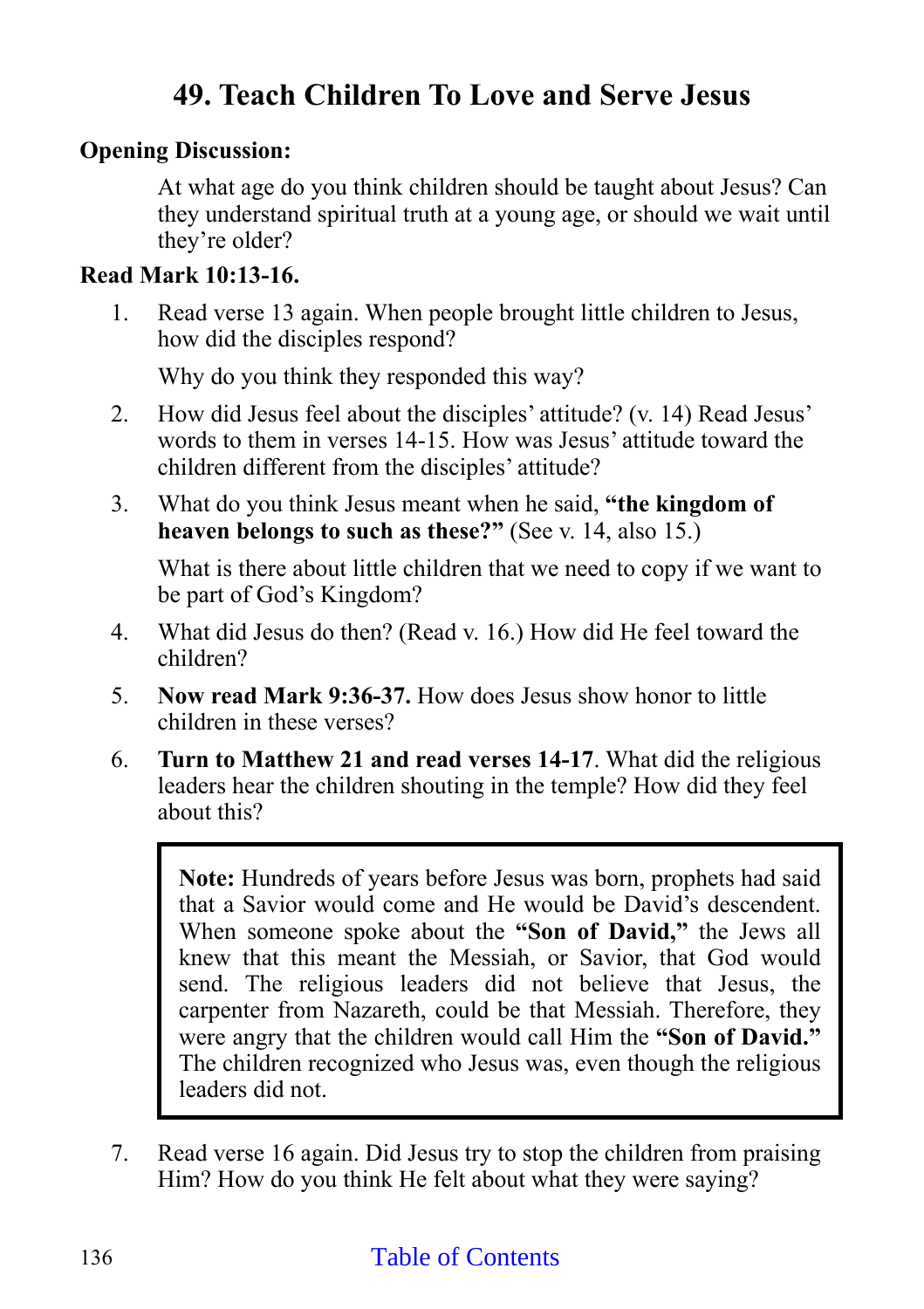Do you think the children should have a part in worshiping Jesus? Are they welcome in your worship times?

8. Timothy was a disciple of the Apostle Paul. As a young man, he became a leader in the early church.

**Read II Timothy 1:5.** From whom did Timothy first learn the Scriptures?

- 9. **Read II Timothy 3:14-15.** At what age did Timothy begin to learn about God's ways? How did this prepare him to be a leader in the fellowship of believers?
- 10. If you are a parent, what are you doing to train your children in God's Word? Do you have daily reading of the Scriptures and prayer in your home?

If you have nieces or nephews, grandchildren, or other children who are close to you, do you look for ways to teach them the Word of God?

11. Are children welcomed in your fellowship, or do parents feel they should not bring their children? Are children being taught God's Word when you meet, or are they sent into another room to play? What are you doing to help the children learn about God? Do you welcome them and bless them as Jesus did, or are you bothered by them as the disciples were?

Take time to pray for the children you know. Ask God to give you ideas for how to help them grow in their love for Jesus.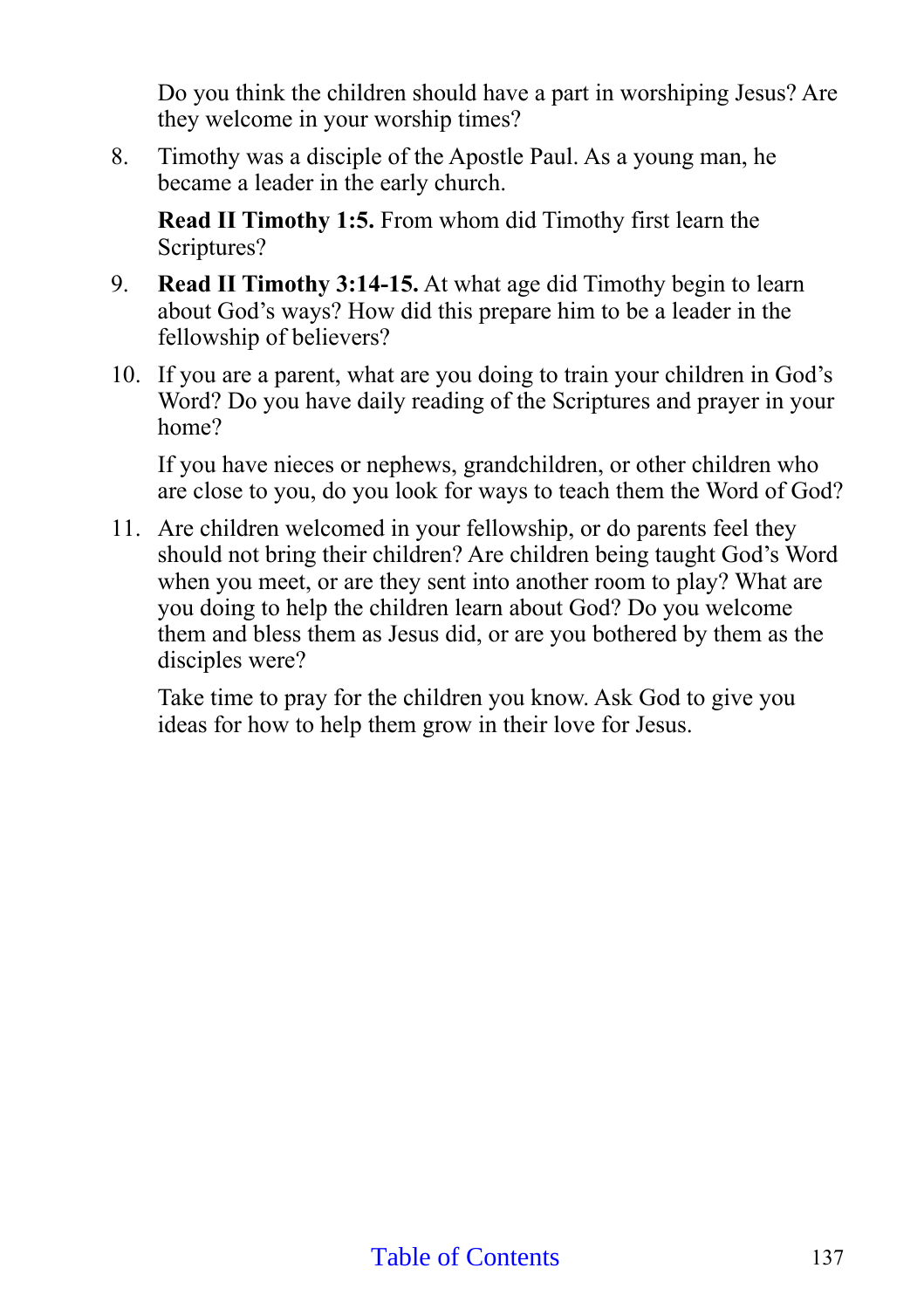# **50. Preach Boldly The Kingdom Of God and Trust Jesus For Miracles**

#### **Opening Discussion:**

Do you think miracles show us God's love and compassion for people with spiritual or physical needs? How?

**Introduction:** When Jesus began His ministry here on earth, He chose twelve men to be His disciples. There were others who followed Him and obeyed His teachings, but these would be a special team. They would travel with Him and learn His teachings and His ways. After Jesus went back to be with the Father, they would lead the way in taking the Good News about Him into all the world. Many others would join with them in this work. Soon after He chose them, Jesus sent them out to the towns and villages of Judah. Let's look at His instructions to them as He sent them out:

#### **Read Matthew 10:7-8.**

1. According to verse 7, what were they to preach? What do you think this meant?

How did Jesus' coming bring the Kingdom of Heaven (also called the Kingdom of God) to earth?

2. What else did Jesus tell them to do in verse 8? How did these miracles show people that the Kingdom of God had come near? Imagine how these things would bring hope to people in hopeless situations.

How did the miracles show that Jesus was not just another religious teacher? How do miracles today show unbelievers that Jesus is different from every other religious leader throughout the centuries?

**Note:** During Jesus' three years of ministry on earth He performed many miracles. Many times He healed large crowds of sick people. He multiplied food to feed thousands. He even raised people from the dead. After Jesus went back to heaven, His disciples continued to do many miracles in His name.

- 3. **Read Acts 3:1-10.** Where were Peter and John going? Describe what happened with the crippled beggar. (vs. 2-8)
- 4. Read verses 9-10 again. How did the crowds of people in the temple respond when they saw that the lame man had been healed?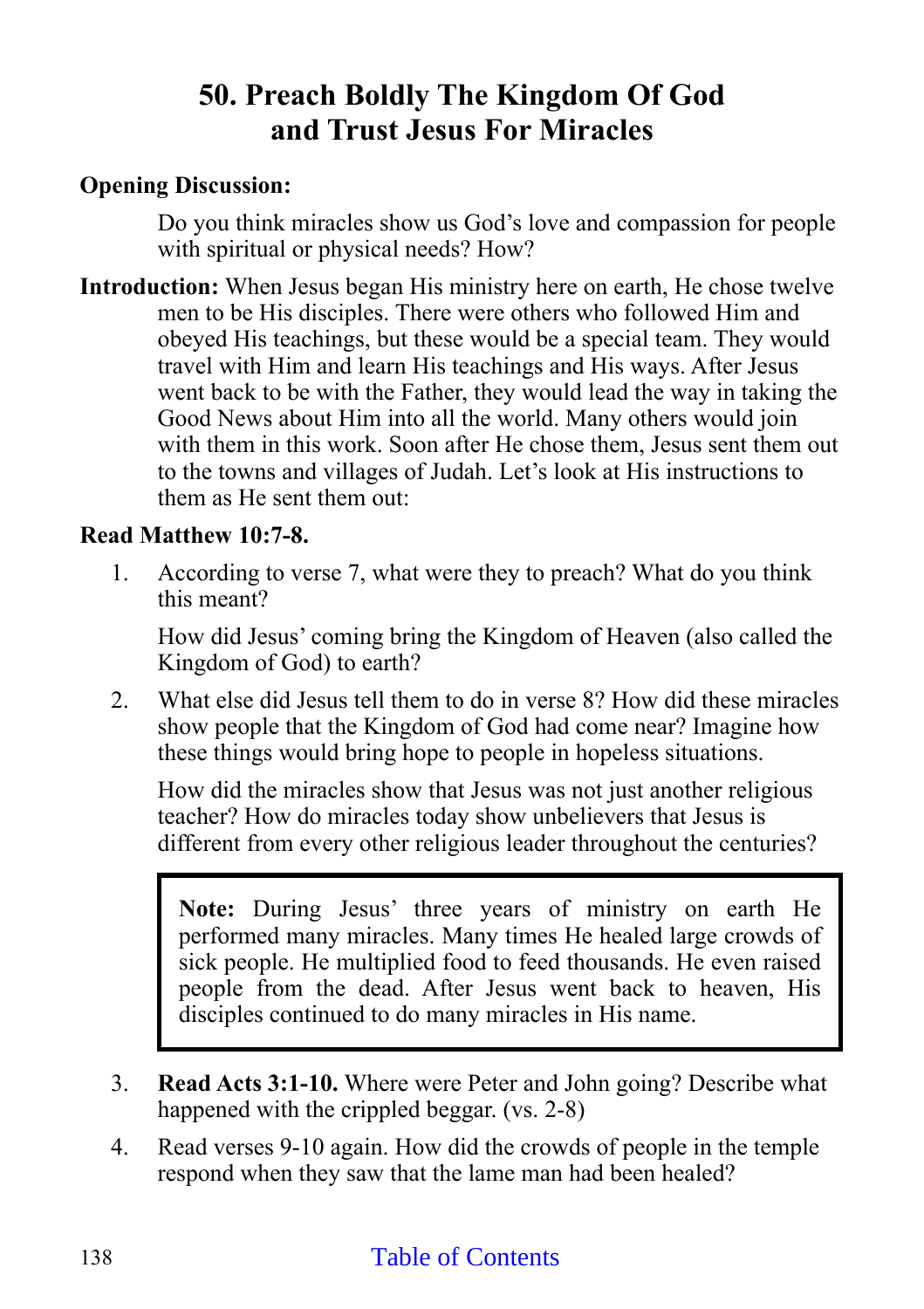5. When Peter saw the crowds come running, he began to preach to them. **Read his sermon to them in verses 11-26.**

Read verse 16 again. How did Peter say the lame man had been made well?

6. How did this miracle open the peoples' hearts to hear Peter's message to them?

**Read Acts 4:4.** How many people believed Peter's message that day?

**Note:** Three thousand believed a short time earlier in **Acts 2**. Now there is a total of five thousand men who believe. This would mean that two thousand men believed at this time. Women and children were not usually counted, so the total number of people who believed was probably much higher.

The religious leaders did not like Peter and John preaching in Jesus' name. They had them arrested and put in prison. They wanted to punish them, but they didn't know what to do. Everyone in Jerusalem knew that a great miracle had been done through them. So, they threatened Peter and John and commanded them to never speak again in Jesus' name. But Peter and John were not frightened.

7. Read the prayer that they prayed in **Acts 4:23-30.**

Read again verses 29-30. What did they ask God to do through them in the name of Jesus? Name the things they asked for. How often do you ask God to do these things through you?

8. **Now read verse 31**. How did God answer their prayer?

To learn more about how God answered that prayer, read the following:

#### **Acts 5:12-16 Acts 8:4-7**

9. Think about your own life. Do you desire more boldness in speaking the Word of God? Do you long to see miracles happen to show the truth and power of the Word you are proclaiming? Do you want God to use YOU to bring both spiritual and physical healing to others?

You, too can pray the prayer of the apostles in Acts 4:29-30. The same Holy Spirit who empowered them can daily fill and empower you to bring the Kingdom of God to those around you. Will you ask Him for that now?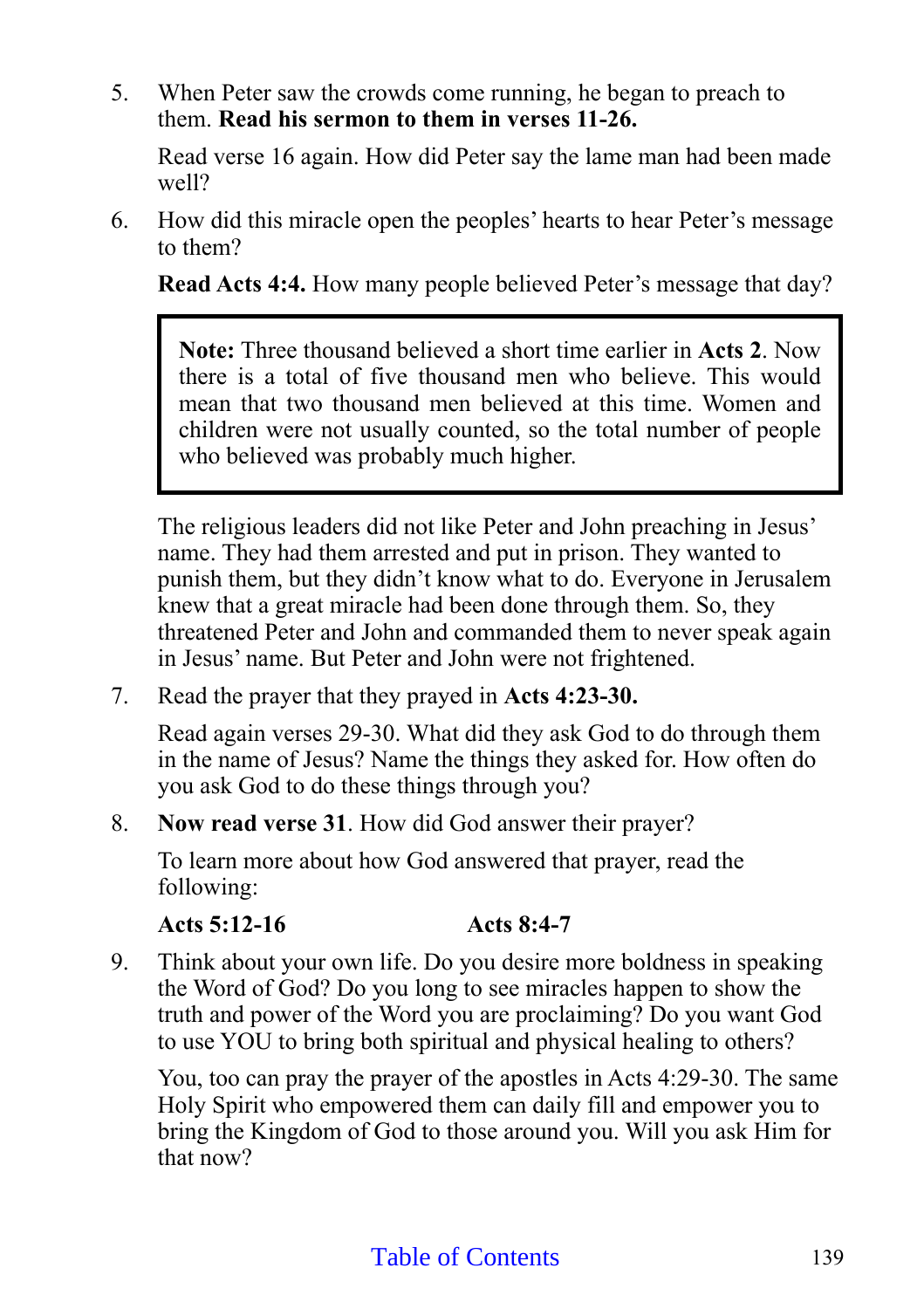### Table of Contents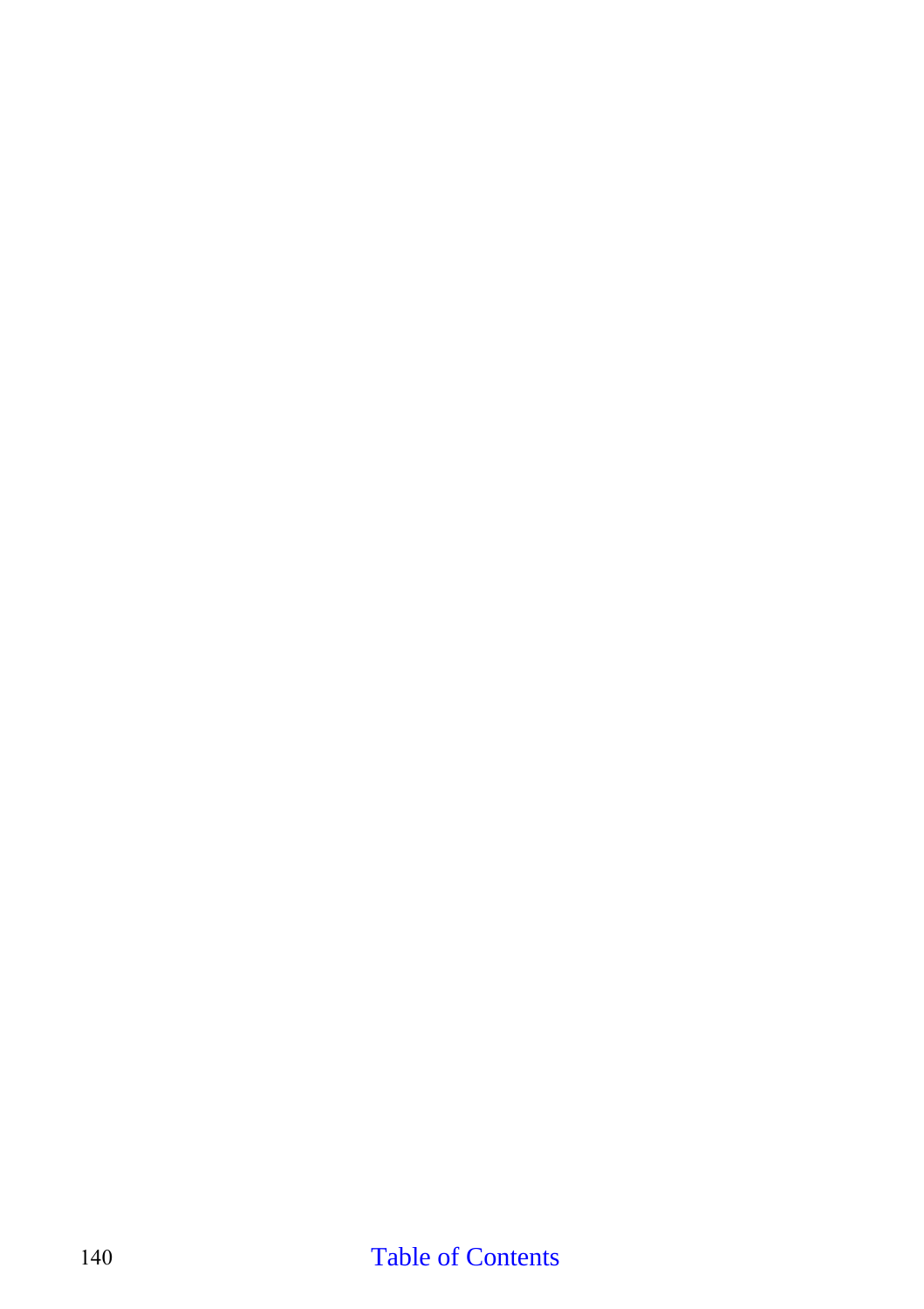### **Guidelines for Translators**

You will note that these studies have been written in simple English. It is our hope that speakers of many different languages will find them easy to translate into their own language. **It is not necessary to ask permission before translating them.** However, if you do translate them, we would like to know about it. It may be possible for us to include your translation on our website (www.learnhisways.com) in the future.

We also ask that you follow a few guidelines in translating. These will help to keep the studies as close as possible to the Scriptures and to the original design of the writer of the study. The suggestions for what words to use are especially important if these studies are to be used with those who are not yet believers or new believers. As much as possible, we want people to be drawn *to* Jesus, rather than become angry and turn away before they have even looked into what He taught. If you have questions as you translate, please feel free to contact us through the website.

#### **Guidelines:**

#### **1. Use actual words from the Bible for direct quotes.**

Anytime there is anything in quotes, if it is taken from the Bible, please go to the Bible in your own language and copy directly what is there. Do not translate from the English quote. Also, as you are translating a study, keep the Bible in your language open to the passage being studied, and try to use the same terms that are used in that passage as much as possible. For example, when translating the study from John 15 on abiding in Jesus, use the same words as the Bible in your language for "abiding" and for "bearing much fruit."

#### **2. Words to use for "Bible," "Christian," "God,"and "Christ."**

In some countries (especially Muslim countries), using these words or some form of these words can cause unnecessary anger and offense. Some people still think about religious wars when they hear these words, and they associate them with their enemies. Therefore, in your translating please think carefully about the words that you use.

For the word "Bible," use words from your language for "Holy Book," "The Word," God's Word," or "Old or New Testament." In many Muslim countries, "Injil" is a good word to use for "New Testament."

For the word "God," you should choose the word that is most commonly used by believers in your country. Some Muslim countries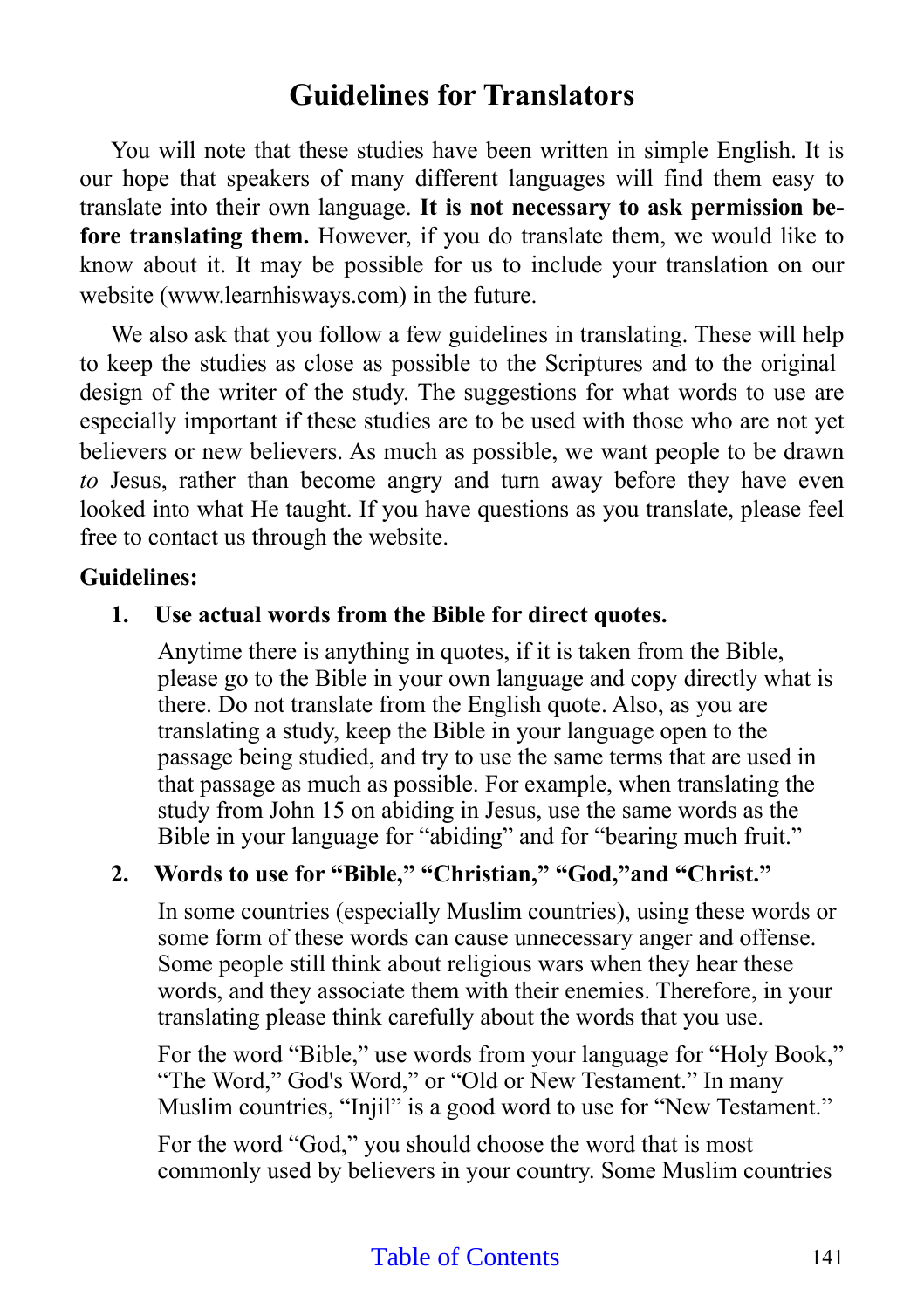use the word "Allah," other countries have other words that they prefer.

For "Christ," it's best to use the word in your language for "Messiah," or "Anointed One." This is the meaning of the word "Christ." For "Christian," use words from your language for "follower of Jesus the Messiah," "follower of Jesus," or "believer"-- or whatever words are most commonly used and accepted by believers in your country.

If you are translating into a language with a Christian heritage, obviously you should use the words they are familiar with. In general, please try to choose words for these terms that are familiar, easily understood for their true meaning, and least likely to cause unnecessary offense.

#### **3. Words to use for "church."**

In general, think carefully about the word or words that you use for "church." Notice how it is being used in the study: Is it talking about believers in Jesus all over the world, that is, the Body of Christ worldwide? In this case, it will be written "Church," with a capital "C." Or is it talking about a local fellowship of believers? In this case, it will be written "church." A local group of believers may also be referred to as a "fellowship" in these studies. In either of these situations, you will need to choose words that communicate the correct idea to speakers of your language.

It is important to think about what "church" or "fellowship" means for most of the speakers in your language who will use these studies. What word will best describe what they experience as a gathering of believers for worship and hearing the Word of God? In many countries, this will be a small home fellowship. For them, it's better for the word to carry the meaning of "fellowship," "meeting," or "worship service," rather than the meaning of a big group that meets in a special building.

#### **4. Use simple language.**

We have tried to use simple sentences in the English to make these Bible studies easy to understand for anyone, including those who have no knowledge of the Bible and those who have limited education. We want them to be a help to ALL people—not just those who already know a lot. Many studies have been used successfully with those who are not yet believers, as well as with very mature believers.

Please keep this in mind in translating. Some languages commonly use very complex and formal language in writing. We would ask that these studies be translated into language that sounds just the way people talk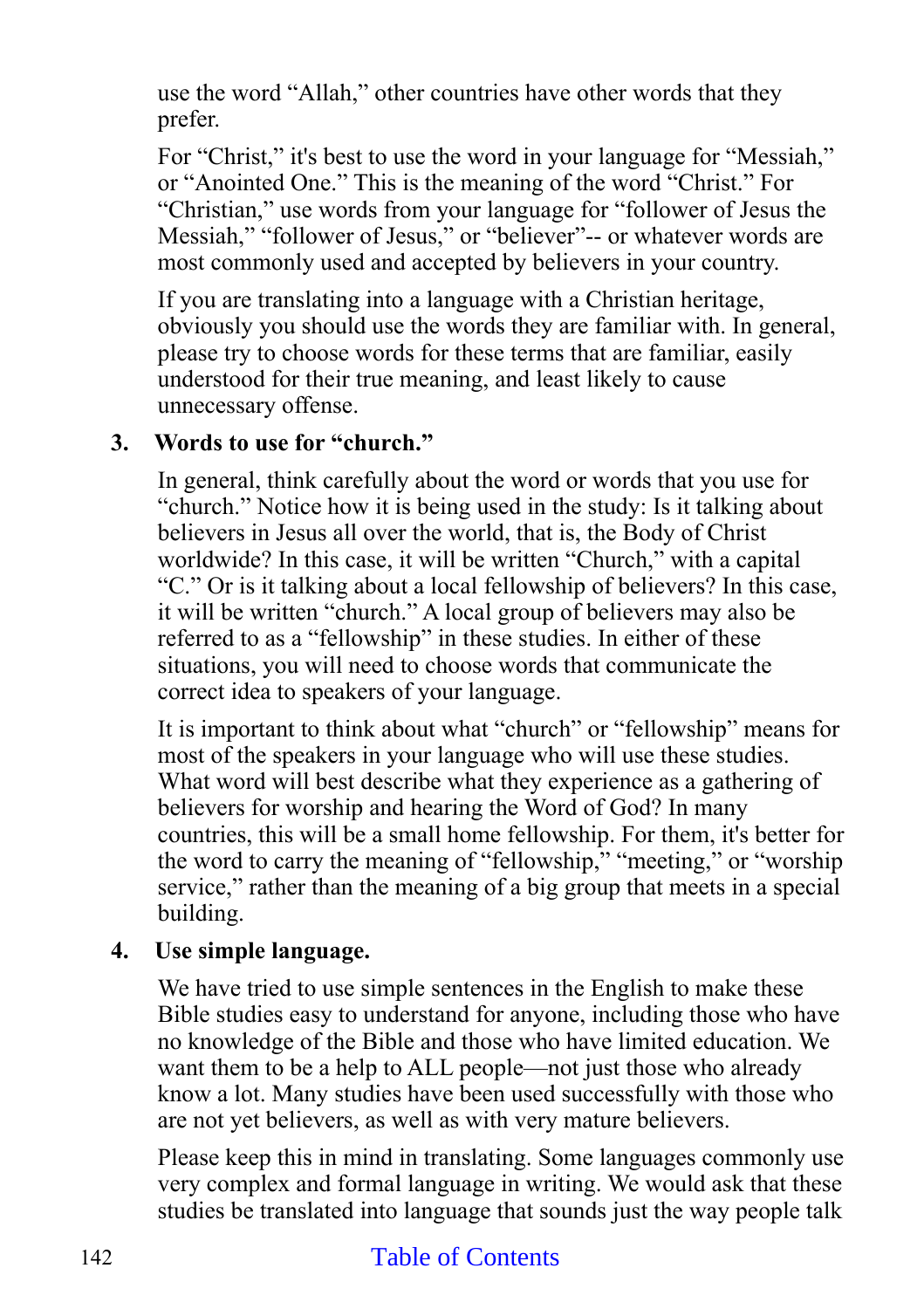in normal, everyday life. They have been written for group discussion, therefore, it is important that everyone understand the questions and comments. Our goal is to help people understand the Bible, not to make them confused.

#### **5. Have someone check the translation.**

To make these studies as accurate as possible in your native language, have a native speaker who is also fluent in English do the first translation from the English. Then, have a native English speaker who is also fluent in your language check the translation. In the final step, the original translator and the English checker should discuss any questions in the translation and come to an agreement on the best wording.

**Remember...** As you go through the translation process, if there is anything in the studies that is unclear, feel free to contact us through our website. (www.learnhisways.com) God bless you as you translate. We trust the Lord will use these studies to strengthen the Body of Christ in many different language groups around the world.